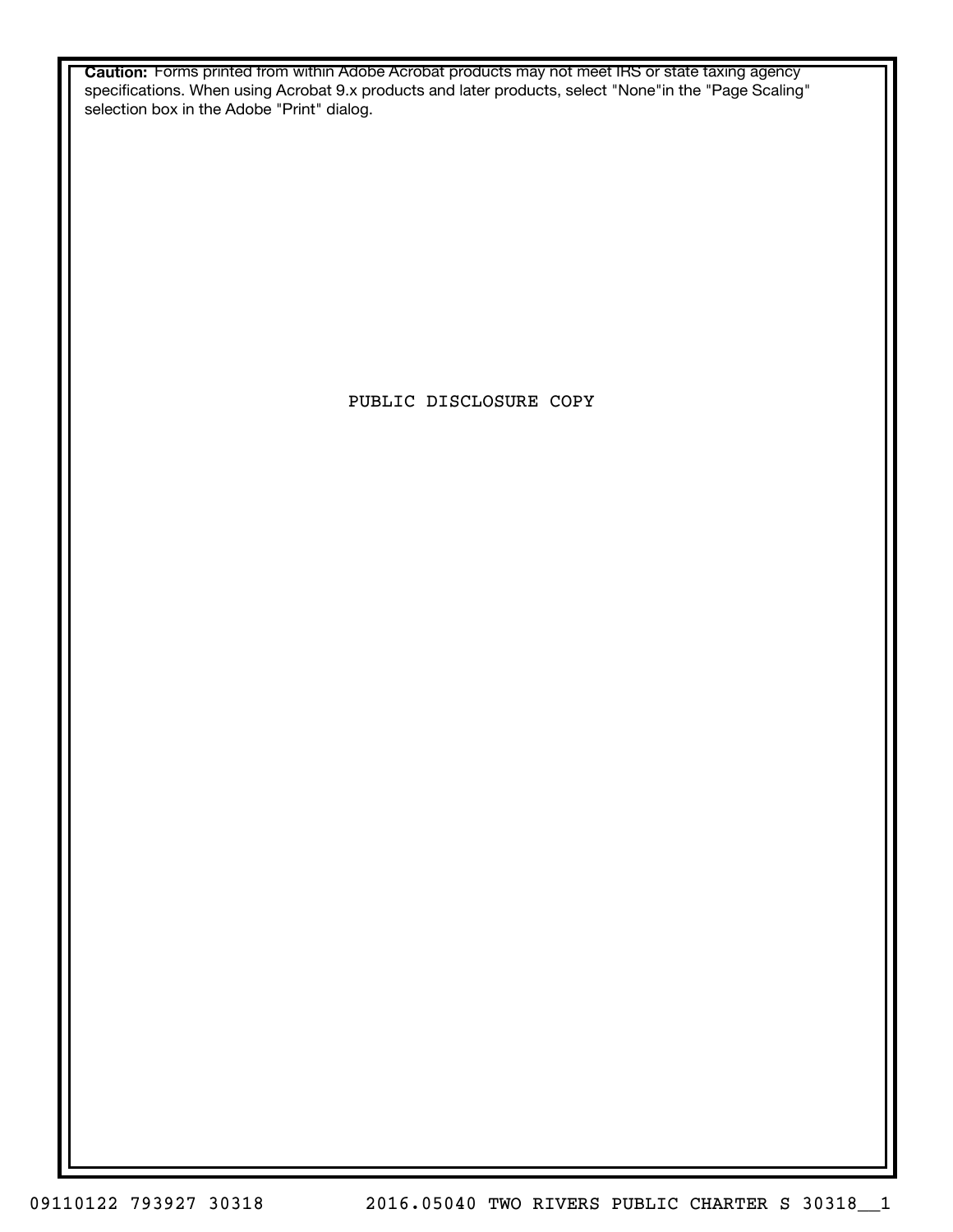|                                                                                                                                       |                                                                                                                                                                                                                            |                                                                   | PUBLIC DISCLOSURE COPY **                                                                                                                                                  |                         |                                                     |                                                                    |  |  |  |  |
|---------------------------------------------------------------------------------------------------------------------------------------|----------------------------------------------------------------------------------------------------------------------------------------------------------------------------------------------------------------------------|-------------------------------------------------------------------|----------------------------------------------------------------------------------------------------------------------------------------------------------------------------|-------------------------|-----------------------------------------------------|--------------------------------------------------------------------|--|--|--|--|
|                                                                                                                                       |                                                                                                                                                                                                                            |                                                                   | <b>Return of Organization Exempt From Income Tax</b>                                                                                                                       |                         |                                                     | OMB No. 1545-0047                                                  |  |  |  |  |
| Form                                                                                                                                  |                                                                                                                                                                                                                            | 990                                                               | Under section 501(c), 527, or 4947(a)(1) of the Internal Revenue Code (except private foundations)                                                                         |                         |                                                     |                                                                    |  |  |  |  |
|                                                                                                                                       | Do not enter social security numbers on this form as it may be made public.<br>Department of the Treasury<br><b>Internal Revenue Service</b><br>Information about Form 990 and its instructions is at www.irs.gov/form990. |                                                                   |                                                                                                                                                                            |                         |                                                     |                                                                    |  |  |  |  |
| <b>Open to Public</b><br>Inspection<br>and ending JUN 30, 2017<br>A For the 2016 calendar year, or tax year beginning $JUL$ 1, $2016$ |                                                                                                                                                                                                                            |                                                                   |                                                                                                                                                                            |                         |                                                     |                                                                    |  |  |  |  |
|                                                                                                                                       |                                                                                                                                                                                                                            |                                                                   |                                                                                                                                                                            |                         |                                                     |                                                                    |  |  |  |  |
|                                                                                                                                       | <b>B</b> Check if<br>applicable:                                                                                                                                                                                           |                                                                   | C Name of organization                                                                                                                                                     |                         | D Employer identification number                    |                                                                    |  |  |  |  |
|                                                                                                                                       | Address<br> change                                                                                                                                                                                                         |                                                                   | TWO RIVERS PUBLIC CHARTER SCHOOL, INC.                                                                                                                                     |                         |                                                     |                                                                    |  |  |  |  |
|                                                                                                                                       | Name                                                                                                                                                                                                                       |                                                                   |                                                                                                                                                                            |                         |                                                     | 41-2089357                                                         |  |  |  |  |
|                                                                                                                                       | change<br>Initial                                                                                                                                                                                                          |                                                                   | Doing business as<br>Number and street (or P.O. box if mail is not delivered to street address)                                                                            | Room/suite              | <b>E</b> Telephone number                           |                                                                    |  |  |  |  |
|                                                                                                                                       | return<br>Final                                                                                                                                                                                                            |                                                                   | 1227 4TH STREET, NE                                                                                                                                                        |                         |                                                     | $202 - 546 - 4477$                                                 |  |  |  |  |
|                                                                                                                                       | return/<br>termin-<br>ated                                                                                                                                                                                                 |                                                                   | City or town, state or province, country, and ZIP or foreign postal code                                                                                                   |                         | G Gross receipts \$                                 | 15,422,097.                                                        |  |  |  |  |
|                                                                                                                                       | Amended<br>return                                                                                                                                                                                                          |                                                                   | 20002<br>WASHINGTON, DC                                                                                                                                                    |                         | H(a) Is this a group return                         |                                                                    |  |  |  |  |
|                                                                                                                                       | Applica-<br>tion                                                                                                                                                                                                           |                                                                   | F Name and address of principal officer: SARAH RICHARDSON                                                                                                                  |                         | for subordinates?                                   | $\sqrt{\mathsf{Yes}\mathord{\;\mathbb{X}}\mathord{\;\mathsf{No}}}$ |  |  |  |  |
|                                                                                                                                       | pending                                                                                                                                                                                                                    |                                                                   | SAME AS C ABOVE                                                                                                                                                            |                         | $H(b)$ Are all subordinates included? $\Box$ Yes    | l No                                                               |  |  |  |  |
|                                                                                                                                       |                                                                                                                                                                                                                            | <b>I</b> Tax-exempt status: $X \ 501(c)(3)$                       | $\vert$ 501(c) (<br>$\sqrt{\frac{1}{1}}$ (insert no.)<br>$4947(a)(1)$ or                                                                                                   | 527                     |                                                     | If "No," attach a list. (see instructions)                         |  |  |  |  |
|                                                                                                                                       |                                                                                                                                                                                                                            |                                                                   | J Website: WWW.TWORIVERSPCS.ORG                                                                                                                                            |                         | $H(c)$ Group exemption number $\blacktriangleright$ |                                                                    |  |  |  |  |
|                                                                                                                                       |                                                                                                                                                                                                                            |                                                                   | K Form of organization: $X$ Corporation<br>Trust<br>Association<br>Other $\blacktriangleright$                                                                             |                         |                                                     | L Year of formation: $2003$ M State of legal domicile: DC          |  |  |  |  |
|                                                                                                                                       | Part I                                                                                                                                                                                                                     | Summary                                                           |                                                                                                                                                                            |                         |                                                     |                                                                    |  |  |  |  |
|                                                                                                                                       | 1.                                                                                                                                                                                                                         |                                                                   | Briefly describe the organization's mission or most significant activities:                                                                                                |                         | TO NURTURE A DIVERSE GROUP OF                       |                                                                    |  |  |  |  |
|                                                                                                                                       |                                                                                                                                                                                                                            |                                                                   | STUDENTS TO BECOME LIFELONG, ACTIVE PARTICIPANTS IN THEIR OWN                                                                                                              |                         |                                                     |                                                                    |  |  |  |  |
| Governance                                                                                                                            | 2                                                                                                                                                                                                                          |                                                                   | Check this box $\blacktriangleright \Box$ if the organization discontinued its operations or disposed of more than 25% of its net assets.                                  |                         |                                                     |                                                                    |  |  |  |  |
|                                                                                                                                       | 3                                                                                                                                                                                                                          | Number of voting members of the governing body (Part VI, line 1a) | 3                                                                                                                                                                          | 12                      |                                                     |                                                                    |  |  |  |  |
|                                                                                                                                       | 4                                                                                                                                                                                                                          |                                                                   |                                                                                                                                                                            | $\overline{\mathbf{4}}$ | $\overline{12}$                                     |                                                                    |  |  |  |  |
| <b>Activities &amp;</b>                                                                                                               | 5                                                                                                                                                                                                                          |                                                                   |                                                                                                                                                                            |                         | 5                                                   | 169                                                                |  |  |  |  |
|                                                                                                                                       | 6                                                                                                                                                                                                                          |                                                                   |                                                                                                                                                                            | 6                       | $\overline{12}$<br>$\overline{\mathfrak{o}}$ .      |                                                                    |  |  |  |  |
|                                                                                                                                       |                                                                                                                                                                                                                            |                                                                   |                                                                                                                                                                            | 7a                      | σ.                                                  |                                                                    |  |  |  |  |
|                                                                                                                                       |                                                                                                                                                                                                                            |                                                                   |                                                                                                                                                                            | 7b                      |                                                     |                                                                    |  |  |  |  |
|                                                                                                                                       |                                                                                                                                                                                                                            |                                                                   |                                                                                                                                                                            |                         | <b>Prior Year</b><br>14,094,136.                    | <b>Current Year</b><br>14,471,289.                                 |  |  |  |  |
| Revenue                                                                                                                               | 8<br>9                                                                                                                                                                                                                     |                                                                   | Program service revenue (Part VIII, line 2g)                                                                                                                               |                         | 113,609.                                            | 104,654.                                                           |  |  |  |  |
|                                                                                                                                       | 10                                                                                                                                                                                                                         |                                                                   |                                                                                                                                                                            |                         | $-12,434.$                                          | 28,614.                                                            |  |  |  |  |
|                                                                                                                                       | 11                                                                                                                                                                                                                         |                                                                   | Other revenue (Part VIII, column (A), lines 5, 6d, 8c, 9c, 10c, and 11e)                                                                                                   |                         | 0.                                                  | 27,956.                                                            |  |  |  |  |
|                                                                                                                                       | 12                                                                                                                                                                                                                         |                                                                   | Total revenue - add lines 8 through 11 (must equal Part VIII, column (A), line 12)                                                                                         |                         | 14, 195, 311.                                       | 14,632,513.                                                        |  |  |  |  |
|                                                                                                                                       | 13                                                                                                                                                                                                                         |                                                                   | Grants and similar amounts paid (Part IX, column (A), lines 1-3)                                                                                                           |                         | $\overline{\mathfrak{0}}$ .                         | υ.                                                                 |  |  |  |  |
|                                                                                                                                       | 14                                                                                                                                                                                                                         |                                                                   | Benefits paid to or for members (Part IX, column (A), line 4)                                                                                                              |                         | $\overline{0}$ .                                    | σ.                                                                 |  |  |  |  |
|                                                                                                                                       |                                                                                                                                                                                                                            |                                                                   | 15 Salaries, other compensation, employee benefits (Part IX, column (A), lines 5-10)                                                                                       |                         | 8,508,102.                                          | 9,375,080.                                                         |  |  |  |  |
|                                                                                                                                       |                                                                                                                                                                                                                            |                                                                   |                                                                                                                                                                            |                         | 0.                                                  | Ο.                                                                 |  |  |  |  |
| Expenses                                                                                                                              |                                                                                                                                                                                                                            |                                                                   |                                                                                                                                                                            |                         |                                                     |                                                                    |  |  |  |  |
|                                                                                                                                       |                                                                                                                                                                                                                            |                                                                   |                                                                                                                                                                            |                         | 5,979,895.                                          | 5,914,048.                                                         |  |  |  |  |
|                                                                                                                                       | 18                                                                                                                                                                                                                         |                                                                   | Total expenses. Add lines 13-17 (must equal Part IX, column (A), line 25)                                                                                                  |                         | 14,487,997.                                         | 15, 289, 128.                                                      |  |  |  |  |
|                                                                                                                                       | 19                                                                                                                                                                                                                         |                                                                   |                                                                                                                                                                            |                         | $-292,686$ .                                        | $-656, 615$ .                                                      |  |  |  |  |
| Net Assets or                                                                                                                         |                                                                                                                                                                                                                            |                                                                   |                                                                                                                                                                            |                         | <b>Beginning of Current Year</b>                    | <b>End of Year</b>                                                 |  |  |  |  |
|                                                                                                                                       | 20                                                                                                                                                                                                                         | Total assets (Part X, line 16)                                    |                                                                                                                                                                            |                         | 36,135,790.                                         | 33,340,942.                                                        |  |  |  |  |
|                                                                                                                                       | 21                                                                                                                                                                                                                         |                                                                   | Total liabilities (Part X, line 26)                                                                                                                                        |                         | 29,760,529.                                         | 27, 316, 030.                                                      |  |  |  |  |
|                                                                                                                                       | 22                                                                                                                                                                                                                         |                                                                   |                                                                                                                                                                            |                         | 6,375,261.                                          | 6,024,912.                                                         |  |  |  |  |
|                                                                                                                                       | Part II                                                                                                                                                                                                                    | <b>Signature Block</b>                                            |                                                                                                                                                                            |                         |                                                     |                                                                    |  |  |  |  |
|                                                                                                                                       |                                                                                                                                                                                                                            |                                                                   | Under penalties of perjury, I declare that I have examined this return, including accompanying schedules and statements, and to the best of my knowledge and belief, it is |                         |                                                     |                                                                    |  |  |  |  |
|                                                                                                                                       |                                                                                                                                                                                                                            |                                                                   | true, correct, and complete. Declaration of preparer (other than officer) is based on all information of which preparer has any knowledge.                                 |                         |                                                     |                                                                    |  |  |  |  |

| Sign<br>Here | Signature of officer<br>SARAH RICHARDSON,<br>CFO<br>Type or print name and title                             |                      |      | Date                       |  |  |  |  |  |  |
|--------------|--------------------------------------------------------------------------------------------------------------|----------------------|------|----------------------------|--|--|--|--|--|--|
|              | Print/Type preparer's name                                                                                   | Preparer's signature | Date | PTIN<br>Check              |  |  |  |  |  |  |
| Paid         | JONES<br>DAVID                                                                                               |                      |      | P01361002<br>self-employed |  |  |  |  |  |  |
| Preparer     | JONES MARESCA & MCQUADE PA<br>Firm's name                                                                    |                      |      | 52-1853933<br>Firm's EIN   |  |  |  |  |  |  |
| Use Only     | Firm's address 1730 RHODE ISLAND AVE, N.W.,                                                                  | SUITE                | 800  |                            |  |  |  |  |  |  |
|              | Phone no. $202 - 296 - 3306$<br>WASHINGTON, DC 20036                                                         |                      |      |                            |  |  |  |  |  |  |
|              | May the IRS discuss this return with the preparer shown above? (see instructions)                            |                      |      | ΧI<br>Yes<br>No            |  |  |  |  |  |  |
|              | Form 990 (2016)<br>LHA For Paperwork Reduction Act Notice, see the separate instructions.<br>632001 11-11-16 |                      |      |                            |  |  |  |  |  |  |

SEE SCHEDULE O FOR ORGANIZATION MISSION STATEMENT CONTINUATION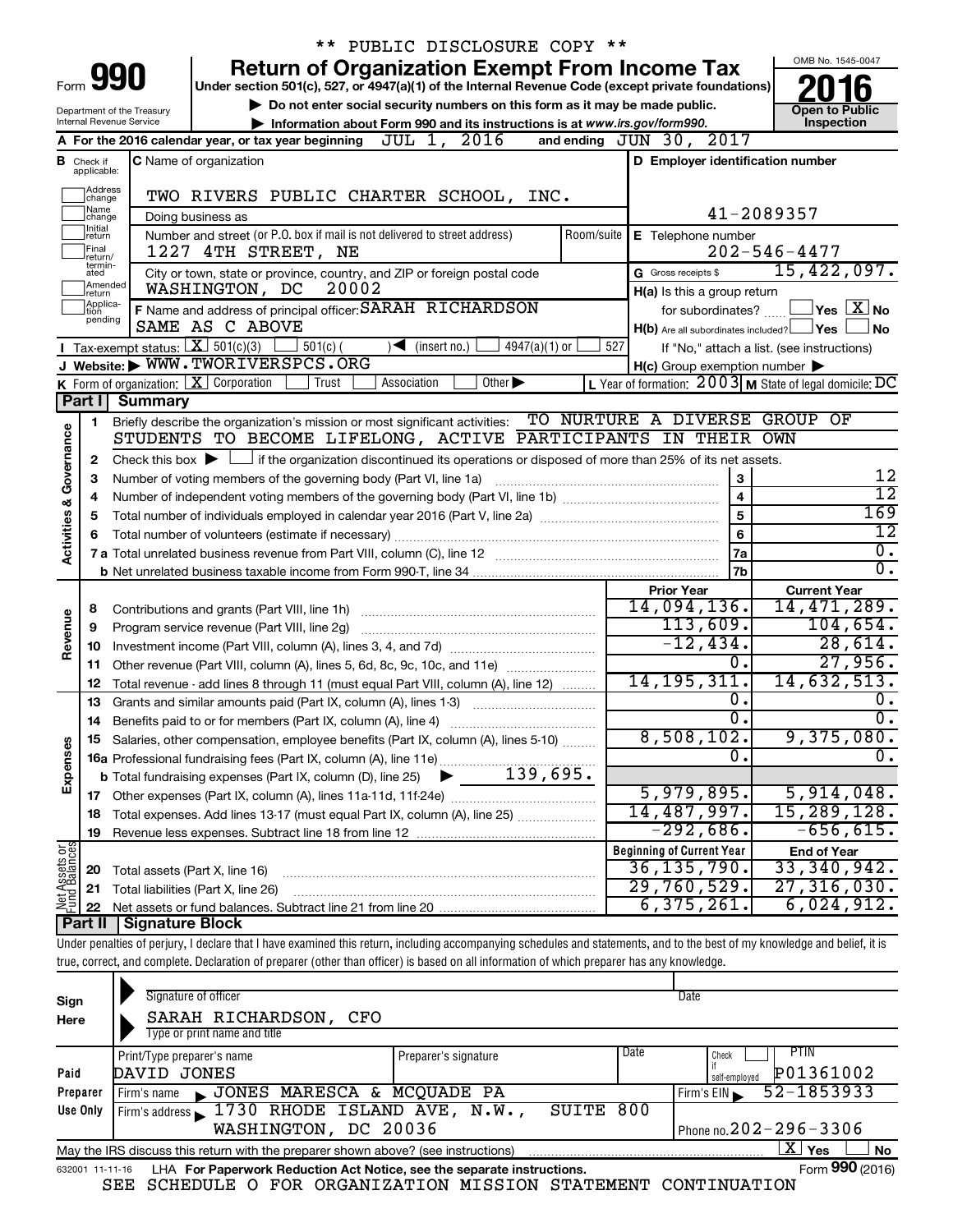|              | Form 990 (2016)                                                                                                                                                                         |
|--------------|-----------------------------------------------------------------------------------------------------------------------------------------------------------------------------------------|
| 4e           | 13,913,817.<br>Total program service expenses                                                                                                                                           |
|              | 4d Other program services (Describe in Schedule O.)<br>(Expenses \$<br>including grants of \$<br>) (Revenue \$                                                                          |
|              |                                                                                                                                                                                         |
|              |                                                                                                                                                                                         |
|              |                                                                                                                                                                                         |
|              |                                                                                                                                                                                         |
|              |                                                                                                                                                                                         |
|              |                                                                                                                                                                                         |
|              |                                                                                                                                                                                         |
|              |                                                                                                                                                                                         |
| 4с           | $\left(\text{Code:} \right) \left(\text{Expenses } \$\right)$<br>) (Revenue \$<br>including grants of \$                                                                                |
|              |                                                                                                                                                                                         |
|              |                                                                                                                                                                                         |
|              |                                                                                                                                                                                         |
|              |                                                                                                                                                                                         |
|              |                                                                                                                                                                                         |
|              |                                                                                                                                                                                         |
|              |                                                                                                                                                                                         |
| 4b           | $\int$ including grants of \$<br>(Code: ) (Expenses \$                                                                                                                                  |
|              |                                                                                                                                                                                         |
|              |                                                                                                                                                                                         |
|              |                                                                                                                                                                                         |
|              |                                                                                                                                                                                         |
|              |                                                                                                                                                                                         |
|              |                                                                                                                                                                                         |
|              |                                                                                                                                                                                         |
|              | ESTABLISHED A PUBLIC CHARTER SCHOOL IN WASHINGTON, D.C. THAT IS OPEN TO<br>ANY D.C. CHILD IN GRADES PRESCHOOL THROUGH GRADE EIGHT.                                                      |
| 4a           | revenue, if any, for each program service reported.<br>104,654.<br>13,913,817.<br>) (Revenue \$<br>) (Expenses \$<br>including grants of \$<br>(Code:                                   |
|              | Section 501(c)(3) and 501(c)(4) organizations are required to report the amount of grants and allocations to others, the total expenses, and                                            |
| 4            | If "Yes," describe these changes on Schedule O.<br>Describe the organization's program service accomplishments for each of its three largest program services, as measured by expenses. |
| 3            | $\overline{\ }$ Yes $\overline{\rm X}$ No<br>Did the organization cease conducting, or make significant changes in how it conducts, any program services?                               |
|              | prior Form 990 or 990-EZ?<br>If "Yes," describe these new services on Schedule O.                                                                                                       |
| $\mathbf{2}$ | Did the organization undertake any significant program services during the year which were not listed on the<br>$\overline{\ }$ Yes $\overline{\rm X}$ No                               |
|              | SOCIETY.                                                                                                                                                                                |
|              | PARTICIPANTS IN THEIR OWN EDUCATION, DEVELOP A SENSE OF SELF AND<br>COMMUNITY, AND BECOME RESPONSIBLE AND COMPASSIONATE MEMBERS OF                                                      |
| 1            | Briefly describe the organization's mission:<br>TO NURTURE A DIVERSE GROUP OF STUDENTS TO BECOME LIFELONG, ACTIVE                                                                       |
|              |                                                                                                                                                                                         |
|              | Part III   Statement of Program Service Accomplishments                                                                                                                                 |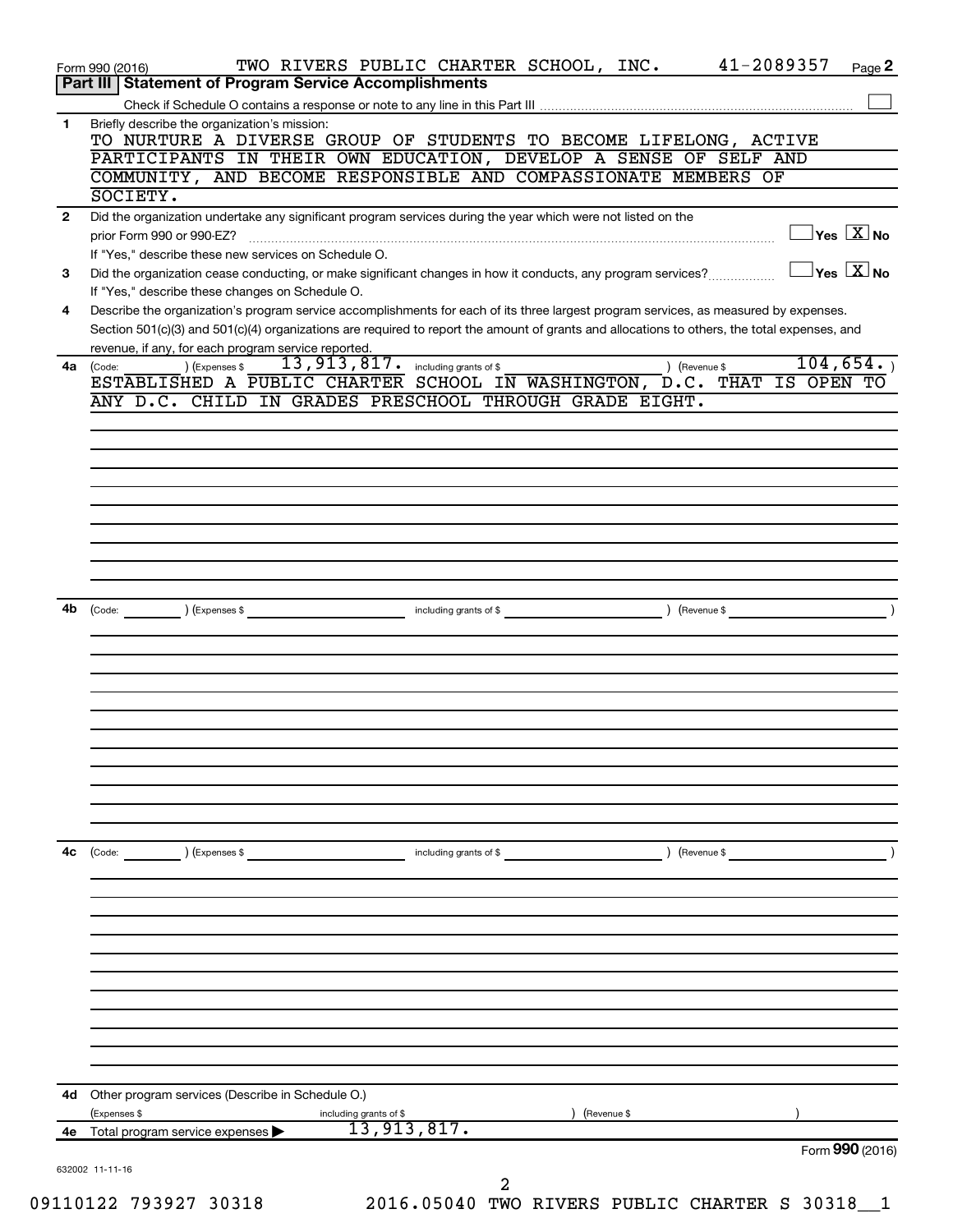|  | Form 990 (2016) |
|--|-----------------|
|  |                 |

|     | Part IV   Checklist of Required Schedules                                                                                                                                                                                                                                                                                                                            |                 |                         |                         |
|-----|----------------------------------------------------------------------------------------------------------------------------------------------------------------------------------------------------------------------------------------------------------------------------------------------------------------------------------------------------------------------|-----------------|-------------------------|-------------------------|
|     |                                                                                                                                                                                                                                                                                                                                                                      |                 | Yes                     | No.                     |
| 1   | Is the organization described in section 501(c)(3) or 4947(a)(1) (other than a private foundation)?                                                                                                                                                                                                                                                                  |                 |                         |                         |
|     |                                                                                                                                                                                                                                                                                                                                                                      | 1               | х                       |                         |
| 2   |                                                                                                                                                                                                                                                                                                                                                                      | $\mathbf{2}$    | $\overline{\text{x}}$   |                         |
| З   | Did the organization engage in direct or indirect political campaign activities on behalf of or in opposition to candidates for                                                                                                                                                                                                                                      |                 |                         |                         |
|     |                                                                                                                                                                                                                                                                                                                                                                      | 3               |                         | x                       |
| 4   | Section 501(c)(3) organizations. Did the organization engage in lobbying activities, or have a section 501(h) election in effect                                                                                                                                                                                                                                     |                 |                         |                         |
|     |                                                                                                                                                                                                                                                                                                                                                                      | 4               |                         | x                       |
| 5   | Is the organization a section 501(c)(4), 501(c)(5), or 501(c)(6) organization that receives membership dues, assessments, or                                                                                                                                                                                                                                         |                 |                         |                         |
|     |                                                                                                                                                                                                                                                                                                                                                                      | 5               |                         | x                       |
| 6   | Did the organization maintain any donor advised funds or any similar funds or accounts for which donors have the right to                                                                                                                                                                                                                                            |                 |                         |                         |
|     | provide advice on the distribution or investment of amounts in such funds or accounts? If "Yes," complete Schedule D, Part I                                                                                                                                                                                                                                         | 6               |                         | x                       |
| 7   | Did the organization receive or hold a conservation easement, including easements to preserve open space,                                                                                                                                                                                                                                                            |                 |                         |                         |
|     |                                                                                                                                                                                                                                                                                                                                                                      | $\overline{7}$  |                         | x                       |
| 8   | Did the organization maintain collections of works of art, historical treasures, or other similar assets? If "Yes," complete                                                                                                                                                                                                                                         |                 |                         |                         |
|     |                                                                                                                                                                                                                                                                                                                                                                      | 8               |                         | x                       |
| 9   | Schedule D, Part III <b>Martin Communication</b> and the Communication of the Communication of the Communication of the Communication of the Communication of the Communication of the Communication of the Communication of the Co<br>Did the organization report an amount in Part X, line 21, for escrow or custodial account liability, serve as a custodian for |                 |                         |                         |
|     | amounts not listed in Part X; or provide credit counseling, debt management, credit repair, or debt negotiation services?                                                                                                                                                                                                                                            |                 |                         |                         |
|     |                                                                                                                                                                                                                                                                                                                                                                      | 9               |                         | x                       |
| 10  | Did the organization, directly or through a related organization, hold assets in temporarily restricted endowments, permanent                                                                                                                                                                                                                                        |                 |                         |                         |
|     |                                                                                                                                                                                                                                                                                                                                                                      | 10              |                         | x.                      |
| 11  | If the organization's answer to any of the following questions is "Yes," then complete Schedule D, Parts VI, VII, VIII, IX, or X                                                                                                                                                                                                                                     |                 |                         |                         |
|     | as applicable.                                                                                                                                                                                                                                                                                                                                                       |                 |                         |                         |
|     | a Did the organization report an amount for land, buildings, and equipment in Part X, line 10? If "Yes," complete Schedule D,                                                                                                                                                                                                                                        |                 |                         |                         |
|     |                                                                                                                                                                                                                                                                                                                                                                      |                 | X                       |                         |
|     | Part VI                                                                                                                                                                                                                                                                                                                                                              | 11a             |                         |                         |
|     | <b>b</b> Did the organization report an amount for investments - other securities in Part X, line 12 that is 5% or more of its total                                                                                                                                                                                                                                 |                 |                         | x                       |
|     |                                                                                                                                                                                                                                                                                                                                                                      | 11 <sub>b</sub> |                         |                         |
|     | c Did the organization report an amount for investments - program related in Part X, line 13 that is 5% or more of its total                                                                                                                                                                                                                                         |                 |                         | x                       |
|     |                                                                                                                                                                                                                                                                                                                                                                      | 11c             |                         |                         |
|     | d Did the organization report an amount for other assets in Part X, line 15 that is 5% or more of its total assets reported in                                                                                                                                                                                                                                       |                 |                         |                         |
|     |                                                                                                                                                                                                                                                                                                                                                                      | <b>11d</b>      | $\overline{\mathbf{X}}$ | x                       |
|     |                                                                                                                                                                                                                                                                                                                                                                      | 11e             |                         |                         |
| f   | Did the organization's separate or consolidated financial statements for the tax year include a footnote that addresses                                                                                                                                                                                                                                              |                 |                         |                         |
|     | the organization's liability for uncertain tax positions under FIN 48 (ASC 740)? If "Yes," complete Schedule D, Part X                                                                                                                                                                                                                                               | 11f             | X                       |                         |
|     | 12a Did the organization obtain separate, independent audited financial statements for the tax year? If "Yes," complete                                                                                                                                                                                                                                              |                 |                         |                         |
|     | Schedule D, Parts XI and XII                                                                                                                                                                                                                                                                                                                                         | 12a             | х                       |                         |
|     | <b>b</b> Was the organization included in consolidated, independent audited financial statements for the tax year?                                                                                                                                                                                                                                                   |                 |                         |                         |
|     | If "Yes," and if the organization answered "No" to line 12a, then completing Schedule D, Parts XI and XII is optional <i></i>                                                                                                                                                                                                                                        | 12 <sub>b</sub> |                         | x                       |
| 13  |                                                                                                                                                                                                                                                                                                                                                                      | 13              | X                       |                         |
| 14a |                                                                                                                                                                                                                                                                                                                                                                      | 14a             |                         | $\overline{\mathbf{x}}$ |
| b   | Did the organization have aggregate revenues or expenses of more than \$10,000 from grantmaking, fundraising, business,                                                                                                                                                                                                                                              |                 |                         |                         |
|     | investment, and program service activities outside the United States, or aggregate foreign investments valued at \$100,000                                                                                                                                                                                                                                           |                 |                         |                         |
|     |                                                                                                                                                                                                                                                                                                                                                                      | 14 <sub>b</sub> |                         | x                       |
| 15  | Did the organization report on Part IX, column (A), line 3, more than \$5,000 of grants or other assistance to or for any                                                                                                                                                                                                                                            |                 |                         |                         |
|     |                                                                                                                                                                                                                                                                                                                                                                      | 15              |                         | х                       |
| 16  | Did the organization report on Part IX, column (A), line 3, more than \$5,000 of aggregate grants or other assistance to                                                                                                                                                                                                                                             |                 |                         |                         |
|     |                                                                                                                                                                                                                                                                                                                                                                      | 16              |                         | х                       |
| 17  | Did the organization report a total of more than \$15,000 of expenses for professional fundraising services on Part IX,                                                                                                                                                                                                                                              |                 |                         |                         |
|     |                                                                                                                                                                                                                                                                                                                                                                      | 17              |                         | х                       |
| 18  | Did the organization report more than \$15,000 total of fundraising event gross income and contributions on Part VIII. lines                                                                                                                                                                                                                                         |                 |                         |                         |
|     |                                                                                                                                                                                                                                                                                                                                                                      | 18              | x                       |                         |
| 19  | Did the organization report more than \$15,000 of gross income from gaming activities on Part VIII, line 9a? If "Yes,"                                                                                                                                                                                                                                               |                 |                         |                         |
|     |                                                                                                                                                                                                                                                                                                                                                                      | 19              |                         | x                       |

Form (2016) **990**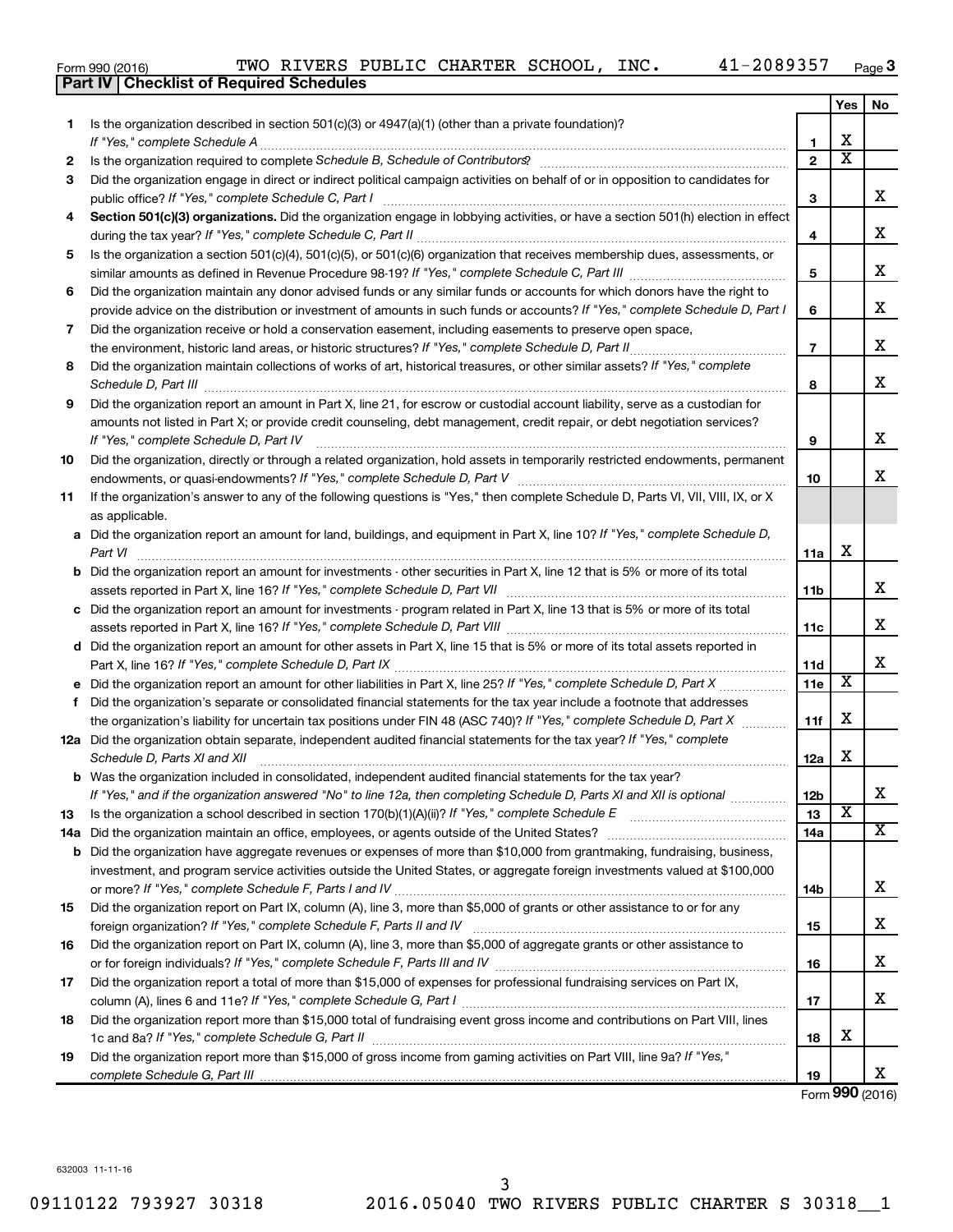| Form 990 (2016) |  |  |  |  |  | TWO RIVERS PUBLIC CHARTER SCHOOL, 1 | INC. | 41-2089357 | Page |
|-----------------|--|--|--|--|--|-------------------------------------|------|------------|------|
|-----------------|--|--|--|--|--|-------------------------------------|------|------------|------|

|     | <b>Part IV   Checklist of Required Schedules (continued)</b>                                                                        |                 |                         |                         |
|-----|-------------------------------------------------------------------------------------------------------------------------------------|-----------------|-------------------------|-------------------------|
|     |                                                                                                                                     |                 | Yes                     | No.                     |
|     | 20a Did the organization operate one or more hospital facilities? If "Yes," complete Schedule H                                     | 20a             |                         | $\overline{\mathbf{X}}$ |
|     |                                                                                                                                     | 20 <sub>b</sub> |                         |                         |
| 21  | Did the organization report more than \$5,000 of grants or other assistance to any domestic organization or                         |                 |                         |                         |
|     |                                                                                                                                     | 21              |                         | x                       |
| 22  | Did the organization report more than \$5,000 of grants or other assistance to or for domestic individuals on                       |                 |                         |                         |
|     |                                                                                                                                     | 22              |                         | x                       |
| 23  | Did the organization answer "Yes" to Part VII, Section A, line 3, 4, or 5 about compensation of the organization's current          |                 |                         |                         |
|     | and former officers, directors, trustees, key employees, and highest compensated employees? If "Yes," complete                      |                 |                         |                         |
|     | Schedule J <b>Execute Schedule J Execute Schedule J</b>                                                                             | 23              | х                       |                         |
|     | 24a Did the organization have a tax-exempt bond issue with an outstanding principal amount of more than \$100,000 as of the         |                 |                         |                         |
|     | last day of the year, that was issued after December 31, 2002? If "Yes," answer lines 24b through 24d and complete                  |                 |                         |                         |
|     | Schedule K. If "No", go to line 25a                                                                                                 | 24a             | X                       |                         |
| b   |                                                                                                                                     | 24 <sub>b</sub> |                         | $\overline{\text{X}}$   |
|     | Did the organization maintain an escrow account other than a refunding escrow at any time during the year to defease                |                 |                         |                         |
|     |                                                                                                                                     | 24c             |                         | х                       |
|     |                                                                                                                                     | 24d             |                         | $\overline{\textbf{x}}$ |
|     | 25a Section 501(c)(3), 501(c)(4), and 501(c)(29) organizations. Did the organization engage in an excess benefit                    |                 |                         |                         |
|     | transaction with a disqualified person during the year? If "Yes," complete Schedule L, Part I manumumumum                           | 25a             |                         | X                       |
|     | <b>b</b> Is the organization aware that it engaged in an excess benefit transaction with a disqualified person in a prior year, and |                 |                         |                         |
|     | that the transaction has not been reported on any of the organization's prior Forms 990 or 990-EZ? If "Yes," complete               |                 |                         |                         |
|     | Schedule L, Part I                                                                                                                  | 25b             |                         | x                       |
| 26  | Did the organization report any amount on Part X, line 5, 6, or 22 for receivables from or payables to any current or               |                 |                         |                         |
|     | former officers, directors, trustees, key employees, highest compensated employees, or disqualified persons? If "Yes,"              |                 |                         |                         |
|     | complete Schedule L, Part II                                                                                                        | 26              |                         | x                       |
| 27  | Did the organization provide a grant or other assistance to an officer, director, trustee, key employee, substantial                |                 |                         |                         |
|     | contributor or employee thereof, a grant selection committee member, or to a 35% controlled entity or family member                 |                 |                         |                         |
|     |                                                                                                                                     | 27              |                         | x                       |
| 28  | Was the organization a party to a business transaction with one of the following parties (see Schedule L, Part IV                   |                 |                         |                         |
|     | instructions for applicable filing thresholds, conditions, and exceptions):                                                         |                 |                         |                         |
| а   | A current or former officer, director, trustee, or key employee? If "Yes," complete Schedule L, Part IV                             | 28a             |                         | x                       |
| b   | A family member of a current or former officer, director, trustee, or key employee? If "Yes," complete Schedule L, Part IV          | 28 <sub>b</sub> |                         | $\overline{\text{X}}$   |
|     | c An entity of which a current or former officer, director, trustee, or key employee (or a family member thereof) was an officer,   |                 |                         |                         |
|     | director, trustee, or direct or indirect owner? If "Yes," complete Schedule L, Part IV                                              | 28c             |                         | х                       |
| 29  |                                                                                                                                     | 29              | $\overline{\textbf{x}}$ |                         |
| 30  | Did the organization receive contributions of art, historical treasures, or other similar assets, or qualified conservation         |                 |                         |                         |
|     |                                                                                                                                     | 30              |                         | ▵                       |
| 31  | Did the organization liquidate, terminate, or dissolve and cease operations?                                                        |                 |                         |                         |
|     |                                                                                                                                     | 31              |                         | x                       |
| 32  | Did the organization sell, exchange, dispose of, or transfer more than 25% of its net assets?/f "Yes," complete                     |                 |                         |                         |
|     |                                                                                                                                     | 32              |                         | x                       |
| 33  | Did the organization own 100% of an entity disregarded as separate from the organization under Regulations                          |                 |                         |                         |
|     |                                                                                                                                     | 33              | х                       |                         |
| 34  | Was the organization related to any tax-exempt or taxable entity? If "Yes," complete Schedule R, Part II, III, or IV, and           |                 |                         |                         |
|     | Part V, line 1                                                                                                                      | 34              | х                       |                         |
| 35а |                                                                                                                                     | 35a             | $\overline{\textbf{x}}$ |                         |
|     | b If "Yes" to line 35a, did the organization receive any payment from or engage in any transaction with a controlled entity         |                 |                         |                         |
|     |                                                                                                                                     | 35b             |                         | x                       |
| 36  | Section 501(c)(3) organizations. Did the organization make any transfers to an exempt non-charitable related organization?          |                 |                         |                         |
|     |                                                                                                                                     | 36              |                         | x                       |
| 37  | Did the organization conduct more than 5% of its activities through an entity that is not a related organization                    |                 |                         |                         |
|     |                                                                                                                                     | 37              |                         | x                       |
| 38  | Did the organization complete Schedule O and provide explanations in Schedule O for Part VI, lines 11b and 19?                      |                 |                         |                         |
|     |                                                                                                                                     | 38              | х                       |                         |

Form (2016) **990**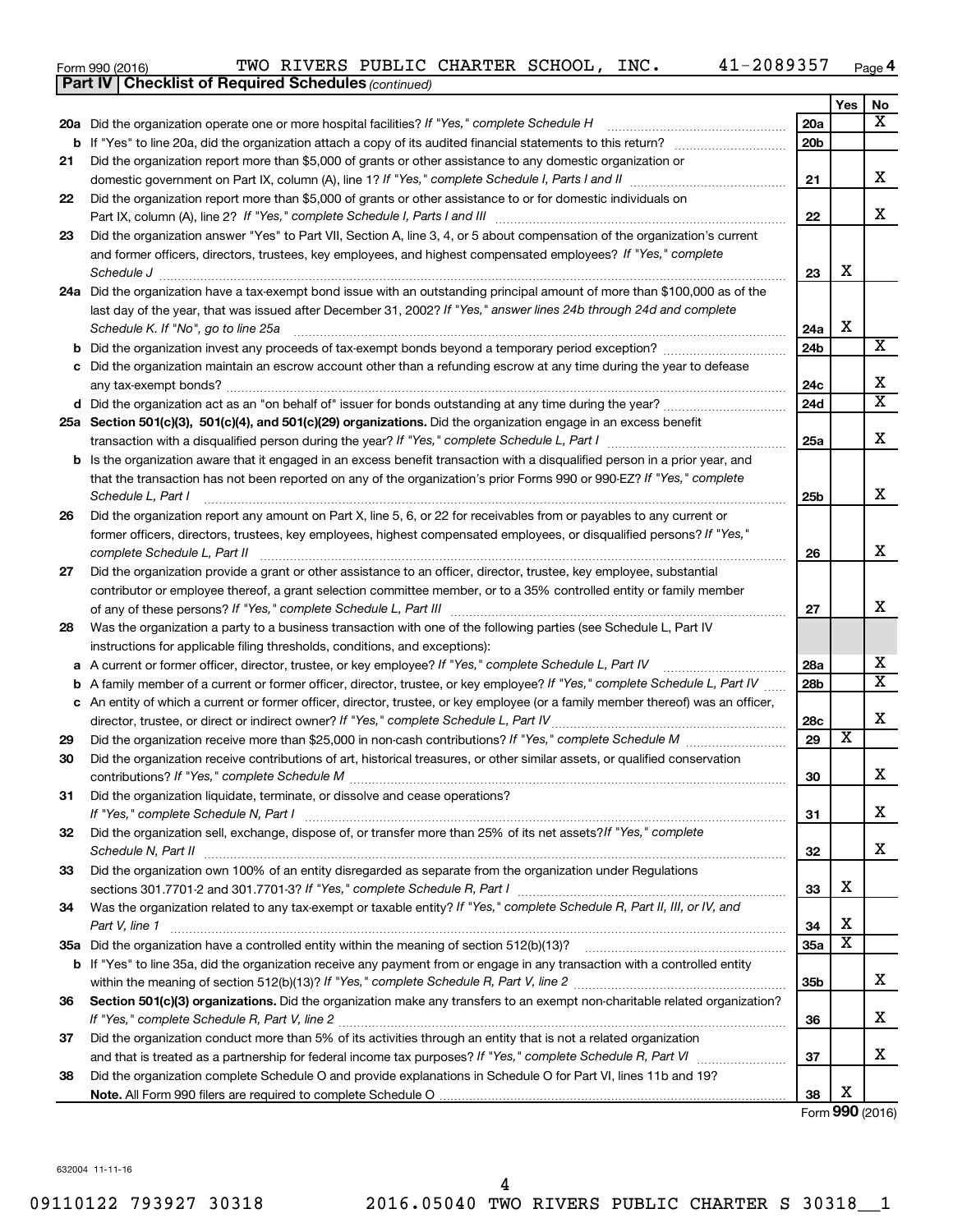|               | 41-2089357<br>TWO RIVERS PUBLIC CHARTER SCHOOL, INC.<br>Form 990 (2016)                                                                         |                 |                         | Page 5 |
|---------------|-------------------------------------------------------------------------------------------------------------------------------------------------|-----------------|-------------------------|--------|
| <b>Part V</b> | <b>Statements Regarding Other IRS Filings and Tax Compliance</b>                                                                                |                 |                         |        |
|               | Check if Schedule O contains a response or note to any line in this Part V                                                                      |                 |                         |        |
|               |                                                                                                                                                 |                 | Yes                     | No     |
|               | 33<br>1a                                                                                                                                        |                 |                         |        |
| b             | $\Omega$<br>1 <sub>b</sub><br>Enter the number of Forms W-2G included in line 1a. Enter -0- if not applicable                                   |                 |                         |        |
|               | c Did the organization comply with backup withholding rules for reportable payments to vendors and reportable gaming                            |                 |                         |        |
|               |                                                                                                                                                 | 1c              | х                       |        |
|               | 2a Enter the number of employees reported on Form W-3, Transmittal of Wage and Tax Statements,                                                  |                 |                         |        |
|               | 169<br>filed for the calendar year ending with or within the year covered by this return<br>2a                                                  |                 |                         |        |
|               | <b>b</b> If at least one is reported on line 2a, did the organization file all required federal employment tax returns?                         | 2 <sub>b</sub>  | х                       |        |
|               |                                                                                                                                                 |                 |                         |        |
|               | 3a Did the organization have unrelated business gross income of \$1,000 or more during the year?                                                | За              |                         | х      |
|               |                                                                                                                                                 | 3 <sub>b</sub>  |                         |        |
|               | 4a At any time during the calendar year, did the organization have an interest in, or a signature or other authority over, a                    |                 |                         |        |
|               | financial account in a foreign country (such as a bank account, securities account, or other financial account)?                                | 4a              |                         | x      |
|               | <b>b</b> If "Yes," enter the name of the foreign country: $\blacktriangleright$                                                                 |                 |                         |        |
|               | See instructions for filing requirements for FinCEN Form 114, Report of Foreign Bank and Financial Accounts (FBAR).                             |                 |                         |        |
|               |                                                                                                                                                 | 5a              |                         | х      |
|               |                                                                                                                                                 | 5 <sub>b</sub>  |                         | X      |
|               |                                                                                                                                                 | 5 <sub>c</sub>  |                         |        |
|               | 6a Does the organization have annual gross receipts that are normally greater than \$100,000, and did the organization solicit                  |                 |                         |        |
|               |                                                                                                                                                 | 6a              |                         | х      |
|               | <b>b</b> If "Yes," did the organization include with every solicitation an express statement that such contributions or gifts                   |                 |                         |        |
|               |                                                                                                                                                 | 6b              |                         |        |
| 7             | Organizations that may receive deductible contributions under section 170(c).                                                                   |                 |                         |        |
| a             | Did the organization receive a payment in excess of \$75 made partly as a contribution and partly for goods and services provided to the payor? | 7a              | х                       |        |
|               |                                                                                                                                                 | 7b              | $\overline{\mathbf{X}}$ |        |
|               | c Did the organization sell, exchange, or otherwise dispose of tangible personal property for which it was required                             |                 |                         |        |
|               |                                                                                                                                                 | 7с              |                         | х      |
|               | 7d                                                                                                                                              |                 |                         |        |
| е             |                                                                                                                                                 | 7e              |                         | Х      |
| f.            | Did the organization, during the year, pay premiums, directly or indirectly, on a personal benefit contract?                                    | 7f              |                         | X      |
|               | If the organization received a contribution of qualified intellectual property, did the organization file Form 8899 as required?                | 7g              |                         |        |
|               | h If the organization received a contribution of cars, boats, airplanes, or other vehicles, did the organization file a Form 1098-C?            | 7h              |                         |        |
| 8             | Sponsoring organizations maintaining donor advised funds. Did a donor advised fund maintained by the                                            |                 |                         |        |
|               |                                                                                                                                                 | 8               |                         |        |
|               | Sponsoring organizations maintaining donor advised funds.                                                                                       |                 |                         |        |
| а             | Did the sponsoring organization make any taxable distributions under section 4966?                                                              | 9а              |                         |        |
| b             | Did the sponsoring organization make a distribution to a donor, donor advisor, or related person?                                               | 9b              |                         |        |
| 10            | Section 501(c)(7) organizations. Enter:                                                                                                         |                 |                         |        |
| a             | 10a                                                                                                                                             |                 |                         |        |
| b             | 10 <sub>b</sub><br>Gross receipts, included on Form 990, Part VIII, line 12, for public use of club facilities                                  |                 |                         |        |
| 11            | Section 501(c)(12) organizations. Enter:                                                                                                        |                 |                         |        |
| а             | 11a                                                                                                                                             |                 |                         |        |
|               | b Gross income from other sources (Do not net amounts due or paid to other sources against                                                      |                 |                         |        |
|               | amounts due or received from them.)<br>11b                                                                                                      |                 |                         |        |
|               | 12a Section 4947(a)(1) non-exempt charitable trusts. Is the organization filing Form 990 in lieu of Form 1041?                                  | 12a             |                         |        |
|               | 12b                                                                                                                                             |                 |                         |        |
|               | <b>b</b> If "Yes," enter the amount of tax-exempt interest received or accrued during the year                                                  |                 |                         |        |
| 13            | Section 501(c)(29) qualified nonprofit health insurance issuers.                                                                                |                 |                         |        |
|               | a Is the organization licensed to issue qualified health plans in more than one state?                                                          | 13a             |                         |        |
|               | Note. See the instructions for additional information the organization must report on Schedule O.                                               |                 |                         |        |
|               | <b>b</b> Enter the amount of reserves the organization is required to maintain by the states in which the                                       |                 |                         |        |
|               | 13b                                                                                                                                             |                 |                         |        |
|               | 13c                                                                                                                                             |                 |                         | x      |
|               | 14a Did the organization receive any payments for indoor tanning services during the tax year?                                                  | 14a             |                         |        |
|               |                                                                                                                                                 | 14 <sub>b</sub> |                         |        |
|               |                                                                                                                                                 |                 | Form 990 (2016)         |        |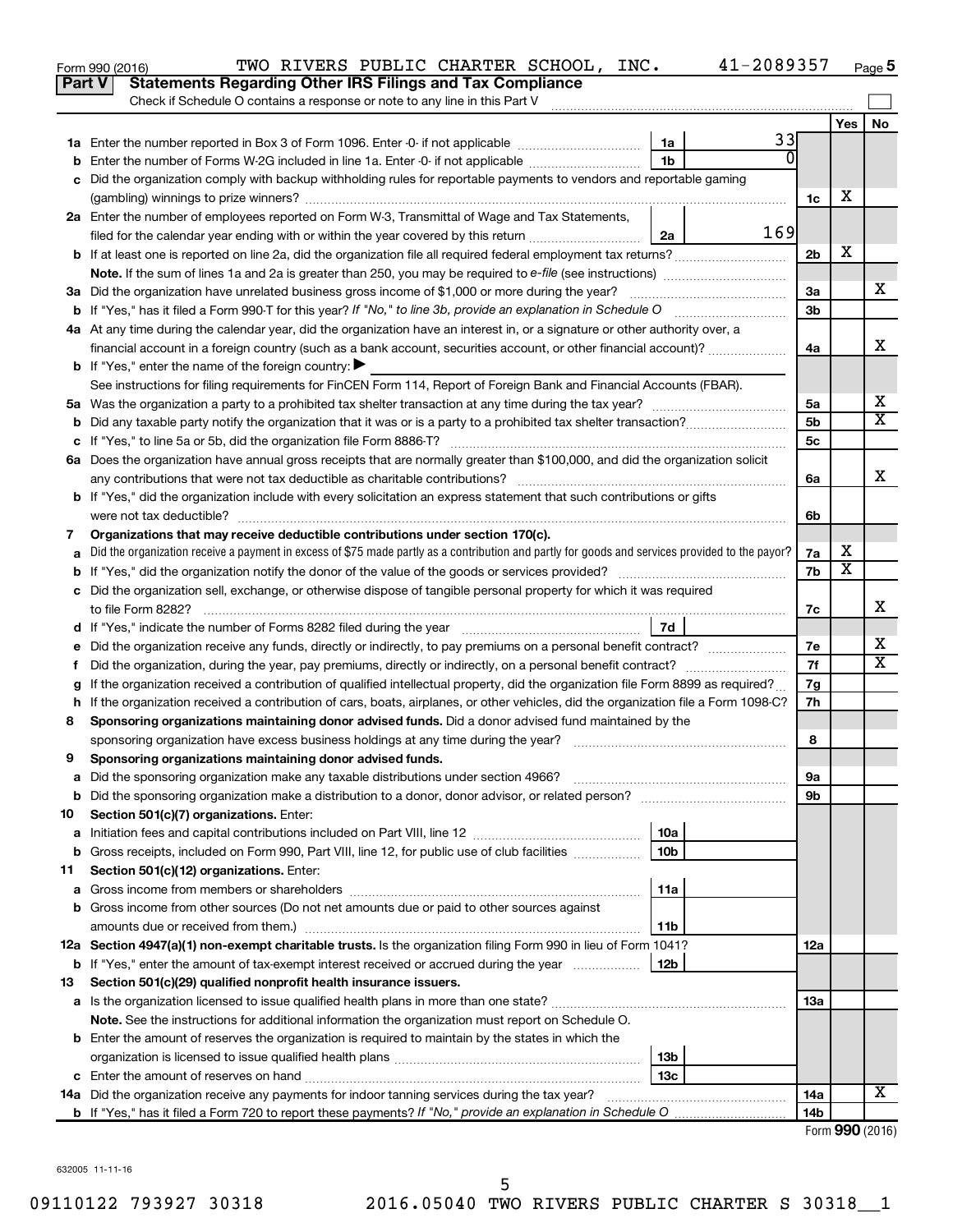| Form 990 (2016) |  |
|-----------------|--|
|-----------------|--|

## Form 990 (2016) Page TWO RIVERS PUBLIC CHARTER SCHOOL, INC. 41-2089357

**6**

**Part VI** Governance, Management, and Disclosure For each "Yes" response to lines 2 through 7b below, and for a "No" response *to line 8a, 8b, or 10b below, describe the circumstances, processes, or changes in Schedule O. See instructions.*

|                      |                                                                                                                                                                                                                                |                               |                 |                 | $\mathbf{X}$            |
|----------------------|--------------------------------------------------------------------------------------------------------------------------------------------------------------------------------------------------------------------------------|-------------------------------|-----------------|-----------------|-------------------------|
|                      | <b>Section A. Governing Body and Management</b>                                                                                                                                                                                |                               |                 |                 |                         |
|                      |                                                                                                                                                                                                                                |                               |                 | Yes             | No                      |
|                      | <b>1a</b> Enter the number of voting members of the governing body at the end of the tax year                                                                                                                                  | 1a                            | 12              |                 |                         |
|                      | If there are material differences in voting rights among members of the governing body, or if the governing                                                                                                                    |                               |                 |                 |                         |
|                      | body delegated broad authority to an executive committee or similar committee, explain in Schedule O.                                                                                                                          |                               |                 |                 |                         |
| b                    | Enter the number of voting members included in line 1a, above, who are independent <i>manners</i>                                                                                                                              | 1b                            | 12              |                 |                         |
| 2                    | Did any officer, director, trustee, or key employee have a family relationship or a business relationship with any other                                                                                                       |                               |                 |                 |                         |
|                      | officer, director, trustee, or key employee?                                                                                                                                                                                   |                               | 2               |                 | х                       |
| 3                    | Did the organization delegate control over management duties customarily performed by or under the direct supervision                                                                                                          |                               |                 |                 |                         |
|                      |                                                                                                                                                                                                                                |                               | 3               |                 | х                       |
| 4                    | Did the organization make any significant changes to its governing documents since the prior Form 990 was filed?                                                                                                               |                               | 4               |                 | $\overline{\mathbf{x}}$ |
| 5                    |                                                                                                                                                                                                                                |                               | 5               |                 | $\overline{\mathbf{x}}$ |
| 6                    |                                                                                                                                                                                                                                |                               | 6               |                 | $\overline{\mathbf{X}}$ |
| 7a                   | Did the organization have members, stockholders, or other persons who had the power to elect or appoint one or                                                                                                                 |                               |                 |                 |                         |
|                      |                                                                                                                                                                                                                                |                               | 7a              |                 | X                       |
| b                    | Are any governance decisions of the organization reserved to (or subject to approval by) members, stockholders, or                                                                                                             |                               |                 |                 |                         |
|                      |                                                                                                                                                                                                                                |                               | 7b              |                 | x                       |
| 8                    | Did the organization contemporaneously document the meetings held or written actions undertaken during the year by the following:                                                                                              |                               |                 |                 |                         |
|                      |                                                                                                                                                                                                                                |                               |                 | X               |                         |
| a                    |                                                                                                                                                                                                                                |                               | 8а              | х               |                         |
| b                    |                                                                                                                                                                                                                                |                               | 8b              |                 |                         |
| 9                    | Is there any officer, director, trustee, or key employee listed in Part VII, Section A, who cannot be reached at the                                                                                                           |                               |                 |                 |                         |
|                      |                                                                                                                                                                                                                                |                               | 9               |                 | х                       |
|                      | <b>Section B. Policies</b> (This Section B requests information about policies not required by the Internal Revenue Code.)                                                                                                     |                               |                 |                 |                         |
|                      |                                                                                                                                                                                                                                |                               |                 | Yes             | No                      |
|                      |                                                                                                                                                                                                                                |                               | 10a             |                 | х                       |
|                      | <b>b</b> If "Yes," did the organization have written policies and procedures governing the activities of such chapters, affiliates,                                                                                            |                               |                 |                 |                         |
|                      |                                                                                                                                                                                                                                |                               | 10b             |                 |                         |
|                      | 11a Has the organization provided a complete copy of this Form 990 to all members of its governing body before filing the form?                                                                                                |                               | 11a             | X               |                         |
|                      | <b>b</b> Describe in Schedule O the process, if any, used by the organization to review this Form 990.                                                                                                                         |                               |                 |                 |                         |
| 12a                  | Did the organization have a written conflict of interest policy? If "No," go to line 13                                                                                                                                        |                               | 12a             | х               |                         |
| b                    | Were officers, directors, or trustees, and key employees required to disclose annually interests that could give rise to conflicts?                                                                                            |                               | 12 <sub>b</sub> | X               |                         |
| с                    | Did the organization regularly and consistently monitor and enforce compliance with the policy? If "Yes," describe                                                                                                             |                               |                 |                 |                         |
|                      | in Schedule O how this was done manufactured and continuum and contact the state of the state of the state of                                                                                                                  |                               | 12c             | X               |                         |
| 13                   |                                                                                                                                                                                                                                |                               | 13              | X               |                         |
| 14                   | Did the organization have a written document retention and destruction policy? [11] manufaction model of the organization have a written document retention and destruction policy?                                            |                               | 14              | X               |                         |
| 15                   | Did the process for determining compensation of the following persons include a review and approval by independent                                                                                                             |                               |                 |                 |                         |
|                      | persons, comparability data, and contemporaneous substantiation of the deliberation and decision?                                                                                                                              |                               |                 |                 |                         |
|                      |                                                                                                                                                                                                                                |                               |                 |                 |                         |
|                      | The organization's CEO, Executive Director, or top management official manufactured content content of the organization's CEO, Executive Director, or top management official manufactured content of the original manufacture |                               |                 |                 |                         |
| а                    |                                                                                                                                                                                                                                |                               | <b>15a</b>      | х               |                         |
|                      |                                                                                                                                                                                                                                |                               | 15 <sub>b</sub> | X               |                         |
|                      | If "Yes" to line 15a or 15b, describe the process in Schedule O (see instructions).                                                                                                                                            |                               |                 |                 |                         |
|                      | 16a Did the organization invest in, contribute assets to, or participate in a joint venture or similar arrangement with a                                                                                                      |                               |                 |                 |                         |
|                      | taxable entity during the year?                                                                                                                                                                                                |                               | 16a             |                 |                         |
|                      | b If "Yes," did the organization follow a written policy or procedure requiring the organization to evaluate its participation                                                                                                 |                               |                 |                 |                         |
|                      | in joint venture arrangements under applicable federal tax law, and take steps to safeguard the organization's                                                                                                                 |                               |                 |                 |                         |
|                      | exempt status with respect to such arrangements?                                                                                                                                                                               |                               | 16b             |                 |                         |
|                      | <b>Section C. Disclosure</b>                                                                                                                                                                                                   |                               |                 |                 |                         |
|                      | <b>NONE</b><br>List the states with which a copy of this Form 990 is required to be filed $\blacktriangleright$                                                                                                                |                               |                 |                 |                         |
|                      | Section 6104 requires an organization to make its Forms 1023 (or 1024 if applicable), 990, and 990-T (Section 501(c)(3)s only) available                                                                                       |                               |                 |                 |                         |
|                      | for public inspection. Indicate how you made these available. Check all that apply.                                                                                                                                            |                               |                 |                 |                         |
|                      | Own website<br>Another's website                                                                                                                                                                                               | Other (explain in Schedule O) |                 |                 |                         |
|                      | $\lfloor x \rfloor$ Upon request                                                                                                                                                                                               |                               |                 |                 |                         |
|                      | Describe in Schedule O whether (and if so, how) the organization made its governing documents, conflict of interest policy, and financial                                                                                      |                               |                 |                 |                         |
|                      | statements available to the public during the tax year.                                                                                                                                                                        |                               |                 |                 |                         |
|                      | State the name, address, and telephone number of the person who possesses the organization's books and records:                                                                                                                |                               |                 |                 |                         |
|                      | THE ORGANIZATION - 202-546-4477                                                                                                                                                                                                |                               |                 |                 |                         |
|                      | 20002<br>1227 4TH STREET,<br>NE, WASHINGTON,<br>DC                                                                                                                                                                             |                               |                 |                 | x                       |
| 17<br>18<br>19<br>20 | 632006 11-11-16<br>6                                                                                                                                                                                                           |                               |                 | Form 990 (2016) |                         |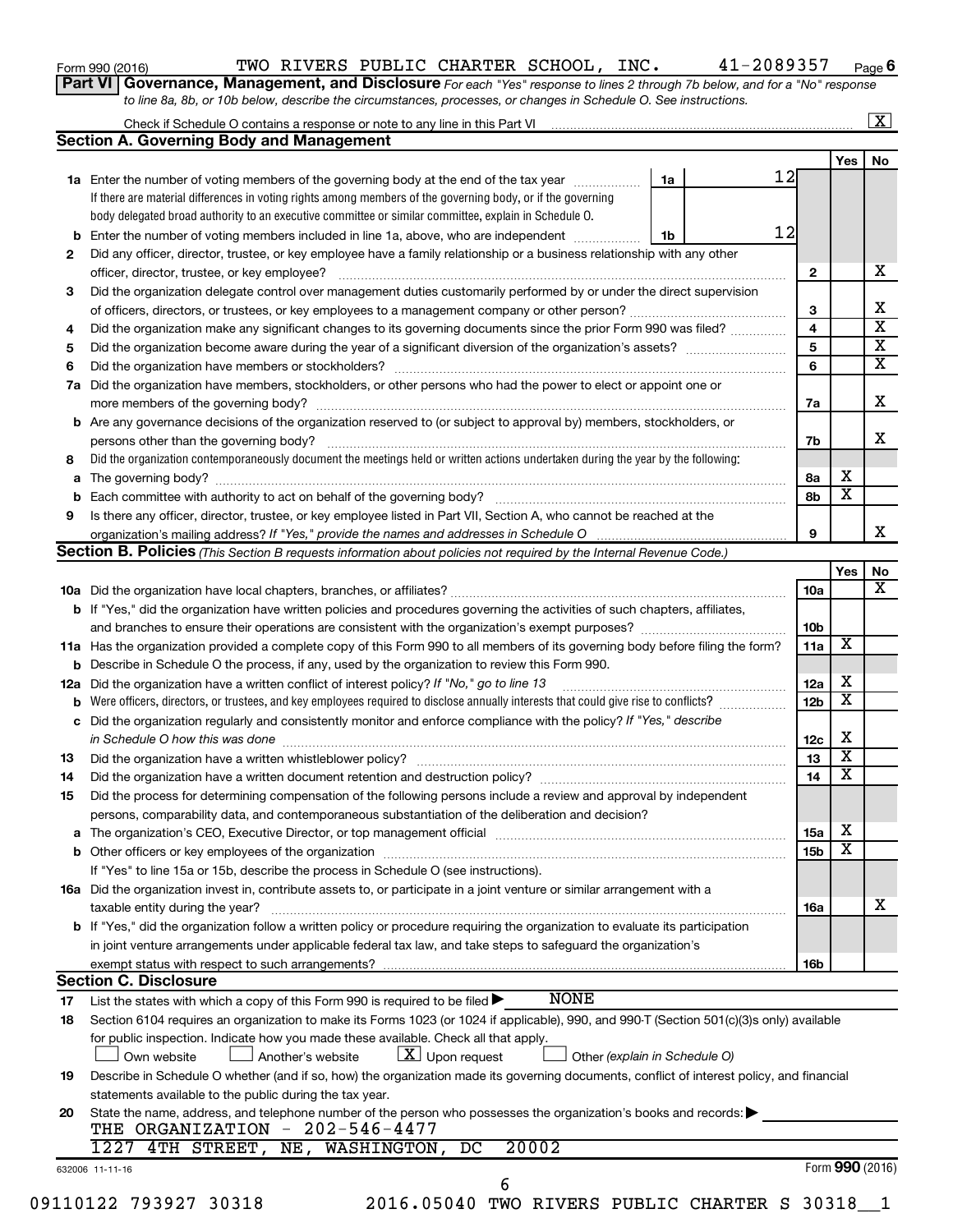$\Box$ 

| Part VII Compensation of Officers, Directors, Trustees, Key Employees, Highest Compensated |
|--------------------------------------------------------------------------------------------|
| <b>Employees, and Independent Contractors</b>                                              |

Check if Schedule O contains a response or note to any line in this Part VII

**Section A. Officers, Directors, Trustees, Key Employees, and Highest Compensated Employees**

**1a**  Complete this table for all persons required to be listed. Report compensation for the calendar year ending with or within the organization's tax year.

**•** List all of the organization's current officers, directors, trustees (whether individuals or organizations), regardless of amount of compensation. Enter -0- in columns  $(D)$ ,  $(E)$ , and  $(F)$  if no compensation was paid.

**•** List all of the organization's **current** key employees, if any. See instructions for definition of "key employee."

**•** List the organization's five current highest compensated employees (other than an officer, director, trustee, or key employee) who received report-

**•** List all of the organization's former officers, key employees, and highest compensated employees who received more than \$100,000 of able compensation (Box 5 of Form W-2 and/or Box 7 of Form 1099-MISC) of more than \$100,000 from the organization and any related organizations. reportable compensation from the organization and any related organizations.

**•** List all of the organization's former directors or trustees that received, in the capacity as a former director or trustee of the organization, more than \$10,000 of reportable compensation from the organization and any related organizations.

List persons in the following order: individual trustees or directors; institutional trustees; officers; key employees; highest compensated employees; and former such persons.

Check this box if neither the organization nor any related organization compensated any current officer, director, or trustee.  $\Box$ 

| (A)                            | (B)                    | (C)                            |                                                                  |             |              |                                 |        | (D)             | (E)             | (F)           |
|--------------------------------|------------------------|--------------------------------|------------------------------------------------------------------|-------------|--------------|---------------------------------|--------|-----------------|-----------------|---------------|
| Name and Title                 | Average                |                                | Position<br>(do not check more than one                          |             |              |                                 |        | Reportable      | Reportable      | Estimated     |
|                                | hours per              |                                | box, unless person is both an<br>officer and a director/trustee) |             |              |                                 |        | compensation    | compensation    | amount of     |
|                                | week                   |                                |                                                                  |             |              |                                 |        | from            | from related    | other         |
|                                | (list any              |                                |                                                                  |             |              |                                 |        | the             | organizations   | compensation  |
|                                | hours for              |                                |                                                                  |             |              |                                 |        | organization    | (W-2/1099-MISC) | from the      |
|                                | related                |                                |                                                                  |             |              |                                 |        | (W-2/1099-MISC) |                 | organization  |
|                                | organizations<br>below |                                |                                                                  |             |              |                                 |        |                 |                 | and related   |
|                                | line)                  | Individual trustee or director | Institutional trustee                                            | Officer     | Key employee | Highest compensated<br>employee | Former |                 |                 | organizations |
| PAM JACKSON<br>(1)             | 2.00                   |                                |                                                                  |             |              |                                 |        |                 |                 |               |
| PRESIDENT                      |                        | $\mathbf X$                    |                                                                  | $\mathbf X$ |              |                                 |        | $\mathbf 0$ .   | $\mathbf 0$ .   | $\mathbf 0$ . |
| (2)<br><b>JUSTIN VALENTINE</b> | 2.00                   |                                |                                                                  |             |              |                                 |        |                 |                 |               |
| VICE PRESIDENT                 |                        | $\mathbf X$                    |                                                                  | $\mathbf X$ |              |                                 |        | $\mathbf 0$     | $\mathbf 0$ .   | $\mathbf 0$ . |
| CLARA BOTSTEIN<br>(3)          | 2.00                   |                                |                                                                  |             |              |                                 |        |                 |                 |               |
| <b>SECRETARY</b>               |                        | $\mathbf X$                    |                                                                  | $\mathbf X$ |              |                                 |        | $\mathbf 0$     | $\mathbf 0$ .   | $\mathbf 0$ . |
| JASON S. MILLER<br>(4)         | 2.00                   |                                |                                                                  |             |              |                                 |        |                 |                 |               |
| <b>TREASURER</b>               |                        | $\mathbf X$                    |                                                                  | $\mathbf X$ |              |                                 |        | $\mathbf 0$ .   | $\mathbf 0$ .   | $\mathbf 0$ . |
| GRACE ADUROJA<br>(5)           | 2.00                   |                                |                                                                  |             |              |                                 |        |                 |                 |               |
| <b>TRUSTEE</b>                 |                        | $\mathbf X$                    |                                                                  |             |              |                                 |        | $\mathbf 0$ .   | $\mathbf 0$ .   | $\mathbf 0$ . |
| (6)<br>ANN GOSIER              | 2.00                   |                                |                                                                  |             |              |                                 |        |                 |                 |               |
| <b>TRUSTEE</b>                 | 2.00                   | X                              |                                                                  |             |              |                                 |        | $\mathbf 0$ .   | $\mathbf 0$ .   | $\mathbf 0$ . |
| <b>JUSTIN JONES</b><br>(7)     | 2.00                   |                                |                                                                  |             |              |                                 |        |                 |                 |               |
| <b>TRUSTEE</b>                 |                        | $\mathbf X$                    |                                                                  |             |              |                                 |        | $\mathbf 0$ .   | $\mathbf 0$ .   | $\mathbf 0$ . |
| ADRIAN JORDAN<br>(8)           | 2.00                   |                                |                                                                  |             |              |                                 |        |                 |                 |               |
| <b>TRUSTEE</b>                 |                        | $\mathbf X$                    |                                                                  |             |              |                                 |        | $\mathbf 0$ .   | $\mathbf 0$ .   | $\mathbf 0$ . |
| <b>JAY KRAMER</b><br>(9)       | 2.00                   |                                |                                                                  |             |              |                                 |        |                 |                 |               |
| TRUSTEE                        |                        | $\mathbf X$                    |                                                                  |             |              |                                 |        | 0.              | $\mathbf 0$ .   | $\mathbf 0$ . |
| (10) REEM LABIB                | 2.00                   |                                |                                                                  |             |              |                                 |        |                 |                 |               |
| TRUSTEE                        |                        | $\mathbf X$                    |                                                                  |             |              |                                 |        | $\mathbf 0$ .   | $\mathbf 0$ .   | $\mathbf 0$ . |
| (11) SENTHIL SANKARAN          | 2.00                   |                                |                                                                  |             |              |                                 |        |                 |                 |               |
| <b>TRUSTEE</b>                 |                        | $\mathbf X$                    |                                                                  |             |              |                                 |        | 0.              | $\mathbf 0$ .   | $\mathbf 0$ . |
| (12) ETIENNE TOUSSAINT         | 2.00                   |                                |                                                                  |             |              |                                 |        |                 |                 |               |
| TRUSTEE                        |                        | $\mathbf X$                    |                                                                  |             |              |                                 |        | 0.              | $\mathbf 0$ .   | $\mathbf 0$ . |
| (13) JESSICA WODATCH           | 40.00                  |                                |                                                                  |             |              |                                 |        |                 |                 |               |
| EXECUTIVE DIRECTOR             | 2.00                   |                                |                                                                  | $\mathbf X$ |              |                                 |        | 136,683.        | 0.              | 30,907.       |
| SARAH RICHARDSON<br>(14)       | 40.00                  |                                |                                                                  |             |              |                                 |        |                 |                 |               |
| CFO                            | 2.00                   |                                |                                                                  | $\mathbf X$ |              |                                 |        | 117,983.        | 0.              | 17,590.       |
| (15) MARGARET BELLO            | 40.00                  |                                |                                                                  |             |              |                                 |        |                 |                 |               |
| CHIEF ACADEMIC OFFICER         |                        |                                |                                                                  |             |              | $\mathbf X$                     |        | 119,565.        | 0.              | 17,734.       |
|                                |                        |                                |                                                                  |             |              |                                 |        |                 |                 |               |
|                                |                        |                                |                                                                  |             |              |                                 |        |                 |                 |               |
|                                |                        |                                |                                                                  |             |              |                                 |        |                 |                 |               |
|                                |                        |                                |                                                                  |             |              |                                 |        |                 |                 |               |

632007 11-11-16

Form (2016) **990**

09110122 793927 30318 2016.05040 TWO RIVERS PUBLIC CHARTER S 30318 1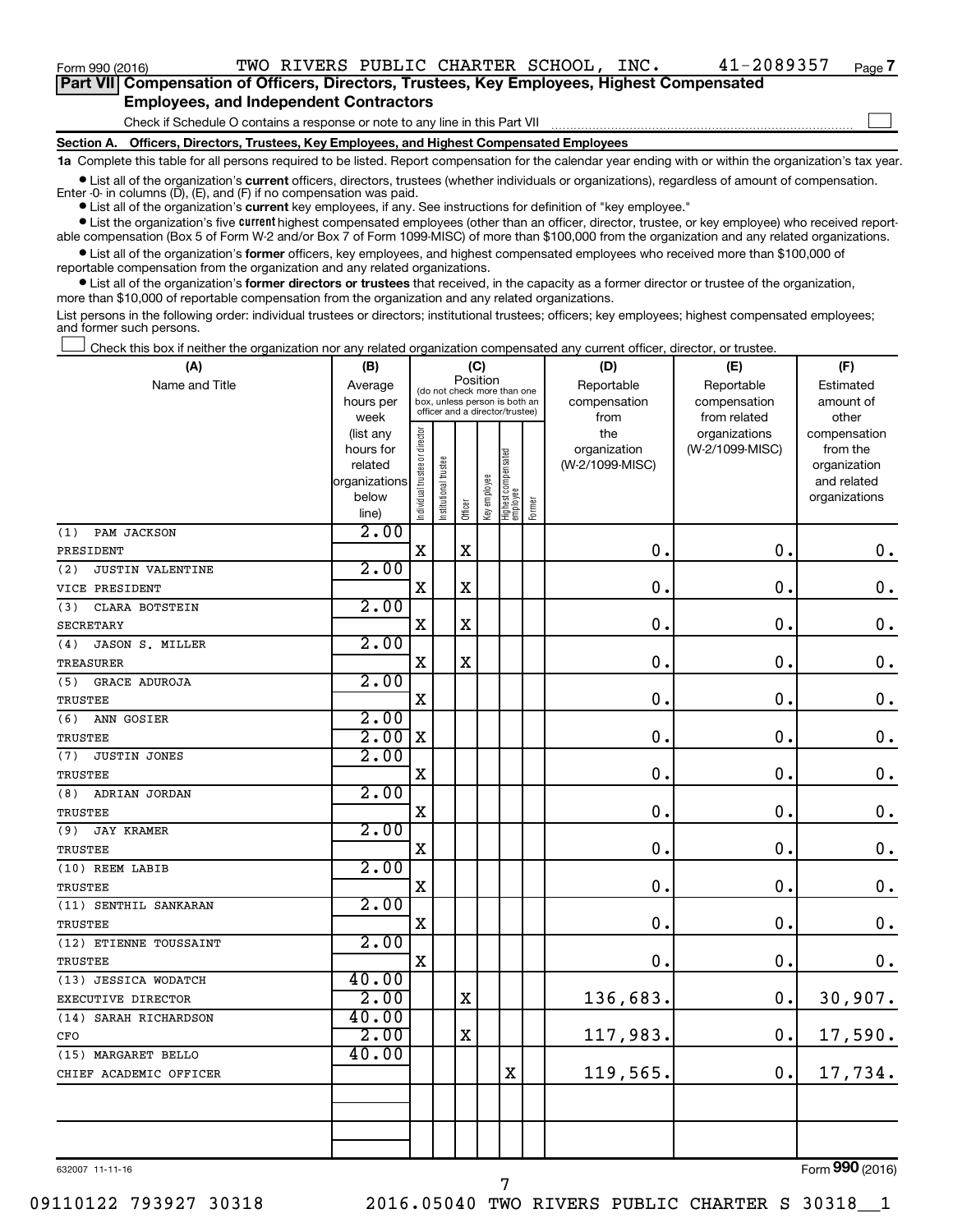|    | TWO RIVERS PUBLIC CHARTER SCHOOL, INC.<br>Form 990 (2016)                                                                                                                                                                       |                        |                                |                       |          |              |                                                                  |                                   |                         |                      | 41-2089357       |                          | Page 8           |
|----|---------------------------------------------------------------------------------------------------------------------------------------------------------------------------------------------------------------------------------|------------------------|--------------------------------|-----------------------|----------|--------------|------------------------------------------------------------------|-----------------------------------|-------------------------|----------------------|------------------|--------------------------|------------------|
|    | Part VII Section A. Officers, Directors, Trustees, Key Employees, and Highest Compensated Employees (continued)                                                                                                                 |                        |                                |                       |          |              |                                                                  |                                   |                         |                      |                  |                          |                  |
|    | (A)                                                                                                                                                                                                                             | (B)                    |                                |                       | (C)      |              |                                                                  | (D)                               |                         | (E)                  |                  | (F)                      |                  |
|    | Name and title                                                                                                                                                                                                                  | Average                |                                |                       | Position |              | (do not check more than one                                      | Reportable                        |                         | Reportable           |                  | Estimated                |                  |
|    |                                                                                                                                                                                                                                 | hours per              |                                |                       |          |              | box, unless person is both an<br>officer and a director/trustee) | compensation                      |                         | compensation         |                  | amount of                |                  |
|    |                                                                                                                                                                                                                                 | week                   |                                |                       |          |              |                                                                  | from                              |                         | from related         |                  | other                    |                  |
|    |                                                                                                                                                                                                                                 | (list any<br>hours for |                                |                       |          |              |                                                                  | the                               |                         | organizations        |                  | compensation             |                  |
|    |                                                                                                                                                                                                                                 | related                |                                |                       |          |              |                                                                  | organization<br>(W-2/1099-MISC)   |                         | (W-2/1099-MISC)      |                  | from the<br>organization |                  |
|    |                                                                                                                                                                                                                                 | organizations          | Individual trustee or director | Institutional trustee |          |              |                                                                  |                                   |                         |                      |                  | and related              |                  |
|    |                                                                                                                                                                                                                                 | below                  |                                |                       |          |              |                                                                  |                                   |                         |                      |                  | organizations            |                  |
|    |                                                                                                                                                                                                                                 | line)                  |                                |                       | Officer  | Key employee | Highest compensated<br> employee<br>Former                       |                                   |                         |                      |                  |                          |                  |
|    |                                                                                                                                                                                                                                 |                        |                                |                       |          |              |                                                                  |                                   |                         |                      |                  |                          |                  |
|    |                                                                                                                                                                                                                                 |                        |                                |                       |          |              |                                                                  |                                   |                         |                      |                  |                          |                  |
|    |                                                                                                                                                                                                                                 |                        |                                |                       |          |              |                                                                  |                                   |                         |                      |                  |                          |                  |
|    |                                                                                                                                                                                                                                 |                        |                                |                       |          |              |                                                                  |                                   |                         |                      |                  |                          |                  |
|    |                                                                                                                                                                                                                                 |                        |                                |                       |          |              |                                                                  |                                   |                         |                      |                  |                          |                  |
|    |                                                                                                                                                                                                                                 |                        |                                |                       |          |              |                                                                  |                                   |                         |                      |                  |                          |                  |
|    |                                                                                                                                                                                                                                 |                        |                                |                       |          |              |                                                                  |                                   |                         |                      |                  |                          |                  |
|    |                                                                                                                                                                                                                                 |                        |                                |                       |          |              |                                                                  |                                   |                         |                      |                  |                          |                  |
|    |                                                                                                                                                                                                                                 |                        |                                |                       |          |              |                                                                  |                                   |                         |                      |                  |                          |                  |
|    |                                                                                                                                                                                                                                 |                        |                                |                       |          |              |                                                                  |                                   |                         |                      |                  |                          |                  |
|    |                                                                                                                                                                                                                                 |                        |                                |                       |          |              |                                                                  |                                   |                         |                      |                  |                          |                  |
|    |                                                                                                                                                                                                                                 |                        |                                |                       |          |              |                                                                  |                                   |                         |                      |                  |                          |                  |
|    |                                                                                                                                                                                                                                 |                        |                                |                       |          |              |                                                                  |                                   |                         |                      |                  |                          |                  |
|    |                                                                                                                                                                                                                                 |                        |                                |                       |          |              |                                                                  |                                   |                         |                      |                  |                          |                  |
|    |                                                                                                                                                                                                                                 |                        |                                |                       |          |              |                                                                  |                                   |                         |                      |                  |                          |                  |
|    |                                                                                                                                                                                                                                 |                        |                                |                       |          |              |                                                                  |                                   |                         |                      |                  |                          |                  |
|    |                                                                                                                                                                                                                                 |                        |                                |                       |          |              |                                                                  |                                   |                         |                      |                  |                          |                  |
|    |                                                                                                                                                                                                                                 |                        |                                |                       |          |              |                                                                  |                                   | 374, 231.               |                      | $\overline{0}$ . |                          | 66, 231.         |
|    | c Total from continuation sheets to Part VII, Section A manuscription of                                                                                                                                                        |                        |                                |                       |          |              |                                                                  |                                   | σ.                      |                      | $\overline{0}$ . |                          | $\overline{0}$ . |
|    |                                                                                                                                                                                                                                 |                        |                                |                       |          |              |                                                                  |                                   | 374, 231.               |                      | $\overline{0}$ . |                          | 66, 231.         |
| 2  | Total number of individuals (including but not limited to those listed above) who received more than \$100,000 of reportable                                                                                                    |                        |                                |                       |          |              |                                                                  |                                   |                         |                      |                  |                          |                  |
|    | compensation from the organization $\blacktriangleright$                                                                                                                                                                        |                        |                                |                       |          |              |                                                                  |                                   |                         |                      |                  |                          |                  |
|    |                                                                                                                                                                                                                                 |                        |                                |                       |          |              |                                                                  |                                   |                         |                      |                  | Yes                      | No               |
| 3  | Did the organization list any former officer, director, or trustee, key employee, or highest compensated employee on                                                                                                            |                        |                                |                       |          |              |                                                                  |                                   |                         |                      |                  |                          | х                |
|    | line 1a? If "Yes," complete Schedule J for such individual manufactured contains and the set of the schedule J                                                                                                                  |                        |                                |                       |          |              |                                                                  |                                   |                         |                      |                  | 3                        |                  |
|    | For any individual listed on line 1a, is the sum of reportable compensation and other compensation from the organization<br>and related organizations greater than \$150,000? If "Yes," complete Schedule J for such individual |                        |                                |                       |          |              |                                                                  |                                   |                         |                      |                  | X<br>4                   |                  |
| 5  | Did any person listed on line 1a receive or accrue compensation from any unrelated organization or individual for services                                                                                                      |                        |                                |                       |          |              |                                                                  |                                   |                         |                      |                  |                          |                  |
|    |                                                                                                                                                                                                                                 |                        |                                |                       |          |              |                                                                  |                                   |                         |                      | 5                |                          | х                |
|    | <b>Section B. Independent Contractors</b>                                                                                                                                                                                       |                        |                                |                       |          |              |                                                                  |                                   |                         |                      |                  |                          |                  |
| 1. | Complete this table for your five highest compensated independent contractors that received more than \$100,000 of compensation from                                                                                            |                        |                                |                       |          |              |                                                                  |                                   |                         |                      |                  |                          |                  |
|    | the organization. Report compensation for the calendar year ending with or within the organization's tax year.                                                                                                                  |                        |                                |                       |          |              |                                                                  |                                   |                         |                      |                  |                          |                  |
|    | (A)                                                                                                                                                                                                                             |                        |                                |                       |          |              |                                                                  |                                   | (B)                     |                      |                  | (C)                      |                  |
|    | Name and business address                                                                                                                                                                                                       |                        |                                |                       |          |              |                                                                  |                                   | Description of services |                      |                  | Compensation             |                  |
|    | MCN BUILD, LLC                                                                                                                                                                                                                  |                        |                                |                       |          |              |                                                                  |                                   |                         |                      |                  |                          |                  |
|    | 1214 28TH STREET NW, WASHINGTON, DC 20007                                                                                                                                                                                       |                        |                                |                       |          |              |                                                                  |                                   |                         | CONSTRUCTION SERVICE |                  | 523,491.                 |                  |
|    | PMM COMPANIES                                                                                                                                                                                                                   |                        |                                |                       |          |              |                                                                  |                                   |                         |                      |                  |                          |                  |
|    | 15938 DERWOOD ROAD, ROCKVILLE, MD 20855                                                                                                                                                                                         |                        |                                |                       |          |              |                                                                  | JANITORIAL SERVICE                |                         |                      |                  | 474,776.                 |                  |
|    | ALIGN STAFFING, 7474 GREENWAY CTR. DR.,                                                                                                                                                                                         |                        |                                |                       |          |              |                                                                  |                                   |                         |                      |                  |                          |                  |
|    | #620, GREENBELT, MD 20770                                                                                                                                                                                                       |                        |                                |                       |          |              |                                                                  | STAFFING AGENCY                   |                         |                      |                  | 398,375.                 |                  |
|    | REVOLUTION FOODS, INC., 8393 CAPWELL DRIVE                                                                                                                                                                                      |                        |                                |                       |          |              |                                                                  |                                   |                         |                      |                  |                          |                  |
|    | SUITE 200, OAKLAND, CA 94621                                                                                                                                                                                                    |                        |                                |                       |          |              |                                                                  | <b>FOOD SERVICE</b>               |                         |                      |                  | 303,770.                 |                  |
|    | CAPITOL KIDS THERAPY, LLC, 20 18TH ST. NE,<br>SUITE 301, WASHINGTON, DC 20002                                                                                                                                                   |                        |                                |                       |          |              |                                                                  | <b>SPEECH LANGUAGE</b><br>THERAPY |                         |                      |                  |                          |                  |
|    |                                                                                                                                                                                                                                 |                        |                                |                       |          |              |                                                                  |                                   |                         |                      |                  | 284,246.                 |                  |
| 2  | Total number of independent contractors (including but not limited to those listed above) who received more than                                                                                                                |                        |                                |                       |          | 17           |                                                                  |                                   |                         |                      |                  |                          |                  |
|    | \$100,000 of compensation from the organization                                                                                                                                                                                 |                        |                                |                       |          |              |                                                                  |                                   |                         |                      |                  |                          |                  |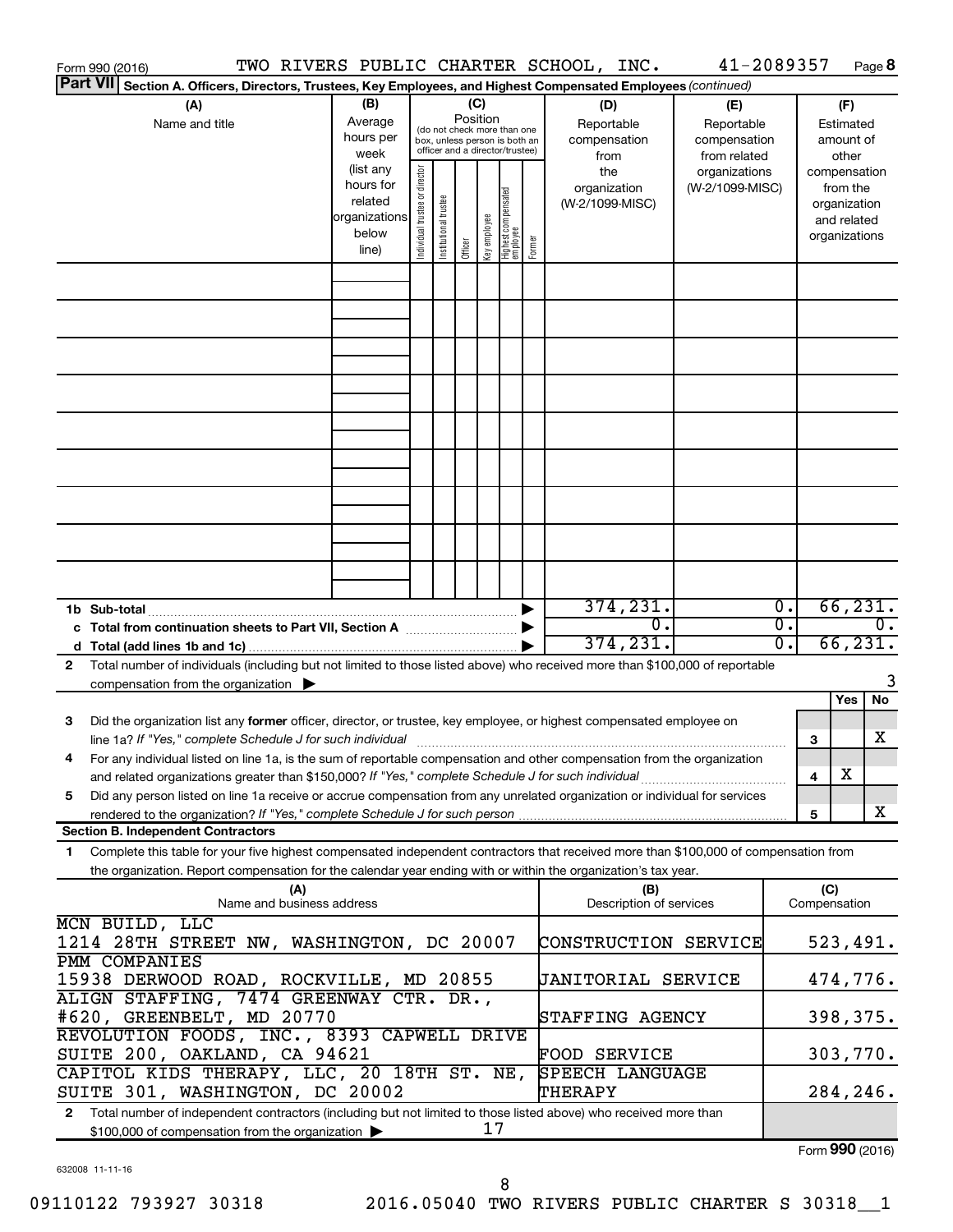|                                                           | Form 990 (2016)  |                                                                         |                            |                      | TWO RIVERS PUBLIC CHARTER SCHOOL, INC. |                                          | 41-2089357                       | Page 9                                                             |
|-----------------------------------------------------------|------------------|-------------------------------------------------------------------------|----------------------------|----------------------|----------------------------------------|------------------------------------------|----------------------------------|--------------------------------------------------------------------|
|                                                           | <b>Part VIII</b> | <b>Statement of Revenue</b>                                             |                            |                      |                                        |                                          |                                  |                                                                    |
|                                                           |                  |                                                                         |                            |                      | (A)                                    | (B)                                      | (C)                              |                                                                    |
|                                                           |                  |                                                                         |                            |                      | Total revenue                          | Related or<br>exempt function<br>revenue | Unrelated<br>business<br>revenue | (D)<br>Revenue excluded<br>from tax under<br>sections<br>512 - 514 |
|                                                           |                  | 1 a Federated campaigns                                                 | 1a                         | 72,000.              |                                        |                                          |                                  |                                                                    |
|                                                           |                  |                                                                         | 1 <sub>b</sub>             |                      |                                        |                                          |                                  |                                                                    |
|                                                           |                  | c Fundraising events                                                    | 1c                         | 63,969.              |                                        |                                          |                                  |                                                                    |
|                                                           |                  | d Related organizations                                                 | 1d                         |                      |                                        |                                          |                                  |                                                                    |
|                                                           |                  | e Government grants (contributions)                                     | 1e                         | 14,108,044.          |                                        |                                          |                                  |                                                                    |
|                                                           |                  | f All other contributions, gifts, grants, and                           |                            |                      |                                        |                                          |                                  |                                                                    |
|                                                           |                  | similar amounts not included above                                      | 1f                         | 227, 276.            |                                        |                                          |                                  |                                                                    |
| Contributions, Gifts, Grants<br>and Other Similar Amounts |                  | g Noncash contributions included in lines 1a-1f: \$                     |                            | 36, 336.             | 14, 471, 289.                          |                                          |                                  |                                                                    |
|                                                           |                  |                                                                         |                            | <b>Business Code</b> |                                        |                                          |                                  |                                                                    |
|                                                           |                  | 2 a PROGRAM SERVICE REVENUE                                             |                            | 611710               | 104, 654.                              | 104,654.                                 |                                  |                                                                    |
|                                                           | b                |                                                                         |                            |                      |                                        |                                          |                                  |                                                                    |
|                                                           | с                |                                                                         |                            |                      |                                        |                                          |                                  |                                                                    |
|                                                           | d                |                                                                         |                            |                      |                                        |                                          |                                  |                                                                    |
| Program Service<br>Revenue                                | е                |                                                                         |                            |                      |                                        |                                          |                                  |                                                                    |
|                                                           |                  | f All other program service revenue                                     |                            |                      |                                        |                                          |                                  |                                                                    |
|                                                           |                  |                                                                         |                            |                      | 104,654.                               |                                          |                                  |                                                                    |
|                                                           | 3                | Investment income (including dividends, interest, and                   |                            |                      | 32,559.                                |                                          |                                  | 32,559.                                                            |
|                                                           | 4                | Income from investment of tax-exempt bond proceeds                      |                            |                      |                                        |                                          |                                  |                                                                    |
|                                                           | 5                |                                                                         |                            |                      |                                        |                                          |                                  |                                                                    |
|                                                           |                  |                                                                         | (i) Real                   | (ii) Personal        |                                        |                                          |                                  |                                                                    |
|                                                           |                  | 6 a Gross rents                                                         |                            |                      |                                        |                                          |                                  |                                                                    |
|                                                           |                  | <b>b</b> Less: rental expenses                                          |                            |                      |                                        |                                          |                                  |                                                                    |
|                                                           |                  | <b>c</b> Rental income or (loss)                                        |                            |                      |                                        |                                          |                                  |                                                                    |
|                                                           |                  | d Net rental income or (loss)                                           |                            |                      |                                        |                                          |                                  |                                                                    |
|                                                           |                  | 7 a Gross amount from sales of                                          | (i) Securities<br>746,055. | (ii) Other           |                                        |                                          |                                  |                                                                    |
|                                                           |                  | assets other than inventory<br><b>b</b> Less: cost or other basis       |                            |                      |                                        |                                          |                                  |                                                                    |
|                                                           |                  | and sales expenses                                                      | 750,000.                   |                      |                                        |                                          |                                  |                                                                    |
|                                                           |                  | c Gain or (loss)                                                        | $-3,945.$                  |                      |                                        |                                          |                                  |                                                                    |
|                                                           |                  |                                                                         |                            |                      | $-3,945.$                              |                                          |                                  | $-3,945$ .                                                         |
|                                                           |                  | 8 a Gross income from fundraising events (not                           |                            |                      |                                        |                                          |                                  |                                                                    |
|                                                           |                  | including $\frac{2}{3}$ 63,969. of                                      |                            |                      |                                        |                                          |                                  |                                                                    |
|                                                           |                  | contributions reported on line 1c). See                                 |                            |                      |                                        |                                          |                                  |                                                                    |
| <b>Other Revenue</b>                                      |                  |                                                                         | b                          | 67,540.<br>39,584.   |                                        |                                          |                                  |                                                                    |
|                                                           |                  | c Net income or (loss) from fundraising events                          |                            | ▶                    | 27,956.                                |                                          |                                  | 27,956.                                                            |
|                                                           |                  | 9 a Gross income from gaming activities. See                            |                            | .                    |                                        |                                          |                                  |                                                                    |
|                                                           |                  |                                                                         |                            |                      |                                        |                                          |                                  |                                                                    |
|                                                           |                  |                                                                         | b                          |                      |                                        |                                          |                                  |                                                                    |
|                                                           |                  |                                                                         |                            |                      |                                        |                                          |                                  |                                                                    |
|                                                           |                  | <b>10 a</b> Gross sales of inventory, less returns                      |                            |                      |                                        |                                          |                                  |                                                                    |
|                                                           |                  |                                                                         |                            |                      |                                        |                                          |                                  |                                                                    |
|                                                           |                  |                                                                         | b                          |                      |                                        |                                          |                                  |                                                                    |
|                                                           |                  | c Net income or (loss) from sales of inventory<br>Miscellaneous Revenue |                            | <b>Business Code</b> |                                        |                                          |                                  |                                                                    |
|                                                           | 11a              |                                                                         |                            |                      |                                        |                                          |                                  |                                                                    |
|                                                           | b                |                                                                         |                            |                      |                                        |                                          |                                  |                                                                    |
|                                                           | c                |                                                                         |                            |                      |                                        |                                          |                                  |                                                                    |
|                                                           | d                |                                                                         |                            |                      |                                        |                                          |                                  |                                                                    |
|                                                           |                  |                                                                         |                            |                      |                                        |                                          |                                  |                                                                    |
|                                                           | 12               |                                                                         |                            |                      | 14,632,513.                            | 104,654.                                 | 0.                               | 56, 570.                                                           |
|                                                           | 632009 11-11-16  |                                                                         |                            |                      | 9                                      |                                          |                                  | Form 990 (2016)                                                    |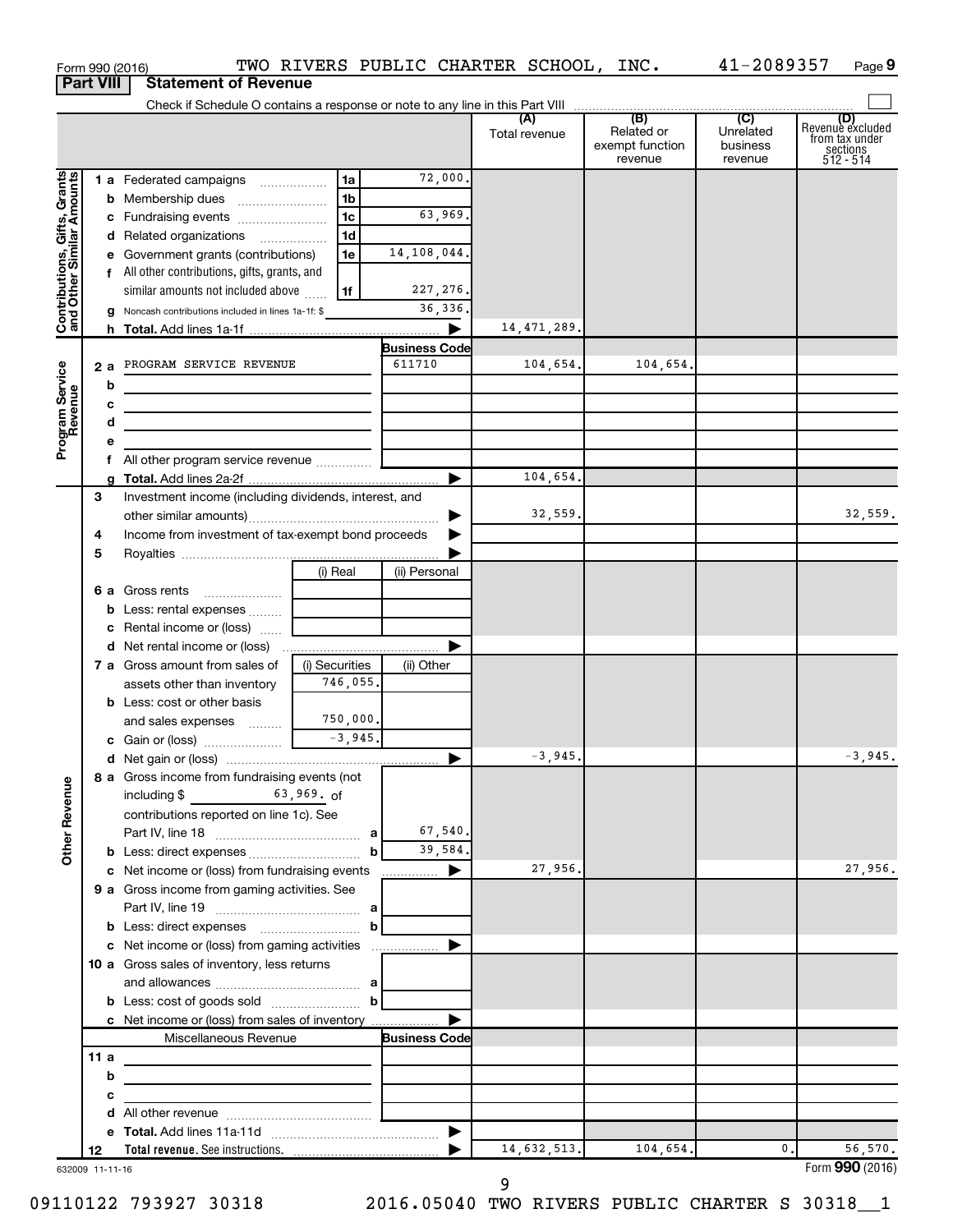**Part IX Statement of Functional Expenses** 

Form 990 (2016)  $\,$  TWO RIVERS PUBLIC CHARTER SCHOOL, INC.  $\,$  41-2089357  $\,$  Page

|              | Section 501(c)(3) and 501(c)(4) organizations must complete all columns. All other organizations must complete column (A).                                |                       |                                    |                                           |                                |  |  |  |  |
|--------------|-----------------------------------------------------------------------------------------------------------------------------------------------------------|-----------------------|------------------------------------|-------------------------------------------|--------------------------------|--|--|--|--|
|              |                                                                                                                                                           |                       |                                    |                                           |                                |  |  |  |  |
|              | Do not include amounts reported on lines 6b,<br>7b, 8b, 9b, and 10b of Part VIII.                                                                         | (A)<br>Total expenses | (B)<br>Program service<br>expenses | (C)<br>Management and<br>general expenses | (D)<br>Fundraising<br>expenses |  |  |  |  |
| 1            | Grants and other assistance to domestic organizations                                                                                                     |                       |                                    |                                           |                                |  |  |  |  |
|              | and domestic governments. See Part IV, line 21                                                                                                            |                       |                                    |                                           |                                |  |  |  |  |
| $\mathbf{2}$ | Grants and other assistance to domestic                                                                                                                   |                       |                                    |                                           |                                |  |  |  |  |
|              | individuals. See Part IV, line 22                                                                                                                         |                       |                                    |                                           |                                |  |  |  |  |
| 3            | Grants and other assistance to foreign                                                                                                                    |                       |                                    |                                           |                                |  |  |  |  |
|              | organizations, foreign governments, and foreign                                                                                                           |                       |                                    |                                           |                                |  |  |  |  |
|              | individuals. See Part IV, lines 15 and 16                                                                                                                 |                       |                                    |                                           |                                |  |  |  |  |
| 4            | Benefits paid to or for members                                                                                                                           |                       |                                    |                                           |                                |  |  |  |  |
| 5            | Compensation of current officers, directors,                                                                                                              |                       |                                    |                                           |                                |  |  |  |  |
|              | trustees, and key employees                                                                                                                               | 302, 159.             | 105,697.                           | 176,326.                                  | 20, 136.                       |  |  |  |  |
| 6            | Compensation not included above, to disqualified                                                                                                          |                       |                                    |                                           |                                |  |  |  |  |
|              | persons (as defined under section 4958(f)(1)) and                                                                                                         |                       |                                    |                                           |                                |  |  |  |  |
|              | persons described in section 4958(c)(3)(B)                                                                                                                |                       |                                    |                                           | 73,374.                        |  |  |  |  |
| 7            |                                                                                                                                                           | 7,432,008.            | 6,730,676.                         | 627,958.                                  |                                |  |  |  |  |
| 8            | Pension plan accruals and contributions (include                                                                                                          | 510, 852.             | 464,227.                           | 41,749.                                   |                                |  |  |  |  |
|              | section 401(k) and 403(b) employer contributions)                                                                                                         | 537,647.              | 478,850.                           | 53,290.                                   | $\frac{4,876}{5,507}$          |  |  |  |  |
| 9            | Other employee benefits                                                                                                                                   | 592,414.              | 523, 475.                          | 61,800.                                   | 7,139.                         |  |  |  |  |
| 10           |                                                                                                                                                           |                       |                                    |                                           |                                |  |  |  |  |
| 11           | Fees for services (non-employees):                                                                                                                        |                       |                                    |                                           |                                |  |  |  |  |
| a            |                                                                                                                                                           | 11,467.               | 3,361.                             | 8,105.                                    |                                |  |  |  |  |
| b            |                                                                                                                                                           | 146, 120.             | 42,833.                            | 103, 276.                                 | 11.                            |  |  |  |  |
| c            |                                                                                                                                                           |                       |                                    |                                           |                                |  |  |  |  |
| d<br>e       | Professional fundraising services. See Part IV, line 17                                                                                                   |                       |                                    |                                           |                                |  |  |  |  |
| f            | Investment management fees                                                                                                                                |                       |                                    |                                           |                                |  |  |  |  |
| g            | Other. (If line 11g amount exceeds 10% of line 25,                                                                                                        |                       |                                    |                                           |                                |  |  |  |  |
|              | column (A) amount, list line 11g expenses on Sch O.)                                                                                                      | 218,398.              | 92,112.                            | 126,185.                                  | 101.                           |  |  |  |  |
| 12           |                                                                                                                                                           |                       |                                    |                                           |                                |  |  |  |  |
| 13           |                                                                                                                                                           | 284, 343.             | 281,758.                           | 1,960.                                    | 625.                           |  |  |  |  |
| 14           |                                                                                                                                                           |                       |                                    |                                           |                                |  |  |  |  |
| 15           |                                                                                                                                                           |                       |                                    |                                           |                                |  |  |  |  |
| 16           |                                                                                                                                                           | 961, 810.             | 953,086.                           | 6,618.                                    | 2,106.                         |  |  |  |  |
| 17           |                                                                                                                                                           | 562.                  | 562.                               |                                           |                                |  |  |  |  |
| 18           | Payments of travel or entertainment expenses                                                                                                              |                       |                                    |                                           |                                |  |  |  |  |
|              | for any federal, state, or local public officials                                                                                                         |                       |                                    |                                           |                                |  |  |  |  |
| 19           | Conferences, conventions, and meetings                                                                                                                    |                       |                                    |                                           |                                |  |  |  |  |
| 20           | Interest                                                                                                                                                  | 1,065,034.            | 1,055,374.                         | 7,329.                                    | 2,331.                         |  |  |  |  |
| 21           |                                                                                                                                                           |                       |                                    |                                           |                                |  |  |  |  |
| 22           | Depreciation, depletion, and amortization                                                                                                                 | 1,051,193.            | 1,041,658.                         | 7,234.                                    | 2,301.                         |  |  |  |  |
| 23           | Insurance                                                                                                                                                 | 76, 712.              | 76,016.                            | 528.                                      | 168.                           |  |  |  |  |
| 24           | Other expenses. Itemize expenses not covered<br>above. (List miscellaneous expenses in line 24e. If line<br>24e amount exceeds 10% of line 25, column (A) |                       |                                    |                                           |                                |  |  |  |  |
| a            | amount, list line 24e expenses on Schedule O.)<br>DIRECT STUDENT COSTS                                                                                    | 1,488,845.            | 1,488,845.                         |                                           |                                |  |  |  |  |
| b            | FOOD SERVICES                                                                                                                                             | 279, 223.             | 279, 223.                          |                                           |                                |  |  |  |  |
|              | <b>AUTHORIZER FEES</b>                                                                                                                                    | 152,092.              | 152,092.                           |                                           |                                |  |  |  |  |
| d            | PROFESSIONAL DEVELOPMEN                                                                                                                                   | 117, 323.             | 117, 323.                          |                                           |                                |  |  |  |  |
|              | e All other expenses                                                                                                                                      | 60,926.               | 26,649.                            | 13,258.                                   | 21,019.                        |  |  |  |  |
| 25           | Total functional expenses. Add lines 1 through 24e                                                                                                        | 15, 289, 128.         | 13,913,817.                        | 1, 235, 616.                              | 139,695.                       |  |  |  |  |
| 26           | Joint costs. Complete this line only if the organization                                                                                                  |                       |                                    |                                           |                                |  |  |  |  |
|              | reported in column (B) joint costs from a combined                                                                                                        |                       |                                    |                                           |                                |  |  |  |  |
|              | educational campaign and fundraising solicitation.                                                                                                        |                       |                                    |                                           |                                |  |  |  |  |
|              | Check here<br>if following SOP 98-2 (ASC 958-720)                                                                                                         |                       |                                    |                                           |                                |  |  |  |  |

632010 11-11-16

Form (2016) **990**

09110122 793927 30318 2016.05040 TWO RIVERS PUBLIC CHARTER S 30318 1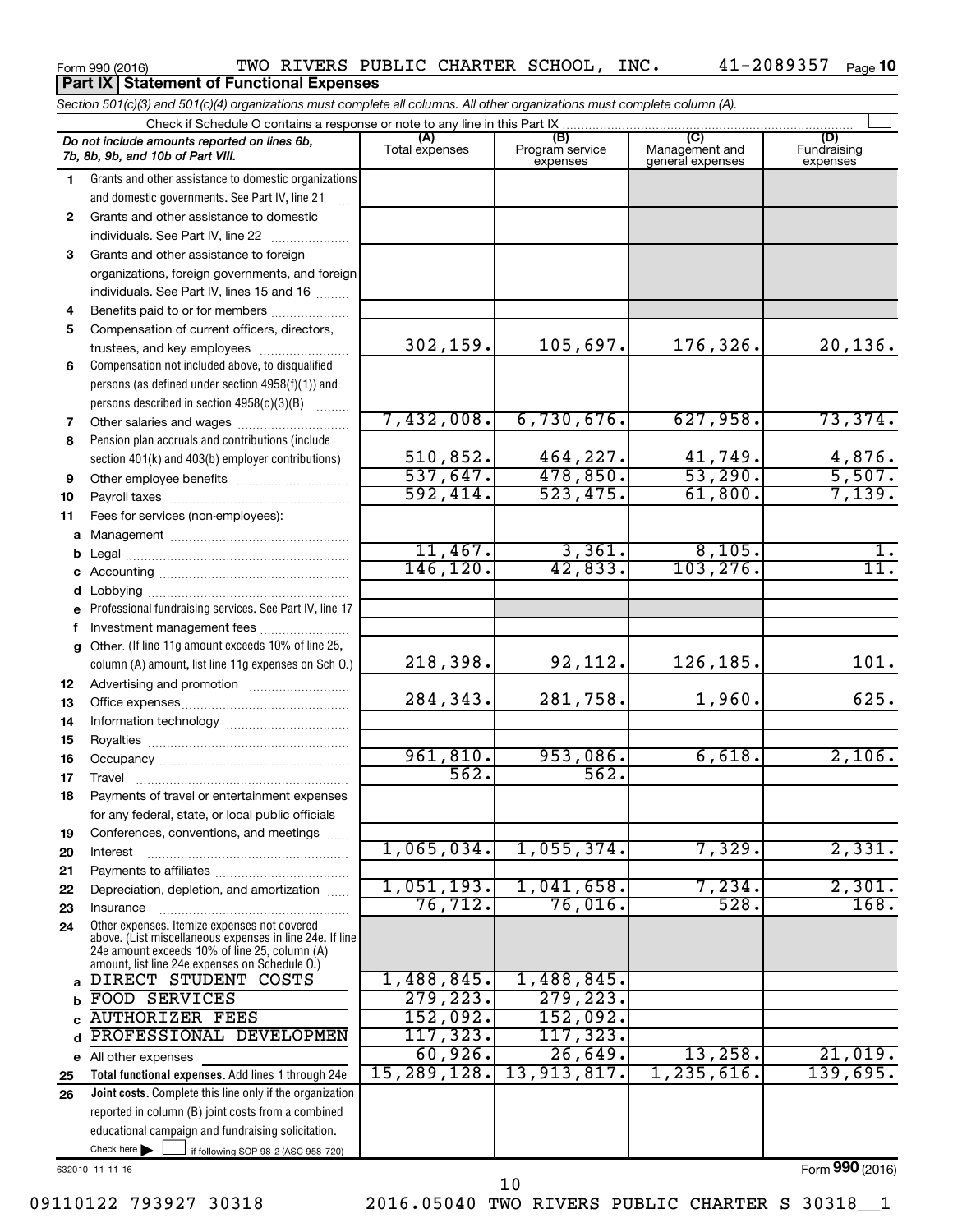**Part X Balance Sheet**

| Form 990 (2016) |                       |  | TWO RIVERS PUBLIC CHARTER | SCHOOL. | INC. | $-2089357$<br>$\Lambda$ <sup>1</sup><br>$\overline{\phantom{0}}$ | Page 11 |
|-----------------|-----------------------|--|---------------------------|---------|------|------------------------------------------------------------------|---------|
|                 | Davi V. Dalanga Chast |  |                           |         |      |                                                                  |         |

|                             |          |                                                                                                                                |                     | (A)<br>Beginning of year |                         | (B)<br>End of year |
|-----------------------------|----------|--------------------------------------------------------------------------------------------------------------------------------|---------------------|--------------------------|-------------------------|--------------------|
|                             | 1        |                                                                                                                                |                     | 425,632.                 | $\mathbf{1}$            | 416, 286.          |
|                             | 2        |                                                                                                                                |                     | 6,088,587.               | $\overline{\mathbf{2}}$ | 4,929,619.         |
|                             | З        |                                                                                                                                |                     | 355,831.                 | 3                       | 303,468.           |
|                             | 4        |                                                                                                                                |                     | 53,775.                  | $\overline{4}$          | 122, 302.          |
|                             | 5        | Loans and other receivables from current and former officers, directors,                                                       |                     |                          |                         |                    |
|                             |          | trustees, key employees, and highest compensated employees. Complete                                                           |                     |                          |                         |                    |
|                             |          | Part II of Schedule L                                                                                                          |                     |                          | 5                       |                    |
|                             | 6        | Loans and other receivables from other disqualified persons (as defined under                                                  |                     |                          |                         |                    |
|                             |          | section 4958(f)(1)), persons described in section 4958(c)(3)(B), and contributing                                              |                     |                          |                         |                    |
|                             |          | employers and sponsoring organizations of section 501(c)(9) voluntary                                                          |                     |                          |                         |                    |
| Assets                      |          | employees' beneficiary organizations (see instr). Complete Part II of Sch L                                                    |                     |                          | 6                       |                    |
|                             | 7        |                                                                                                                                |                     |                          | 7                       |                    |
|                             | 8        |                                                                                                                                |                     |                          | 8                       |                    |
|                             | 9        | Prepaid expenses and deferred charges                                                                                          |                     | 148,925.                 | 9                       | 125, 725.          |
|                             |          | <b>10a</b> Land, buildings, and equipment: cost or other                                                                       |                     |                          |                         |                    |
|                             |          | basis. Complete Part VI of Schedule D $\frac{10a}{32}$ , 313, 281.                                                             | $\boxed{4,911,239}$ |                          |                         |                    |
|                             |          | 10 <sub>b</sub><br><b>b</b> Less: accumulated depreciation <i></i>                                                             | 28, 107, 513.       | 10 <sub>c</sub>          | 27,402,042.             |                    |
|                             | 11       |                                                                                                                                |                     | 11                       |                         |                    |
|                             | 12       |                                                                                                                                |                     | 12                       |                         |                    |
|                             | 13       |                                                                                                                                |                     | 13                       |                         |                    |
|                             | 14       |                                                                                                                                |                     | 14                       |                         |                    |
|                             | 15       |                                                                                                                                |                     | 955,527.                 | 15                      | 41,500.            |
|                             | 16       |                                                                                                                                |                     | 36, 135, 790.            | 16                      | 33,340,942.        |
|                             | 17       |                                                                                                                                | 1,423,500.          | 17                       | 470,329.                |                    |
|                             | 18       |                                                                                                                                |                     | 18                       |                         |                    |
|                             | 19       |                                                                                                                                |                     | 0.                       | 19                      | 64, 373.           |
|                             | 20       |                                                                                                                                | 13, 202, 078.       | 20                       | 12, 747, 193.           |                    |
|                             | 21       | Escrow or custodial account liability. Complete Part IV of Schedule D                                                          |                     |                          | 21                      |                    |
| Liabilities                 | 22       | Loans and other payables to current and former officers, directors, trustees,                                                  |                     |                          |                         |                    |
|                             |          | key employees, highest compensated employees, and disqualified persons.                                                        |                     |                          |                         |                    |
|                             |          |                                                                                                                                |                     | 14,810,124.              | 22<br>23                | 13,852,203.        |
|                             | 23<br>24 | Secured mortgages and notes payable to unrelated third parties<br>Unsecured notes and loans payable to unrelated third parties |                     |                          | 24                      |                    |
|                             | 25       | Other liabilities (including federal income tax, payables to related third                                                     |                     |                          |                         |                    |
|                             |          | parties, and other liabilities not included on lines 17-24). Complete Part X of                                                |                     |                          |                         |                    |
|                             |          | Schedule D                                                                                                                     |                     | 324,827.                 | 25                      | 181,932.           |
|                             | 26       |                                                                                                                                |                     | 29,760,529.              | 26                      | 27, 316, 030.      |
|                             |          | Organizations that follow SFAS 117 (ASC 958), check here $\blacktriangleright \begin{array}{c} \boxed{X} \end{array}$ and      |                     |                          |                         |                    |
|                             |          | complete lines 27 through 29, and lines 33 and 34.                                                                             |                     |                          |                         |                    |
|                             | 27       |                                                                                                                                |                     | 6,008,928.               | 27                      | 5,797,041.         |
|                             | 28       |                                                                                                                                | 366, 333.           | 28                       | 227,871.                |                    |
|                             | 29       | Permanently restricted net assets                                                                                              |                     |                          | 29                      |                    |
|                             |          | Organizations that do not follow SFAS 117 (ASC 958), check here ▶ [                                                            |                     |                          |                         |                    |
| Net Assets or Fund Balances |          | and complete lines 30 through 34.                                                                                              |                     |                          |                         |                    |
|                             | 30       |                                                                                                                                |                     |                          | 30                      |                    |
|                             | 31       | Paid-in or capital surplus, or land, building, or equipment fund                                                               |                     |                          | 31                      |                    |
|                             | 32       | Retained earnings, endowment, accumulated income, or other funds                                                               |                     |                          | 32                      |                    |
|                             | 33       |                                                                                                                                |                     | 6, 375, 261.             | 33                      | 6,024,912.         |
|                             | 34       |                                                                                                                                |                     | 36, 135, 790.            | 34                      | 33, 340, 942.      |

Form (2016) **990**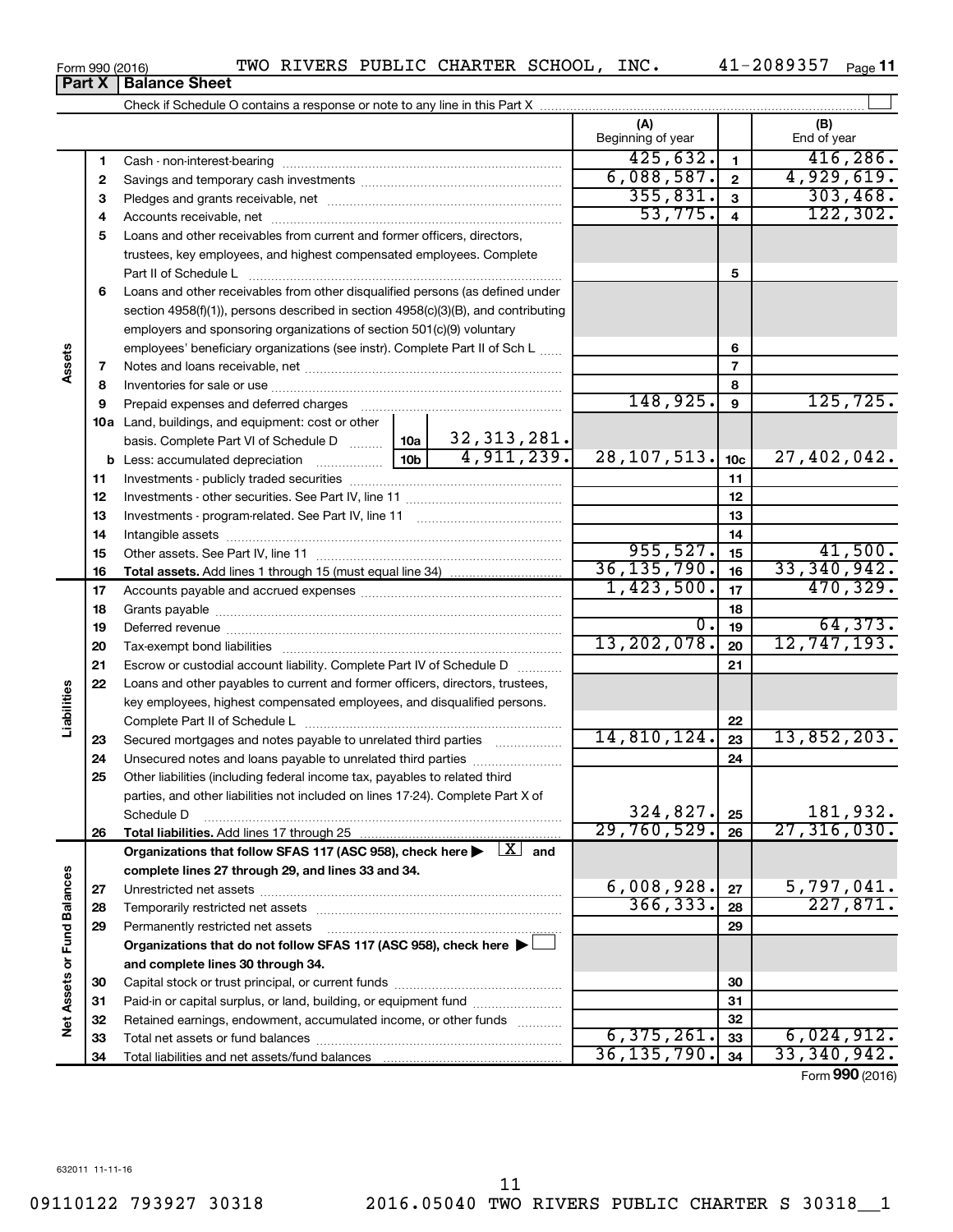|    | TWO RIVERS PUBLIC CHARTER SCHOOL, INC.<br>Form 990 (2016)                                                                       |                         | 41-2089357     |     | Page 12                 |
|----|---------------------------------------------------------------------------------------------------------------------------------|-------------------------|----------------|-----|-------------------------|
|    | <b>Reconciliation of Net Assets</b><br>Part XI                                                                                  |                         |                |     |                         |
|    |                                                                                                                                 |                         |                |     |                         |
|    |                                                                                                                                 |                         |                |     |                         |
| 1  |                                                                                                                                 | $\mathbf{1}$            | 14,632,513.    |     |                         |
| 2  |                                                                                                                                 | $\overline{2}$          | 15, 289, 128.  |     |                         |
| З  | Revenue less expenses. Subtract line 2 from line 1                                                                              | $\mathbf{a}$            | $-656, 615.$   |     |                         |
| 4  |                                                                                                                                 | $\overline{\mathbf{4}}$ | 6, 375, 261.   |     |                         |
| 5  |                                                                                                                                 | 5                       |                |     | 306, 266.               |
| 6  | Donated services and use of facilities                                                                                          | 6                       |                |     |                         |
| 7  | Investment expenses                                                                                                             | $\overline{7}$          |                |     |                         |
| 8  | Prior period adjustments                                                                                                        | 8                       |                |     |                         |
| 9  |                                                                                                                                 | 9                       |                |     | $\overline{0}$ .        |
| 10 | Net assets or fund balances at end of year. Combine lines 3 through 9 (must equal Part X, line 33,                              |                         |                |     |                         |
|    | column (B))                                                                                                                     | 10                      | 6,024,912.     |     |                         |
|    | Part XII Financial Statements and Reporting                                                                                     |                         |                |     |                         |
|    |                                                                                                                                 |                         |                |     | $\overline{\mathbf{x}}$ |
|    |                                                                                                                                 |                         |                | Yes | <b>No</b>               |
| 1  | $\lfloor x \rfloor$ Accrual<br>Accounting method used to prepare the Form 990: $\Box$ Cash<br>Other                             |                         |                |     |                         |
|    | If the organization changed its method of accounting from a prior year or checked "Other," explain in Schedule O.               |                         |                |     |                         |
|    |                                                                                                                                 |                         | 2a             |     | x                       |
|    | If "Yes," check a box below to indicate whether the financial statements for the year were compiled or reviewed on a            |                         |                |     |                         |
|    | separate basis, consolidated basis, or both:                                                                                    |                         |                |     |                         |
|    | Separate basis<br>Consolidated basis<br>Both consolidated and separate basis                                                    |                         |                |     |                         |
|    |                                                                                                                                 |                         | 2 <sub>b</sub> | х   |                         |
|    | If "Yes," check a box below to indicate whether the financial statements for the year were audited on a separate basis,         |                         |                |     |                         |
|    | consolidated basis, or both:                                                                                                    |                         |                |     |                         |
|    | $\lfloor x \rfloor$ Consolidated basis<br>Separate basis<br>Both consolidated and separate basis                                |                         |                |     |                         |
|    | c If "Yes" to line 2a or 2b, does the organization have a committee that assumes responsibility for oversight of the audit,     |                         |                |     |                         |
|    | review, or compilation of its financial statements and selection of an independent accountant?                                  |                         | 2c             | х   |                         |
|    | If the organization changed either its oversight process or selection process during the tax year, explain in Schedule O.       |                         |                |     |                         |
|    | 3a As a result of a federal award, was the organization required to undergo an audit or audits as set forth in the Single Audit |                         |                |     |                         |
|    |                                                                                                                                 |                         | За             | x   |                         |
|    | b If "Yes," did the organization undergo the required audit or audits? If the organization did not undergo the required audit   |                         |                |     |                         |
|    |                                                                                                                                 |                         | 3 <sub>b</sub> | х   |                         |

Form (2016) **990**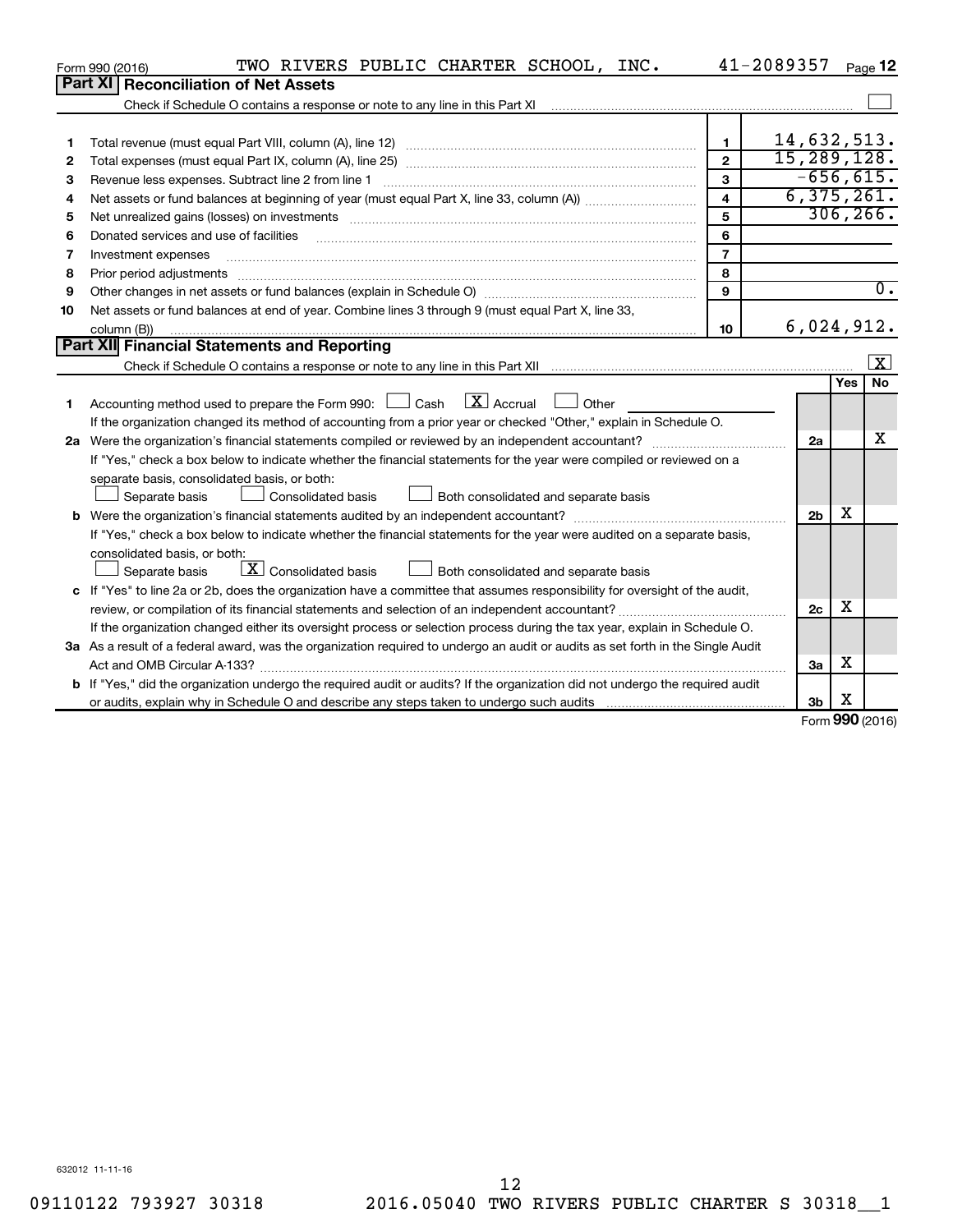|  | <b>SCHEDULE A</b> |  |
|--|-------------------|--|
|  |                   |  |

Department of the Treasury

# Form 990 or 990-EZ) **Public Charity Status and Public Support**<br>
Complete if the organization is a section 501(c)(3) organization or a section<br> **2016**

Information about Schedule A (Form 990 or 990-EZ) and its instructions is at WWW.irs.gov/form990. **4947(a)(1) nonexempt charitable trust. | Attach to Form 990 or Form 990-EZ.** 

| <b>Open to Public</b><br>Inspection |  |
|-------------------------------------|--|

OMB No. 1545-0047

|        |   | Name of the organization                                                                                                                      |                                        |  |                                                        |                                 |                             |                                                      |  | <b>Employer identification number</b>              |
|--------|---|-----------------------------------------------------------------------------------------------------------------------------------------------|----------------------------------------|--|--------------------------------------------------------|---------------------------------|-----------------------------|------------------------------------------------------|--|----------------------------------------------------|
|        |   |                                                                                                                                               | TWO RIVERS PUBLIC CHARTER SCHOOL, INC. |  |                                                        |                                 |                             |                                                      |  | 41-2089357                                         |
| Part I |   | Reason for Public Charity Status (All organizations must complete this part.) See instructions.                                               |                                        |  |                                                        |                                 |                             |                                                      |  |                                                    |
|        |   | The organization is not a private foundation because it is: (For lines 1 through 12, check only one box.)                                     |                                        |  |                                                        |                                 |                             |                                                      |  |                                                    |
| 1      |   | A church, convention of churches, or association of churches described in section 170(b)(1)(A)(i).                                            |                                        |  |                                                        |                                 |                             |                                                      |  |                                                    |
| 2      | X | A school described in section 170(b)(1)(A)(ii). (Attach Schedule E (Form 990 or 990-EZ).)                                                     |                                        |  |                                                        |                                 |                             |                                                      |  |                                                    |
| з      |   | A hospital or a cooperative hospital service organization described in section 170(b)(1)(A)(iii).                                             |                                        |  |                                                        |                                 |                             |                                                      |  |                                                    |
|        |   | A medical research organization operated in conjunction with a hospital described in section 170(b)(1)(A)(iii). Enter the hospital's name,    |                                        |  |                                                        |                                 |                             |                                                      |  |                                                    |
|        |   | city, and state:                                                                                                                              |                                        |  |                                                        |                                 |                             |                                                      |  |                                                    |
| 5      |   | An organization operated for the benefit of a college or university owned or operated by a governmental unit described in                     |                                        |  |                                                        |                                 |                             |                                                      |  |                                                    |
|        |   | section 170(b)(1)(A)(iv). (Complete Part II.)                                                                                                 |                                        |  |                                                        |                                 |                             |                                                      |  |                                                    |
| 6      |   | A federal, state, or local government or governmental unit described in section 170(b)(1)(A)(v).                                              |                                        |  |                                                        |                                 |                             |                                                      |  |                                                    |
|        |   | An organization that normally receives a substantial part of its support from a governmental unit or from the general public described in     |                                        |  |                                                        |                                 |                             |                                                      |  |                                                    |
|        |   | section 170(b)(1)(A)(vi). (Complete Part II.)                                                                                                 |                                        |  |                                                        |                                 |                             |                                                      |  |                                                    |
| 8      |   | A community trust described in section 170(b)(1)(A)(vi). (Complete Part II.)                                                                  |                                        |  |                                                        |                                 |                             |                                                      |  |                                                    |
| 9      |   | An agricultural research organization described in section 170(b)(1)(A)(ix) operated in conjunction with a land-grant college                 |                                        |  |                                                        |                                 |                             |                                                      |  |                                                    |
|        |   | or university or a non-land-grant college of agriculture (see instructions). Enter the name, city, and state of the college or                |                                        |  |                                                        |                                 |                             |                                                      |  |                                                    |
|        |   | university:                                                                                                                                   |                                        |  |                                                        |                                 |                             |                                                      |  |                                                    |
| 10     |   | An organization that normally receives: (1) more than 33 1/3% of its support from contributions, membership fees, and gross receipts from     |                                        |  |                                                        |                                 |                             |                                                      |  |                                                    |
|        |   | activities related to its exempt functions - subject to certain exceptions, and (2) no more than 33 1/3% of its support from gross investment |                                        |  |                                                        |                                 |                             |                                                      |  |                                                    |
|        |   | income and unrelated business taxable income (less section 511 tax) from businesses acquired by the organization after June 30, 1975.         |                                        |  |                                                        |                                 |                             |                                                      |  |                                                    |
|        |   | See section 509(a)(2). (Complete Part III.)                                                                                                   |                                        |  |                                                        |                                 |                             |                                                      |  |                                                    |
| 11     |   | An organization organized and operated exclusively to test for public safety. See section 509(a)(4).                                          |                                        |  |                                                        |                                 |                             |                                                      |  |                                                    |
| 12     |   | An organization organized and operated exclusively for the benefit of, to perform the functions of, or to carry out the purposes of one or    |                                        |  |                                                        |                                 |                             |                                                      |  |                                                    |
|        |   | more publicly supported organizations described in section 509(a)(1) or section 509(a)(2). See section 509(a)(3). Check the box in            |                                        |  |                                                        |                                 |                             |                                                      |  |                                                    |
|        |   | lines 12a through 12d that describes the type of supporting organization and complete lines 12e, 12f, and 12g.                                |                                        |  |                                                        |                                 |                             |                                                      |  |                                                    |
| а      |   | Type I. A supporting organization operated, supervised, or controlled by its supported organization(s), typically by giving                   |                                        |  |                                                        |                                 |                             |                                                      |  |                                                    |
|        |   | the supported organization(s) the power to regularly appoint or elect a majority of the directors or trustees of the supporting               |                                        |  |                                                        |                                 |                             |                                                      |  |                                                    |
|        |   | organization. You must complete Part IV, Sections A and B.                                                                                    |                                        |  |                                                        |                                 |                             |                                                      |  |                                                    |
| b      |   | Type II. A supporting organization supervised or controlled in connection with its supported organization(s), by having                       |                                        |  |                                                        |                                 |                             |                                                      |  |                                                    |
|        |   | control or management of the supporting organization vested in the same persons that control or manage the supported                          |                                        |  |                                                        |                                 |                             |                                                      |  |                                                    |
|        |   | organization(s). You must complete Part IV, Sections A and C.                                                                                 |                                        |  |                                                        |                                 |                             |                                                      |  |                                                    |
| с      |   | Type III functionally integrated. A supporting organization operated in connection with, and functionally integrated with,                    |                                        |  |                                                        |                                 |                             |                                                      |  |                                                    |
|        |   | its supported organization(s) (see instructions). You must complete Part IV, Sections A, D, and E.                                            |                                        |  |                                                        |                                 |                             |                                                      |  |                                                    |
| d      |   | Type III non-functionally integrated. A supporting organization operated in connection with its supported organization(s)                     |                                        |  |                                                        |                                 |                             |                                                      |  |                                                    |
|        |   | that is not functionally integrated. The organization generally must satisfy a distribution requirement and an attentiveness                  |                                        |  |                                                        |                                 |                             |                                                      |  |                                                    |
|        |   | requirement (see instructions). You must complete Part IV, Sections A and D, and Part V.                                                      |                                        |  |                                                        |                                 |                             |                                                      |  |                                                    |
| е      |   | Check this box if the organization received a written determination from the IRS that it is a Type I, Type II, Type III                       |                                        |  |                                                        |                                 |                             |                                                      |  |                                                    |
|        |   | functionally integrated, or Type III non-functionally integrated supporting organization.                                                     |                                        |  |                                                        |                                 |                             |                                                      |  |                                                    |
|        |   | f Enter the number of supported organizations                                                                                                 |                                        |  |                                                        |                                 |                             |                                                      |  |                                                    |
|        |   | Provide the following information about the supported organization(s).                                                                        |                                        |  |                                                        |                                 |                             |                                                      |  |                                                    |
|        |   | (i) Name of supported<br>organization                                                                                                         | (ii) EIN                               |  | (iii) Type of organization<br>(described on lines 1-10 | (iv) Is the organization listed | in your governing document? | (v) Amount of monetary<br>support (see instructions) |  | (vi) Amount of other<br>support (see instructions) |
|        |   |                                                                                                                                               |                                        |  | above (see instructions))                              | Yes                             | No                          |                                                      |  |                                                    |
|        |   |                                                                                                                                               |                                        |  |                                                        |                                 |                             |                                                      |  |                                                    |
|        |   |                                                                                                                                               |                                        |  |                                                        |                                 |                             |                                                      |  |                                                    |
|        |   |                                                                                                                                               |                                        |  |                                                        |                                 |                             |                                                      |  |                                                    |
|        |   |                                                                                                                                               |                                        |  |                                                        |                                 |                             |                                                      |  |                                                    |
|        |   |                                                                                                                                               |                                        |  |                                                        |                                 |                             |                                                      |  |                                                    |
|        |   |                                                                                                                                               |                                        |  |                                                        |                                 |                             |                                                      |  |                                                    |
|        |   |                                                                                                                                               |                                        |  |                                                        |                                 |                             |                                                      |  |                                                    |
|        |   |                                                                                                                                               |                                        |  |                                                        |                                 |                             |                                                      |  |                                                    |
|        |   |                                                                                                                                               |                                        |  |                                                        |                                 |                             |                                                      |  |                                                    |
| Total  |   |                                                                                                                                               |                                        |  |                                                        |                                 |                             |                                                      |  |                                                    |
|        |   |                                                                                                                                               |                                        |  |                                                        |                                 |                             |                                                      |  |                                                    |

LHA For Paperwork Reduction Act Notice, see the Instructions for Form 990 or 990-EZ. 632021 09-21-16 Schedule A (Form 990 or 990-EZ) 2016 13

09110122 793927 30318 2016.05040 TWO RIVERS PUBLIC CHARTER S 30318 1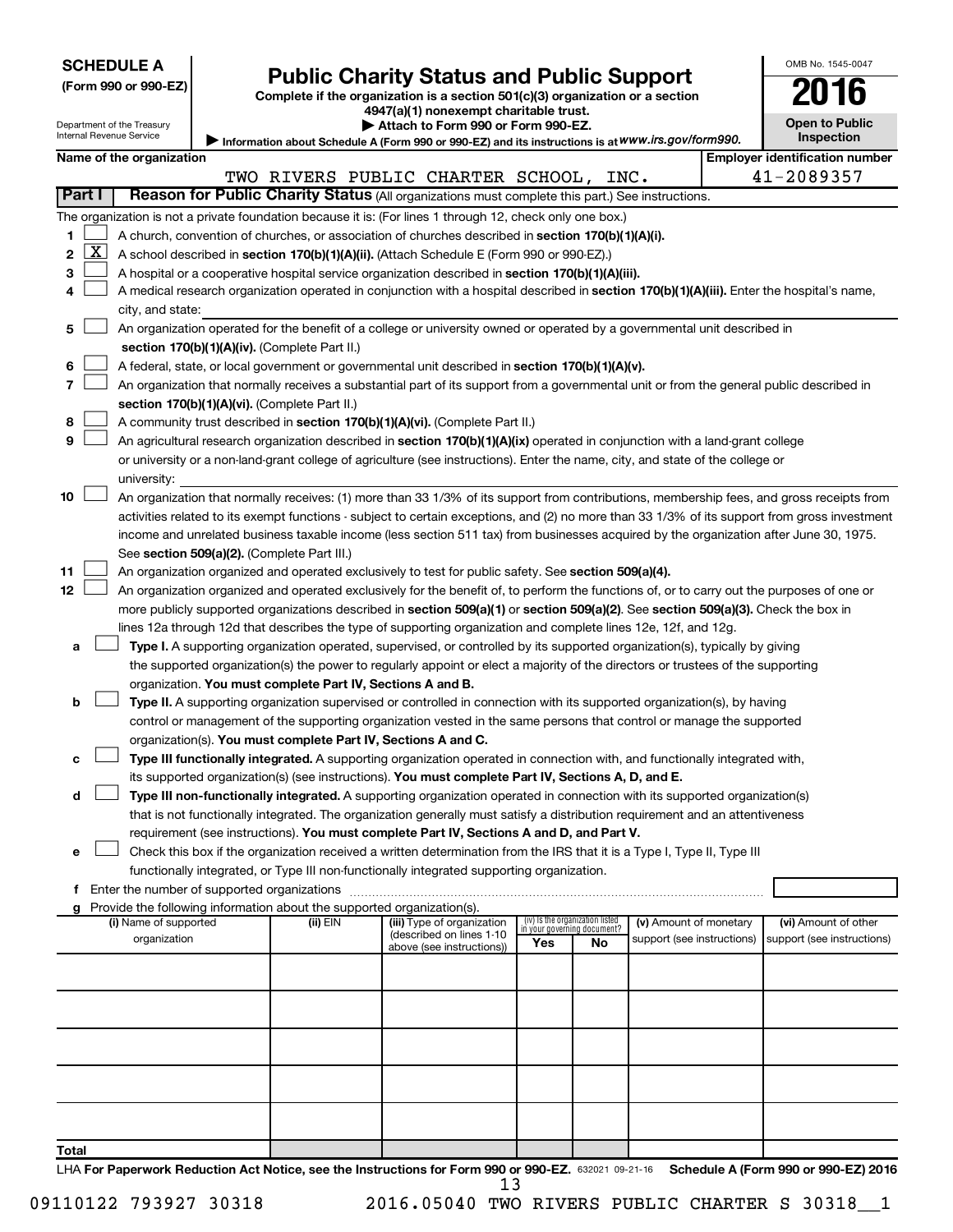#### 41-2089357 <sub>Page 2</sub> Schedule A (Form 990 or 990-EZ) 2016 'I'WO KIVERS PUBLIC CHARTER SCHOOL, INC.  $41-2089357$  Page **Part II Support Schedule for Organizations Described in Sections 170(b)(1)(A)(iv) and 170(b)(1)(A)(vi)** TWO RIVERS PUBLIC CHARTER SCHOOL, INC. 41-2089357

(Complete only if you checked the box on line 5, 7, or 8 of Part I or if the organization failed to qualify under Part III. If the organization fails to qualify under the tests listed below, please complete Part III.)

| Calendar year (or fiscal year beginning in)<br>(a) 2012<br>(b) 2013<br>$(d)$ 2015<br>(e) 2016<br>$(c)$ 2014<br>1 Gifts, grants, contributions, and | (f) Total |
|----------------------------------------------------------------------------------------------------------------------------------------------------|-----------|
|                                                                                                                                                    |           |
|                                                                                                                                                    |           |
| membership fees received. (Do not                                                                                                                  |           |
| include any "unusual grants.")                                                                                                                     |           |
| 2 Tax revenues levied for the organ-                                                                                                               |           |
| ization's benefit and either paid to                                                                                                               |           |
| or expended on its behalf                                                                                                                          |           |
| 3 The value of services or facilities                                                                                                              |           |
| furnished by a governmental unit to                                                                                                                |           |
| the organization without charge                                                                                                                    |           |
| 4 Total. Add lines 1 through 3                                                                                                                     |           |
| 5 The portion of total contributions                                                                                                               |           |
| by each person (other than a                                                                                                                       |           |
| governmental unit or publicly                                                                                                                      |           |
| supported organization) included                                                                                                                   |           |
| on line 1 that exceeds 2% of the                                                                                                                   |           |
| amount shown on line 11,                                                                                                                           |           |
| column (f)                                                                                                                                         |           |
| 6 Public support. Subtract line 5 from line 4.                                                                                                     |           |
| <b>Section B. Total Support</b>                                                                                                                    |           |
| Calendar year (or fiscal year beginning in)<br>(a) 2012<br>(b) 2013<br>$(d)$ 2015<br>(e) 2016<br>$(c)$ 2014                                        | (f) Total |
| 7 Amounts from line 4                                                                                                                              |           |
| 8 Gross income from interest,                                                                                                                      |           |
| dividends, payments received on                                                                                                                    |           |
|                                                                                                                                                    |           |
| securities loans, rents, royalties                                                                                                                 |           |
| and income from similar sources                                                                                                                    |           |
| Net income from unrelated business<br>9                                                                                                            |           |
| activities, whether or not the                                                                                                                     |           |
| business is regularly carried on                                                                                                                   |           |
| 10 Other income. Do not include gain                                                                                                               |           |
| or loss from the sale of capital                                                                                                                   |           |
| assets (Explain in Part VI.)                                                                                                                       |           |
| 11 Total support. Add lines 7 through 10                                                                                                           |           |
| 12<br><b>12</b> Gross receipts from related activities, etc. (see instructions)                                                                    |           |
| 13 First five years. If the Form 990 is for the organization's first, second, third, fourth, or fifth tax year as a section 501(c)(3)              |           |
| organization, check this box and stop here<br><b>Section C. Computation of Public Support Percentage</b>                                           |           |
|                                                                                                                                                    |           |
| 14<br>15                                                                                                                                           | %         |
| 16a 33 1/3% support test - 2016. If the organization did not check the box on line 13, and line 14 is 33 1/3% or more, check this box and          | %         |
|                                                                                                                                                    |           |
| stop here. The organization qualifies as a publicly supported organization                                                                         |           |
| b 33 1/3% support test - 2015. If the organization did not check a box on line 13 or 16a, and line 15 is 33 1/3% or more, check this box           |           |
|                                                                                                                                                    |           |
| 17a 10% -facts-and-circumstances test - 2016. If the organization did not check a box on line 13, 16a, or 16b, and line 14 is 10% or more,         |           |
| and if the organization meets the "facts-and-circumstances" test, check this box and stop here. Explain in Part VI how the organization            |           |
| meets the "facts-and-circumstances" test. The organization qualifies as a publicly supported organization <i>manumumumumum</i>                     |           |
| b 10% -facts-and-circumstances test - 2015. If the organization did not check a box on line 13, 16a, 16b, or 17a, and line 15 is 10% or            |           |
| more, and if the organization meets the "facts-and-circumstances" test, check this box and stop here. Explain in Part VI how the                   |           |
| organization meets the "facts-and-circumstances" test. The organization qualifies as a publicly supported organization                             |           |
| 18 Private foundation. If the organization did not check a box on line 13, 16a, 16b, 17a, or 17b, check this box and see instructions.             |           |

**Schedule A (Form 990 or 990-EZ) 2016**

632022 09-21-16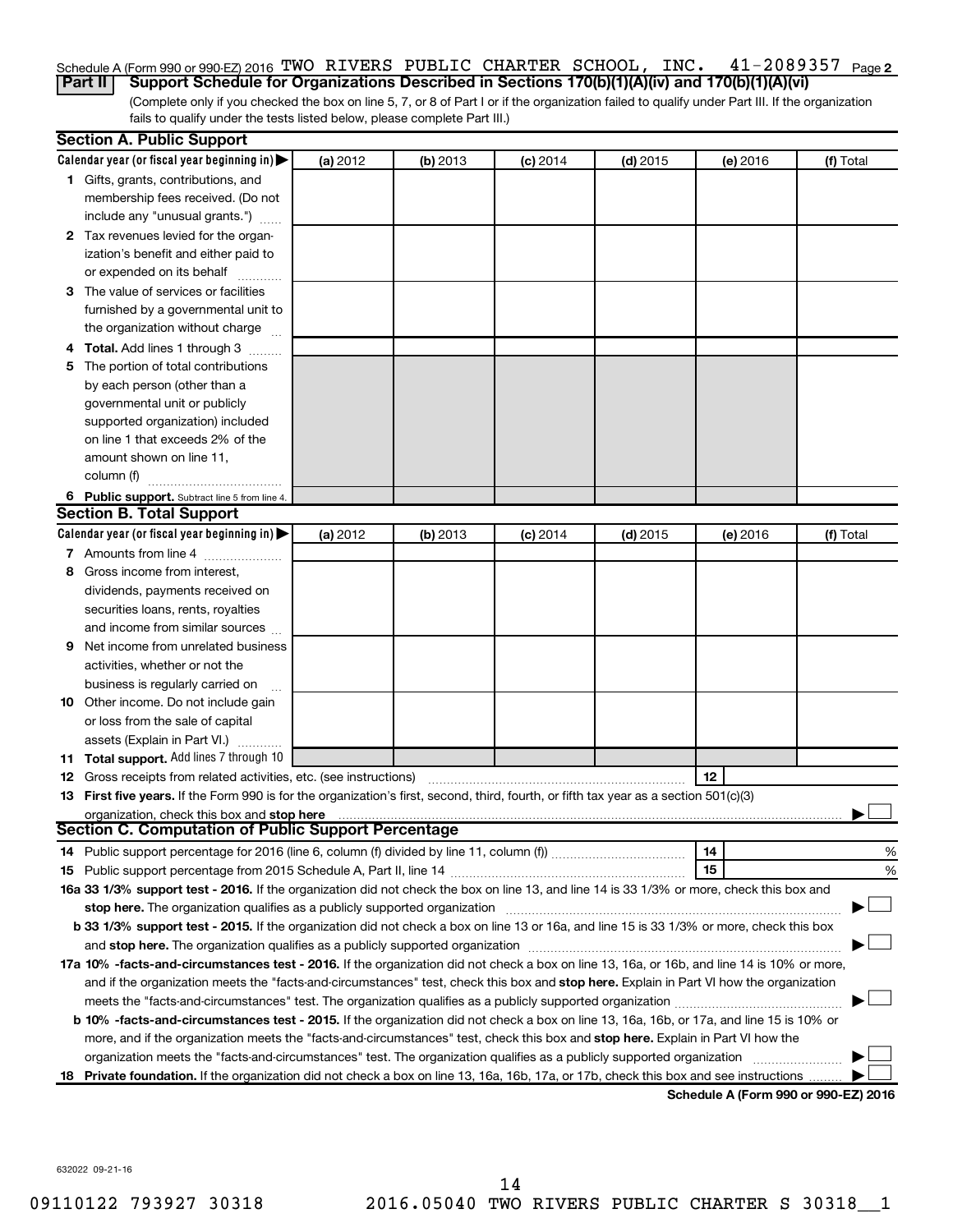#### $41 - 2089357$  Page 3 Schedule A (Form 990 or 990-EZ) 2016 TWO RIVERS PUBLIC CHARTER SCHOOL, INC.  $41$  -  $2089357$  Page **Part III Support Schedule for Organizations Described in Section 509(a)(2)**

(Complete only if you checked the box on line 10 of Part I or if the organization failed to qualify under Part II. If the organization fails to qualify under the tests listed below, please complete Part II.)

| <b>Section A. Public Support</b>                                                                                                                                                                                                    |          |          |            |            |          |                                      |
|-------------------------------------------------------------------------------------------------------------------------------------------------------------------------------------------------------------------------------------|----------|----------|------------|------------|----------|--------------------------------------|
| Calendar year (or fiscal year beginning in)                                                                                                                                                                                         | (a) 2012 | (b) 2013 | $(c)$ 2014 | $(d)$ 2015 | (e) 2016 | (f) Total                            |
| 1 Gifts, grants, contributions, and                                                                                                                                                                                                 |          |          |            |            |          |                                      |
| membership fees received. (Do not                                                                                                                                                                                                   |          |          |            |            |          |                                      |
| include any "unusual grants.")                                                                                                                                                                                                      |          |          |            |            |          |                                      |
| 2 Gross receipts from admissions,<br>merchandise sold or services per-<br>formed, or facilities furnished in<br>any activity that is related to the<br>organization's tax-exempt purpose                                            |          |          |            |            |          |                                      |
| <b>3</b> Gross receipts from activities that                                                                                                                                                                                        |          |          |            |            |          |                                      |
| are not an unrelated trade or bus-                                                                                                                                                                                                  |          |          |            |            |          |                                      |
| iness under section 513                                                                                                                                                                                                             |          |          |            |            |          |                                      |
| 4 Tax revenues levied for the organ-                                                                                                                                                                                                |          |          |            |            |          |                                      |
| ization's benefit and either paid to                                                                                                                                                                                                |          |          |            |            |          |                                      |
| or expended on its behalf                                                                                                                                                                                                           |          |          |            |            |          |                                      |
| 5 The value of services or facilities                                                                                                                                                                                               |          |          |            |            |          |                                      |
| furnished by a governmental unit to                                                                                                                                                                                                 |          |          |            |            |          |                                      |
| the organization without charge                                                                                                                                                                                                     |          |          |            |            |          |                                      |
| <b>6 Total.</b> Add lines 1 through 5                                                                                                                                                                                               |          |          |            |            |          |                                      |
| 7a Amounts included on lines 1, 2, and                                                                                                                                                                                              |          |          |            |            |          |                                      |
| 3 received from disqualified persons                                                                                                                                                                                                |          |          |            |            |          |                                      |
| <b>b</b> Amounts included on lines 2 and 3 received<br>from other than disqualified persons that<br>exceed the greater of \$5,000 or 1% of the<br>amount on line 13 for the year                                                    |          |          |            |            |          |                                      |
| c Add lines 7a and 7b                                                                                                                                                                                                               |          |          |            |            |          |                                      |
| 8 Public support. (Subtract line 7c from line 6.)                                                                                                                                                                                   |          |          |            |            |          |                                      |
| <b>Section B. Total Support</b>                                                                                                                                                                                                     |          |          |            |            |          |                                      |
| Calendar year (or fiscal year beginning in)                                                                                                                                                                                         | (a) 2012 | (b) 2013 | $(c)$ 2014 | $(d)$ 2015 | (e) 2016 | (f) Total                            |
| <b>9</b> Amounts from line 6                                                                                                                                                                                                        |          |          |            |            |          |                                      |
| <b>10a</b> Gross income from interest,<br>dividends, payments received on<br>securities loans, rents, royalties<br>and income from similar sources                                                                                  |          |          |            |            |          |                                      |
| <b>b</b> Unrelated business taxable income                                                                                                                                                                                          |          |          |            |            |          |                                      |
| (less section 511 taxes) from businesses                                                                                                                                                                                            |          |          |            |            |          |                                      |
| acquired after June 30, 1975                                                                                                                                                                                                        |          |          |            |            |          |                                      |
| c Add lines 10a and 10b                                                                                                                                                                                                             |          |          |            |            |          |                                      |
| <b>11</b> Net income from unrelated business<br>activities not included in line 10b.<br>whether or not the business is<br>regularly carried on                                                                                      |          |          |            |            |          |                                      |
| <b>12</b> Other income. Do not include gain<br>or loss from the sale of capital<br>assets (Explain in Part VI.)                                                                                                                     |          |          |            |            |          |                                      |
| <b>13</b> Total support. (Add lines 9, 10c, 11, and 12.)                                                                                                                                                                            |          |          |            |            |          |                                      |
| 14 First five years. If the Form 990 is for the organization's first, second, third, fourth, or fifth tax year as a section 501(c)(3) organization,                                                                                 |          |          |            |            |          |                                      |
| check this box and stop here <i>manufacture and content to the state of the state and</i> stop here and stop here and stop here and stop here and stop the state of the state of the state of the state of the state of the state o |          |          |            |            |          |                                      |
| Section C. Computation of Public Support Percentage                                                                                                                                                                                 |          |          |            |            |          |                                      |
|                                                                                                                                                                                                                                     |          |          |            |            | 15       | ℅                                    |
| 16 Public support percentage from 2015 Schedule A, Part III, line 15                                                                                                                                                                |          |          |            |            | 16       | %                                    |
| Section D. Computation of Investment Income Percentage                                                                                                                                                                              |          |          |            |            |          |                                      |
|                                                                                                                                                                                                                                     |          |          |            |            | 17       | %                                    |
| 18 Investment income percentage from 2015 Schedule A, Part III, line 17                                                                                                                                                             |          |          |            |            | 18       | %                                    |
| 19a 33 1/3% support tests - 2016. If the organization did not check the box on line 14, and line 15 is more than 33 1/3%, and line 17 is not                                                                                        |          |          |            |            |          |                                      |
| more than 33 1/3%, check this box and stop here. The organization qualifies as a publicly supported organization                                                                                                                    |          |          |            |            |          |                                      |
| b 33 1/3% support tests - 2015. If the organization did not check a box on line 14 or line 19a, and line 16 is more than 33 1/3%, and                                                                                               |          |          |            |            |          |                                      |
| line 18 is not more than 33 1/3%, check this box and stop here. The organization qualifies as a publicly supported organization                                                                                                     |          |          |            |            |          |                                      |
|                                                                                                                                                                                                                                     |          |          |            |            |          |                                      |
| 632023 09-21-16                                                                                                                                                                                                                     |          |          | 15         |            |          | Schedule A (Form 990 or 990-EZ) 2016 |

09110122 793927 30318 2016.05040 TWO RIVERS PUBLIC CHARTER S 30318 1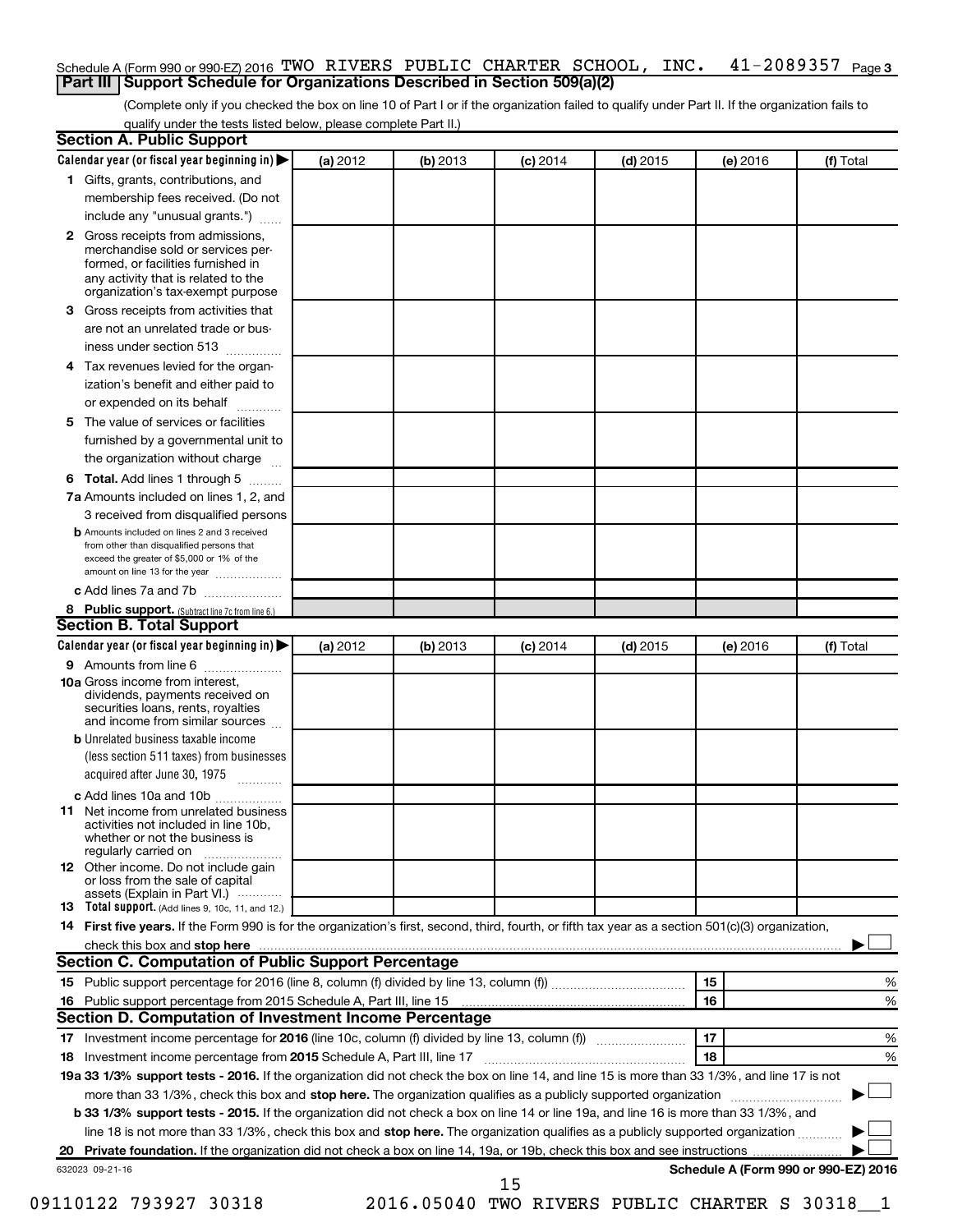## Schedule A (Form 990 or 990-EZ) 2016 TWO RIVERS PUBLIC CHARTER SCHOOL, INC. 41-2089357 <sub>Page 4</sub>

## **Part IV Supporting Organizations**

(Complete only if you checked a box in line 12 on Part I. If you checked 12a of Part I, complete Sections A and B. If you checked 12b of Part I, complete Sections A and C. If you checked 12c of Part I, complete Sections A, D, and E. If you checked 12d of Part I, complete Sections A and D, and complete Part V.)

### **Section A. All Supporting Organizations**

- **1** Are all of the organization's supported organizations listed by name in the organization's governing documents? If "No," describe in Part VI how the supported organizations are designated. If designated by *class or purpose, describe the designation. If historic and continuing relationship, explain.*
- **2** Did the organization have any supported organization that does not have an IRS determination of status under section 509(a)(1) or (2)? If "Yes," explain in Part VI how the organization determined that the supported *organization was described in section 509(a)(1) or (2).*
- **3a** Did the organization have a supported organization described in section 501(c)(4), (5), or (6)? If "Yes," answer *(b) and (c) below.*
- **b** Did the organization confirm that each supported organization qualified under section 501(c)(4), (5), or (6) and satisfied the public support tests under section 509(a)(2)? If "Yes," describe in Part VI when and how the *organization made the determination.*
- **c** Did the organization ensure that all support to such organizations was used exclusively for section 170(c)(2)(B) purposes? If "Yes," explain in Part VI what controls the organization put in place to ensure such use.
- **4 a** *If* Was any supported organization not organized in the United States ("foreign supported organization")? *"Yes," and if you checked 12a or 12b in Part I, answer (b) and (c) below.*
- **b** Did the organization have ultimate control and discretion in deciding whether to make grants to the foreign supported organization? If "Yes," describe in Part VI how the organization had such control and discretion *despite being controlled or supervised by or in connection with its supported organizations.*
- **c** Did the organization support any foreign supported organization that does not have an IRS determination under sections 501(c)(3) and 509(a)(1) or (2)? If "Yes," explain in Part VI what controls the organization used *to ensure that all support to the foreign supported organization was used exclusively for section 170(c)(2)(B) purposes.*
- **5a** Did the organization add, substitute, or remove any supported organizations during the tax year? If "Yes," answer (b) and (c) below (if applicable). Also, provide detail in Part VI, including (i) the names and EIN *numbers of the supported organizations added, substituted, or removed; (ii) the reasons for each such action; (iii) the authority under the organization's organizing document authorizing such action; and (iv) how the action was accomplished (such as by amendment to the organizing document).*
- **b Type I or Type II only.** Was any added or substituted supported organization part of a class already designated in the organization's organizing document?
- **c Substitutions only.**  Was the substitution the result of an event beyond the organization's control?
- **6** Did the organization provide support (whether in the form of grants or the provision of services or facilities) to support or benefit one or more of the filing organization's supported organizations? If "Yes," provide detail in anyone other than (i) its supported organizations, (ii) individuals that are part of the charitable class benefited by one or more of its supported organizations, or (iii) other supporting organizations that also *Part VI.*
- **7** Did the organization provide a grant, loan, compensation, or other similar payment to a substantial contributor regard to a substantial contributor? If "Yes," complete Part I of Schedule L (Form 990 or 990-EZ). (defined in section 4958(c)(3)(C)), a family member of a substantial contributor, or a 35% controlled entity with
- **8** Did the organization make a loan to a disqualified person (as defined in section 4958) not described in line 7? *If "Yes," complete Part I of Schedule L (Form 990 or 990-EZ).*
- **9 a** Was the organization controlled directly or indirectly at any time during the tax year by one or more in section 509(a)(1) or (2))? If "Yes," provide detail in Part VI. disqualified persons as defined in section 4946 (other than foundation managers and organizations described
- **b** Did one or more disqualified persons (as defined in line 9a) hold a controlling interest in any entity in which the supporting organization had an interest? If "Yes," provide detail in Part VI.
- **c** Did a disqualified person (as defined in line 9a) have an ownership interest in, or derive any personal benefit from, assets in which the supporting organization also had an interest? If "Yes," provide detail in Part VI.
- **10 a** Was the organization subject to the excess business holdings rules of section 4943 because of section supporting organizations)? If "Yes," answer 10b below. 4943(f) (regarding certain Type II supporting organizations, and all Type III non-functionally integrated
	- **b** Did the organization have any excess business holdings in the tax year? (Use Schedule C, Form 4720, to *determine whether the organization had excess business holdings.)*

16

632024 09-21-16

09110122 793927 30318 2016.05040 TWO RIVERS PUBLIC CHARTER S 30318 1

**Schedule A (Form 990 or 990-EZ) 2016**

**Yes No**

**1**

**2**

**3a**

**3b**

**3c**

**4a**

**4b**

**4c**

**5a**

**5b 5c**

**6**

**7**

**8**

**9a**

**9b**

**9c**

**10a**

**10b**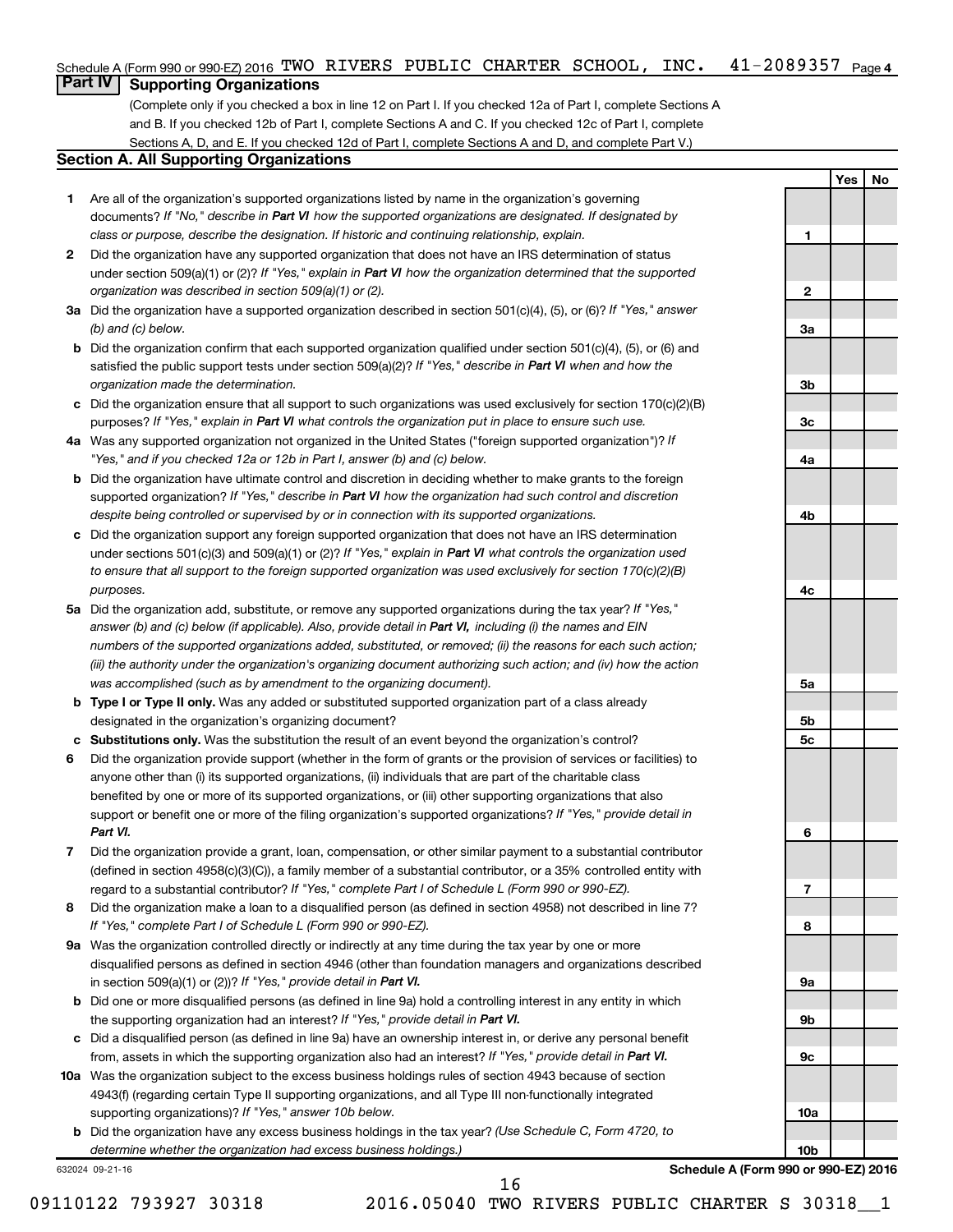#### Schedule A (Form 990 or 990-EZ) 2016 「TWO KIVERS PUBLIC CHARTER SCHOOL,INC。 4I-208935/ Page 5 **Part IV Supporting Organizations** *(continued)* TWO RIVERS PUBLIC CHARTER SCHOOL, INC. 41-2089357

|              | continued of same and recontinued.                                                                                              |              |     |    |
|--------------|---------------------------------------------------------------------------------------------------------------------------------|--------------|-----|----|
|              |                                                                                                                                 |              | Yes | No |
| 11           | Has the organization accepted a gift or contribution from any of the following persons?                                         |              |     |    |
| а            | A person who directly or indirectly controls, either alone or together with persons described in (b) and (c)                    |              |     |    |
|              | below, the governing body of a supported organization?                                                                          | 11a          |     |    |
| b            | A family member of a person described in (a) above?                                                                             | 11b          |     |    |
|              | c A 35% controlled entity of a person described in (a) or (b) above? If "Yes" to a, b, or c, provide detail in Part VI.         | 11c          |     |    |
|              | <b>Section B. Type I Supporting Organizations</b>                                                                               |              |     |    |
|              |                                                                                                                                 |              | Yes | No |
| 1.           | Did the directors, trustees, or membership of one or more supported organizations have the power to                             |              |     |    |
|              | regularly appoint or elect at least a majority of the organization's directors or trustees at all times during the              |              |     |    |
|              | tax year? If "No," describe in Part VI how the supported organization(s) effectively operated, supervised, or                   |              |     |    |
|              | controlled the organization's activities. If the organization had more than one supported organization,                         |              |     |    |
|              | describe how the powers to appoint and/or remove directors or trustees were allocated among the supported                       |              |     |    |
|              | organizations and what conditions or restrictions, if any, applied to such powers during the tax year.                          | 1            |     |    |
| $\mathbf{2}$ | Did the organization operate for the benefit of any supported organization other than the supported                             |              |     |    |
|              | organization(s) that operated, supervised, or controlled the supporting organization? If "Yes," explain in                      |              |     |    |
|              | Part VI how providing such benefit carried out the purposes of the supported organization(s) that operated,                     |              |     |    |
|              | supervised, or controlled the supporting organization.                                                                          | 2            |     |    |
|              | <b>Section C. Type II Supporting Organizations</b>                                                                              |              |     |    |
|              |                                                                                                                                 |              | Yes | No |
| 1.           | Were a majority of the organization's directors or trustees during the tax year also a majority of the directors                |              |     |    |
|              | or trustees of each of the organization's supported organization(s)? If "No," describe in Part VI how control                   |              |     |    |
|              | or management of the supporting organization was vested in the same persons that controlled or managed                          |              |     |    |
|              | the supported organization(s).                                                                                                  | 1            |     |    |
|              | <b>Section D. All Type III Supporting Organizations</b>                                                                         |              |     |    |
|              |                                                                                                                                 |              | Yes | No |
| 1.           | Did the organization provide to each of its supported organizations, by the last day of the fifth month of the                  |              |     |    |
|              | organization's tax year, (i) a written notice describing the type and amount of support provided during the prior tax           |              |     |    |
|              | year, (ii) a copy of the Form 990 that was most recently filed as of the date of notification, and (iii) copies of the          |              |     |    |
|              | organization's governing documents in effect on the date of notification, to the extent not previously provided?                | 1            |     |    |
| 2            | Were any of the organization's officers, directors, or trustees either (i) appointed or elected by the supported                |              |     |    |
|              | organization(s) or (ii) serving on the governing body of a supported organization? If "No," explain in Part VI how              |              |     |    |
|              | the organization maintained a close and continuous working relationship with the supported organization(s).                     | $\mathbf{2}$ |     |    |
| З            | By reason of the relationship described in (2), did the organization's supported organizations have a                           |              |     |    |
|              | significant voice in the organization's investment policies and in directing the use of the organization's                      |              |     |    |
|              | income or assets at all times during the tax year? If "Yes," describe in Part VI the role the organization's                    |              |     |    |
|              | supported organizations played in this regard.                                                                                  | з            |     |    |
|              | Section E. Type III Functionally Integrated Supporting Organizations                                                            |              |     |    |
| 1            | Check the box next to the method that the organization used to satisfy the Integral Part Test during the yeafsee instructions). |              |     |    |
| a            | The organization satisfied the Activities Test. Complete line 2 below.                                                          |              |     |    |
| b            | The organization is the parent of each of its supported organizations. Complete line 3 below.                                   |              |     |    |
| c            | The organization supported a governmental entity. Describe in Part VI how you supported a government entity (see instructions). |              |     |    |
| 2            | Activities Test. Answer (a) and (b) below.                                                                                      |              | Yes | No |
| а            | Did substantially all of the organization's activities during the tax year directly further the exempt purposes of              |              |     |    |
|              | the supported organization(s) to which the organization was responsive? If "Yes," then in Part VI identify                      |              |     |    |
|              | those supported organizations and explain<br>how these activities directly furthered their exempt purposes,                     |              |     |    |
|              | how the organization was responsive to those supported organizations, and how the organization determined                       |              |     |    |
|              | that these activities constituted substantially all of its activities.                                                          | 2a           |     |    |
| b            | Did the activities described in (a) constitute activities that, but for the organization's involvement, one or more             |              |     |    |
|              | of the organization's supported organization(s) would have been engaged in? If "Yes," explain in Part VI the                    |              |     |    |
|              | reasons for the organization's position that its supported organization(s) would have engaged in these                          |              |     |    |
|              | activities but for the organization's involvement.                                                                              | 2b           |     |    |
| 3            | Parent of Supported Organizations. Answer (a) and (b) below.                                                                    |              |     |    |
| a            | Did the organization have the power to regularly appoint or elect a majority of the officers, directors, or                     |              |     |    |
|              | trustees of each of the supported organizations? Provide details in Part VI.                                                    | За           |     |    |
| b            | Did the organization exercise a substantial degree of direction over the policies, programs, and activities of each             |              |     |    |
|              | of its supported organizations? If "Yes," describe in Part VI the role played by the organization in this regard.               | 3b           |     |    |
|              | Schedule A (Form 990 or 990-EZ) 2016<br>632025 09-21-16                                                                         |              |     |    |
|              |                                                                                                                                 |              |     |    |

<sup>09110122 793927 30318 2016.05040</sup> TWO RIVERS PUBLIC CHARTER S 30318\_1 17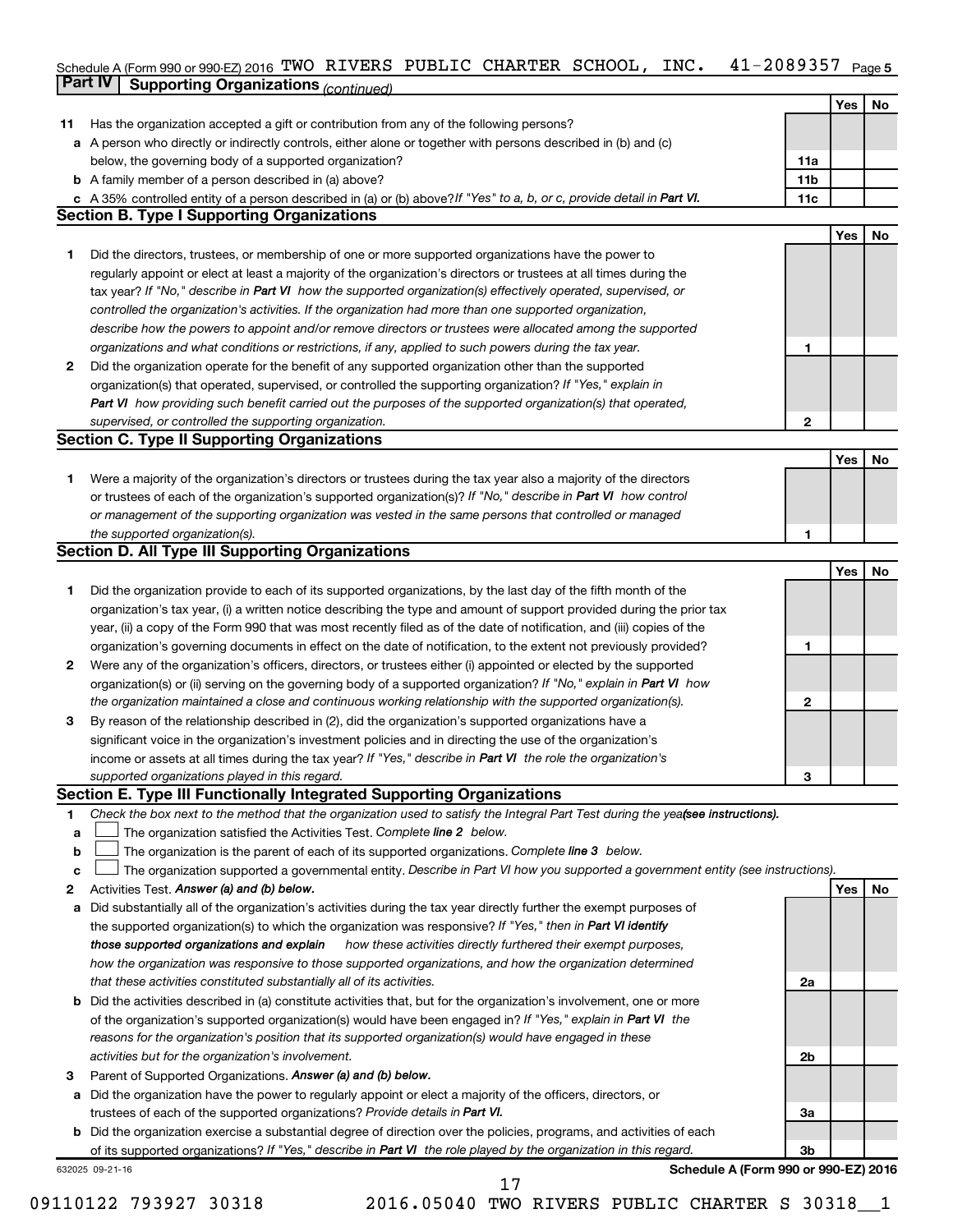| <b>Part V</b>   Type III Non-Functionally Integrated 509(a)(3) Supporting Organizations         |  |  |  |  |
|-------------------------------------------------------------------------------------------------|--|--|--|--|
| Schedule A (Form 990 or 990-EZ) 2016 TWO RIVERS PUBLIC CHARTER SCHOOL, INC. $41-2089357$ Page 6 |  |  |  |  |

1 **Letter See instructions.** All Check here if the organization satisfied the Integral Part Test as a qualifying trust on Nov. 20, 1970 (explain in Part VI.) See instructions. All other Type III non-functionally integrated supporting organizations must complete Sections A through E.

|              | Section A - Adjusted Net Income                                              | (A) Prior Year | (B) Current Year<br>(optional) |                                |  |
|--------------|------------------------------------------------------------------------------|----------------|--------------------------------|--------------------------------|--|
| 1            | Net short-term capital gain                                                  | 1              |                                |                                |  |
| 2            | Recoveries of prior-year distributions                                       | $\mathbf{2}$   |                                |                                |  |
| З            | Other gross income (see instructions)                                        | 3              |                                |                                |  |
| 4            | Add lines 1 through 3                                                        | 4              |                                |                                |  |
| 5            | Depreciation and depletion                                                   | 5              |                                |                                |  |
| 6            | Portion of operating expenses paid or incurred for production or             |                |                                |                                |  |
|              | collection of gross income or for management, conservation, or               |                |                                |                                |  |
|              | maintenance of property held for production of income (see instructions)     | 6              |                                |                                |  |
| 7            | Other expenses (see instructions)                                            | $\overline{7}$ |                                |                                |  |
| 8            | Adjusted Net Income (subtract lines 5, 6, and 7 from line 4)                 | 8              |                                |                                |  |
|              | <b>Section B - Minimum Asset Amount</b>                                      |                | (A) Prior Year                 | (B) Current Year<br>(optional) |  |
| 1            | Aggregate fair market value of all non-exempt-use assets (see                |                |                                |                                |  |
|              | instructions for short tax year or assets held for part of year):            |                |                                |                                |  |
|              | <b>a</b> Average monthly value of securities                                 | 1a             |                                |                                |  |
|              | <b>b</b> Average monthly cash balances                                       | 1b             |                                |                                |  |
|              | <b>c</b> Fair market value of other non-exempt-use assets                    | 1 <sub>c</sub> |                                |                                |  |
|              | d Total (add lines 1a, 1b, and 1c)                                           | 1d             |                                |                                |  |
|              | e Discount claimed for blockage or other                                     |                |                                |                                |  |
|              | factors (explain in detail in <b>Part VI</b> ):                              |                |                                |                                |  |
| $\mathbf{2}$ | Acquisition indebtedness applicable to non-exempt-use assets                 | $\mathbf{2}$   |                                |                                |  |
| 3            | Subtract line 2 from line 1d                                                 | 3              |                                |                                |  |
| 4            | Cash deemed held for exempt use. Enter 1-1/2% of line 3 (for greater amount, |                |                                |                                |  |
|              | see instructions)                                                            | 4              |                                |                                |  |
| 5            | Net value of non-exempt-use assets (subtract line 4 from line 3)             | 5              |                                |                                |  |
| 6            | Multiply line 5 by .035                                                      | 6              |                                |                                |  |
| 7            | Recoveries of prior-year distributions                                       | $\overline{7}$ |                                |                                |  |
| 8            | Minimum Asset Amount (add line 7 to line 6)                                  | 8              |                                |                                |  |
|              | <b>Section C - Distributable Amount</b>                                      |                |                                | <b>Current Year</b>            |  |
| 1            | Adjusted net income for prior year (from Section A, line 8, Column A)        | 1              |                                |                                |  |
| 2            | Enter 85% of line 1                                                          | $\mathbf{2}$   |                                |                                |  |
| 3            | Minimum asset amount for prior year (from Section B, line 8, Column A)       | 3              |                                |                                |  |
| 4            | Enter greater of line 2 or line 3                                            | 4              |                                |                                |  |
| 5            | Income tax imposed in prior year                                             | 5              |                                |                                |  |
| 6            | <b>Distributable Amount.</b> Subtract line 5 from line 4, unless subject to  |                |                                |                                |  |
|              | emergency temporary reduction (see instructions)                             | 6              |                                |                                |  |
|              |                                                                              |                |                                |                                |  |

**7** Let Check here if the current year is the organization's first as a non-functionally integrated Type III supporting organization (see instructions).

**Schedule A (Form 990 or 990-EZ) 2016**

632026 09-21-16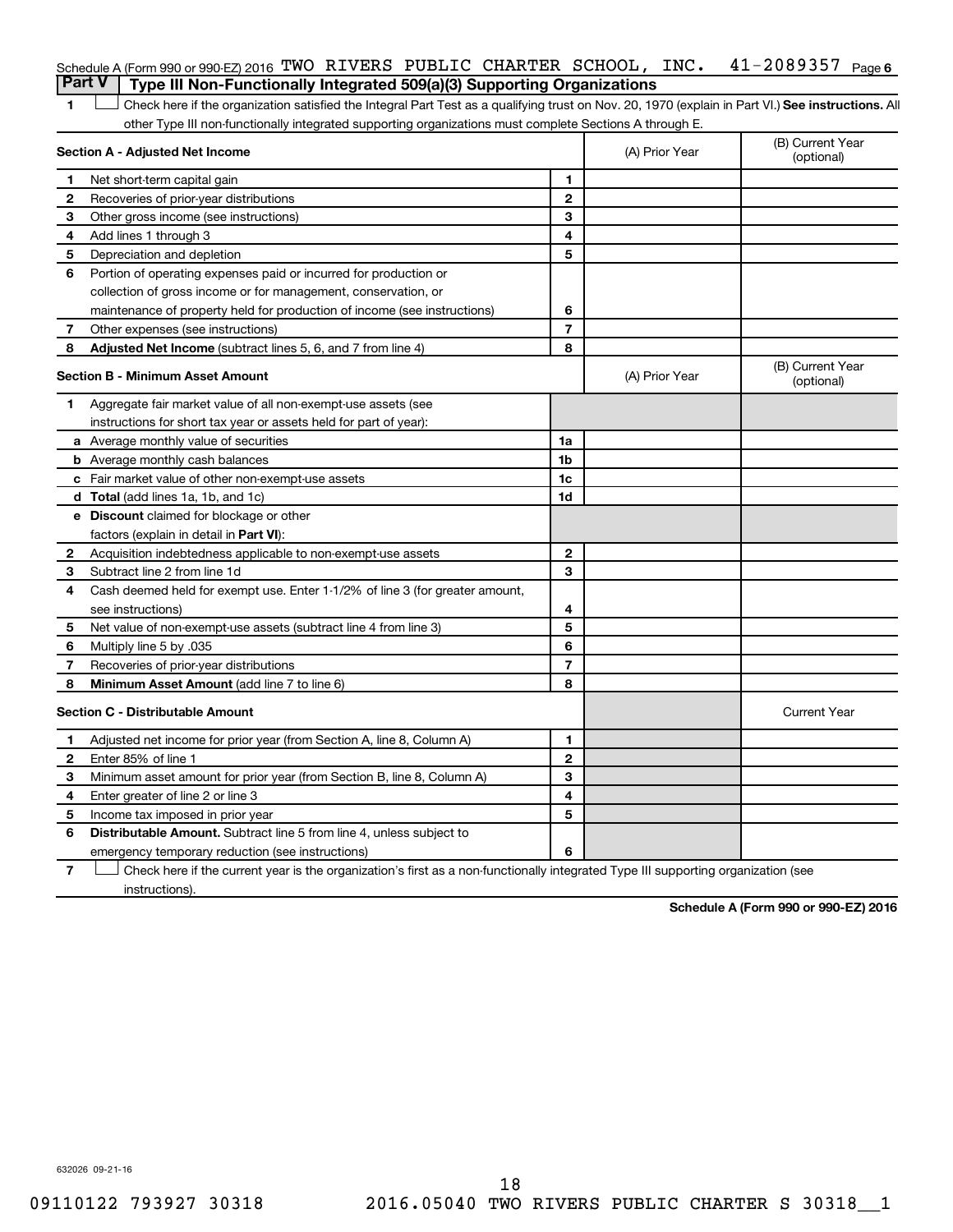#### 41-2089357 Page 7 Schedule A (Form 990 or 990-EZ) 2016 TWO RIVERS PUBLIC CHARTER SCHOOL, INC.  $41$  -  $2089357$  Page

| <b>Part V</b>  | Type III Non-Functionally Integrated 509(a)(3) Supporting Organizations (continued)         |                             |                                       |                                         |
|----------------|---------------------------------------------------------------------------------------------|-----------------------------|---------------------------------------|-----------------------------------------|
|                | <b>Section D - Distributions</b>                                                            |                             |                                       | <b>Current Year</b>                     |
| 1              | Amounts paid to supported organizations to accomplish exempt purposes                       |                             |                                       |                                         |
| 2              | Amounts paid to perform activity that directly furthers exempt purposes of supported        |                             |                                       |                                         |
|                | organizations, in excess of income from activity                                            |                             |                                       |                                         |
| 3              | Administrative expenses paid to accomplish exempt purposes of supported organizations       |                             |                                       |                                         |
| 4              | Amounts paid to acquire exempt-use assets                                                   |                             |                                       |                                         |
| 5              | Qualified set-aside amounts (prior IRS approval required)                                   |                             |                                       |                                         |
| 6              | Other distributions (describe in Part VI). See instructions                                 |                             |                                       |                                         |
| 7              | <b>Total annual distributions.</b> Add lines 1 through 6                                    |                             |                                       |                                         |
| 8              | Distributions to attentive supported organizations to which the organization is responsive  |                             |                                       |                                         |
|                | (provide details in Part VI). See instructions                                              |                             |                                       |                                         |
| 9              | Distributable amount for 2016 from Section C, line 6                                        |                             |                                       |                                         |
| 10             | Line 8 amount divided by Line 9 amount                                                      |                             |                                       |                                         |
|                |                                                                                             | (i)                         | (ii)                                  | (iii)                                   |
|                | Section E - Distribution Allocations (see instructions)                                     | <b>Excess Distributions</b> | <b>Underdistributions</b><br>Pre-2016 | <b>Distributable</b><br>Amount for 2016 |
|                |                                                                                             |                             |                                       |                                         |
| 1              | Distributable amount for 2016 from Section C, line 6                                        |                             |                                       |                                         |
| $\mathbf{2}$   | Underdistributions, if any, for years prior to 2016 (reason-                                |                             |                                       |                                         |
|                | able cause required- explain in Part VI). See instructions                                  |                             |                                       |                                         |
| 3              | Excess distributions carryover, if any, to 2016:                                            |                             |                                       |                                         |
| а              |                                                                                             |                             |                                       |                                         |
| b              |                                                                                             |                             |                                       |                                         |
|                | c From 2013                                                                                 |                             |                                       |                                         |
|                | <b>d</b> From 2014                                                                          |                             |                                       |                                         |
|                | e From 2015                                                                                 |                             |                                       |                                         |
|                | f Total of lines 3a through e                                                               |                             |                                       |                                         |
|                | <b>g</b> Applied to underdistributions of prior years                                       |                             |                                       |                                         |
|                | <b>h</b> Applied to 2016 distributable amount                                               |                             |                                       |                                         |
|                | Carryover from 2011 not applied (see instructions)                                          |                             |                                       |                                         |
| 4              | Remainder. Subtract lines 3g, 3h, and 3i from 3f.<br>Distributions for 2016 from Section D, |                             |                                       |                                         |
|                | $line 7$ :                                                                                  |                             |                                       |                                         |
|                | a Applied to underdistributions of prior years                                              |                             |                                       |                                         |
|                | <b>b</b> Applied to 2016 distributable amount                                               |                             |                                       |                                         |
| с              | Remainder. Subtract lines 4a and 4b from 4                                                  |                             |                                       |                                         |
| 5              | Remaining underdistributions for years prior to 2016, if                                    |                             |                                       |                                         |
|                | any. Subtract lines 3g and 4a from line 2. For result greater                               |                             |                                       |                                         |
|                | than zero, explain in Part VI. See instructions                                             |                             |                                       |                                         |
| 6              | Remaining underdistributions for 2016. Subtract lines 3h                                    |                             |                                       |                                         |
|                | and 4b from line 1. For result greater than zero, explain in                                |                             |                                       |                                         |
|                | Part VI. See instructions                                                                   |                             |                                       |                                         |
| $\overline{7}$ | Excess distributions carryover to 2017. Add lines 3j                                        |                             |                                       |                                         |
|                | and 4c                                                                                      |                             |                                       |                                         |
| 8              | Breakdown of line 7:                                                                        |                             |                                       |                                         |
| a              |                                                                                             |                             |                                       |                                         |
|                | <b>b</b> Excess from 2013                                                                   |                             |                                       |                                         |
|                | c Excess from 2014                                                                          |                             |                                       |                                         |
|                | d Excess from 2015                                                                          |                             |                                       |                                         |
|                | e Excess from 2016                                                                          |                             |                                       |                                         |

**Schedule A (Form 990 or 990-EZ) 2016**

632027 09-21-16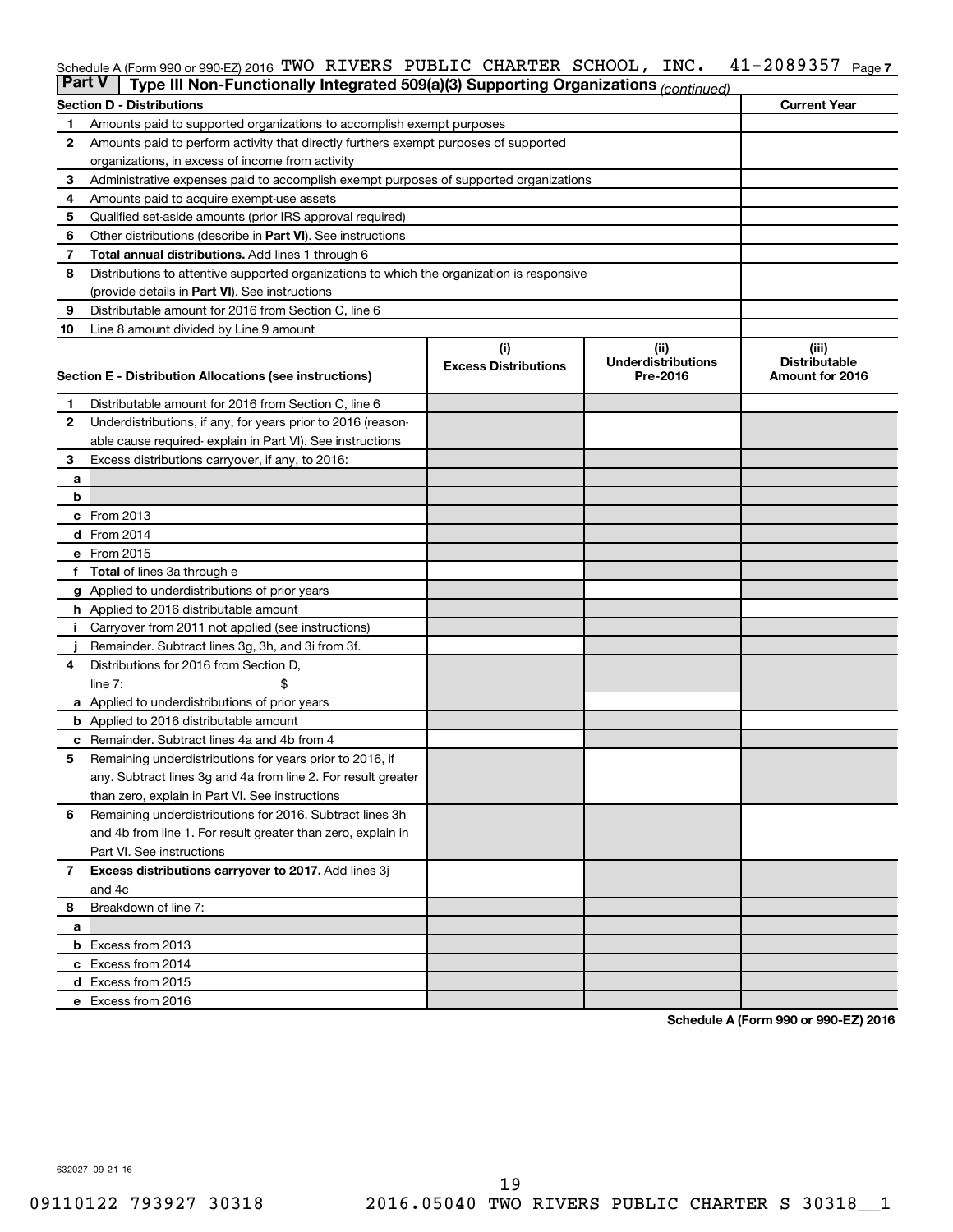| <b>Part VI</b>  | Schedule A (Form 990 or 990-EZ) 2016 TWO RIVERS PUBLIC CHARTER SCHOOL, INC.                                                                            |  |    |  | 41-2089357 Page 8<br>Supplemental Information. Provide the explanations required by Part II, line 10; Part II, line 17a or 17b; Part III, line 12;<br>Part IV, Section A, lines 1, 2, 3b, 3c, 4b, 4c, 5a, 6, 9a, 9b, 9c, 11a, 11b, and 11c; Part IV, Section B, lines 1 and 2; Part IV, Section C, |  |
|-----------------|--------------------------------------------------------------------------------------------------------------------------------------------------------|--|----|--|----------------------------------------------------------------------------------------------------------------------------------------------------------------------------------------------------------------------------------------------------------------------------------------------------|--|
|                 | Section D, lines 5, 6, and 8; and Part V, Section E, lines 2, 5, and 6. Also complete this part for any additional information.<br>(See instructions.) |  |    |  | line 1; Part IV, Section D, lines 2 and 3; Part IV, Section E, lines 1c, 2a, 2b, 3a, and 3b; Part V, line 1; Part V, Section B, line 1e; Part V,                                                                                                                                                   |  |
|                 |                                                                                                                                                        |  |    |  |                                                                                                                                                                                                                                                                                                    |  |
|                 |                                                                                                                                                        |  |    |  |                                                                                                                                                                                                                                                                                                    |  |
|                 |                                                                                                                                                        |  |    |  |                                                                                                                                                                                                                                                                                                    |  |
|                 |                                                                                                                                                        |  |    |  |                                                                                                                                                                                                                                                                                                    |  |
|                 |                                                                                                                                                        |  |    |  |                                                                                                                                                                                                                                                                                                    |  |
|                 |                                                                                                                                                        |  |    |  |                                                                                                                                                                                                                                                                                                    |  |
|                 |                                                                                                                                                        |  |    |  |                                                                                                                                                                                                                                                                                                    |  |
|                 |                                                                                                                                                        |  |    |  |                                                                                                                                                                                                                                                                                                    |  |
|                 |                                                                                                                                                        |  |    |  |                                                                                                                                                                                                                                                                                                    |  |
|                 |                                                                                                                                                        |  |    |  |                                                                                                                                                                                                                                                                                                    |  |
|                 |                                                                                                                                                        |  |    |  |                                                                                                                                                                                                                                                                                                    |  |
|                 |                                                                                                                                                        |  |    |  |                                                                                                                                                                                                                                                                                                    |  |
|                 |                                                                                                                                                        |  |    |  |                                                                                                                                                                                                                                                                                                    |  |
|                 |                                                                                                                                                        |  |    |  |                                                                                                                                                                                                                                                                                                    |  |
|                 |                                                                                                                                                        |  |    |  |                                                                                                                                                                                                                                                                                                    |  |
|                 |                                                                                                                                                        |  |    |  |                                                                                                                                                                                                                                                                                                    |  |
|                 |                                                                                                                                                        |  |    |  |                                                                                                                                                                                                                                                                                                    |  |
|                 |                                                                                                                                                        |  |    |  |                                                                                                                                                                                                                                                                                                    |  |
|                 |                                                                                                                                                        |  |    |  |                                                                                                                                                                                                                                                                                                    |  |
|                 |                                                                                                                                                        |  |    |  |                                                                                                                                                                                                                                                                                                    |  |
|                 |                                                                                                                                                        |  |    |  |                                                                                                                                                                                                                                                                                                    |  |
|                 |                                                                                                                                                        |  |    |  |                                                                                                                                                                                                                                                                                                    |  |
|                 |                                                                                                                                                        |  |    |  |                                                                                                                                                                                                                                                                                                    |  |
|                 |                                                                                                                                                        |  |    |  |                                                                                                                                                                                                                                                                                                    |  |
|                 |                                                                                                                                                        |  |    |  |                                                                                                                                                                                                                                                                                                    |  |
|                 |                                                                                                                                                        |  |    |  |                                                                                                                                                                                                                                                                                                    |  |
|                 |                                                                                                                                                        |  |    |  |                                                                                                                                                                                                                                                                                                    |  |
|                 |                                                                                                                                                        |  |    |  |                                                                                                                                                                                                                                                                                                    |  |
| 632028 09-21-16 |                                                                                                                                                        |  |    |  | Schedule A (Form 990 or 990-EZ) 2016                                                                                                                                                                                                                                                               |  |
|                 | 09110122 793927 30318                                                                                                                                  |  | 20 |  | 2016.05040 TWO RIVERS PUBLIC CHARTER S 30318                                                                                                                                                                                                                                                       |  |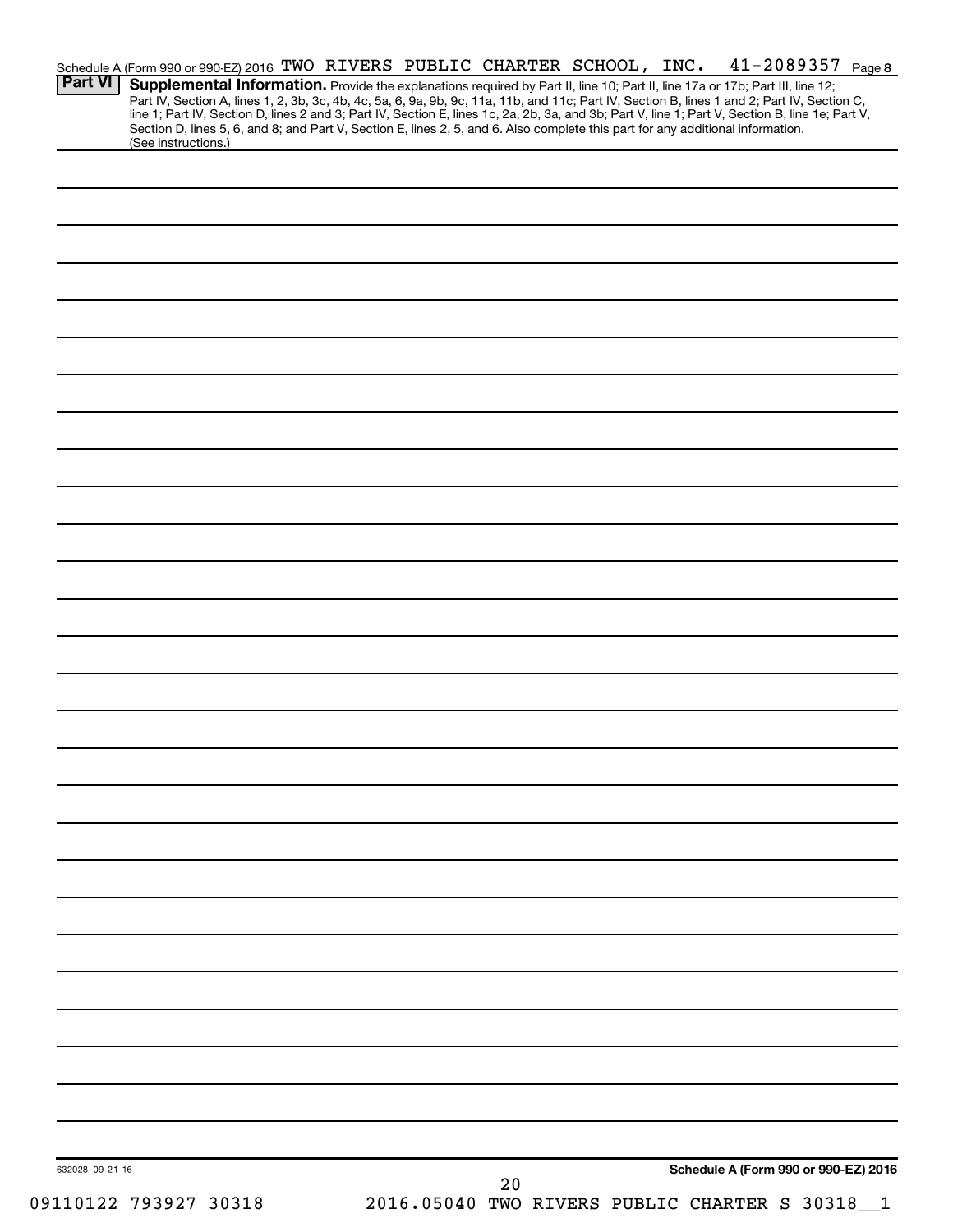\*\* PUBLIC DISCLOSURE COPY \*\*

## **Schedule B Schedule of Contributors**

**or 990-PF) | Attach to Form 990, Form 990-EZ, or Form 990-PF. | Information about Schedule B (Form 990, 990-EZ, or 990-PF) and** its instructions is at www.irs.gov/form990.

OMB No. 1545-0047

**2016**

| Internal Revenue Service              | its instructions is at www.irs.gov/form990.                                        |                                       |
|---------------------------------------|------------------------------------------------------------------------------------|---------------------------------------|
| Name of the organization              |                                                                                    | <b>Employer identification number</b> |
|                                       | TWO RIVERS PUBLIC CHARTER SCHOOL, INC.                                             | 41-2089357                            |
| <b>Organization type (check one):</b> |                                                                                    |                                       |
| Filers of:                            | Section:                                                                           |                                       |
| Form 990 or 990-EZ                    | $\lfloor x \rfloor$ 501(c)( 3) (enter number) organization                         |                                       |
|                                       | $4947(a)(1)$ nonexempt charitable trust <b>not</b> treated as a private foundation |                                       |
|                                       | 527 political organization                                                         |                                       |
| Form 990-PF                           | 501(c)(3) exempt private foundation                                                |                                       |
|                                       | 4947(a)(1) nonexempt charitable trust treated as a private foundation              |                                       |
|                                       | 501(c)(3) taxable private foundation                                               |                                       |

Check if your organization is covered by the General Rule or a Special Rule.

**Note:**  Only a section 501(c)(7), (8), or (10) organization can check boxes for both the General Rule and a Special Rule. See instructions.

#### **General Rule**

Department of the Treasury

**(Form 990, 990-EZ,**

**K** For an organization filing Form 990, 990-EZ, or 990-PF that received, during the year, contributions totaling \$5,000 or more (in money or property) from any one contributor. Complete Parts I and II. See instructions for determining a contributor's total contributions.

#### **Special Rules**

 $\Box$ 

any one contributor, during the year, total contributions of the greater of **(1)** \$5,000 or **(2)** 2% of the amount on (i) Form 990, Part VIII, line 1h, For an organization described in section 501(c)(3) filing Form 990 or 990-EZ that met the 33 1/3% support test of the regulations under sections 509(a)(1) and 170(b)(1)(A)(vi), that checked Schedule A (Form 990 or 990-EZ), Part II, line 13, 16a, or 16b, and that received from or (ii) Form 990-EZ, line 1. Complete Parts I and II.  $\Box$ 

year, total contributions of more than \$1,000 *exclusively* for religious, charitable, scientific, literary, or educational purposes, or for For an organization described in section 501(c)(7), (8), or (10) filing Form 990 or 990-EZ that received from any one contributor, during the the prevention of cruelty to children or animals. Complete Parts I, II, and III.  $\Box$ 

purpose. Don't complete any of the parts unless the General Rule applies to this organization because it received nonexclusively year, contributions exclusively for religious, charitable, etc., purposes, but no such contributions totaled more than \$1,000. If this box is checked, enter here the total contributions that were received during the year for an exclusively religious, charitable, etc., For an organization described in section 501(c)(7), (8), or (10) filing Form 990 or 990-EZ that received from any one contributor, during the religious, charitable, etc., contributions totaling \$5,000 or more during the year  $\ldots$  $\ldots$  $\ldots$  $\ldots$  $\ldots$  $\ldots$ 

**Caution:**  An organization that isn't covered by the General Rule and/or the Special Rules doesn't file Schedule B (Form 990, 990-EZ, or 990-PF),  **must** but it answer "No" on Part IV, line 2, of its Form 990; or check the box on line H of its Form 990-EZ or on its Form 990-PF, Part I, line 2, to certify that it doesn't meet the filing requirements of Schedule B (Form 990, 990-EZ, or 990-PF).

LHA For Paperwork Reduction Act Notice, see the Instructions for Form 990, 990-EZ, or 990-PF. Schedule B (Form 990, 990-EZ, or 990-PF) (2016)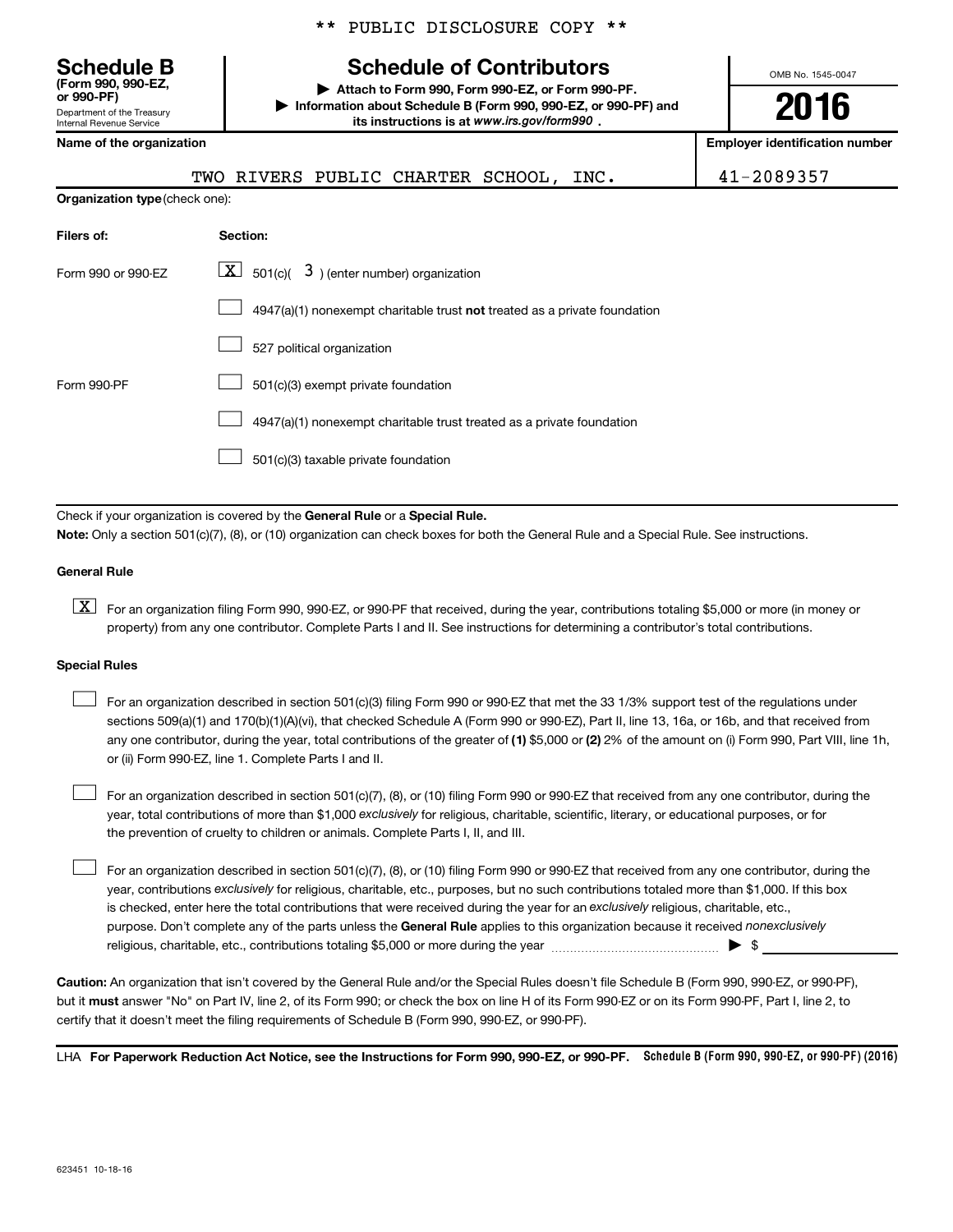| Schedule B (Form 990, 990-EZ, or 990-PF) (2016) | Page |
|-------------------------------------------------|------|
|-------------------------------------------------|------|

**Name of organization Employer identification number**

## TWO RIVERS PUBLIC CHARTER SCHOOL, INC. 41-2089357

**Part I** Contributors (See instructions). Use duplicate copies of Part I if additional space is needed.

| (a)              | (b)                          | (c)                        | (d)                                                                                                         |
|------------------|------------------------------|----------------------------|-------------------------------------------------------------------------------------------------------------|
| No.              | Name, address, and ZIP + 4   | <b>Total contributions</b> | Type of contribution                                                                                        |
| 1                |                              | 15,000.<br>\$              | x<br>Person<br>Payroll<br>Noncash<br>(Complete Part II for<br>noncash contributions.)                       |
| (a)              | (b)                          | (c)                        | (d)                                                                                                         |
| No.              | Name, address, and ZIP + 4   | <b>Total contributions</b> | Type of contribution                                                                                        |
| $\boldsymbol{2}$ |                              | 10,000.<br>\$              | x<br>Person<br>Payroll<br>Noncash<br>(Complete Part II for<br>noncash contributions.)                       |
| (a)              | (b)                          | (c)                        | (d)                                                                                                         |
| No.              | Name, address, and ZIP + 4   | <b>Total contributions</b> | Type of contribution                                                                                        |
| 3                |                              | 1,070,847.<br>\$           | Person<br>Payroll<br><b>Noncash</b><br>(Complete Part II for<br>noncash contributions.)                     |
| (a)              | (b)                          | (c)                        | (d)                                                                                                         |
| No.              | Name, address, and ZIP + 4   | <b>Total contributions</b> | Type of contribution                                                                                        |
| 4                |                              | 100,000.<br>\$             | Person<br>Payroll<br><b>Noncash</b><br>(Complete Part II for<br>noncash contributions.)                     |
| (a)              | (b)                          | (c)                        | (d)                                                                                                         |
| No.              | Name, address, and $ZIP + 4$ | <b>Total contributions</b> | Type of contribution                                                                                        |
| 5                |                              | 5,000.<br>\$               | $\boxed{\text{X}}$<br>Person<br>Payroll<br>Noncash<br>(Complete Part II for<br>noncash contributions.)      |
| (a)              | (b)                          | (c)                        | (d)                                                                                                         |
| No.              | Name, address, and ZIP + 4   | <b>Total contributions</b> | Type of contribution                                                                                        |
| 6                |                              | 7,500.<br>\$               | $\overline{\textbf{X}}$<br>Person<br>Payroll<br>Noncash<br>(Complete Part II for<br>noncash contributions.) |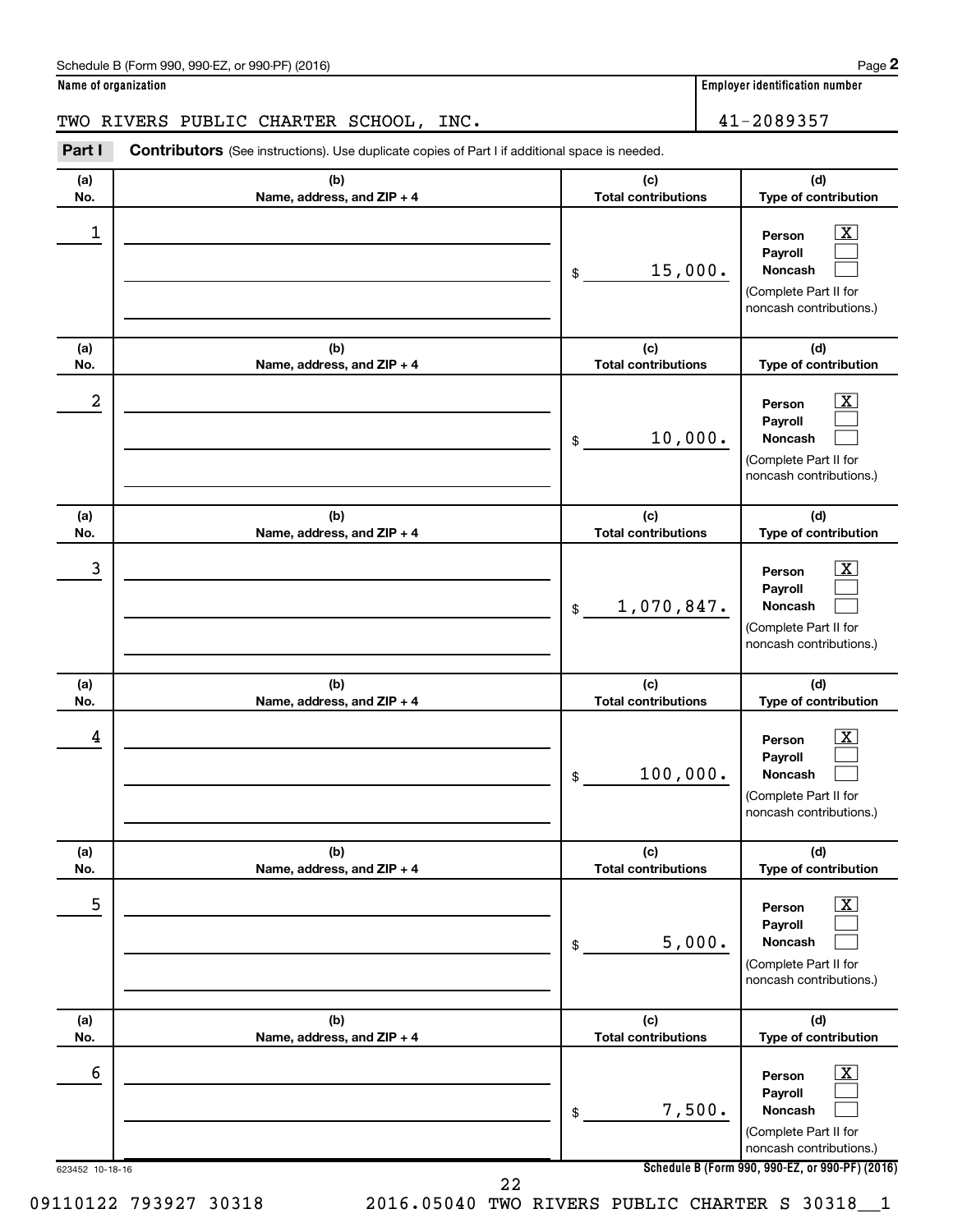| Schedule B (Form 990, 990-EZ, or 990-PF) (2016) | Page |
|-------------------------------------------------|------|
|-------------------------------------------------|------|

**Name of organization Employer identification number**

|            | TWO RIVERS PUBLIC CHARTER SCHOOL,<br>INC.                                                      |                                   | 41-2089357                                                                             |
|------------|------------------------------------------------------------------------------------------------|-----------------------------------|----------------------------------------------------------------------------------------|
| Part I     | Contributors (See instructions). Use duplicate copies of Part I if additional space is needed. |                                   |                                                                                        |
| (a)<br>No. | (b)<br>Name, address, and ZIP + 4                                                              | (c)<br><b>Total contributions</b> | (d)<br>Type of contribution                                                            |
| 7          |                                                                                                | 6,675.<br>\$                      | x.<br>Person<br>Payroll<br>Noncash<br>(Complete Part II for<br>noncash contributions.) |
| (a)<br>No. | (b)<br>Name, address, and ZIP + 4                                                              | (c)<br><b>Total contributions</b> | (d)<br>Type of contribution                                                            |
| 8          |                                                                                                | 7,500.<br>\$                      | X.<br>Person<br>Payroll<br>Noncash<br>(Complete Part II for<br>noncash contributions.) |
| (a)<br>No. | (b)<br>Name, address, and ZIP + 4                                                              | (c)<br><b>Total contributions</b> | (d)<br>Type of contribution                                                            |
| 9          |                                                                                                | 11,109.<br>\$                     | Person<br>Payroll<br>Noncash<br>(Complete Part II for<br>noncash contributions.)       |
| (a)<br>No. | (b)<br>Name, address, and ZIP + 4                                                              | (c)<br><b>Total contributions</b> | (d)<br>Type of contribution                                                            |
| 10         |                                                                                                | 6,328.<br>\$                      | Person<br>Payroll<br>Noncash<br>(Complete Part II for<br>noncash contributions.)       |
| (a)<br>No. | (b)<br>Name, address, and ZIP + 4                                                              | (c)<br><b>Total contributions</b> | (d)<br>Type of contribution                                                            |
| 11         |                                                                                                | 72,000.<br>\$                     | x<br>Person<br>Payroll<br>Noncash<br>(Complete Part II for<br>noncash contributions.)  |
| (a)<br>No. | (b)<br>Name, address, and ZIP + 4                                                              | (c)<br><b>Total contributions</b> | (d)<br>Type of contribution                                                            |
| 12         |                                                                                                | 16,500.<br>\$                     | X.<br>Person<br>Payroll<br>Noncash<br>(Complete Part II for<br>noncash contributions.) |

**Schedule B (Form 990, 990-EZ, or 990-PF) (2016)**

09110122 793927 30318 2016.05040 TWO RIVERS PUBLIC CHARTER S 30318\_1

623452 10-18-16

23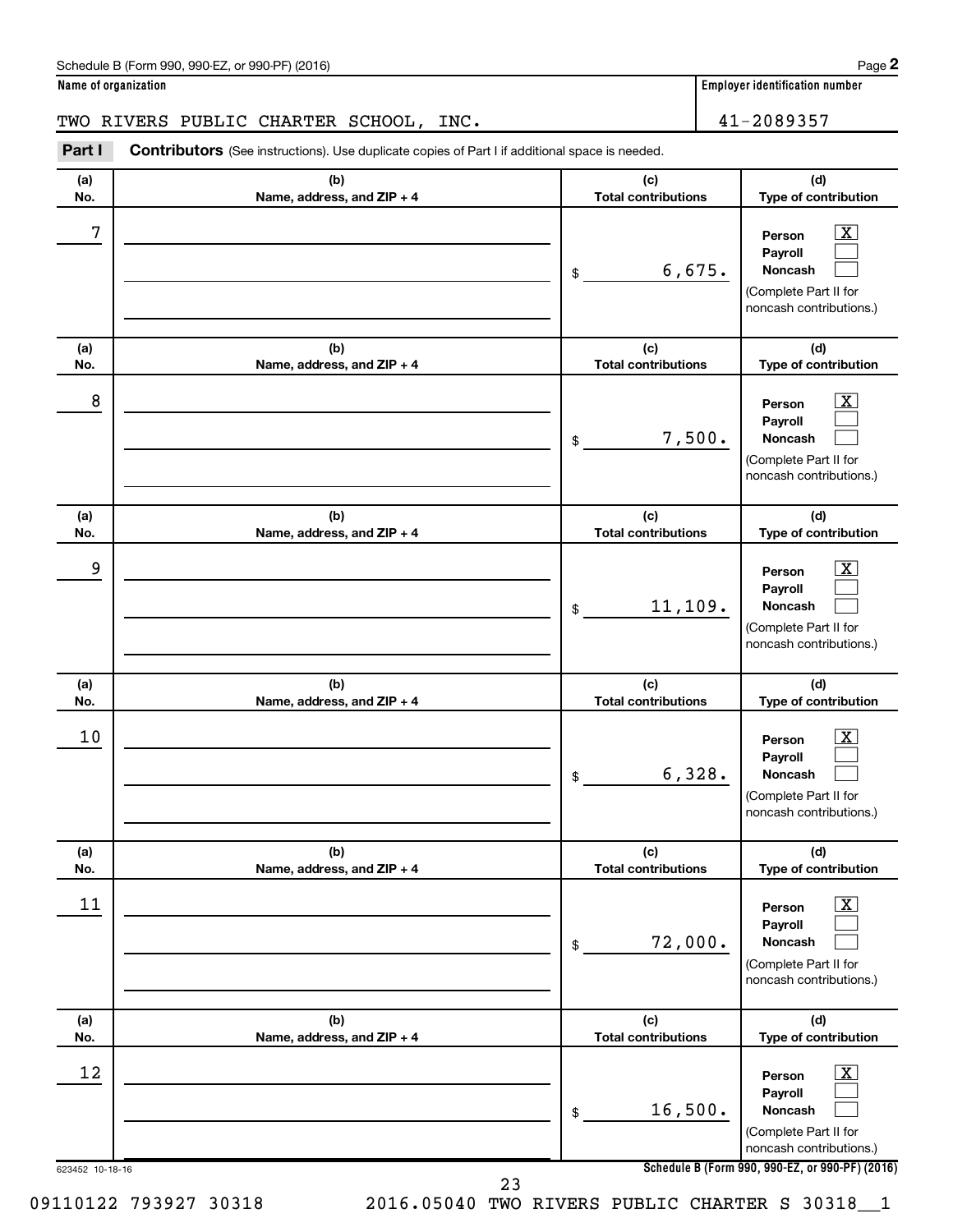## TWO RIVERS PUBLIC CHARTER SCHOOL, INC. 41-2089357

Part II Noncash Property (See instructions). Use duplicate copies of Part II if additional space is needed.

| (a)<br>No.<br>from<br>Part I | (b)<br>Description of noncash property given | (c)<br>FMV (or estimate)<br>(See instructions) | (d)<br>Date received                            |
|------------------------------|----------------------------------------------|------------------------------------------------|-------------------------------------------------|
|                              |                                              | $\frac{1}{2}$                                  |                                                 |
| (a)<br>No.<br>from<br>Part I | (b)<br>Description of noncash property given | (c)<br>FMV (or estimate)<br>(See instructions) | (d)<br>Date received                            |
|                              |                                              | $\frac{1}{2}$                                  |                                                 |
| (a)<br>No.<br>from<br>Part I | (b)<br>Description of noncash property given | (c)<br>FMV (or estimate)<br>(See instructions) | (d)<br>Date received                            |
|                              |                                              | $\frac{1}{2}$                                  |                                                 |
| (a)<br>No.<br>from<br>Part I | (b)<br>Description of noncash property given | (c)<br>FMV (or estimate)<br>(See instructions) | (d)<br>Date received                            |
|                              |                                              | $\circ$                                        |                                                 |
| (a)<br>No.<br>from<br>Part I | (b)<br>Description of noncash property given | (c)<br>FMV (or estimate)<br>(See instructions) | (d)<br>Date received                            |
|                              |                                              | \$                                             |                                                 |
| (a)<br>No.<br>from<br>Part I | (b)<br>Description of noncash property given | (c)<br>FMV (or estimate)<br>(See instructions) | (d)<br>Date received                            |
|                              |                                              | \$                                             | Schedule B (Form 990, 990-EZ, or 990-PF) (2016) |

09110122 793927 30318 2016.05040 TWO RIVERS PUBLIC CHARTER S 30318 1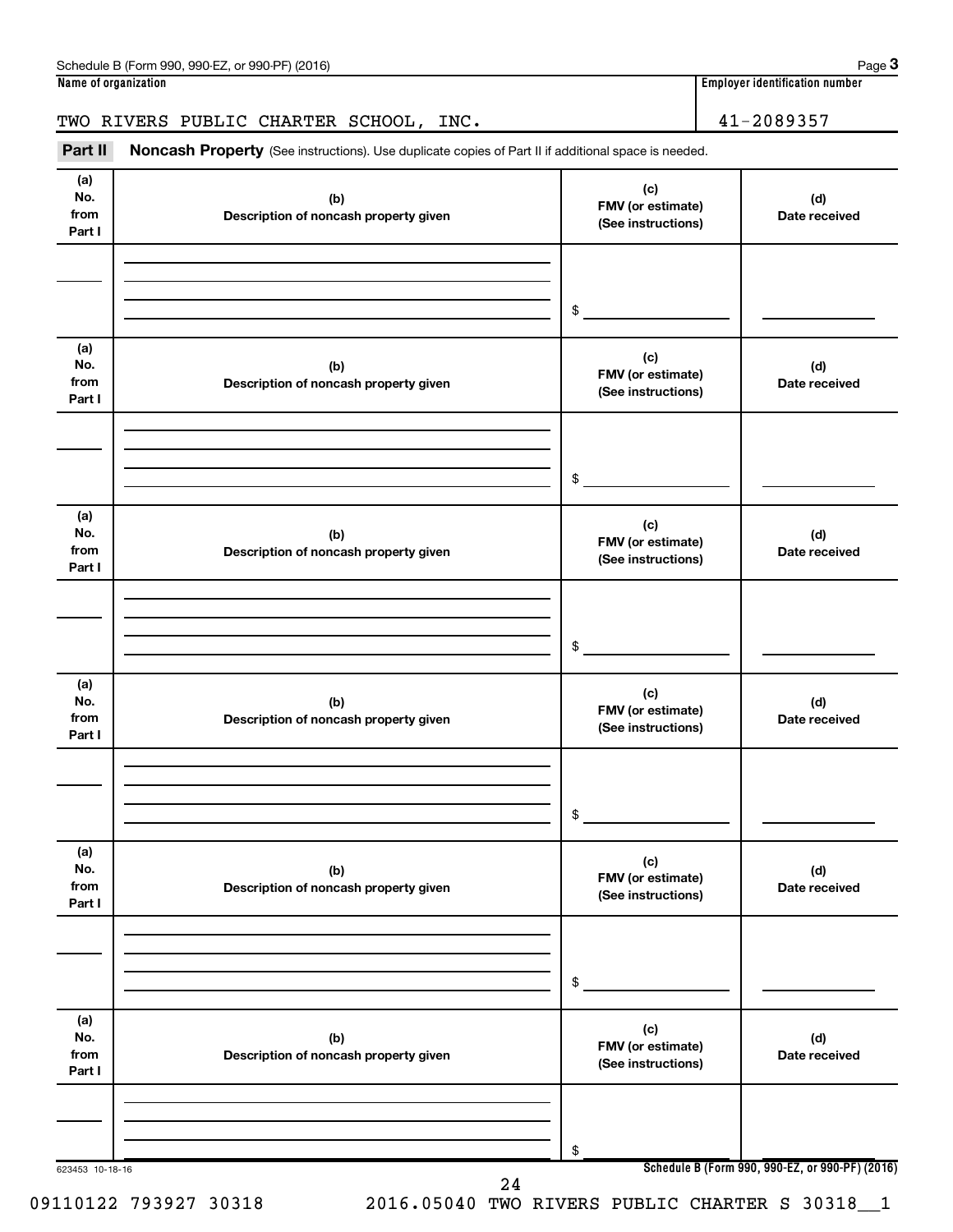| Name of organization |                                                                                                                                                                                                                             |                      |                                          | <b>Employer identification number</b>                                                                                                                    |  |  |  |  |  |
|----------------------|-----------------------------------------------------------------------------------------------------------------------------------------------------------------------------------------------------------------------------|----------------------|------------------------------------------|----------------------------------------------------------------------------------------------------------------------------------------------------------|--|--|--|--|--|
|                      | TWO RIVERS PUBLIC CHARTER SCHOOL, INC.                                                                                                                                                                                      |                      |                                          | 41-2089357                                                                                                                                               |  |  |  |  |  |
| Part III             | the year from any one contributor. Complete columns (a) through (e) and the following line entry. For organizations                                                                                                         |                      |                                          | Exclusively religious, charitable, etc., contributions to organizations described in section $501(c)(7)$ , (8), or (10) that total more than \$1,000 for |  |  |  |  |  |
|                      | completing Part III, enter the total of exclusively religious, charitable, etc., contributions of \$1,000 or less for the year. (Enter this info. once.)<br>Use duplicate copies of Part III if additional space is needed. |                      |                                          | $\blacktriangleright$ \$                                                                                                                                 |  |  |  |  |  |
| (a) No.<br>from      | (b) Purpose of gift                                                                                                                                                                                                         |                      |                                          |                                                                                                                                                          |  |  |  |  |  |
| Part I               |                                                                                                                                                                                                                             | (c) Use of gift      |                                          | (d) Description of how gift is held                                                                                                                      |  |  |  |  |  |
|                      |                                                                                                                                                                                                                             |                      |                                          |                                                                                                                                                          |  |  |  |  |  |
|                      |                                                                                                                                                                                                                             |                      |                                          |                                                                                                                                                          |  |  |  |  |  |
|                      |                                                                                                                                                                                                                             | (e) Transfer of gift |                                          |                                                                                                                                                          |  |  |  |  |  |
|                      |                                                                                                                                                                                                                             |                      |                                          |                                                                                                                                                          |  |  |  |  |  |
|                      | Transferee's name, address, and ZIP + 4                                                                                                                                                                                     |                      |                                          | Relationship of transferor to transferee                                                                                                                 |  |  |  |  |  |
|                      |                                                                                                                                                                                                                             |                      |                                          |                                                                                                                                                          |  |  |  |  |  |
|                      |                                                                                                                                                                                                                             |                      |                                          |                                                                                                                                                          |  |  |  |  |  |
| (a) No.<br>`from     |                                                                                                                                                                                                                             |                      |                                          |                                                                                                                                                          |  |  |  |  |  |
| Part I               | (b) Purpose of gift                                                                                                                                                                                                         | (c) Use of gift      |                                          | (d) Description of how gift is held                                                                                                                      |  |  |  |  |  |
|                      |                                                                                                                                                                                                                             |                      |                                          |                                                                                                                                                          |  |  |  |  |  |
|                      |                                                                                                                                                                                                                             |                      |                                          |                                                                                                                                                          |  |  |  |  |  |
|                      |                                                                                                                                                                                                                             | (e) Transfer of gift |                                          |                                                                                                                                                          |  |  |  |  |  |
|                      |                                                                                                                                                                                                                             |                      |                                          |                                                                                                                                                          |  |  |  |  |  |
|                      | Transferee's name, address, and ZIP + 4                                                                                                                                                                                     |                      | Relationship of transferor to transferee |                                                                                                                                                          |  |  |  |  |  |
|                      |                                                                                                                                                                                                                             |                      |                                          |                                                                                                                                                          |  |  |  |  |  |
|                      |                                                                                                                                                                                                                             |                      |                                          |                                                                                                                                                          |  |  |  |  |  |
| (a) No.<br>`from     |                                                                                                                                                                                                                             |                      |                                          |                                                                                                                                                          |  |  |  |  |  |
| Part I               | (b) Purpose of gift                                                                                                                                                                                                         | (c) Use of gift      |                                          | (d) Description of how gift is held                                                                                                                      |  |  |  |  |  |
|                      |                                                                                                                                                                                                                             |                      |                                          |                                                                                                                                                          |  |  |  |  |  |
|                      |                                                                                                                                                                                                                             |                      |                                          |                                                                                                                                                          |  |  |  |  |  |
|                      |                                                                                                                                                                                                                             | (e) Transfer of gift |                                          |                                                                                                                                                          |  |  |  |  |  |
|                      |                                                                                                                                                                                                                             |                      |                                          |                                                                                                                                                          |  |  |  |  |  |
|                      | Transferee's name, address, and ZIP + 4                                                                                                                                                                                     |                      |                                          | Relationship of transferor to transferee                                                                                                                 |  |  |  |  |  |
|                      |                                                                                                                                                                                                                             |                      |                                          |                                                                                                                                                          |  |  |  |  |  |
|                      |                                                                                                                                                                                                                             |                      |                                          |                                                                                                                                                          |  |  |  |  |  |
| (a) No.<br>from      | (b) Purpose of gift                                                                                                                                                                                                         | (c) Use of gift      |                                          | (d) Description of how gift is held                                                                                                                      |  |  |  |  |  |
| Part I               |                                                                                                                                                                                                                             |                      |                                          |                                                                                                                                                          |  |  |  |  |  |
|                      |                                                                                                                                                                                                                             |                      |                                          |                                                                                                                                                          |  |  |  |  |  |
|                      |                                                                                                                                                                                                                             |                      |                                          |                                                                                                                                                          |  |  |  |  |  |
|                      | (e) Transfer of gift                                                                                                                                                                                                        |                      |                                          |                                                                                                                                                          |  |  |  |  |  |
|                      |                                                                                                                                                                                                                             |                      |                                          |                                                                                                                                                          |  |  |  |  |  |
|                      | Transferee's name, address, and ZIP + 4                                                                                                                                                                                     |                      |                                          | Relationship of transferor to transferee                                                                                                                 |  |  |  |  |  |
|                      |                                                                                                                                                                                                                             |                      |                                          |                                                                                                                                                          |  |  |  |  |  |
|                      |                                                                                                                                                                                                                             |                      |                                          |                                                                                                                                                          |  |  |  |  |  |
|                      |                                                                                                                                                                                                                             |                      |                                          | Schedule B (Form 990, 990-EZ, or 990-PF) (2016)                                                                                                          |  |  |  |  |  |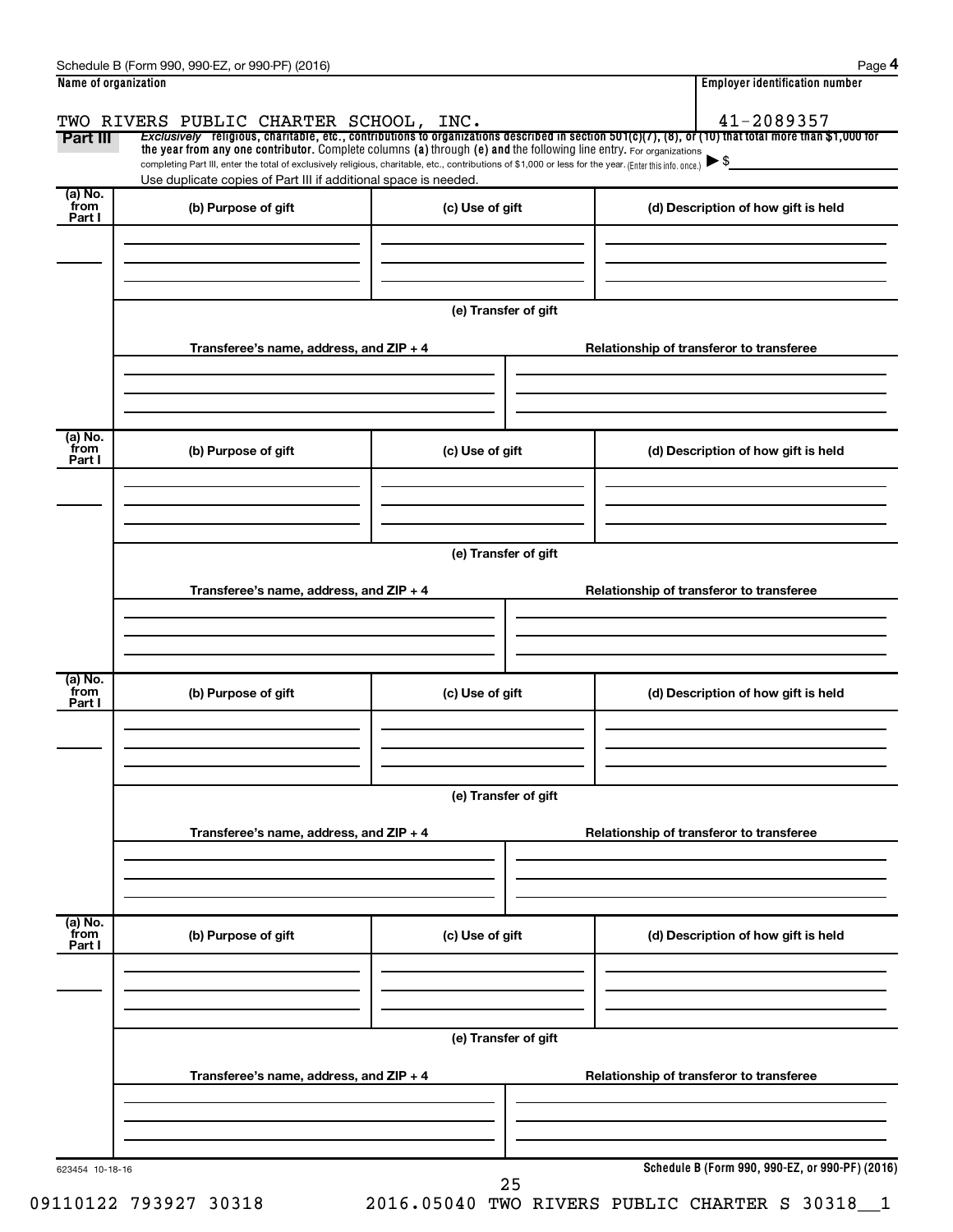| (Form 990) |  |
|------------|--|
|------------|--|

# **SCHEDULE D Supplemental Financial Statements**<br> **Form 990 2016**<br> **Part IV** line 6.7.8.9.10, 11a, 11b, 11d, 11d, 11d, 11d, 11d, 12a, 0r, 12b

**(Form 990) | Complete if the organization answered "Yes" on Form 990, Part IV, line 6, 7, 8, 9, 10, 11a, 11b, 11c, 11d, 11e, 11f, 12a, or 12b.**

**| Attach to Form 990. | Information about Schedule D (Form 990) and its instructions is at**  *www.irs.gov/form990.*



Department of the Treasury Internal Revenue Service

**Name of the organization**<br>PWO PIVER OULD TO CHADTED SCHOOL TNO 11\_200257

|         | TWO RIVERS PUBLIC CHARTER SCHOOL, INC.                                                                                                                    |                         | 41-2089357                      |           |
|---------|-----------------------------------------------------------------------------------------------------------------------------------------------------------|-------------------------|---------------------------------|-----------|
| Part I  | Organizations Maintaining Donor Advised Funds or Other Similar Funds or Accounts. Complete if the                                                         |                         |                                 |           |
|         | organization answered "Yes" on Form 990, Part IV, line 6.                                                                                                 |                         |                                 |           |
|         | (a) Donor advised funds                                                                                                                                   |                         | (b) Funds and other accounts    |           |
| 1.      |                                                                                                                                                           |                         |                                 |           |
| 2       | Aggregate value of contributions to (during year)                                                                                                         |                         |                                 |           |
| З       | Aggregate value of grants from (during year)                                                                                                              |                         |                                 |           |
| 4       |                                                                                                                                                           |                         |                                 |           |
| 5       | Did the organization inform all donors and donor advisors in writing that the assets held in donor advised funds                                          |                         |                                 |           |
|         |                                                                                                                                                           |                         | Yes                             | No        |
| 6       | Did the organization inform all grantees, donors, and donor advisors in writing that grant funds can be used only                                         |                         |                                 |           |
|         | for charitable purposes and not for the benefit of the donor or donor advisor, or for any other purpose conferring                                        |                         |                                 |           |
|         | impermissible private benefit?                                                                                                                            |                         | Yes                             | No        |
| Part II | <b>Conservation Easements.</b> Complete if the organization answered "Yes" on Form 990, Part IV, line 7.                                                  |                         |                                 |           |
|         |                                                                                                                                                           |                         |                                 |           |
| 1.      | Purpose(s) of conservation easements held by the organization (check all that apply).                                                                     |                         |                                 |           |
|         | Preservation of land for public use (e.g., recreation or education)<br>Preservation of a historically important land area                                 |                         |                                 |           |
|         | Protection of natural habitat<br>Preservation of a certified historic structure                                                                           |                         |                                 |           |
|         | Preservation of open space                                                                                                                                |                         |                                 |           |
| 2       | Complete lines 2a through 2d if the organization held a qualified conservation contribution in the form of a conservation easement on the last            |                         |                                 |           |
|         | day of the tax year.                                                                                                                                      |                         | Held at the End of the Tax Year |           |
|         |                                                                                                                                                           | 2a                      |                                 |           |
| b       | Total acreage restricted by conservation easements                                                                                                        | 2b                      |                                 |           |
| с       | Number of conservation easements on a certified historic structure included in (a) manufacture included in (a)                                            | 2c                      |                                 |           |
|         | d Number of conservation easements included in (c) acquired after 8/17/06, and not on a historic structure                                                |                         |                                 |           |
|         |                                                                                                                                                           | 2d                      |                                 |           |
| 3       | Number of conservation easements modified, transferred, released, extinguished, or terminated by the organization during the tax                          |                         |                                 |           |
|         | year                                                                                                                                                      |                         |                                 |           |
| 4       | Number of states where property subject to conservation easement is located >                                                                             |                         |                                 |           |
| 5       | Does the organization have a written policy regarding the periodic monitoring, inspection, handling of                                                    |                         |                                 |           |
|         | violations, and enforcement of the conservation easements it holds?                                                                                       |                         | Yes                             | <b>No</b> |
| 6       | Staff and volunteer hours devoted to monitoring, inspecting, handling of violations, and enforcing conservation easements during the year                 |                         |                                 |           |
|         |                                                                                                                                                           |                         |                                 |           |
| 7       | Amount of expenses incurred in monitoring, inspecting, handling of violations, and enforcing conservation easements during the year                       |                         |                                 |           |
|         | $\blacktriangleright$ \$                                                                                                                                  |                         |                                 |           |
| 8       | Does each conservation easement reported on line 2(d) above satisfy the requirements of section 170(h)(4)(B)(i)                                           |                         |                                 |           |
|         |                                                                                                                                                           |                         | Yes                             | <b>No</b> |
| 9       | In Part XIII, describe how the organization reports conservation easements in its revenue and expense statement, and balance sheet, and                   |                         |                                 |           |
|         | include, if applicable, the text of the footnote to the organization's financial statements that describes the organization's accounting for              |                         |                                 |           |
|         | conservation easements.                                                                                                                                   |                         |                                 |           |
|         | Organizations Maintaining Collections of Art, Historical Treasures, or Other Similar Assets.<br>Part III                                                  |                         |                                 |           |
|         | Complete if the organization answered "Yes" on Form 990, Part IV, line 8.                                                                                 |                         |                                 |           |
|         | 1a If the organization elected, as permitted under SFAS 116 (ASC 958), not to report in its revenue statement and balance sheet works of art,             |                         |                                 |           |
|         | historical treasures, or other similar assets held for public exhibition, education, or research in furtherance of public service, provide, in Part XIII, |                         |                                 |           |
|         | the text of the footnote to its financial statements that describes these items.                                                                          |                         |                                 |           |
|         | b If the organization elected, as permitted under SFAS 116 (ASC 958), to report in its revenue statement and balance sheet works of art, historical       |                         |                                 |           |
|         | treasures, or other similar assets held for public exhibition, education, or research in furtherance of public service, provide the following amounts     |                         |                                 |           |
|         | relating to these items:                                                                                                                                  |                         |                                 |           |
|         |                                                                                                                                                           |                         |                                 |           |
|         | (ii) Assets included in Form 990, Part X                                                                                                                  | $\blacktriangleright$ s |                                 |           |
| 2       | If the organization received or held works of art, historical treasures, or other similar assets for financial gain, provide                              |                         |                                 |           |
|         | the following amounts required to be reported under SFAS 116 (ASC 958) relating to these items:                                                           |                         |                                 |           |
| а       |                                                                                                                                                           | \$                      |                                 |           |
|         |                                                                                                                                                           | \$<br>▶                 |                                 |           |
|         | LHA For Paperwork Reduction Act Notice, see the Instructions for Form 990.                                                                                |                         | Schedule D (Form 990) 2016      |           |
|         | 632051 08-29-16                                                                                                                                           |                         |                                 |           |

26

09110122 793927 30318 2016.05040 TWO RIVERS PUBLIC CHARTER S 30318\_1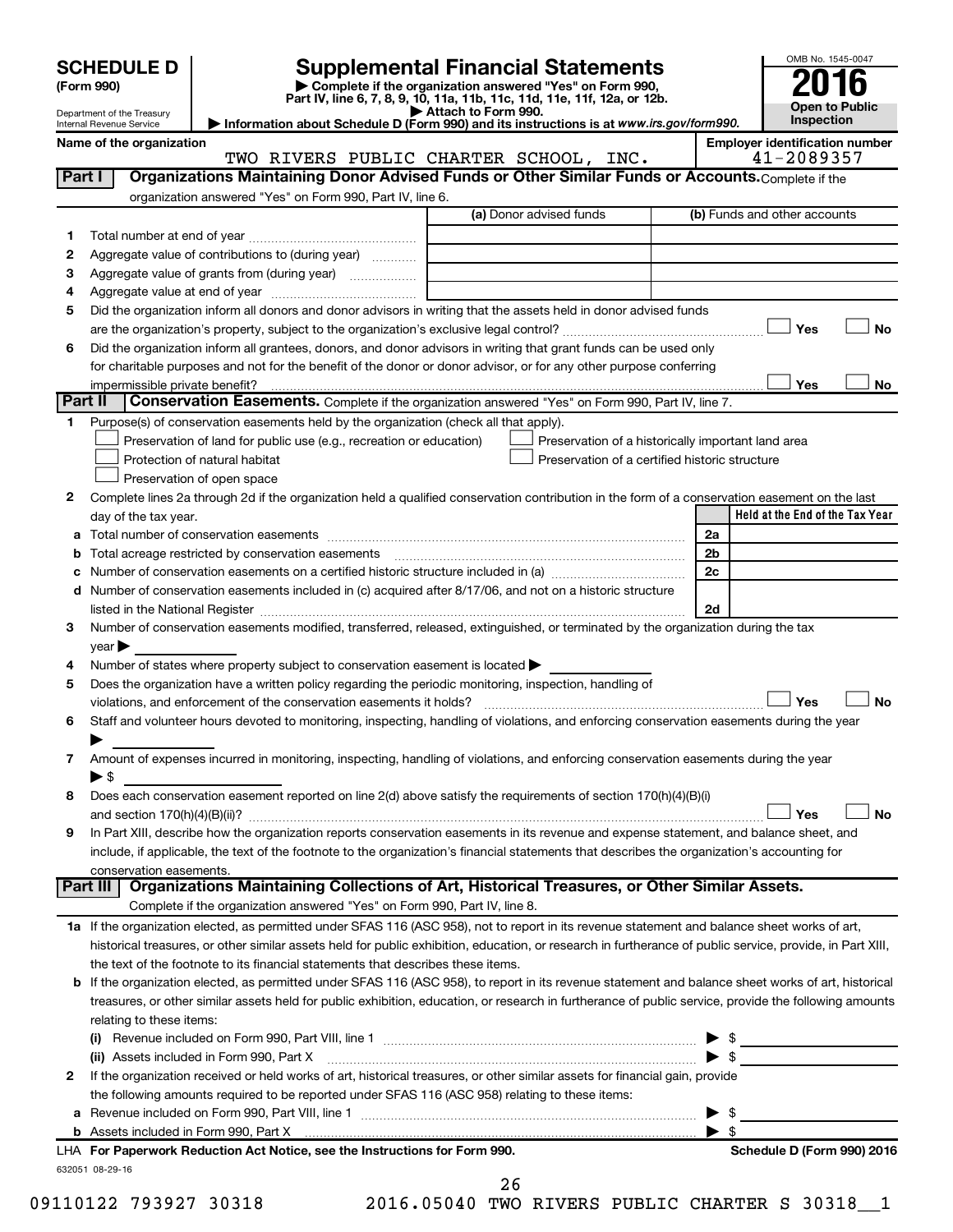|        | Schedule D (Form 990) 2016                                                                                                                                                                                                     | TWO RIVERS PUBLIC CHARTER SCHOOL, INC. |   |                |                                                                                                                                                                                                                               |                                                          | 41-2089357     |           | Page 2 |
|--------|--------------------------------------------------------------------------------------------------------------------------------------------------------------------------------------------------------------------------------|----------------------------------------|---|----------------|-------------------------------------------------------------------------------------------------------------------------------------------------------------------------------------------------------------------------------|----------------------------------------------------------|----------------|-----------|--------|
|        | Part III  <br>Organizations Maintaining Collections of Art, Historical Treasures, or Other Similar Assets (continued)                                                                                                          |                                        |   |                |                                                                                                                                                                                                                               |                                                          |                |           |        |
| З      | Using the organization's acquisition, accession, and other records, check any of the following that are a significant use of its collection items                                                                              |                                        |   |                |                                                                                                                                                                                                                               |                                                          |                |           |        |
|        | (check all that apply):                                                                                                                                                                                                        |                                        |   |                |                                                                                                                                                                                                                               |                                                          |                |           |        |
| a      | Public exhibition                                                                                                                                                                                                              |                                        |   |                | Loan or exchange programs                                                                                                                                                                                                     |                                                          |                |           |        |
| b      | Scholarly research                                                                                                                                                                                                             |                                        |   |                | Other and the contract of the contract of the contract of the contract of the contract of the contract of the contract of the contract of the contract of the contract of the contract of the contract of the contract of the |                                                          |                |           |        |
| c      | Preservation for future generations                                                                                                                                                                                            |                                        |   |                |                                                                                                                                                                                                                               |                                                          |                |           |        |
| 4      | Provide a description of the organization's collections and explain how they further the organization's exempt purpose in Part XIII.                                                                                           |                                        |   |                |                                                                                                                                                                                                                               |                                                          |                |           |        |
| 5      | During the year, did the organization solicit or receive donations of art, historical treasures, or other similar assets                                                                                                       |                                        |   |                |                                                                                                                                                                                                                               |                                                          |                |           |        |
|        |                                                                                                                                                                                                                                |                                        |   |                |                                                                                                                                                                                                                               |                                                          | Yes            |           | No     |
|        | <b>Part IV</b><br>Escrow and Custodial Arrangements. Complete if the organization answered "Yes" on Form 990, Part IV, line 9, or                                                                                              |                                        |   |                |                                                                                                                                                                                                                               |                                                          |                |           |        |
|        | reported an amount on Form 990, Part X, line 21.                                                                                                                                                                               |                                        |   |                |                                                                                                                                                                                                                               |                                                          |                |           |        |
|        | 1a Is the organization an agent, trustee, custodian or other intermediary for contributions or other assets not included                                                                                                       |                                        |   |                |                                                                                                                                                                                                                               |                                                          |                |           |        |
|        |                                                                                                                                                                                                                                |                                        |   |                |                                                                                                                                                                                                                               |                                                          | Yes            |           | No     |
|        | <b>b</b> If "Yes," explain the arrangement in Part XIII and complete the following table:                                                                                                                                      |                                        |   |                |                                                                                                                                                                                                                               |                                                          |                |           |        |
|        |                                                                                                                                                                                                                                |                                        |   |                |                                                                                                                                                                                                                               |                                                          | Amount         |           |        |
| c      | Beginning balance                                                                                                                                                                                                              |                                        |   |                |                                                                                                                                                                                                                               | 1c                                                       |                |           |        |
|        | Additions during the year manufactured and an account of the year and year and year and year and year and year                                                                                                                 |                                        |   |                |                                                                                                                                                                                                                               | 1d                                                       |                |           |        |
|        | e Distributions during the year manufactured and continuum and contact the year manufactured and contact the year manufactured and contact the year manufactured and contact the year manufactured and contact the year manufa |                                        |   |                |                                                                                                                                                                                                                               | 1e                                                       |                |           |        |
|        |                                                                                                                                                                                                                                |                                        |   |                |                                                                                                                                                                                                                               | 1f                                                       | Yes            |           |        |
|        | 2a Did the organization include an amount on Form 990, Part X, line 21, for escrow or custodial account liability?                                                                                                             |                                        |   |                |                                                                                                                                                                                                                               | .                                                        |                |           | No     |
| Part V | Endowment Funds. Complete if the organization answered "Yes" on Form 990, Part IV, line 10.                                                                                                                                    |                                        |   |                |                                                                                                                                                                                                                               |                                                          |                |           |        |
|        |                                                                                                                                                                                                                                | (a) Current year                       |   | (b) Prior year | (c) Two years back                                                                                                                                                                                                            | $\vert$ (d) Three years back $\vert$ (e) Four years back |                |           |        |
| 1a     | Beginning of year balance                                                                                                                                                                                                      |                                        |   |                |                                                                                                                                                                                                                               |                                                          |                |           |        |
|        |                                                                                                                                                                                                                                |                                        |   |                |                                                                                                                                                                                                                               |                                                          |                |           |        |
|        | Net investment earnings, gains, and losses                                                                                                                                                                                     |                                        |   |                |                                                                                                                                                                                                                               |                                                          |                |           |        |
|        |                                                                                                                                                                                                                                |                                        |   |                |                                                                                                                                                                                                                               |                                                          |                |           |        |
|        | e Other expenditures for facilities                                                                                                                                                                                            |                                        |   |                |                                                                                                                                                                                                                               |                                                          |                |           |        |
|        | and programs                                                                                                                                                                                                                   |                                        |   |                |                                                                                                                                                                                                                               |                                                          |                |           |        |
|        |                                                                                                                                                                                                                                |                                        |   |                |                                                                                                                                                                                                                               |                                                          |                |           |        |
| g      | End of year balance                                                                                                                                                                                                            |                                        |   |                |                                                                                                                                                                                                                               |                                                          |                |           |        |
| 2      | Provide the estimated percentage of the current year end balance (line 1g, column (a)) held as:                                                                                                                                |                                        |   |                |                                                                                                                                                                                                                               |                                                          |                |           |        |
|        | Board designated or quasi-endowment                                                                                                                                                                                            |                                        | % |                |                                                                                                                                                                                                                               |                                                          |                |           |        |
| b      | Permanent endowment                                                                                                                                                                                                            | %                                      |   |                |                                                                                                                                                                                                                               |                                                          |                |           |        |
| с      | Temporarily restricted endowment                                                                                                                                                                                               | %                                      |   |                |                                                                                                                                                                                                                               |                                                          |                |           |        |
|        | The percentages on lines 2a, 2b, and 2c should equal 100%.                                                                                                                                                                     |                                        |   |                |                                                                                                                                                                                                                               |                                                          |                |           |        |
|        | 3a Are there endowment funds not in the possession of the organization that are held and administered for the organization                                                                                                     |                                        |   |                |                                                                                                                                                                                                                               |                                                          |                |           |        |
|        | by:                                                                                                                                                                                                                            |                                        |   |                |                                                                                                                                                                                                                               |                                                          |                | Yes       | No     |
|        | (i)                                                                                                                                                                                                                            |                                        |   |                |                                                                                                                                                                                                                               |                                                          | 3a(i)          |           |        |
|        | (ii) related organizations                                                                                                                                                                                                     |                                        |   |                |                                                                                                                                                                                                                               |                                                          | 3a(ii)         |           |        |
|        |                                                                                                                                                                                                                                |                                        |   |                |                                                                                                                                                                                                                               |                                                          | 3b             |           |        |
|        | Describe in Part XIII the intended uses of the organization's endowment funds.                                                                                                                                                 |                                        |   |                |                                                                                                                                                                                                                               |                                                          |                |           |        |
|        | Land, Buildings, and Equipment.<br>Part VI                                                                                                                                                                                     |                                        |   |                |                                                                                                                                                                                                                               |                                                          |                |           |        |
|        | Complete if the organization answered "Yes" on Form 990, Part IV, line 11a. See Form 990, Part X, line 10.                                                                                                                     |                                        |   |                |                                                                                                                                                                                                                               |                                                          |                |           |        |
|        | Description of property                                                                                                                                                                                                        | (a) Cost or other                      |   |                | (b) Cost or other                                                                                                                                                                                                             | (c) Accumulated                                          | (d) Book value |           |        |
|        |                                                                                                                                                                                                                                | basis (investment)                     |   |                | basis (other)                                                                                                                                                                                                                 | depreciation                                             |                |           |        |
|        |                                                                                                                                                                                                                                |                                        |   |                | 5,454,478.                                                                                                                                                                                                                    |                                                          | 5,454,478.     |           |        |
|        |                                                                                                                                                                                                                                |                                        |   |                | 11,309,624.                                                                                                                                                                                                                   | 2,572,218.                                               | 8,737,406.     |           |        |
|        |                                                                                                                                                                                                                                |                                        |   |                | 13,809,265.<br>968,825.                                                                                                                                                                                                       | 1,007,294.<br>802, 115.                                  | 12,801,971.    | 166, 710. |        |
|        |                                                                                                                                                                                                                                |                                        |   |                | 771,089.                                                                                                                                                                                                                      | 529,612.                                                 |                | 241,477.  |        |
|        |                                                                                                                                                                                                                                |                                        |   |                |                                                                                                                                                                                                                               |                                                          | 27,402,042.    |           |        |
|        | Total. Add lines 1a through 1e. (Column (d) must equal Form 990, Part X, column (B), line 10c.)                                                                                                                                |                                        |   |                |                                                                                                                                                                                                                               |                                                          |                |           |        |

**Schedule D (Form 990) 2016**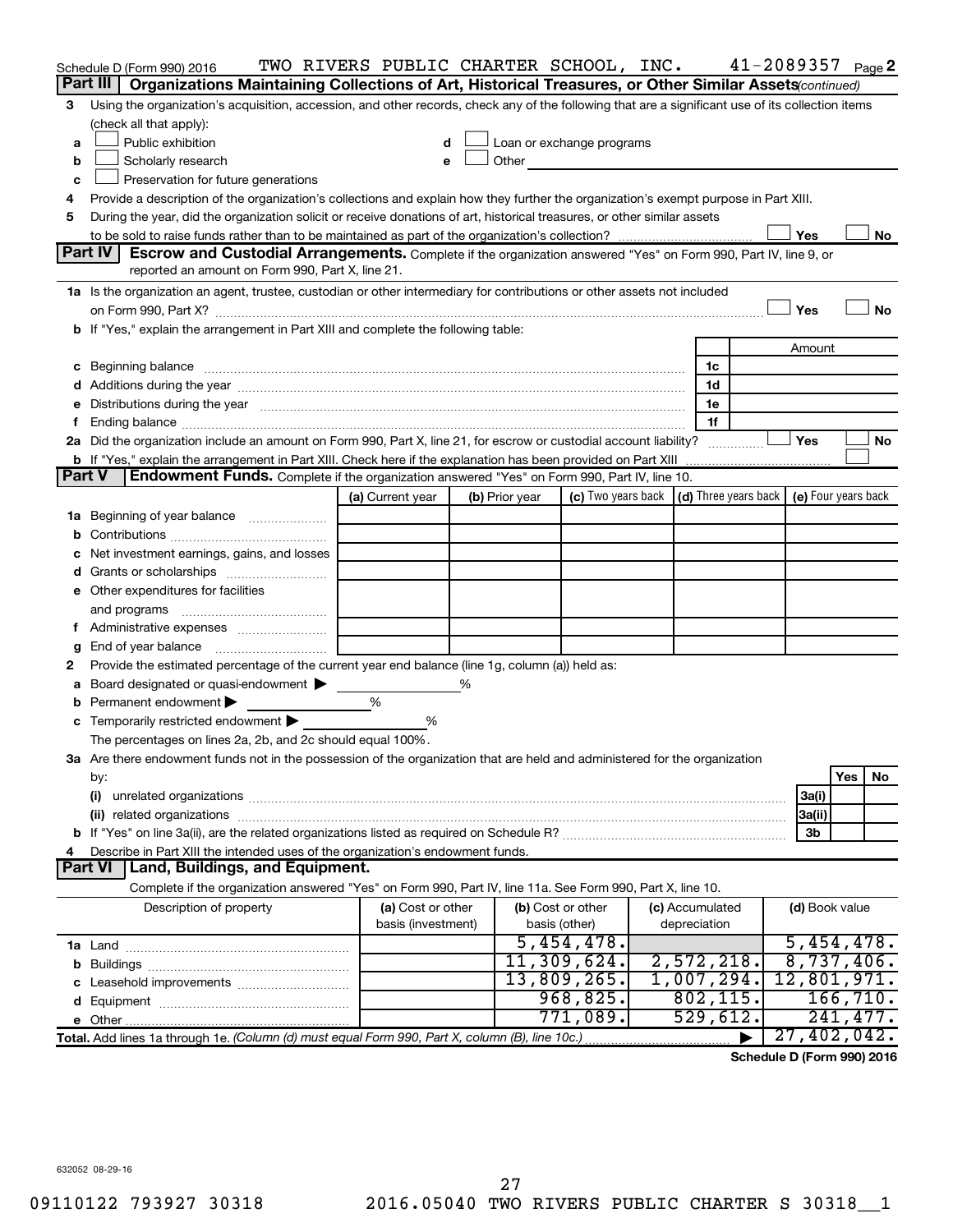|                  | Schedule D (Form 990) 2016                                                                      |                               | TWO RIVERS PUBLIC CHARTER SCHOOL, INC.                                                                            |                 |                |                | 41-2089357<br>Page 3                                                                                                                                       |
|------------------|-------------------------------------------------------------------------------------------------|-------------------------------|-------------------------------------------------------------------------------------------------------------------|-----------------|----------------|----------------|------------------------------------------------------------------------------------------------------------------------------------------------------------|
| <b>Part VIII</b> | <b>Investments - Other Securities.</b>                                                          |                               |                                                                                                                   |                 |                |                |                                                                                                                                                            |
|                  |                                                                                                 |                               | Complete if the organization answered "Yes" on Form 990, Part IV, line 11b. See Form 990, Part X, line 12.        |                 |                |                |                                                                                                                                                            |
|                  | (a) Description of security or category (including name of security)                            |                               |                                                                                                                   |                 | (b) Book value |                | (c) Method of valuation: Cost or end-of-year market value                                                                                                  |
|                  | (1) Financial derivatives                                                                       |                               |                                                                                                                   |                 |                |                |                                                                                                                                                            |
|                  |                                                                                                 |                               |                                                                                                                   |                 |                |                |                                                                                                                                                            |
| $(3)$ Other      |                                                                                                 |                               |                                                                                                                   |                 |                |                |                                                                                                                                                            |
| (A)<br>(B)       |                                                                                                 |                               |                                                                                                                   |                 |                |                |                                                                                                                                                            |
| (C)              |                                                                                                 |                               |                                                                                                                   |                 |                |                |                                                                                                                                                            |
| (D)              |                                                                                                 |                               |                                                                                                                   |                 |                |                |                                                                                                                                                            |
| (E)              |                                                                                                 |                               |                                                                                                                   |                 |                |                |                                                                                                                                                            |
| (F)              |                                                                                                 |                               |                                                                                                                   |                 |                |                |                                                                                                                                                            |
| (G)              |                                                                                                 |                               |                                                                                                                   |                 |                |                |                                                                                                                                                            |
| (H)              |                                                                                                 |                               |                                                                                                                   |                 |                |                |                                                                                                                                                            |
|                  | Total. (Col. (b) must equal Form 990, Part X, col. (B) line 12.)                                |                               |                                                                                                                   |                 |                |                |                                                                                                                                                            |
|                  | Part VIII Investments - Program Related.                                                        |                               |                                                                                                                   |                 |                |                |                                                                                                                                                            |
|                  |                                                                                                 |                               | Complete if the organization answered "Yes" on Form 990, Part IV, line 11c. See Form 990, Part X, line 13.        |                 |                |                |                                                                                                                                                            |
|                  |                                                                                                 | (a) Description of investment |                                                                                                                   |                 | (b) Book value |                | (c) Method of valuation: Cost or end-of-year market value                                                                                                  |
| (1)              |                                                                                                 |                               |                                                                                                                   |                 |                |                |                                                                                                                                                            |
| (2)              |                                                                                                 |                               |                                                                                                                   |                 |                |                |                                                                                                                                                            |
| (3)              |                                                                                                 |                               |                                                                                                                   |                 |                |                |                                                                                                                                                            |
| (4)              |                                                                                                 |                               |                                                                                                                   |                 |                |                |                                                                                                                                                            |
| (5)              |                                                                                                 |                               |                                                                                                                   |                 |                |                |                                                                                                                                                            |
| (6)              |                                                                                                 |                               |                                                                                                                   |                 |                |                |                                                                                                                                                            |
| (7)<br>(8)       |                                                                                                 |                               |                                                                                                                   |                 |                |                |                                                                                                                                                            |
| (9)              |                                                                                                 |                               |                                                                                                                   |                 |                |                |                                                                                                                                                            |
|                  | Total. (Col. (b) must equal Form 990, Part X, col. (B) line $13$ .)                             |                               |                                                                                                                   |                 |                |                |                                                                                                                                                            |
| Part IX          | <b>Other Assets.</b>                                                                            |                               |                                                                                                                   |                 |                |                |                                                                                                                                                            |
|                  |                                                                                                 |                               | Complete if the organization answered "Yes" on Form 990, Part IV, line 11d. See Form 990, Part X, line 15.        |                 |                |                |                                                                                                                                                            |
|                  |                                                                                                 |                               |                                                                                                                   | (a) Description |                |                | (b) Book value                                                                                                                                             |
| (1)              |                                                                                                 |                               |                                                                                                                   |                 |                |                |                                                                                                                                                            |
| (2)              |                                                                                                 |                               |                                                                                                                   |                 |                |                |                                                                                                                                                            |
| (3)              |                                                                                                 |                               |                                                                                                                   |                 |                |                |                                                                                                                                                            |
| (4)              |                                                                                                 |                               |                                                                                                                   |                 |                |                |                                                                                                                                                            |
| (5)              |                                                                                                 |                               |                                                                                                                   |                 |                |                |                                                                                                                                                            |
| (6)              |                                                                                                 |                               |                                                                                                                   |                 |                |                |                                                                                                                                                            |
| (7)              |                                                                                                 |                               |                                                                                                                   |                 |                |                |                                                                                                                                                            |
| (8)              |                                                                                                 |                               |                                                                                                                   |                 |                |                |                                                                                                                                                            |
| (9)              |                                                                                                 |                               |                                                                                                                   |                 |                |                |                                                                                                                                                            |
| Part X           | Total. (Column (b) must equal Form 990, Part X, col. (B) line 15.)<br><b>Other Liabilities.</b> |                               |                                                                                                                   |                 |                |                |                                                                                                                                                            |
|                  |                                                                                                 |                               | Complete if the organization answered "Yes" on Form 990, Part IV, line 11e or 11f. See Form 990, Part X, line 25. |                 |                |                |                                                                                                                                                            |
| 1.               |                                                                                                 | (a) Description of liability  |                                                                                                                   |                 |                | (b) Book value |                                                                                                                                                            |
| (1)              | Federal income taxes                                                                            |                               |                                                                                                                   |                 |                |                |                                                                                                                                                            |
| (2)              | <b>INTEREST RATE SWAP</b>                                                                       |                               |                                                                                                                   |                 |                | 5,275.         |                                                                                                                                                            |
| (3)              | DEFERRED RENTAL LIABILITY                                                                       |                               |                                                                                                                   |                 |                | 102,617.       |                                                                                                                                                            |
| (4)              | <b>ACCRUED INTEREST</b>                                                                         |                               |                                                                                                                   |                 |                | 74,040.        |                                                                                                                                                            |
| (5)              |                                                                                                 |                               |                                                                                                                   |                 |                |                |                                                                                                                                                            |
| (6)              |                                                                                                 |                               |                                                                                                                   |                 |                |                |                                                                                                                                                            |
| (7)              |                                                                                                 |                               |                                                                                                                   |                 |                |                |                                                                                                                                                            |
| (8)              |                                                                                                 |                               |                                                                                                                   |                 |                |                |                                                                                                                                                            |
| (9)              |                                                                                                 |                               |                                                                                                                   |                 |                |                |                                                                                                                                                            |
|                  |                                                                                                 |                               |                                                                                                                   |                 |                | 181,932.       |                                                                                                                                                            |
|                  |                                                                                                 |                               |                                                                                                                   |                 |                |                | 2. Liability for uncertain tax positions. In Part XIII, provide the text of the footnote to the organization's financial statements that reports the       |
|                  |                                                                                                 |                               |                                                                                                                   |                 |                |                | organization's liability for uncertain tax positions under FIN 48 (ASC 740). Check here if the text of the footnote has been provided in Part XIII $\ X\ $ |
|                  |                                                                                                 |                               |                                                                                                                   |                 |                |                | Schedule D (Form 990) 2016                                                                                                                                 |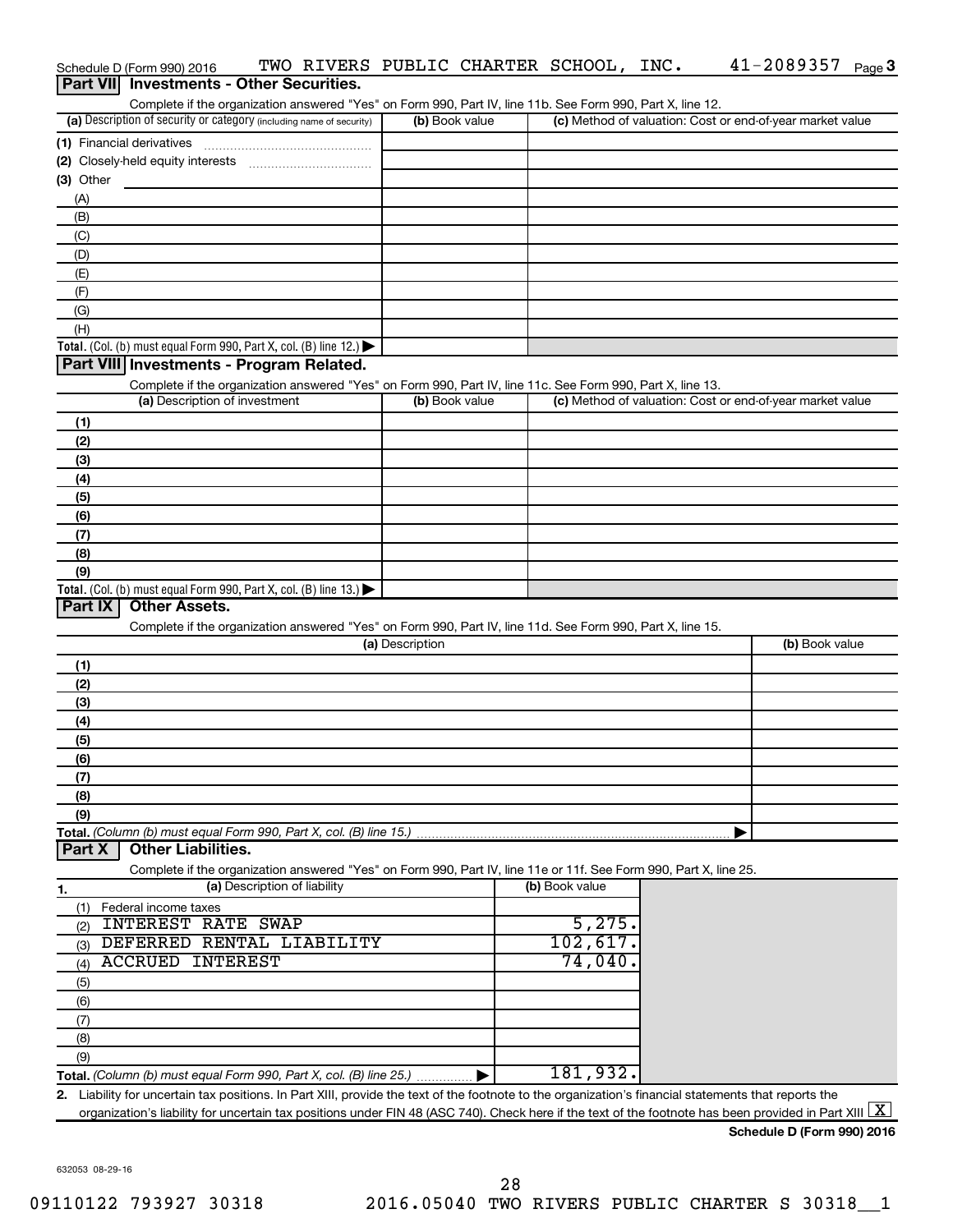|    | TWO RIVERS PUBLIC CHARTER SCHOOL, INC.<br>Schedule D (Form 990) 2016                                                                                                                                                                     |                |           |                | $41 - 2089357$ Page 4 |
|----|------------------------------------------------------------------------------------------------------------------------------------------------------------------------------------------------------------------------------------------|----------------|-----------|----------------|-----------------------|
|    | <b>Part XI</b><br>Reconciliation of Revenue per Audited Financial Statements With Revenue per Return.                                                                                                                                    |                |           |                |                       |
|    | Complete if the organization answered "Yes" on Form 990, Part IV, line 12a.                                                                                                                                                              |                |           |                |                       |
| 1  | Total revenue, gains, and other support per audited financial statements [111] [11] Total revenue, gains, and other support per audited financial statements                                                                             |                |           | $\blacksquare$ | 15,000,782.           |
| 2  | Amounts included on line 1 but not on Form 990, Part VIII, line 12:                                                                                                                                                                      |                |           |                |                       |
| a  |                                                                                                                                                                                                                                          | 2a             | 306, 266. |                |                       |
|    |                                                                                                                                                                                                                                          | 2 <sub>b</sub> | 22,419.   |                |                       |
| c  |                                                                                                                                                                                                                                          | 2c             |           |                |                       |
| d  | Other (Describe in Part XIII.) <b>Construction (Construction Construction</b> of Chern Construction Construction Const                                                                                                                   | 2d             | 39,584.   |                |                       |
| е  | Add lines 2a through 2d <b>continuum continuum contract and all the contract of the contract of the contract of the contract of the contract of the contract of the contract of the contract of the contract of the contract of </b>     |                |           | 2e             | 368, 269.             |
| 3  |                                                                                                                                                                                                                                          |                |           | 3              | 14,632,513.           |
| 4  | Amounts included on Form 990, Part VIII, line 12, but not on line 1:                                                                                                                                                                     |                |           |                |                       |
|    |                                                                                                                                                                                                                                          | 4a             |           |                |                       |
|    |                                                                                                                                                                                                                                          | 4 <sub>h</sub> |           |                |                       |
|    | c Add lines 4a and 4b                                                                                                                                                                                                                    |                |           | 4c             | υ.                    |
| 5. |                                                                                                                                                                                                                                          |                |           | 5              | 14,632,513.           |
|    |                                                                                                                                                                                                                                          |                |           |                |                       |
|    | Part XII   Reconciliation of Expenses per Audited Financial Statements With Expenses per Return.                                                                                                                                         |                |           |                |                       |
|    | Complete if the organization answered "Yes" on Form 990, Part IV, line 12a.                                                                                                                                                              |                |           |                |                       |
| 1. |                                                                                                                                                                                                                                          |                |           | $\mathbf{1}$   | 15,351,131.           |
| 2  | Amounts included on line 1 but not on Form 990, Part IX, line 25:                                                                                                                                                                        |                |           |                |                       |
| a  |                                                                                                                                                                                                                                          | 2a             | 22,419.   |                |                       |
|    |                                                                                                                                                                                                                                          | 2 <sub>b</sub> |           |                |                       |
| c  |                                                                                                                                                                                                                                          | 2 <sub>c</sub> |           |                |                       |
| d  |                                                                                                                                                                                                                                          | 2d             | 39,584.   |                |                       |
|    | e Add lines 2a through 2d <b>[10]</b> [10] <b>All and Property Contract 20 and 20</b> and 20 and 20 and 20 and 20 and 20 and 20 and 20 and 20 and 20 and 20 and 20 and 20 and 20 and 20 and 20 and 20 and 20 and 20 and 20 and 20 and 20 |                |           | 2е             | 62,003.               |
| 3  |                                                                                                                                                                                                                                          |                |           | $\mathbf{a}$   | 15, 289, 128.         |
| 4  | Amounts included on Form 990, Part IX, line 25, but not on line 1:                                                                                                                                                                       |                |           |                |                       |
|    |                                                                                                                                                                                                                                          | 4a             |           |                |                       |
| b  |                                                                                                                                                                                                                                          | 4h             |           |                |                       |
|    | c Add lines 4a and 4b                                                                                                                                                                                                                    |                |           | 4c             | υ.                    |
|    | Part XIII Supplemental Information.                                                                                                                                                                                                      |                |           | $\overline{5}$ | 15,289,128.           |

Provide the descriptions required for Part II, lines 3, 5, and 9; Part III, lines 1a and 4; Part IV, lines 1b and 2b; Part V, line 4; Part X, line 2; Part XI, lines 2d and 4b; and Part XII, lines 2d and 4b. Also complete this part to provide any additional information.

## PART X, LINE 2:

| ADOPTED THE ACCOUNTING FOR UNCERTAINTY IN<br>THE SCHOOL HAS<br><b>INCOME</b><br>TAXES AS |
|------------------------------------------------------------------------------------------|
| INCOME TAXES TOPIC OF THE FASB ASC. THE TOPIC REQUIRES THE<br>REOUIRED BY THE            |
| SCHOOL TO DETERMINE WHETHER A TAX POSITION IS MORE LIKELY THAN NOT TO BE                 |
| UPON EXAMINATION BY THE APPLICABLE TAXING AUTHORITY, INCLUDING<br>SUSTAINED              |
| RESOLUTION OF ANY RELATED APPEALS OR LITIGATION PROCESSES, BASED ON THE                  |
| TECHNICAL MERITS OF THE POSITION. THE TAX BENEFIT TO BE RECOGNIZED IS                    |
| MEASURED AS THE LARGEST AMOUNT OF BENEFIT THAT IS MORE THAN FIFTY PERCENT                |
| LIKELY OF<br>BEING REALIZED UPON ULTIMATE SETTLEMENT WHICH COULD RESULT IN               |
| THE SCHOOL RECORDING A TAX LIABILITY THAT WOULD REDUCE ITS NET ASSETS. THE               |
| SCHOOL HAS ANALYZED ITS TAX POSITIONS, AND HAS CONCLUDED THAT NO LIABILITY               |
| FOR UNRECOGNIZED TAX BENEFITS SHOULD BE RECORDED RELATED<br>TO<br>ANY UNCERTAIN          |
| Schedule D (Form 990) 2016<br>632054 08-29-16<br>29                                      |
| 2016.05040<br>09110122 793927 30318<br>TWO RIVERS PUBLIC CHARTER S 30318 1               |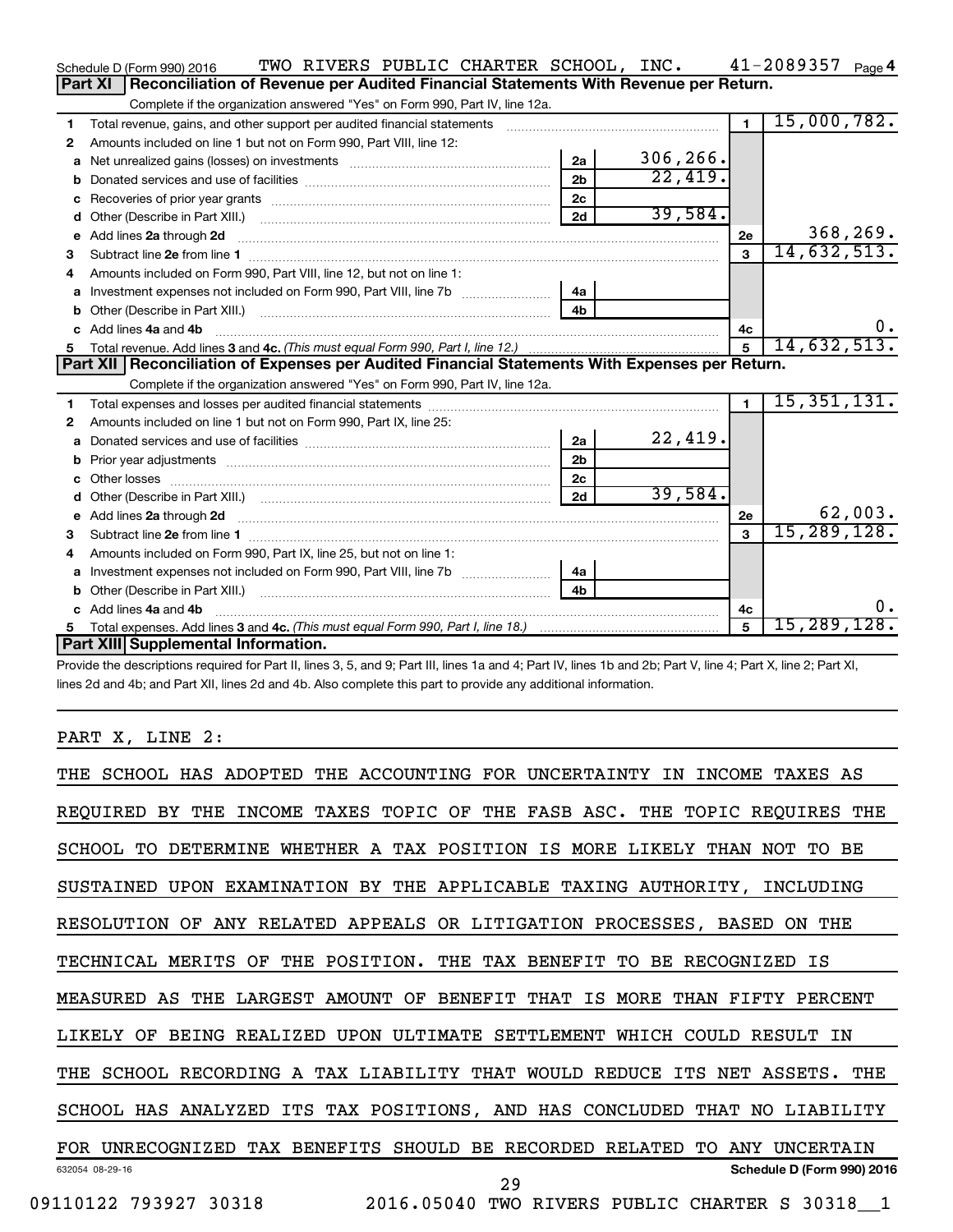| Schedule D (Form 990) 2016 TWO RIVERS PUBLIC CHARTER SCHOOL, INC. 41-2089357 Page 5 |  |  |  |  |  |  |
|-------------------------------------------------------------------------------------|--|--|--|--|--|--|
| <b>Part XIII Supplemental Information (continued)</b>                               |  |  |  |  |  |  |
| TAX POSITIONS TAKEN ON RETURNS FILED FOR OPEN TAX YEARS (2014-2016), OR             |  |  |  |  |  |  |
| EXPECTED TO BE TAKEN IN ITS 2017 TAX RETURN. THE SCHOOL IS NOT AWARE OF             |  |  |  |  |  |  |
| ANY TAX POSITIONS FOR WHICH IT BELIEVES THAT THERE IS A REASONABLE                  |  |  |  |  |  |  |
| POSSIBILITY THAT THE TOTAL AMOUNTS OF UNRECOGNIZED TAX BENEFITS<br>WILL             |  |  |  |  |  |  |
| CHANGE MATERIALLY IN THE NEXT TWELVE MONTHS.                                        |  |  |  |  |  |  |
| PART XI, LINE 2D - OTHER ADJUSTMENTS:                                               |  |  |  |  |  |  |
| 39,584.<br>FUNDRAISING<br>EVENT<br><b>EXPENSE</b>                                   |  |  |  |  |  |  |
| PART XII, LINE 2D - OTHER ADJUSTMENTS:                                              |  |  |  |  |  |  |

FUNDRAISING EVENT EXPENSE 39,584.

**Schedule D (Form 990) 2016**

632055 08-29-16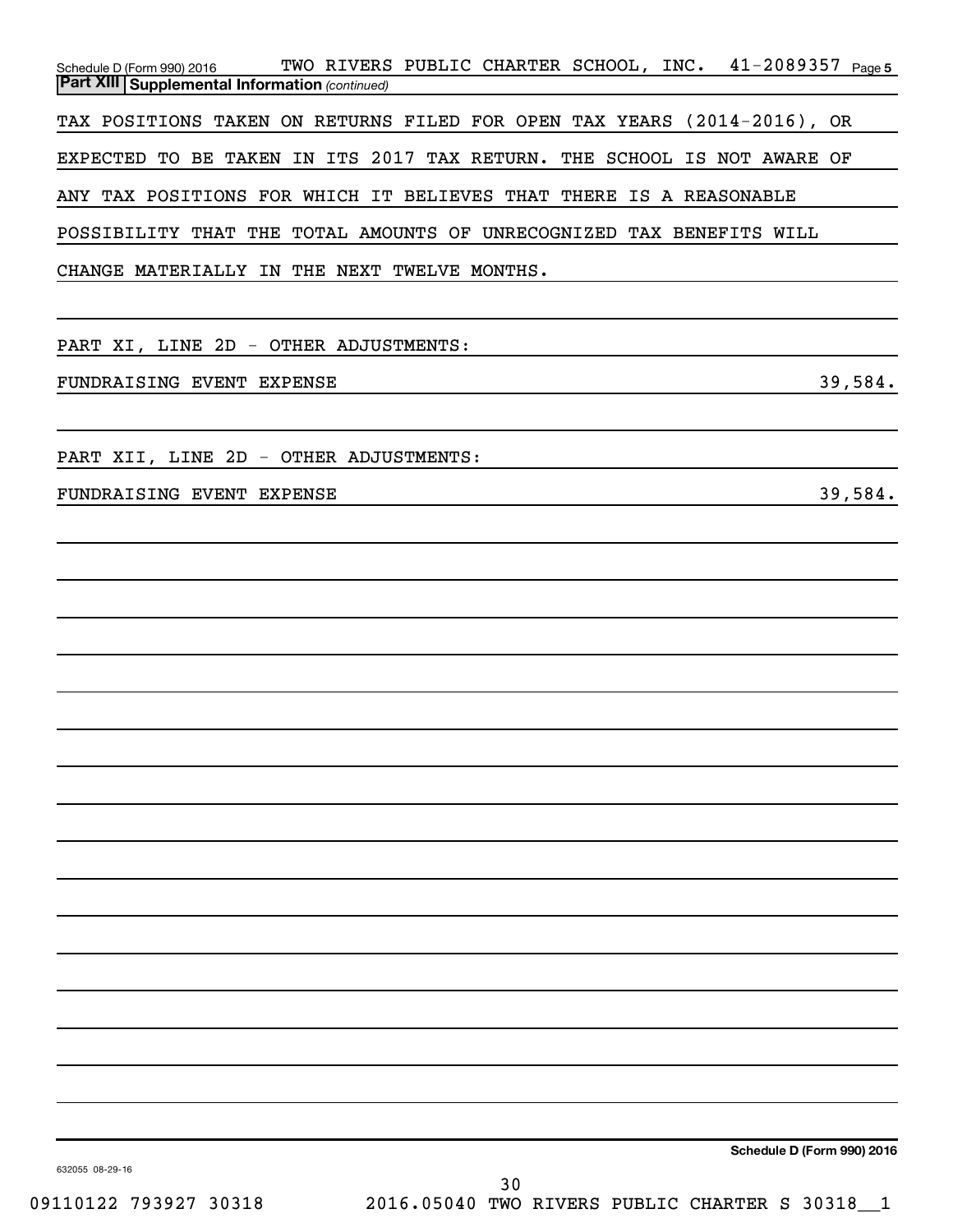| OMB No. 1545-0047<br><b>SCHEDULE E</b><br><b>Schools</b><br>Complete if the organization answered "Yes" on Form 990,<br>(Form 990 or 990-EZ)<br>Part IV, line 13, or Form 990-EZ, Part VI, line 48.<br>Attach to Form 990 or Form 990-EZ.<br><b>Open to Public</b><br>Department of the Treasury<br>Internal Revenue Service<br>Inspection<br>Information about Schedule E (Form 990 or 990-EZ) and its instructions is at www.irs.gov/form990.<br><b>Employer identification number</b><br>Name of the organization<br>41-2089357<br>TWO RIVERS PUBLIC CHARTER SCHOOL, INC.<br>Part I<br>YES  <br><b>NO</b><br>Does the organization have a racially nondiscriminatory policy toward students by statement in its charter, bylaws,<br>1.<br>х<br>1<br>Does the organization include a statement of its racially nondiscriminatory policy toward students in all its brochures,<br>$\mathbf{2}$<br>х<br>catalogues, and other written communications with the public dealing with student admissions, programs, and scholarships?<br>$\mathbf{2}$<br>Has the organization publicized its racially nondiscriminatory policy through newspaper or broadcast media during the<br>3<br>period of solicitation for students, or during the registration period if it has no solicitation program, in a way that makes<br>the policy known to all parts of the general community it serves? If "Yes," please describe. If "No," please explain.<br>х<br>3<br>If you need more space, use Part II<br>ADS, ORGANIZATIONAL WEBSITE, COMMUNITY NEWSLETTER, AND<br>COMMUNITY MEETINGS.<br>Does the organization maintain the following?<br>х<br>4a<br>а<br>$\overline{\textbf{x}}$<br><b>b</b> Records documenting that scholarships and other financial assistance are awarded on a racially nondiscriminatory basis?<br>4b<br>c Copies of all catalogues, brochures, announcements, and other written communications to the public dealing with student<br>х<br>4с<br>$\overline{\textbf{x}}$<br>4d<br>If you answered "No" to any of the above, please explain. If you need more space, use Part II.<br>Does the organization discriminate by race in any way with respect to:<br>х<br>5a<br>$\overline{\text{x}}$<br><b>b</b> Admissions policies?<br>5b<br>х<br>5c<br>X<br>5d<br>х<br>5е<br>X<br>f Use of facilities?<br>5f<br>х<br>5g<br>х<br><b>5h</b><br>If you answered "Yes" to any of the above, please explain. If you need more space, use Part II.<br>х<br>6а<br>х<br>6b<br>If you answered "Yes" on either line 6a or line 6b, explain on Part II.<br>Does the organization certify that it has complied with the applicable requirements of sections 4.01 through 4.05 of<br>7<br>х<br>$\overline{7}$ |  |  |  |  |  |  |  |  |  |
|------------------------------------------------------------------------------------------------------------------------------------------------------------------------------------------------------------------------------------------------------------------------------------------------------------------------------------------------------------------------------------------------------------------------------------------------------------------------------------------------------------------------------------------------------------------------------------------------------------------------------------------------------------------------------------------------------------------------------------------------------------------------------------------------------------------------------------------------------------------------------------------------------------------------------------------------------------------------------------------------------------------------------------------------------------------------------------------------------------------------------------------------------------------------------------------------------------------------------------------------------------------------------------------------------------------------------------------------------------------------------------------------------------------------------------------------------------------------------------------------------------------------------------------------------------------------------------------------------------------------------------------------------------------------------------------------------------------------------------------------------------------------------------------------------------------------------------------------------------------------------------------------------------------------------------------------------------------------------------------------------------------------------------------------------------------------------------------------------------------------------------------------------------------------------------------------------------------------------------------------------------------------------------------------------------------------------------------------------------------------------------------------------------------------------------------------------------------------------------------------------------------------------------------------------------------------------------------------------------------------------------------------------------------------------------------------------------|--|--|--|--|--|--|--|--|--|
|                                                                                                                                                                                                                                                                                                                                                                                                                                                                                                                                                                                                                                                                                                                                                                                                                                                                                                                                                                                                                                                                                                                                                                                                                                                                                                                                                                                                                                                                                                                                                                                                                                                                                                                                                                                                                                                                                                                                                                                                                                                                                                                                                                                                                                                                                                                                                                                                                                                                                                                                                                                                                                                                                                            |  |  |  |  |  |  |  |  |  |
|                                                                                                                                                                                                                                                                                                                                                                                                                                                                                                                                                                                                                                                                                                                                                                                                                                                                                                                                                                                                                                                                                                                                                                                                                                                                                                                                                                                                                                                                                                                                                                                                                                                                                                                                                                                                                                                                                                                                                                                                                                                                                                                                                                                                                                                                                                                                                                                                                                                                                                                                                                                                                                                                                                            |  |  |  |  |  |  |  |  |  |
|                                                                                                                                                                                                                                                                                                                                                                                                                                                                                                                                                                                                                                                                                                                                                                                                                                                                                                                                                                                                                                                                                                                                                                                                                                                                                                                                                                                                                                                                                                                                                                                                                                                                                                                                                                                                                                                                                                                                                                                                                                                                                                                                                                                                                                                                                                                                                                                                                                                                                                                                                                                                                                                                                                            |  |  |  |  |  |  |  |  |  |
|                                                                                                                                                                                                                                                                                                                                                                                                                                                                                                                                                                                                                                                                                                                                                                                                                                                                                                                                                                                                                                                                                                                                                                                                                                                                                                                                                                                                                                                                                                                                                                                                                                                                                                                                                                                                                                                                                                                                                                                                                                                                                                                                                                                                                                                                                                                                                                                                                                                                                                                                                                                                                                                                                                            |  |  |  |  |  |  |  |  |  |
|                                                                                                                                                                                                                                                                                                                                                                                                                                                                                                                                                                                                                                                                                                                                                                                                                                                                                                                                                                                                                                                                                                                                                                                                                                                                                                                                                                                                                                                                                                                                                                                                                                                                                                                                                                                                                                                                                                                                                                                                                                                                                                                                                                                                                                                                                                                                                                                                                                                                                                                                                                                                                                                                                                            |  |  |  |  |  |  |  |  |  |
|                                                                                                                                                                                                                                                                                                                                                                                                                                                                                                                                                                                                                                                                                                                                                                                                                                                                                                                                                                                                                                                                                                                                                                                                                                                                                                                                                                                                                                                                                                                                                                                                                                                                                                                                                                                                                                                                                                                                                                                                                                                                                                                                                                                                                                                                                                                                                                                                                                                                                                                                                                                                                                                                                                            |  |  |  |  |  |  |  |  |  |
|                                                                                                                                                                                                                                                                                                                                                                                                                                                                                                                                                                                                                                                                                                                                                                                                                                                                                                                                                                                                                                                                                                                                                                                                                                                                                                                                                                                                                                                                                                                                                                                                                                                                                                                                                                                                                                                                                                                                                                                                                                                                                                                                                                                                                                                                                                                                                                                                                                                                                                                                                                                                                                                                                                            |  |  |  |  |  |  |  |  |  |
|                                                                                                                                                                                                                                                                                                                                                                                                                                                                                                                                                                                                                                                                                                                                                                                                                                                                                                                                                                                                                                                                                                                                                                                                                                                                                                                                                                                                                                                                                                                                                                                                                                                                                                                                                                                                                                                                                                                                                                                                                                                                                                                                                                                                                                                                                                                                                                                                                                                                                                                                                                                                                                                                                                            |  |  |  |  |  |  |  |  |  |
|                                                                                                                                                                                                                                                                                                                                                                                                                                                                                                                                                                                                                                                                                                                                                                                                                                                                                                                                                                                                                                                                                                                                                                                                                                                                                                                                                                                                                                                                                                                                                                                                                                                                                                                                                                                                                                                                                                                                                                                                                                                                                                                                                                                                                                                                                                                                                                                                                                                                                                                                                                                                                                                                                                            |  |  |  |  |  |  |  |  |  |
|                                                                                                                                                                                                                                                                                                                                                                                                                                                                                                                                                                                                                                                                                                                                                                                                                                                                                                                                                                                                                                                                                                                                                                                                                                                                                                                                                                                                                                                                                                                                                                                                                                                                                                                                                                                                                                                                                                                                                                                                                                                                                                                                                                                                                                                                                                                                                                                                                                                                                                                                                                                                                                                                                                            |  |  |  |  |  |  |  |  |  |
|                                                                                                                                                                                                                                                                                                                                                                                                                                                                                                                                                                                                                                                                                                                                                                                                                                                                                                                                                                                                                                                                                                                                                                                                                                                                                                                                                                                                                                                                                                                                                                                                                                                                                                                                                                                                                                                                                                                                                                                                                                                                                                                                                                                                                                                                                                                                                                                                                                                                                                                                                                                                                                                                                                            |  |  |  |  |  |  |  |  |  |
|                                                                                                                                                                                                                                                                                                                                                                                                                                                                                                                                                                                                                                                                                                                                                                                                                                                                                                                                                                                                                                                                                                                                                                                                                                                                                                                                                                                                                                                                                                                                                                                                                                                                                                                                                                                                                                                                                                                                                                                                                                                                                                                                                                                                                                                                                                                                                                                                                                                                                                                                                                                                                                                                                                            |  |  |  |  |  |  |  |  |  |
|                                                                                                                                                                                                                                                                                                                                                                                                                                                                                                                                                                                                                                                                                                                                                                                                                                                                                                                                                                                                                                                                                                                                                                                                                                                                                                                                                                                                                                                                                                                                                                                                                                                                                                                                                                                                                                                                                                                                                                                                                                                                                                                                                                                                                                                                                                                                                                                                                                                                                                                                                                                                                                                                                                            |  |  |  |  |  |  |  |  |  |
|                                                                                                                                                                                                                                                                                                                                                                                                                                                                                                                                                                                                                                                                                                                                                                                                                                                                                                                                                                                                                                                                                                                                                                                                                                                                                                                                                                                                                                                                                                                                                                                                                                                                                                                                                                                                                                                                                                                                                                                                                                                                                                                                                                                                                                                                                                                                                                                                                                                                                                                                                                                                                                                                                                            |  |  |  |  |  |  |  |  |  |
|                                                                                                                                                                                                                                                                                                                                                                                                                                                                                                                                                                                                                                                                                                                                                                                                                                                                                                                                                                                                                                                                                                                                                                                                                                                                                                                                                                                                                                                                                                                                                                                                                                                                                                                                                                                                                                                                                                                                                                                                                                                                                                                                                                                                                                                                                                                                                                                                                                                                                                                                                                                                                                                                                                            |  |  |  |  |  |  |  |  |  |
|                                                                                                                                                                                                                                                                                                                                                                                                                                                                                                                                                                                                                                                                                                                                                                                                                                                                                                                                                                                                                                                                                                                                                                                                                                                                                                                                                                                                                                                                                                                                                                                                                                                                                                                                                                                                                                                                                                                                                                                                                                                                                                                                                                                                                                                                                                                                                                                                                                                                                                                                                                                                                                                                                                            |  |  |  |  |  |  |  |  |  |
|                                                                                                                                                                                                                                                                                                                                                                                                                                                                                                                                                                                                                                                                                                                                                                                                                                                                                                                                                                                                                                                                                                                                                                                                                                                                                                                                                                                                                                                                                                                                                                                                                                                                                                                                                                                                                                                                                                                                                                                                                                                                                                                                                                                                                                                                                                                                                                                                                                                                                                                                                                                                                                                                                                            |  |  |  |  |  |  |  |  |  |
|                                                                                                                                                                                                                                                                                                                                                                                                                                                                                                                                                                                                                                                                                                                                                                                                                                                                                                                                                                                                                                                                                                                                                                                                                                                                                                                                                                                                                                                                                                                                                                                                                                                                                                                                                                                                                                                                                                                                                                                                                                                                                                                                                                                                                                                                                                                                                                                                                                                                                                                                                                                                                                                                                                            |  |  |  |  |  |  |  |  |  |
|                                                                                                                                                                                                                                                                                                                                                                                                                                                                                                                                                                                                                                                                                                                                                                                                                                                                                                                                                                                                                                                                                                                                                                                                                                                                                                                                                                                                                                                                                                                                                                                                                                                                                                                                                                                                                                                                                                                                                                                                                                                                                                                                                                                                                                                                                                                                                                                                                                                                                                                                                                                                                                                                                                            |  |  |  |  |  |  |  |  |  |
|                                                                                                                                                                                                                                                                                                                                                                                                                                                                                                                                                                                                                                                                                                                                                                                                                                                                                                                                                                                                                                                                                                                                                                                                                                                                                                                                                                                                                                                                                                                                                                                                                                                                                                                                                                                                                                                                                                                                                                                                                                                                                                                                                                                                                                                                                                                                                                                                                                                                                                                                                                                                                                                                                                            |  |  |  |  |  |  |  |  |  |
|                                                                                                                                                                                                                                                                                                                                                                                                                                                                                                                                                                                                                                                                                                                                                                                                                                                                                                                                                                                                                                                                                                                                                                                                                                                                                                                                                                                                                                                                                                                                                                                                                                                                                                                                                                                                                                                                                                                                                                                                                                                                                                                                                                                                                                                                                                                                                                                                                                                                                                                                                                                                                                                                                                            |  |  |  |  |  |  |  |  |  |
|                                                                                                                                                                                                                                                                                                                                                                                                                                                                                                                                                                                                                                                                                                                                                                                                                                                                                                                                                                                                                                                                                                                                                                                                                                                                                                                                                                                                                                                                                                                                                                                                                                                                                                                                                                                                                                                                                                                                                                                                                                                                                                                                                                                                                                                                                                                                                                                                                                                                                                                                                                                                                                                                                                            |  |  |  |  |  |  |  |  |  |
|                                                                                                                                                                                                                                                                                                                                                                                                                                                                                                                                                                                                                                                                                                                                                                                                                                                                                                                                                                                                                                                                                                                                                                                                                                                                                                                                                                                                                                                                                                                                                                                                                                                                                                                                                                                                                                                                                                                                                                                                                                                                                                                                                                                                                                                                                                                                                                                                                                                                                                                                                                                                                                                                                                            |  |  |  |  |  |  |  |  |  |
|                                                                                                                                                                                                                                                                                                                                                                                                                                                                                                                                                                                                                                                                                                                                                                                                                                                                                                                                                                                                                                                                                                                                                                                                                                                                                                                                                                                                                                                                                                                                                                                                                                                                                                                                                                                                                                                                                                                                                                                                                                                                                                                                                                                                                                                                                                                                                                                                                                                                                                                                                                                                                                                                                                            |  |  |  |  |  |  |  |  |  |
|                                                                                                                                                                                                                                                                                                                                                                                                                                                                                                                                                                                                                                                                                                                                                                                                                                                                                                                                                                                                                                                                                                                                                                                                                                                                                                                                                                                                                                                                                                                                                                                                                                                                                                                                                                                                                                                                                                                                                                                                                                                                                                                                                                                                                                                                                                                                                                                                                                                                                                                                                                                                                                                                                                            |  |  |  |  |  |  |  |  |  |
|                                                                                                                                                                                                                                                                                                                                                                                                                                                                                                                                                                                                                                                                                                                                                                                                                                                                                                                                                                                                                                                                                                                                                                                                                                                                                                                                                                                                                                                                                                                                                                                                                                                                                                                                                                                                                                                                                                                                                                                                                                                                                                                                                                                                                                                                                                                                                                                                                                                                                                                                                                                                                                                                                                            |  |  |  |  |  |  |  |  |  |
|                                                                                                                                                                                                                                                                                                                                                                                                                                                                                                                                                                                                                                                                                                                                                                                                                                                                                                                                                                                                                                                                                                                                                                                                                                                                                                                                                                                                                                                                                                                                                                                                                                                                                                                                                                                                                                                                                                                                                                                                                                                                                                                                                                                                                                                                                                                                                                                                                                                                                                                                                                                                                                                                                                            |  |  |  |  |  |  |  |  |  |
|                                                                                                                                                                                                                                                                                                                                                                                                                                                                                                                                                                                                                                                                                                                                                                                                                                                                                                                                                                                                                                                                                                                                                                                                                                                                                                                                                                                                                                                                                                                                                                                                                                                                                                                                                                                                                                                                                                                                                                                                                                                                                                                                                                                                                                                                                                                                                                                                                                                                                                                                                                                                                                                                                                            |  |  |  |  |  |  |  |  |  |
|                                                                                                                                                                                                                                                                                                                                                                                                                                                                                                                                                                                                                                                                                                                                                                                                                                                                                                                                                                                                                                                                                                                                                                                                                                                                                                                                                                                                                                                                                                                                                                                                                                                                                                                                                                                                                                                                                                                                                                                                                                                                                                                                                                                                                                                                                                                                                                                                                                                                                                                                                                                                                                                                                                            |  |  |  |  |  |  |  |  |  |
|                                                                                                                                                                                                                                                                                                                                                                                                                                                                                                                                                                                                                                                                                                                                                                                                                                                                                                                                                                                                                                                                                                                                                                                                                                                                                                                                                                                                                                                                                                                                                                                                                                                                                                                                                                                                                                                                                                                                                                                                                                                                                                                                                                                                                                                                                                                                                                                                                                                                                                                                                                                                                                                                                                            |  |  |  |  |  |  |  |  |  |
|                                                                                                                                                                                                                                                                                                                                                                                                                                                                                                                                                                                                                                                                                                                                                                                                                                                                                                                                                                                                                                                                                                                                                                                                                                                                                                                                                                                                                                                                                                                                                                                                                                                                                                                                                                                                                                                                                                                                                                                                                                                                                                                                                                                                                                                                                                                                                                                                                                                                                                                                                                                                                                                                                                            |  |  |  |  |  |  |  |  |  |
|                                                                                                                                                                                                                                                                                                                                                                                                                                                                                                                                                                                                                                                                                                                                                                                                                                                                                                                                                                                                                                                                                                                                                                                                                                                                                                                                                                                                                                                                                                                                                                                                                                                                                                                                                                                                                                                                                                                                                                                                                                                                                                                                                                                                                                                                                                                                                                                                                                                                                                                                                                                                                                                                                                            |  |  |  |  |  |  |  |  |  |
|                                                                                                                                                                                                                                                                                                                                                                                                                                                                                                                                                                                                                                                                                                                                                                                                                                                                                                                                                                                                                                                                                                                                                                                                                                                                                                                                                                                                                                                                                                                                                                                                                                                                                                                                                                                                                                                                                                                                                                                                                                                                                                                                                                                                                                                                                                                                                                                                                                                                                                                                                                                                                                                                                                            |  |  |  |  |  |  |  |  |  |
|                                                                                                                                                                                                                                                                                                                                                                                                                                                                                                                                                                                                                                                                                                                                                                                                                                                                                                                                                                                                                                                                                                                                                                                                                                                                                                                                                                                                                                                                                                                                                                                                                                                                                                                                                                                                                                                                                                                                                                                                                                                                                                                                                                                                                                                                                                                                                                                                                                                                                                                                                                                                                                                                                                            |  |  |  |  |  |  |  |  |  |
|                                                                                                                                                                                                                                                                                                                                                                                                                                                                                                                                                                                                                                                                                                                                                                                                                                                                                                                                                                                                                                                                                                                                                                                                                                                                                                                                                                                                                                                                                                                                                                                                                                                                                                                                                                                                                                                                                                                                                                                                                                                                                                                                                                                                                                                                                                                                                                                                                                                                                                                                                                                                                                                                                                            |  |  |  |  |  |  |  |  |  |
|                                                                                                                                                                                                                                                                                                                                                                                                                                                                                                                                                                                                                                                                                                                                                                                                                                                                                                                                                                                                                                                                                                                                                                                                                                                                                                                                                                                                                                                                                                                                                                                                                                                                                                                                                                                                                                                                                                                                                                                                                                                                                                                                                                                                                                                                                                                                                                                                                                                                                                                                                                                                                                                                                                            |  |  |  |  |  |  |  |  |  |
|                                                                                                                                                                                                                                                                                                                                                                                                                                                                                                                                                                                                                                                                                                                                                                                                                                                                                                                                                                                                                                                                                                                                                                                                                                                                                                                                                                                                                                                                                                                                                                                                                                                                                                                                                                                                                                                                                                                                                                                                                                                                                                                                                                                                                                                                                                                                                                                                                                                                                                                                                                                                                                                                                                            |  |  |  |  |  |  |  |  |  |
|                                                                                                                                                                                                                                                                                                                                                                                                                                                                                                                                                                                                                                                                                                                                                                                                                                                                                                                                                                                                                                                                                                                                                                                                                                                                                                                                                                                                                                                                                                                                                                                                                                                                                                                                                                                                                                                                                                                                                                                                                                                                                                                                                                                                                                                                                                                                                                                                                                                                                                                                                                                                                                                                                                            |  |  |  |  |  |  |  |  |  |
|                                                                                                                                                                                                                                                                                                                                                                                                                                                                                                                                                                                                                                                                                                                                                                                                                                                                                                                                                                                                                                                                                                                                                                                                                                                                                                                                                                                                                                                                                                                                                                                                                                                                                                                                                                                                                                                                                                                                                                                                                                                                                                                                                                                                                                                                                                                                                                                                                                                                                                                                                                                                                                                                                                            |  |  |  |  |  |  |  |  |  |
|                                                                                                                                                                                                                                                                                                                                                                                                                                                                                                                                                                                                                                                                                                                                                                                                                                                                                                                                                                                                                                                                                                                                                                                                                                                                                                                                                                                                                                                                                                                                                                                                                                                                                                                                                                                                                                                                                                                                                                                                                                                                                                                                                                                                                                                                                                                                                                                                                                                                                                                                                                                                                                                                                                            |  |  |  |  |  |  |  |  |  |
|                                                                                                                                                                                                                                                                                                                                                                                                                                                                                                                                                                                                                                                                                                                                                                                                                                                                                                                                                                                                                                                                                                                                                                                                                                                                                                                                                                                                                                                                                                                                                                                                                                                                                                                                                                                                                                                                                                                                                                                                                                                                                                                                                                                                                                                                                                                                                                                                                                                                                                                                                                                                                                                                                                            |  |  |  |  |  |  |  |  |  |
|                                                                                                                                                                                                                                                                                                                                                                                                                                                                                                                                                                                                                                                                                                                                                                                                                                                                                                                                                                                                                                                                                                                                                                                                                                                                                                                                                                                                                                                                                                                                                                                                                                                                                                                                                                                                                                                                                                                                                                                                                                                                                                                                                                                                                                                                                                                                                                                                                                                                                                                                                                                                                                                                                                            |  |  |  |  |  |  |  |  |  |
|                                                                                                                                                                                                                                                                                                                                                                                                                                                                                                                                                                                                                                                                                                                                                                                                                                                                                                                                                                                                                                                                                                                                                                                                                                                                                                                                                                                                                                                                                                                                                                                                                                                                                                                                                                                                                                                                                                                                                                                                                                                                                                                                                                                                                                                                                                                                                                                                                                                                                                                                                                                                                                                                                                            |  |  |  |  |  |  |  |  |  |
|                                                                                                                                                                                                                                                                                                                                                                                                                                                                                                                                                                                                                                                                                                                                                                                                                                                                                                                                                                                                                                                                                                                                                                                                                                                                                                                                                                                                                                                                                                                                                                                                                                                                                                                                                                                                                                                                                                                                                                                                                                                                                                                                                                                                                                                                                                                                                                                                                                                                                                                                                                                                                                                                                                            |  |  |  |  |  |  |  |  |  |
|                                                                                                                                                                                                                                                                                                                                                                                                                                                                                                                                                                                                                                                                                                                                                                                                                                                                                                                                                                                                                                                                                                                                                                                                                                                                                                                                                                                                                                                                                                                                                                                                                                                                                                                                                                                                                                                                                                                                                                                                                                                                                                                                                                                                                                                                                                                                                                                                                                                                                                                                                                                                                                                                                                            |  |  |  |  |  |  |  |  |  |
|                                                                                                                                                                                                                                                                                                                                                                                                                                                                                                                                                                                                                                                                                                                                                                                                                                                                                                                                                                                                                                                                                                                                                                                                                                                                                                                                                                                                                                                                                                                                                                                                                                                                                                                                                                                                                                                                                                                                                                                                                                                                                                                                                                                                                                                                                                                                                                                                                                                                                                                                                                                                                                                                                                            |  |  |  |  |  |  |  |  |  |
|                                                                                                                                                                                                                                                                                                                                                                                                                                                                                                                                                                                                                                                                                                                                                                                                                                                                                                                                                                                                                                                                                                                                                                                                                                                                                                                                                                                                                                                                                                                                                                                                                                                                                                                                                                                                                                                                                                                                                                                                                                                                                                                                                                                                                                                                                                                                                                                                                                                                                                                                                                                                                                                                                                            |  |  |  |  |  |  |  |  |  |
|                                                                                                                                                                                                                                                                                                                                                                                                                                                                                                                                                                                                                                                                                                                                                                                                                                                                                                                                                                                                                                                                                                                                                                                                                                                                                                                                                                                                                                                                                                                                                                                                                                                                                                                                                                                                                                                                                                                                                                                                                                                                                                                                                                                                                                                                                                                                                                                                                                                                                                                                                                                                                                                                                                            |  |  |  |  |  |  |  |  |  |
|                                                                                                                                                                                                                                                                                                                                                                                                                                                                                                                                                                                                                                                                                                                                                                                                                                                                                                                                                                                                                                                                                                                                                                                                                                                                                                                                                                                                                                                                                                                                                                                                                                                                                                                                                                                                                                                                                                                                                                                                                                                                                                                                                                                                                                                                                                                                                                                                                                                                                                                                                                                                                                                                                                            |  |  |  |  |  |  |  |  |  |
|                                                                                                                                                                                                                                                                                                                                                                                                                                                                                                                                                                                                                                                                                                                                                                                                                                                                                                                                                                                                                                                                                                                                                                                                                                                                                                                                                                                                                                                                                                                                                                                                                                                                                                                                                                                                                                                                                                                                                                                                                                                                                                                                                                                                                                                                                                                                                                                                                                                                                                                                                                                                                                                                                                            |  |  |  |  |  |  |  |  |  |

**For Paperwork Reduction Act Notice, see the Instructions for Form 990 or Form 990-EZ.** LHA

**Schedule E (Form 990 or 990-EZ) 2016**

632061 10-10-16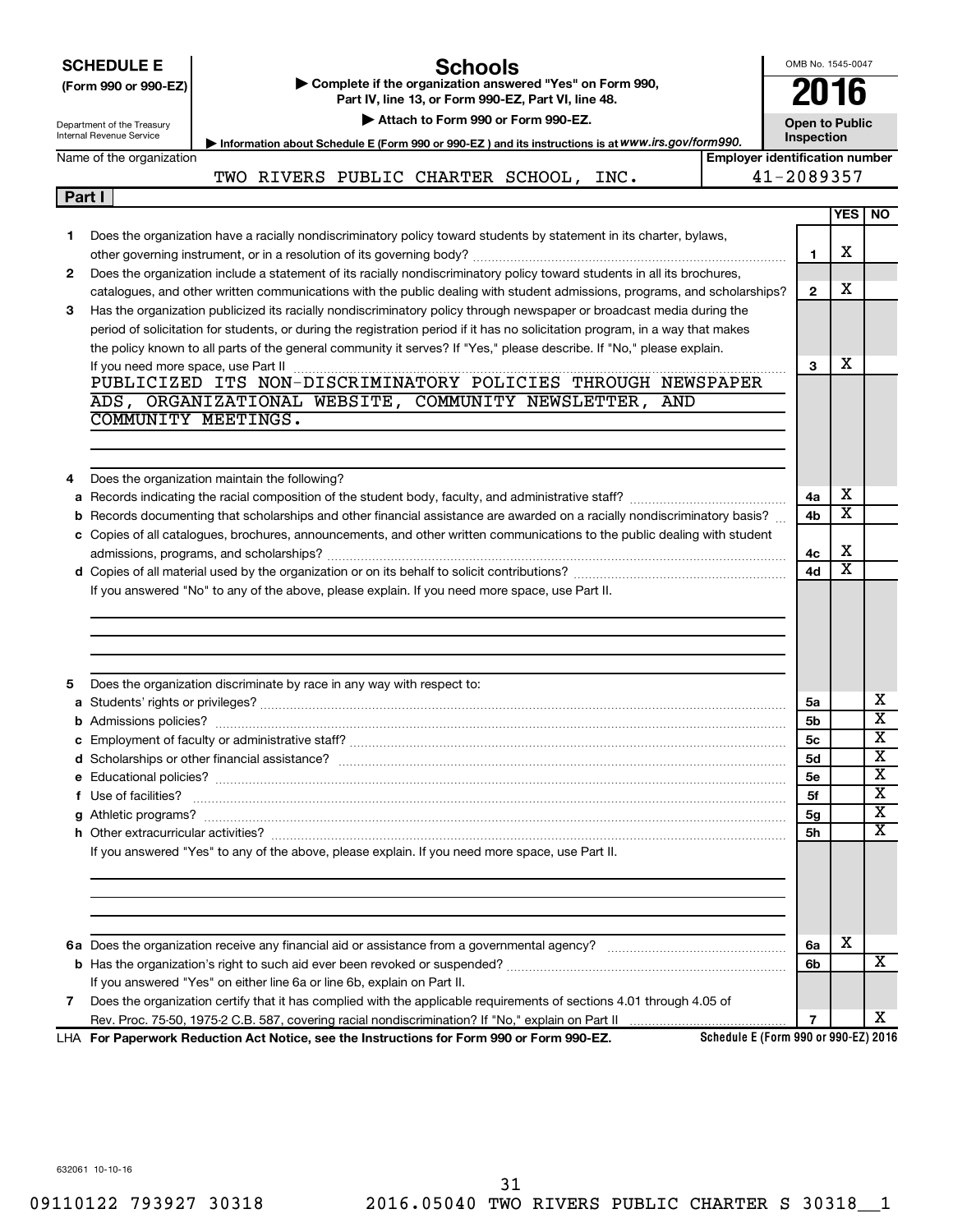Schedule E (Form 990 or 990-EZ) 2016 TWO RIVERS PUBLIC CHARTER SCHOOL, INC. 41-2089357 <sub>Page 2</sub>

Part II | Supplemental Information. Provide the explanations required by Part I, lines 3, 4d, 5h, 6b, and 7, as applicable. Also provide any other additional information.

LINE 6 - EXPLANATION OF GOVERNMENT FINANCIAL AID:

THE SCHOOL RECEIVED THE FOLLOWING FROM GOVERNMENTAL AGENCIES, DC PUBLIC

SCHOOLS LOCAL APPROPRIATION \$13,026,089

LINE 7 - EXPLANATION OF RACIAL NONDISCRIMINATION COMPLIANCE:

THE ORGANIZATION IS EXEMPT UNDER REV. PROC. 75-50.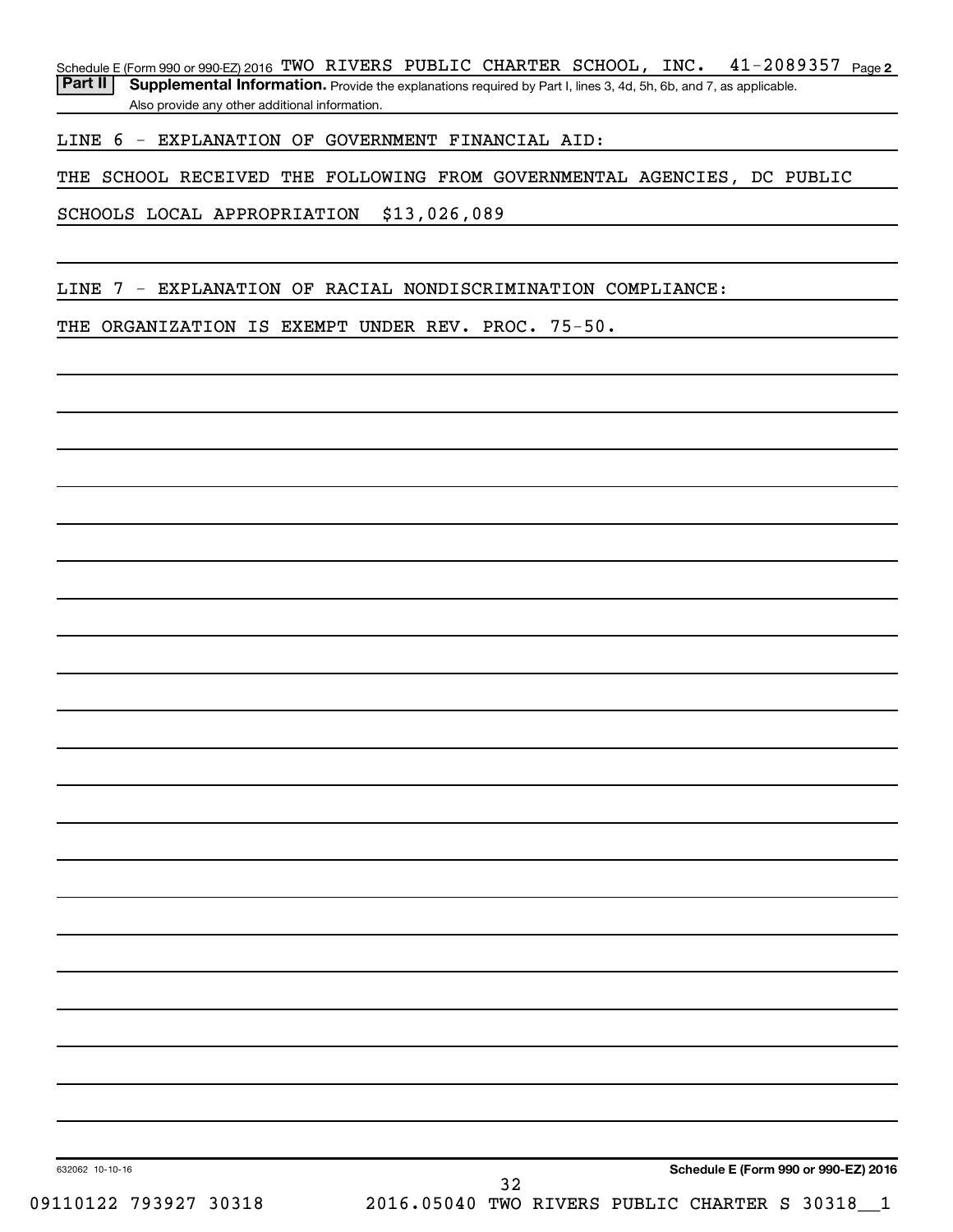| <b>SCHEDULE G</b><br>Supplemental Information Regarding Fundraising or Gaming Activities<br>(Form 990 or 990-EZ)<br>Complete if the organization answered "Yes" on Form 990, Part IV, line 17, 18, or 19, or if the<br>organization entered more than \$15,000 on Form 990-EZ, line 6a.<br>Department of the Treasury<br>Attach to Form 990 or Form 990-EZ.<br>Internal Revenue Service<br>Information about Schedule G (Form 990 or 990-EZ) and its instructions is at www.irs.gov/form990. |  |                                                                                                                                                                                                                                                                                                                                                                                                                                                                                                                                                    |                                                          |                |                                                                            |                                                                            |     | OMB No. 1545-0047<br><b>Open to Public</b><br><b>Inspection</b> |
|----------------------------------------------------------------------------------------------------------------------------------------------------------------------------------------------------------------------------------------------------------------------------------------------------------------------------------------------------------------------------------------------------------------------------------------------------------------------------------------------|--|----------------------------------------------------------------------------------------------------------------------------------------------------------------------------------------------------------------------------------------------------------------------------------------------------------------------------------------------------------------------------------------------------------------------------------------------------------------------------------------------------------------------------------------------------|----------------------------------------------------------|----------------|----------------------------------------------------------------------------|----------------------------------------------------------------------------|-----|-----------------------------------------------------------------|
| Name of the organization                                                                                                                                                                                                                                                                                                                                                                                                                                                                     |  |                                                                                                                                                                                                                                                                                                                                                                                                                                                                                                                                                    |                                                          |                |                                                                            |                                                                            |     | <b>Employer identification number</b>                           |
|                                                                                                                                                                                                                                                                                                                                                                                                                                                                                              |  | TWO RIVERS PUBLIC CHARTER SCHOOL, INC.                                                                                                                                                                                                                                                                                                                                                                                                                                                                                                             |                                                          |                |                                                                            | 41-2089357                                                                 |     |                                                                 |
| Part I<br>required to complete this part.                                                                                                                                                                                                                                                                                                                                                                                                                                                    |  | Fundraising Activities. Complete if the organization answered "Yes" on Form 990, Part IV, line 17. Form 990-EZ filers are not                                                                                                                                                                                                                                                                                                                                                                                                                      |                                                          |                |                                                                            |                                                                            |     |                                                                 |
| Mail solicitations<br>a<br>Internet and email solicitations<br>b<br>Phone solicitations<br>c<br>In-person solicitations<br>d<br>compensated at least \$5,000 by the organization.                                                                                                                                                                                                                                                                                                            |  | 1 Indicate whether the organization raised funds through any of the following activities. Check all that apply.<br>e<br>f<br>Special fundraising events<br>g<br>2 a Did the organization have a written or oral agreement with any individual (including officers, directors, trustees, or<br>key employees listed in Form 990, Part VII) or entity in connection with professional fundraising services?<br>b If "Yes," list the 10 highest paid individuals or entities (fundraisers) pursuant to agreements under which the fundraiser is to be |                                                          |                | Solicitation of non-government grants<br>Solicitation of government grants |                                                                            | Yes | <b>No</b>                                                       |
| (i) Name and address of individual<br>or entity (fundraiser)                                                                                                                                                                                                                                                                                                                                                                                                                                 |  | (ii) Activity                                                                                                                                                                                                                                                                                                                                                                                                                                                                                                                                      | (iii) Did<br>fundraiser<br>have custody<br>or control of | contributions? | (iv) Gross receipts<br>from activity                                       | (v) Amount paid<br>to (or retained by)<br>fundraiser<br>listed in col. (i) |     | (vi) Amount paid<br>to (or retained by)<br>organization         |
|                                                                                                                                                                                                                                                                                                                                                                                                                                                                                              |  |                                                                                                                                                                                                                                                                                                                                                                                                                                                                                                                                                    | Yes                                                      | No             |                                                                            |                                                                            |     |                                                                 |
|                                                                                                                                                                                                                                                                                                                                                                                                                                                                                              |  |                                                                                                                                                                                                                                                                                                                                                                                                                                                                                                                                                    |                                                          |                |                                                                            |                                                                            |     |                                                                 |
|                                                                                                                                                                                                                                                                                                                                                                                                                                                                                              |  |                                                                                                                                                                                                                                                                                                                                                                                                                                                                                                                                                    |                                                          |                |                                                                            |                                                                            |     |                                                                 |
|                                                                                                                                                                                                                                                                                                                                                                                                                                                                                              |  |                                                                                                                                                                                                                                                                                                                                                                                                                                                                                                                                                    |                                                          |                |                                                                            |                                                                            |     |                                                                 |
|                                                                                                                                                                                                                                                                                                                                                                                                                                                                                              |  |                                                                                                                                                                                                                                                                                                                                                                                                                                                                                                                                                    |                                                          |                |                                                                            |                                                                            |     |                                                                 |
|                                                                                                                                                                                                                                                                                                                                                                                                                                                                                              |  |                                                                                                                                                                                                                                                                                                                                                                                                                                                                                                                                                    |                                                          |                |                                                                            |                                                                            |     |                                                                 |
|                                                                                                                                                                                                                                                                                                                                                                                                                                                                                              |  |                                                                                                                                                                                                                                                                                                                                                                                                                                                                                                                                                    |                                                          |                |                                                                            |                                                                            |     |                                                                 |
|                                                                                                                                                                                                                                                                                                                                                                                                                                                                                              |  |                                                                                                                                                                                                                                                                                                                                                                                                                                                                                                                                                    |                                                          |                |                                                                            |                                                                            |     |                                                                 |
|                                                                                                                                                                                                                                                                                                                                                                                                                                                                                              |  |                                                                                                                                                                                                                                                                                                                                                                                                                                                                                                                                                    |                                                          |                |                                                                            |                                                                            |     |                                                                 |
|                                                                                                                                                                                                                                                                                                                                                                                                                                                                                              |  |                                                                                                                                                                                                                                                                                                                                                                                                                                                                                                                                                    |                                                          |                |                                                                            |                                                                            |     |                                                                 |
| Total                                                                                                                                                                                                                                                                                                                                                                                                                                                                                        |  |                                                                                                                                                                                                                                                                                                                                                                                                                                                                                                                                                    |                                                          |                |                                                                            |                                                                            |     |                                                                 |
| or licensing.                                                                                                                                                                                                                                                                                                                                                                                                                                                                                |  | 3 List all states in which the organization is registered or licensed to solicit contributions or has been notified it is exempt from registration                                                                                                                                                                                                                                                                                                                                                                                                 |                                                          |                |                                                                            |                                                                            |     |                                                                 |
|                                                                                                                                                                                                                                                                                                                                                                                                                                                                                              |  |                                                                                                                                                                                                                                                                                                                                                                                                                                                                                                                                                    |                                                          |                |                                                                            |                                                                            |     |                                                                 |
|                                                                                                                                                                                                                                                                                                                                                                                                                                                                                              |  |                                                                                                                                                                                                                                                                                                                                                                                                                                                                                                                                                    |                                                          |                |                                                                            |                                                                            |     |                                                                 |
|                                                                                                                                                                                                                                                                                                                                                                                                                                                                                              |  |                                                                                                                                                                                                                                                                                                                                                                                                                                                                                                                                                    |                                                          |                |                                                                            |                                                                            |     |                                                                 |
|                                                                                                                                                                                                                                                                                                                                                                                                                                                                                              |  |                                                                                                                                                                                                                                                                                                                                                                                                                                                                                                                                                    |                                                          |                |                                                                            |                                                                            |     |                                                                 |
|                                                                                                                                                                                                                                                                                                                                                                                                                                                                                              |  |                                                                                                                                                                                                                                                                                                                                                                                                                                                                                                                                                    |                                                          |                |                                                                            |                                                                            |     |                                                                 |
|                                                                                                                                                                                                                                                                                                                                                                                                                                                                                              |  |                                                                                                                                                                                                                                                                                                                                                                                                                                                                                                                                                    |                                                          |                |                                                                            |                                                                            |     |                                                                 |
|                                                                                                                                                                                                                                                                                                                                                                                                                                                                                              |  |                                                                                                                                                                                                                                                                                                                                                                                                                                                                                                                                                    |                                                          |                |                                                                            |                                                                            |     |                                                                 |
|                                                                                                                                                                                                                                                                                                                                                                                                                                                                                              |  |                                                                                                                                                                                                                                                                                                                                                                                                                                                                                                                                                    |                                                          |                |                                                                            |                                                                            |     |                                                                 |

**For Paperwork Reduction Act Notice, see the Instructions for Form 990 or 990-EZ. Schedule G (Form 990 or 990-EZ) 2016** LHA

632081 09-12-16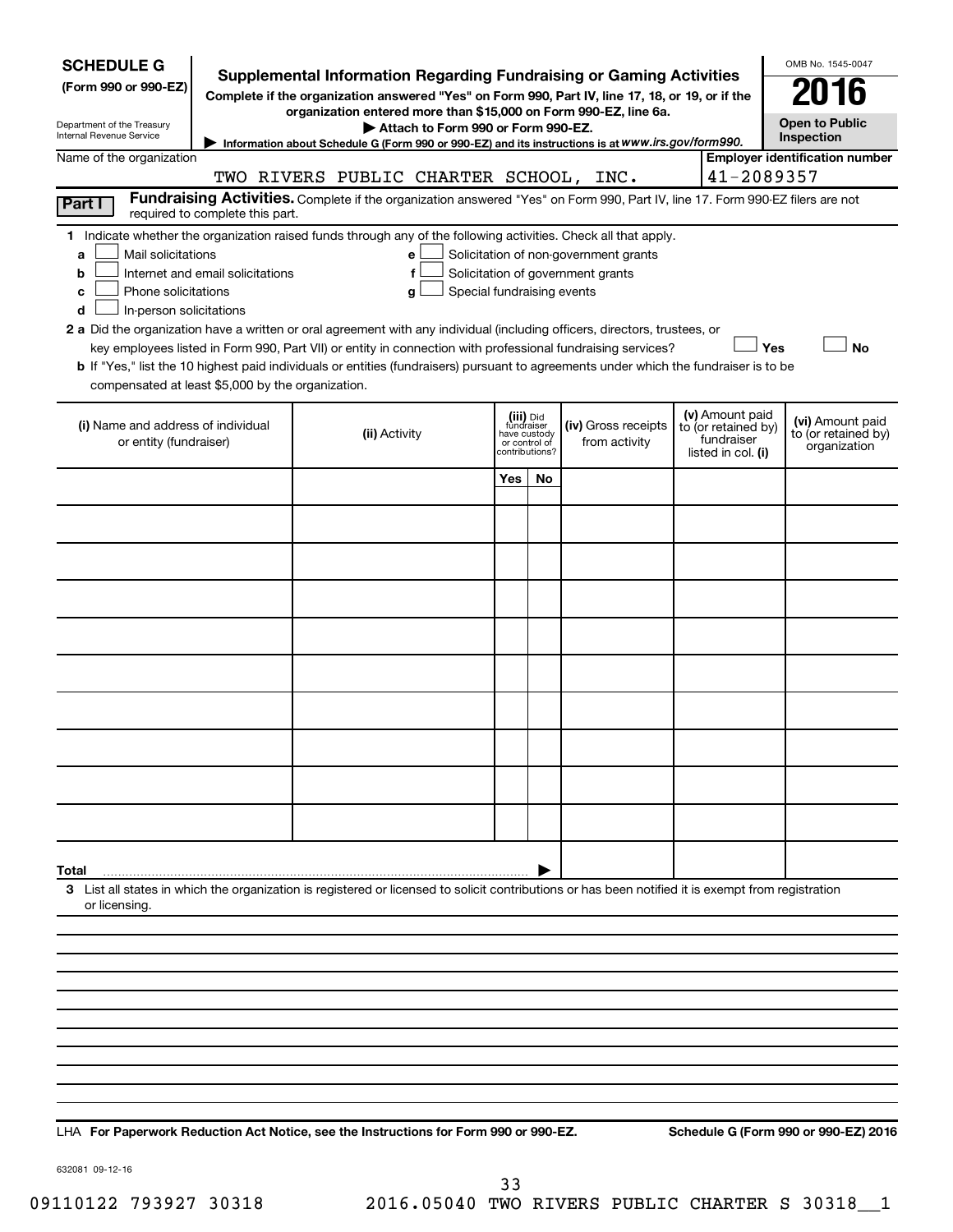41-2089357 Page 2 Schedule G (Form 990 or 990-EZ) 2016 TWO RIVERS PUBLIC CHARTER SCHOOL, INC.  $41$  –  $2089357$  Page Part II | Fundraising Events. Complete if the organization answered "Yes" on Form 990, Part IV, line 18, or reported more than \$15,000

of fundraising event contributions and gross income on Form 990-EZ, lines 1 and 6b. List events with gross receipts greater than \$5,000.

|                 |                 |                                                                                                                                               | (a) Event $#1$                                                                            | (b) Event #2                                     | (c) Other events<br><b>NONE</b> | (d) Total events<br>(add col. (a) through           |
|-----------------|-----------------|-----------------------------------------------------------------------------------------------------------------------------------------------|-------------------------------------------------------------------------------------------|--------------------------------------------------|---------------------------------|-----------------------------------------------------|
|                 |                 |                                                                                                                                               | ANNUAL GALA<br>(event type)                                                               | (event type)                                     | (total number)                  | col. (c)                                            |
|                 |                 |                                                                                                                                               |                                                                                           |                                                  |                                 |                                                     |
| Revenue         | 1.              |                                                                                                                                               | 131,509.                                                                                  |                                                  |                                 | 131,509.                                            |
|                 |                 |                                                                                                                                               | 63,969.                                                                                   |                                                  |                                 | 63,969.                                             |
|                 |                 | 3 Gross income (line 1 minus line 2)                                                                                                          | 67,540.                                                                                   |                                                  |                                 | 67,540.                                             |
|                 |                 |                                                                                                                                               |                                                                                           |                                                  |                                 |                                                     |
|                 | 5.              |                                                                                                                                               |                                                                                           |                                                  |                                 |                                                     |
|                 | 6               |                                                                                                                                               |                                                                                           |                                                  |                                 |                                                     |
| Direct Expenses | 7               | Food and beverages                                                                                                                            |                                                                                           |                                                  |                                 |                                                     |
|                 | 8               |                                                                                                                                               |                                                                                           |                                                  |                                 |                                                     |
|                 | 9               |                                                                                                                                               | 39,584.                                                                                   |                                                  |                                 | 39,584.                                             |
|                 | 10              | Direct expense summary. Add lines 4 through 9 in column (d)                                                                                   |                                                                                           |                                                  |                                 | 39,584.                                             |
|                 |                 | 11 Net income summary. Subtract line 10 from line 3, column (d)                                                                               |                                                                                           |                                                  |                                 | 27,956.                                             |
|                 | <b>Part III</b> | Gaming. Complete if the organization answered "Yes" on Form 990, Part IV, line 19, or reported more than<br>\$15,000 on Form 990-EZ, line 6a. |                                                                                           |                                                  |                                 |                                                     |
| Revenue         |                 |                                                                                                                                               | (a) Bingo                                                                                 | (b) Pull tabs/instant<br>bingo/progressive bingo | (c) Other gaming                | (d) Total gaming (add<br>col. (a) through col. (c)) |
|                 |                 |                                                                                                                                               |                                                                                           |                                                  |                                 |                                                     |
|                 |                 |                                                                                                                                               |                                                                                           |                                                  |                                 |                                                     |
|                 |                 |                                                                                                                                               |                                                                                           |                                                  |                                 |                                                     |
| Direct Expenses | 3               |                                                                                                                                               |                                                                                           |                                                  |                                 |                                                     |
|                 | 4               |                                                                                                                                               |                                                                                           |                                                  |                                 |                                                     |
|                 |                 |                                                                                                                                               |                                                                                           |                                                  |                                 |                                                     |
|                 | 6.              | Volunteer labor                                                                                                                               | Yes<br>%<br>No                                                                            | Yes<br>%<br>No                                   | Yes<br>%<br>No                  |                                                     |
|                 | 7               | Direct expense summary. Add lines 2 through 5 in column (d)                                                                                   |                                                                                           |                                                  |                                 |                                                     |
|                 | 8               |                                                                                                                                               |                                                                                           |                                                  |                                 |                                                     |
| 9               |                 | Enter the state(s) in which the organization conducts gaming activities:                                                                      |                                                                                           |                                                  |                                 |                                                     |
|                 |                 | <b>b</b> If "No," explain:<br><u> 1989 - Johann Stein, mars an deus Amerikaansk kommunister (</u>                                             |                                                                                           |                                                  |                                 | Yes<br>No                                           |
|                 |                 | <b>b</b> If "Yes," explain:                                                                                                                   | the control of the control of the control of the control of the control of the control of |                                                  |                                 | Yes<br>No                                           |
|                 |                 | 632082 09-12-16                                                                                                                               |                                                                                           |                                                  |                                 | Schedule G (Form 990 or 990-EZ) 2016                |
|                 |                 |                                                                                                                                               |                                                                                           |                                                  |                                 |                                                     |

09110122 793927 30318 2016.05040 TWO RIVERS PUBLIC CHARTER S 30318 1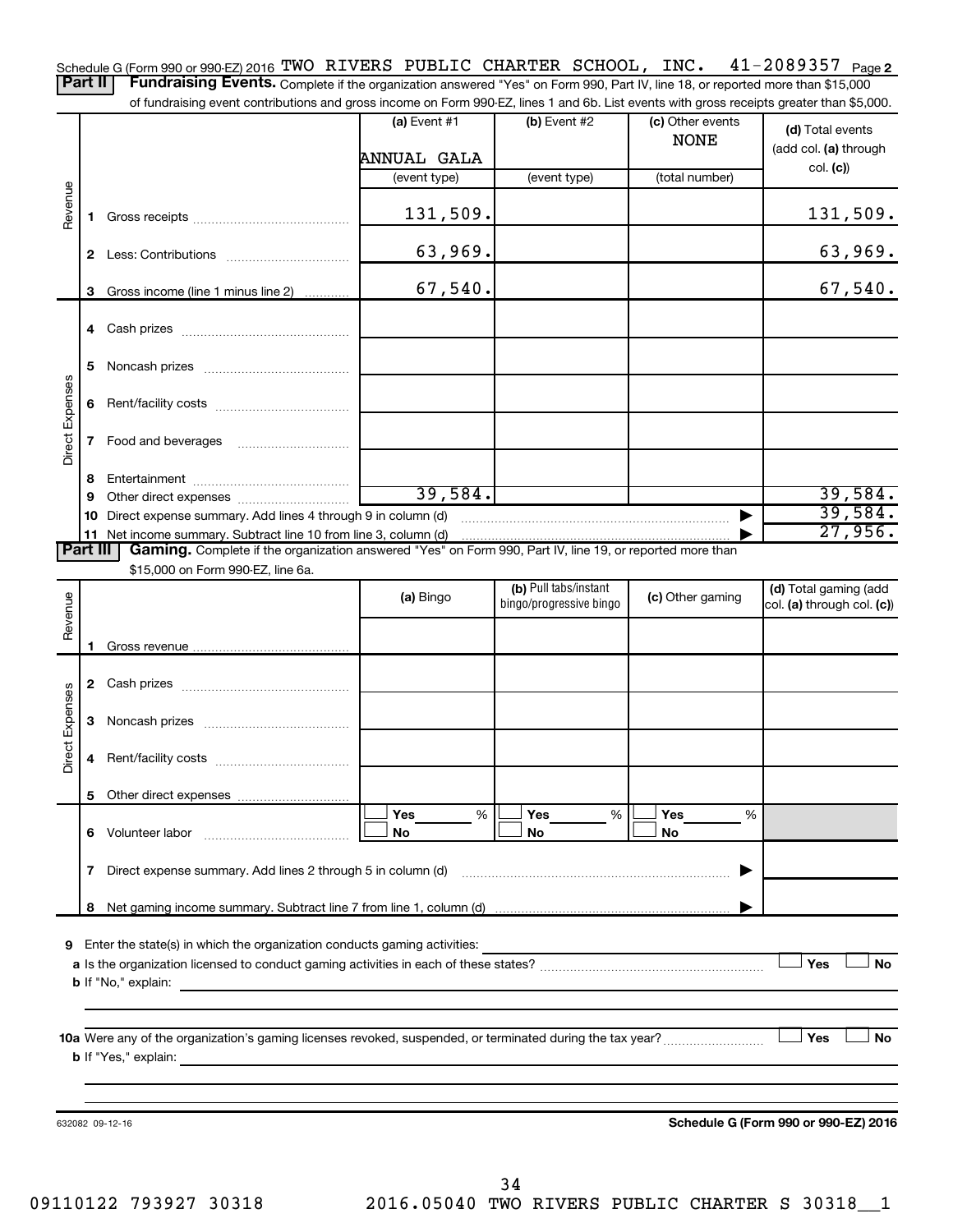| 632083 09-12-16<br>35                                                                                                                                                                                                                   |                      |           |
|-----------------------------------------------------------------------------------------------------------------------------------------------------------------------------------------------------------------------------------------|----------------------|-----------|
| Schedule G (Form 990 or 990-EZ) 2016                                                                                                                                                                                                    |                      |           |
|                                                                                                                                                                                                                                         |                      |           |
|                                                                                                                                                                                                                                         |                      |           |
|                                                                                                                                                                                                                                         |                      |           |
|                                                                                                                                                                                                                                         |                      |           |
|                                                                                                                                                                                                                                         |                      |           |
|                                                                                                                                                                                                                                         |                      |           |
|                                                                                                                                                                                                                                         |                      |           |
|                                                                                                                                                                                                                                         |                      |           |
|                                                                                                                                                                                                                                         |                      |           |
|                                                                                                                                                                                                                                         |                      |           |
|                                                                                                                                                                                                                                         |                      |           |
|                                                                                                                                                                                                                                         |                      |           |
| 15c, 16, and 17b, as applicable. Also provide any additional information. See instructions                                                                                                                                              |                      |           |
| organization's own exempt activities during the tax year $\triangleright$ \$<br> Part IV<br>Supplemental Information. Provide the explanations required by Part I, line 2b, columns (iii) and (v); and Part III, lines 9, 9b, 10b, 15b, |                      |           |
| <b>b</b> Enter the amount of distributions required under state law to be distributed to other exempt organizations or spent in the                                                                                                     |                      |           |
|                                                                                                                                                                                                                                         | $\Box$ Yes $\Box$ No |           |
| 17 Mandatory distributions:<br>a Is the organization required under state law to make charitable distributions from the gaming proceeds to                                                                                              |                      |           |
|                                                                                                                                                                                                                                         |                      |           |
| Director/officer<br>Employee<br>Independent contractor                                                                                                                                                                                  |                      |           |
|                                                                                                                                                                                                                                         |                      |           |
| Description of services provided <b>Denote the Constantine Constantine Constantine Constantine Constantine Constantine Constantine Constantine Constantine Constantine Constantine Constantine Constantine Constantine Constanti</b>    |                      |           |
|                                                                                                                                                                                                                                         |                      |           |
| Gaming manager compensation > \$                                                                                                                                                                                                        |                      |           |
| Name $\triangleright$                                                                                                                                                                                                                   |                      |           |
|                                                                                                                                                                                                                                         |                      |           |
| <b>16</b> Gaming manager information:                                                                                                                                                                                                   |                      |           |
|                                                                                                                                                                                                                                         |                      |           |
| Name $\blacktriangleright$ $\frac{1}{\sqrt{1-\frac{1}{2}}\left(1-\frac{1}{2}\right)}$                                                                                                                                                   |                      |           |
|                                                                                                                                                                                                                                         |                      |           |
| c If "Yes," enter name and address of the third party:                                                                                                                                                                                  |                      |           |
| of gaming revenue retained by the third party $\triangleright$ \$                                                                                                                                                                       |                      |           |
|                                                                                                                                                                                                                                         |                      |           |
|                                                                                                                                                                                                                                         |                      | No        |
|                                                                                                                                                                                                                                         |                      |           |
|                                                                                                                                                                                                                                         |                      |           |
|                                                                                                                                                                                                                                         |                      |           |
| 14 Enter the name and address of the person who prepares the organization's gaming/special events books and records:                                                                                                                    |                      |           |
| a The organization's facility <b>contract to the contract of the contract of the contract of the contract of the contract of the contract of the contract of the contract of the contract of the contract of the contract of the</b>    | 13b l                | %<br>%    |
| 13 Indicate the percentage of gaming activity conducted in:                                                                                                                                                                             |                      |           |
| 12 Is the organization a grantor, beneficiary or trustee of a trust, or a member of a partnership or other entity formed                                                                                                                | $\Box$ Yes           | <b>No</b> |
|                                                                                                                                                                                                                                         | Yes                  | <b>No</b> |
| Schedule G (Form 990 or 990-EZ) 2016 TWO RIVERS PUBLIC CHARTER SCHOOL, INC. 41-2089357                                                                                                                                                  |                      | Page 3    |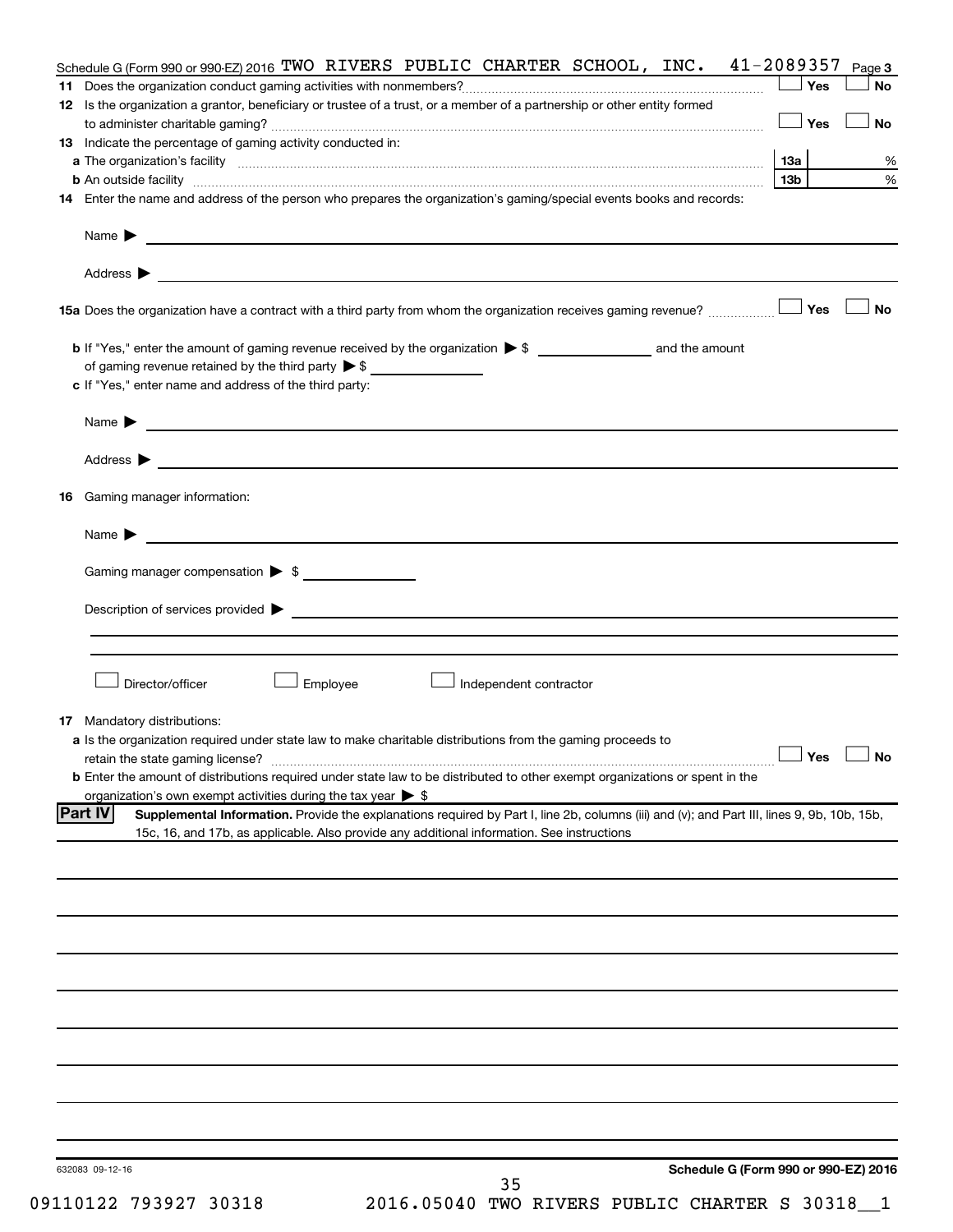|                    |                                                                                                     |  |    |  | TWO RIVERS PUBLIC CHARTER SCHOOL, INC. 41-2089357 Page 4 |  |
|--------------------|-----------------------------------------------------------------------------------------------------|--|----|--|----------------------------------------------------------|--|
|                    | Schedule G (Form 990 or 990-EZ) TWO RIVERS<br><b>Part IV   Supplemental Information</b> (continued) |  |    |  |                                                          |  |
|                    |                                                                                                     |  |    |  |                                                          |  |
|                    |                                                                                                     |  |    |  |                                                          |  |
|                    |                                                                                                     |  |    |  |                                                          |  |
|                    |                                                                                                     |  |    |  |                                                          |  |
|                    |                                                                                                     |  |    |  |                                                          |  |
|                    |                                                                                                     |  |    |  |                                                          |  |
|                    |                                                                                                     |  |    |  |                                                          |  |
|                    |                                                                                                     |  |    |  |                                                          |  |
|                    |                                                                                                     |  |    |  |                                                          |  |
|                    |                                                                                                     |  |    |  |                                                          |  |
|                    |                                                                                                     |  |    |  |                                                          |  |
|                    |                                                                                                     |  |    |  |                                                          |  |
|                    |                                                                                                     |  |    |  |                                                          |  |
|                    |                                                                                                     |  |    |  |                                                          |  |
|                    |                                                                                                     |  |    |  |                                                          |  |
|                    |                                                                                                     |  |    |  |                                                          |  |
|                    |                                                                                                     |  |    |  |                                                          |  |
|                    |                                                                                                     |  |    |  |                                                          |  |
|                    |                                                                                                     |  |    |  |                                                          |  |
|                    |                                                                                                     |  |    |  |                                                          |  |
|                    |                                                                                                     |  |    |  |                                                          |  |
|                    |                                                                                                     |  |    |  |                                                          |  |
|                    |                                                                                                     |  |    |  |                                                          |  |
|                    |                                                                                                     |  |    |  |                                                          |  |
|                    |                                                                                                     |  |    |  |                                                          |  |
|                    |                                                                                                     |  |    |  |                                                          |  |
|                    |                                                                                                     |  |    |  |                                                          |  |
|                    |                                                                                                     |  |    |  |                                                          |  |
|                    |                                                                                                     |  |    |  |                                                          |  |
|                    |                                                                                                     |  |    |  |                                                          |  |
|                    |                                                                                                     |  |    |  |                                                          |  |
|                    |                                                                                                     |  |    |  |                                                          |  |
|                    |                                                                                                     |  |    |  |                                                          |  |
|                    |                                                                                                     |  |    |  |                                                          |  |
|                    |                                                                                                     |  |    |  |                                                          |  |
|                    |                                                                                                     |  |    |  |                                                          |  |
|                    |                                                                                                     |  |    |  |                                                          |  |
|                    |                                                                                                     |  |    |  |                                                          |  |
|                    |                                                                                                     |  |    |  |                                                          |  |
|                    |                                                                                                     |  |    |  |                                                          |  |
|                    |                                                                                                     |  |    |  |                                                          |  |
|                    |                                                                                                     |  |    |  |                                                          |  |
|                    |                                                                                                     |  |    |  |                                                          |  |
|                    |                                                                                                     |  |    |  |                                                          |  |
|                    |                                                                                                     |  |    |  |                                                          |  |
|                    |                                                                                                     |  |    |  | Schedule G (Form 990 or 990-EZ)                          |  |
| 632084<br>04-01-16 |                                                                                                     |  |    |  |                                                          |  |
|                    |                                                                                                     |  | 36 |  |                                                          |  |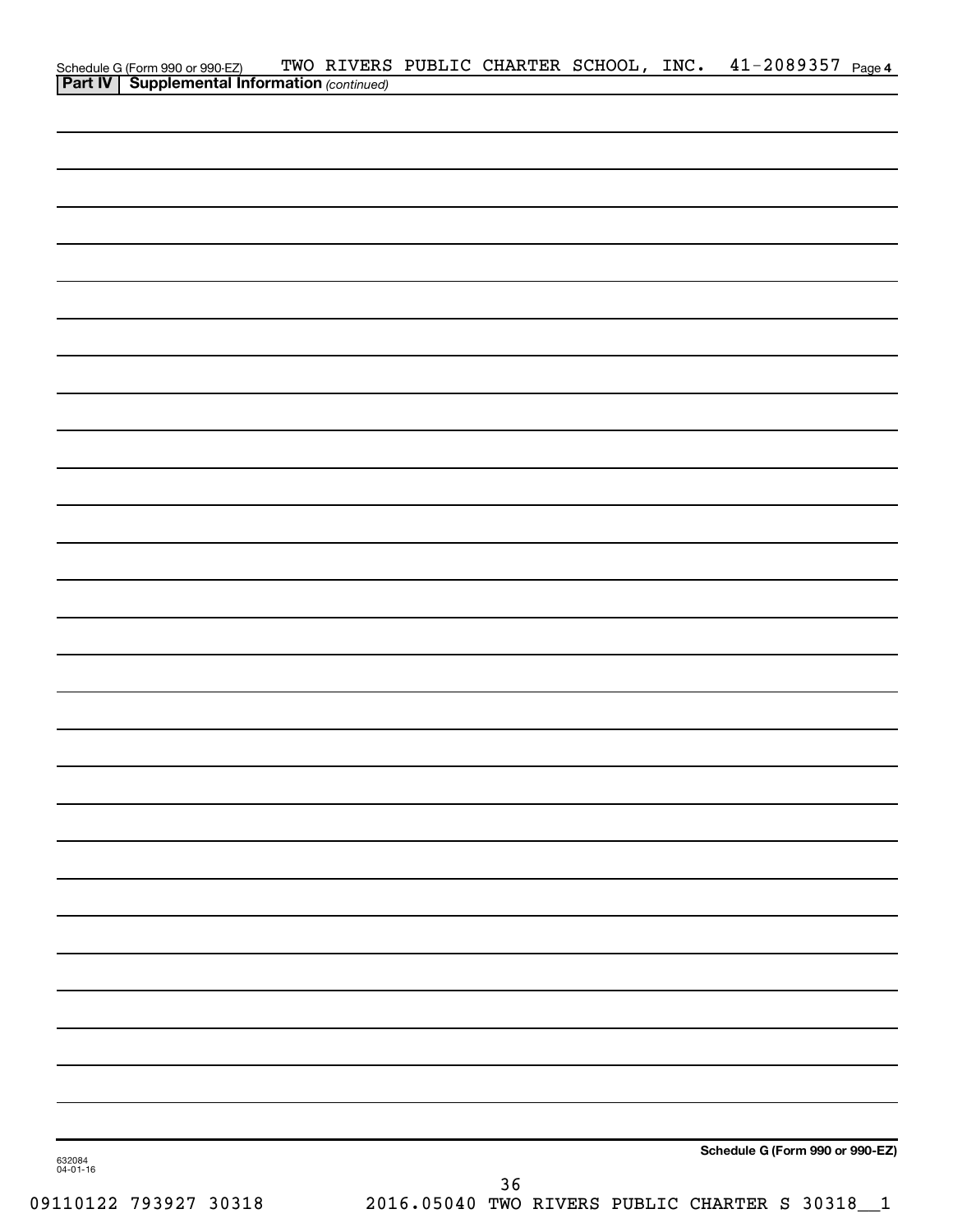| <b>SCHEDULE J</b>                                      | <b>Compensation Information</b>                                                                                                 |                                       | OMB No. 1545-0047     |            |                         |  |
|--------------------------------------------------------|---------------------------------------------------------------------------------------------------------------------------------|---------------------------------------|-----------------------|------------|-------------------------|--|
| (Form 990)                                             | For certain Officers, Directors, Trustees, Key Employees, and Highest                                                           |                                       | 2016                  |            |                         |  |
|                                                        | <b>Compensated Employees</b>                                                                                                    |                                       |                       |            |                         |  |
|                                                        | Complete if the organization answered "Yes" on Form 990, Part IV, line 23.<br>Attach to Form 990.                               |                                       | <b>Open to Public</b> |            |                         |  |
| Department of the Treasury<br>Internal Revenue Service | Information about Schedule J (Form 990) and its instructions is at www.irs.gov/form990.                                         |                                       | Inspection            |            |                         |  |
| Name of the organization                               |                                                                                                                                 | <b>Employer identification number</b> |                       |            |                         |  |
|                                                        | TWO RIVERS PUBLIC CHARTER SCHOOL,<br>INC.                                                                                       | 41-2089357                            |                       |            |                         |  |
| Part I                                                 | <b>Questions Regarding Compensation</b>                                                                                         |                                       |                       |            |                         |  |
|                                                        |                                                                                                                                 |                                       |                       | <b>Yes</b> | No                      |  |
| 1a                                                     | Check the appropriate box(es) if the organization provided any of the following to or for a person listed on Form 990,          |                                       |                       |            |                         |  |
|                                                        | Part VII, Section A, line 1a. Complete Part III to provide any relevant information regarding these items.                      |                                       |                       |            |                         |  |
|                                                        | First-class or charter travel<br>Housing allowance or residence for personal use                                                |                                       |                       |            |                         |  |
|                                                        | Travel for companions<br>Payments for business use of personal residence                                                        |                                       |                       |            |                         |  |
|                                                        | Health or social club dues or initiation fees<br>Tax indemnification and gross-up payments                                      |                                       |                       |            |                         |  |
|                                                        | Discretionary spending account<br>Personal services (such as, maid, chauffeur, chef)                                            |                                       |                       |            |                         |  |
|                                                        |                                                                                                                                 |                                       |                       |            |                         |  |
|                                                        | <b>b</b> If any of the boxes on line 1a are checked, did the organization follow a written policy regarding payment or          |                                       |                       |            |                         |  |
|                                                        |                                                                                                                                 |                                       | 1b                    |            |                         |  |
| 2                                                      | Did the organization require substantiation prior to reimbursing or allowing expenses incurred by all directors,                |                                       |                       |            |                         |  |
|                                                        |                                                                                                                                 |                                       | $\mathbf{2}$          |            |                         |  |
|                                                        |                                                                                                                                 |                                       |                       |            |                         |  |
| з                                                      | Indicate which, if any, of the following the filing organization used to establish the compensation of the organization's       |                                       |                       |            |                         |  |
|                                                        | CEO/Executive Director. Check all that apply. Do not check any boxes for methods used by a related organization to              |                                       |                       |            |                         |  |
|                                                        | establish compensation of the CEO/Executive Director, but explain in Part III.                                                  |                                       |                       |            |                         |  |
|                                                        | Compensation committee<br>Written employment contract                                                                           |                                       |                       |            |                         |  |
|                                                        | $ \mathbf{X} $ Compensation survey or study<br>Independent compensation consultant                                              |                                       |                       |            |                         |  |
|                                                        | $\lfloor \underline{X} \rfloor$ Form 990 of other organizations<br>$\mathbf{X}$ Approval by the board or compensation committee |                                       |                       |            |                         |  |
|                                                        |                                                                                                                                 |                                       |                       |            |                         |  |
| 4                                                      | During the year, did any person listed on Form 990, Part VII, Section A, line 1a, with respect to the filing                    |                                       |                       |            |                         |  |
|                                                        | organization or a related organization:                                                                                         |                                       |                       |            |                         |  |
| а                                                      | Receive a severance payment or change-of-control payment?                                                                       |                                       | 4a                    |            | х                       |  |
| b                                                      |                                                                                                                                 |                                       | 4b                    |            | $\overline{\textbf{x}}$ |  |
| c                                                      |                                                                                                                                 |                                       | 4c                    |            | $\overline{\textbf{X}}$ |  |
|                                                        | If "Yes" to any of lines 4a-c, list the persons and provide the applicable amounts for each item in Part III.                   |                                       |                       |            |                         |  |
|                                                        |                                                                                                                                 |                                       |                       |            |                         |  |
|                                                        | Only section 501(c)(3), 501(c)(4), and 501(c)(29) organizations must complete lines 5-9.                                        |                                       |                       |            |                         |  |
|                                                        | For persons listed on Form 990, Part VII, Section A, line 1a, did the organization pay or accrue any compensation               |                                       |                       |            |                         |  |
| contingent on the revenues of:                         |                                                                                                                                 |                                       |                       |            |                         |  |
|                                                        |                                                                                                                                 |                                       | 5а                    |            | x                       |  |
|                                                        |                                                                                                                                 |                                       | 5b                    |            | $\overline{\mathbf{x}}$ |  |
|                                                        | If "Yes" on line 5a or 5b, describe in Part III.                                                                                |                                       |                       |            |                         |  |
| 6.                                                     | For persons listed on Form 990, Part VII, Section A, line 1a, did the organization pay or accrue any compensation               |                                       |                       |            |                         |  |
|                                                        | contingent on the net earnings of:                                                                                              |                                       |                       |            |                         |  |
|                                                        |                                                                                                                                 |                                       | 6a                    |            | x                       |  |
|                                                        |                                                                                                                                 |                                       | 6b                    |            | $\overline{\mathbf{X}}$ |  |
|                                                        | If "Yes" on line 6a or 6b, describe in Part III.                                                                                |                                       |                       |            |                         |  |
|                                                        | 7 For persons listed on Form 990, Part VII, Section A, line 1a, did the organization provide any nonfixed payments              |                                       |                       |            |                         |  |
|                                                        |                                                                                                                                 |                                       | $\overline{7}$        | X          |                         |  |
| 8                                                      | Were any amounts reported on Form 990, Part VII, paid or accrued pursuant to a contract that was subject to the                 |                                       |                       |            |                         |  |
|                                                        |                                                                                                                                 |                                       | 8                     |            | x                       |  |
| 9                                                      | If "Yes" on line 8, did the organization also follow the rebuttable presumption procedure described in                          |                                       |                       |            |                         |  |
|                                                        |                                                                                                                                 |                                       | 9                     |            |                         |  |
|                                                        | LHA For Paperwork Reduction Act Notice, see the Instructions for Form 990.                                                      | Schedule J (Form 990) 2016            |                       |            |                         |  |

632111 09-09-16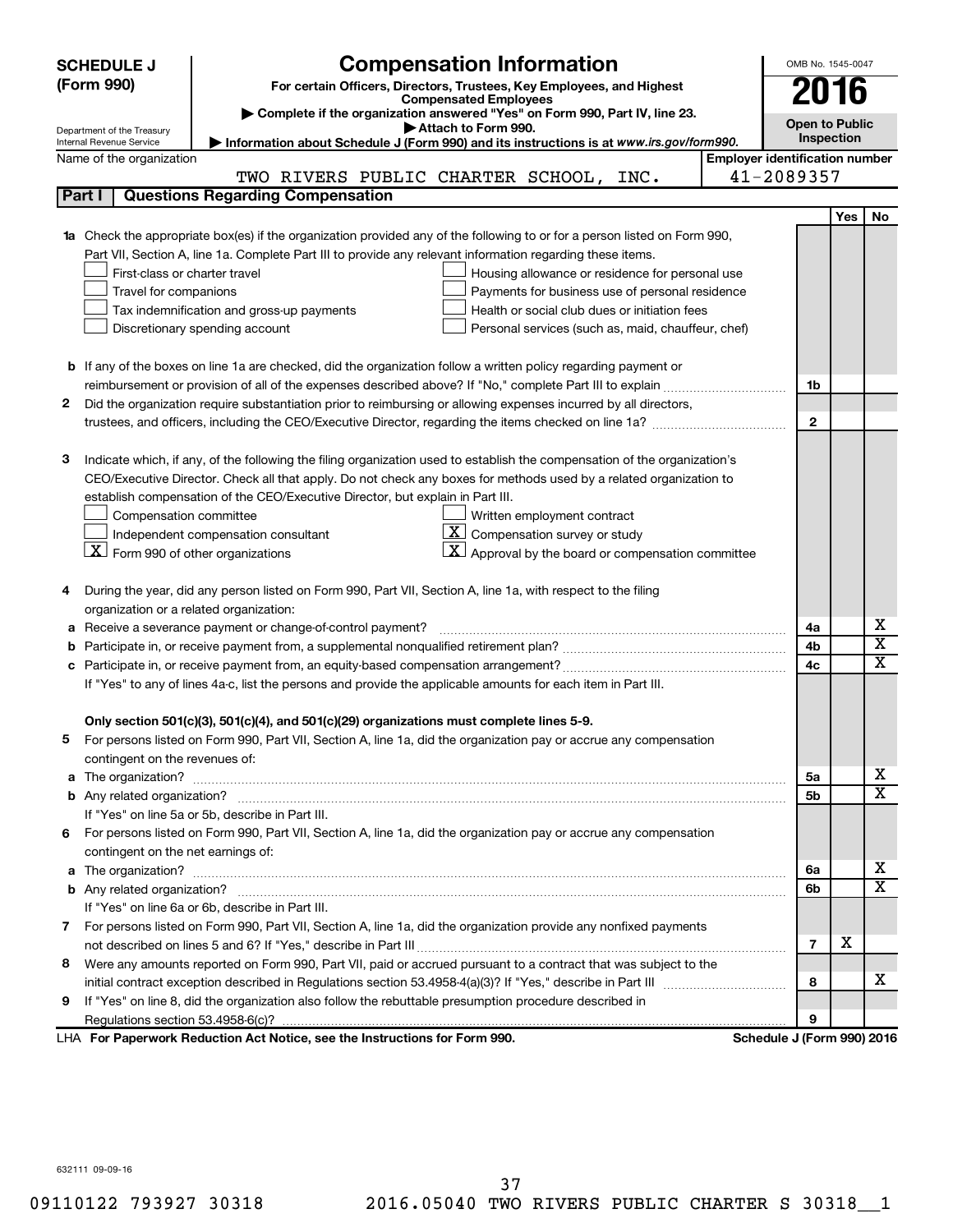### Schedule J (Form 990) 2016 TWO RIVERS PUBLIC CHARTER SCHOOL, INC. 41-2089357 Page

#### Part II | Officers, Directors, Trustees, Key Employees, and Highest Compensated Employees. Use duplicate copies if additional space is needed.

For each individual whose compensation must be reported on Schedule J, report compensation from the organization on row (i) and from related organizations, described in the instructions, on row (ii). Do not list any individuals that aren't listed on Form 990, Part VII.

Note: The sum of columns (B)(i)-(iii) for each listed individual must equal the total amount of Form 990, Part VII, Section A, line 1a, applicable column (D) and (E) amounts for that individual.

|                     |                     |                          | (B) Breakdown of W-2 and/or 1099-MISC compensation |                                           | (C) Retirement and<br>other deferred | (D) Nontaxable<br>benefits | (E) Total of columns | (F) Compensation<br>in column (B)         |
|---------------------|---------------------|--------------------------|----------------------------------------------------|-------------------------------------------|--------------------------------------|----------------------------|----------------------|-------------------------------------------|
| (A) Name and Title  |                     | (i) Base<br>compensation | (ii) Bonus &<br>incentive<br>compensation          | (iii) Other<br>reportable<br>compensation | compensation                         |                            | $(B)(i)-(D)$         | reported as deferred<br>on prior Form 990 |
| (1) JESSICA WODATCH | (i)                 | 131,683.                 | 5,000.                                             | $\overline{0}$ .                          | 19,842.                              | 11,065.                    | 167,590.             | $\overline{0}$ .                          |
| EXECUTIVE DIRECTOR  | (ii)                | $\overline{0}$ .         | $\overline{0}$ .                                   | $\overline{0}$ .                          | $\overline{0}$ .                     | $\overline{0}$ .           | $\overline{0}$ .     | $\overline{0}$ .                          |
|                     | (i)                 |                          |                                                    |                                           |                                      |                            |                      |                                           |
|                     | (ii)                |                          |                                                    |                                           |                                      |                            |                      |                                           |
|                     | (i)                 |                          |                                                    |                                           |                                      |                            |                      |                                           |
|                     | (ii)                |                          |                                                    |                                           |                                      |                            |                      |                                           |
|                     | (i)                 |                          |                                                    |                                           |                                      |                            |                      |                                           |
|                     | (ii)                |                          |                                                    |                                           |                                      |                            |                      |                                           |
|                     | (i)                 |                          |                                                    |                                           |                                      |                            |                      |                                           |
|                     | (ii)                |                          |                                                    |                                           |                                      |                            |                      |                                           |
|                     | (i)                 |                          |                                                    |                                           |                                      |                            |                      |                                           |
|                     | $\vert$ (ii)        |                          |                                                    |                                           |                                      |                            |                      |                                           |
|                     | (i)                 |                          |                                                    |                                           |                                      |                            |                      |                                           |
|                     | $\vert$ (ii)<br>(i) |                          |                                                    |                                           |                                      |                            |                      |                                           |
|                     | $\vert$ (ii)        |                          |                                                    |                                           |                                      |                            |                      |                                           |
|                     | (i)                 |                          |                                                    |                                           |                                      |                            |                      |                                           |
|                     | (ii)                |                          |                                                    |                                           |                                      |                            |                      |                                           |
|                     | (i)                 |                          |                                                    |                                           |                                      |                            |                      |                                           |
|                     | (ii)                |                          |                                                    |                                           |                                      |                            |                      |                                           |
|                     | (i)                 |                          |                                                    |                                           |                                      |                            |                      |                                           |
|                     | (ii)                |                          |                                                    |                                           |                                      |                            |                      |                                           |
|                     | (i)                 |                          |                                                    |                                           |                                      |                            |                      |                                           |
|                     | $\vert$ (ii)        |                          |                                                    |                                           |                                      |                            |                      |                                           |
|                     | (i)                 |                          |                                                    |                                           |                                      |                            |                      |                                           |
|                     | (ii)                |                          |                                                    |                                           |                                      |                            |                      |                                           |
|                     | (i)                 |                          |                                                    |                                           |                                      |                            |                      |                                           |
|                     | (ii)                |                          |                                                    |                                           |                                      |                            |                      |                                           |
|                     | (i)                 |                          |                                                    |                                           |                                      |                            |                      |                                           |
|                     | (i)                 |                          |                                                    |                                           |                                      |                            |                      |                                           |
|                     | (i)                 |                          |                                                    |                                           |                                      |                            |                      |                                           |
|                     | (ii)                |                          |                                                    |                                           |                                      |                            |                      |                                           |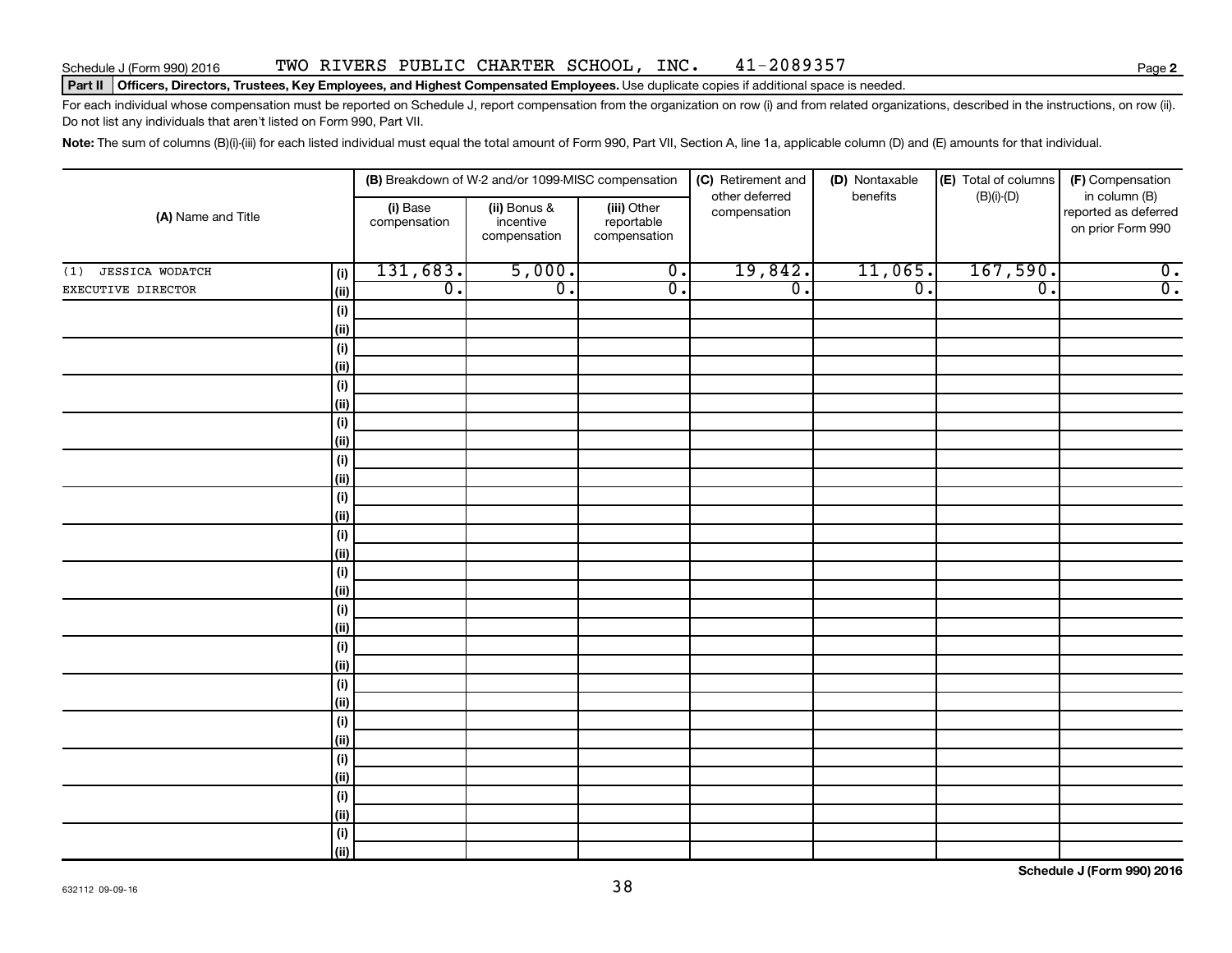#### **Part III Supplemental Information**

Provide the information, explanation, or descriptions required for Part I, lines 1a, 1b, 3, 4a, 4b, 4c, 5a, 5b, 6a, 6b, 7, and 8, and for Part II. Also complete this part for any additional information.

PART I, LINE 7:

THE FOLLOWING OFFICERS AND HIGHEST COMPENSATED EMPLLOYEE RECEIVED BONUSES

IN FYE 06.30.2017:

JESSICA WODATCH, EXECUTIVE DIRECTOR (\$5,000)

SARAH RICHARDSON, CFO (\$5,000)

MARGARET BELLO, CHIEF ACADEMIC OFFICER (\$3,000)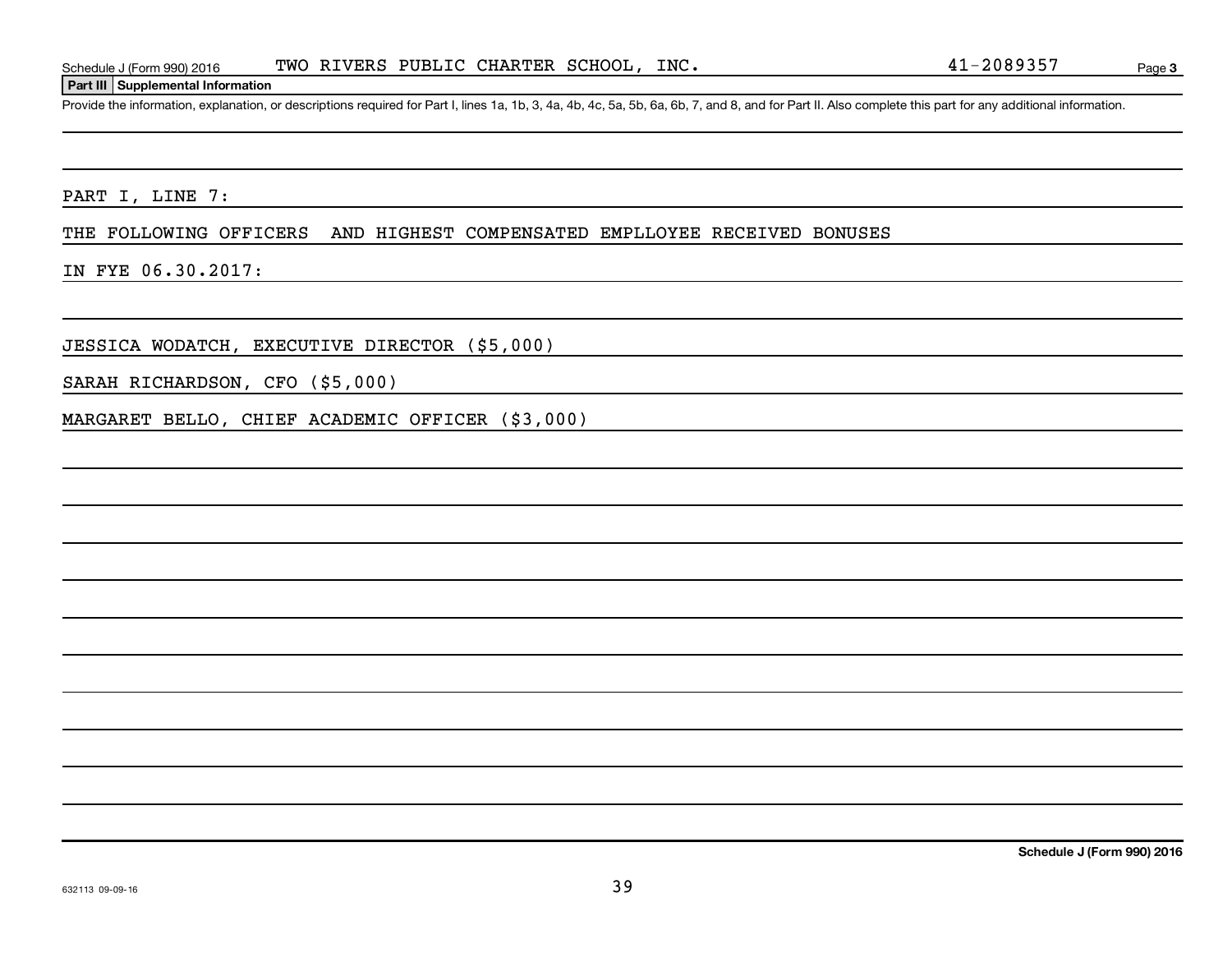|                | <b>SCHEDULE K</b><br>(Form 990)<br>Department of the Treasury<br>Internal Revenue Service | <b>Supplemental Information on Tax-Exempt Bonds</b><br>Complete if the organization answered "Yes" on Form 990, Part IV, line 24a. Provide descriptions,<br>explanations, and any additional information in Part VI.<br>> Attach to Form 990. > Information about Schedule K (Form 990) and its instructions is at www.irs.gov/form990. |                                        |               |                          |                         |            |                        |                            |     |                                                     |           |    | OMB No. 1545-0047<br>2016<br><b>Open to Public</b><br>Inspection |    |  |  |
|----------------|-------------------------------------------------------------------------------------------|-----------------------------------------------------------------------------------------------------------------------------------------------------------------------------------------------------------------------------------------------------------------------------------------------------------------------------------------|----------------------------------------|---------------|--------------------------|-------------------------|------------|------------------------|----------------------------|-----|-----------------------------------------------------|-----------|----|------------------------------------------------------------------|----|--|--|
|                | Name of the organization                                                                  |                                                                                                                                                                                                                                                                                                                                         | TWO RIVERS PUBLIC CHARTER SCHOOL, INC. |               |                          |                         |            |                        |                            |     | <b>Employer identification number</b><br>41-2089357 |           |    |                                                                  |    |  |  |
| Part I         | <b>Bond Issues</b>                                                                        |                                                                                                                                                                                                                                                                                                                                         |                                        |               |                          |                         |            |                        |                            |     |                                                     |           |    |                                                                  |    |  |  |
|                |                                                                                           | (a) Issuer name                                                                                                                                                                                                                                                                                                                         | (b) Issuer EIN                         | $(c)$ CUSIP # | (d) Date issued          | (e) Issue price         |            |                        | (f) Description of purpose |     | (g) Defeased (h) On behalf (i) Pooled               | of issuer |    | financing                                                        |    |  |  |
|                |                                                                                           |                                                                                                                                                                                                                                                                                                                                         |                                        |               |                          |                         |            |                        |                            | Yes | No                                                  | Yes       | No | Yes                                                              | No |  |  |
|                |                                                                                           | A DISTRICT OF COLUMBIA                                                                                                                                                                                                                                                                                                                  | 53-6001131                             | NONE          | 06/01/13                 |                         |            | 14500000. TO REFINANCE |                            |     | X                                                   |           | X. |                                                                  | X  |  |  |
|                |                                                                                           |                                                                                                                                                                                                                                                                                                                                         |                                        |               |                          |                         |            |                        |                            |     |                                                     |           |    |                                                                  |    |  |  |
| C              |                                                                                           |                                                                                                                                                                                                                                                                                                                                         |                                        |               |                          |                         |            |                        |                            |     |                                                     |           |    |                                                                  |    |  |  |
| D              |                                                                                           |                                                                                                                                                                                                                                                                                                                                         |                                        |               |                          |                         |            |                        |                            |     |                                                     |           |    |                                                                  |    |  |  |
| <b>Part II</b> | <b>Proceeds</b>                                                                           |                                                                                                                                                                                                                                                                                                                                         |                                        |               |                          |                         |            |                        |                            |     |                                                     |           |    |                                                                  |    |  |  |
|                |                                                                                           |                                                                                                                                                                                                                                                                                                                                         |                                        |               | A                        | 454,885.                |            | В                      | C                          |     |                                                     |           | D  |                                                                  |    |  |  |
| 2              |                                                                                           |                                                                                                                                                                                                                                                                                                                                         |                                        |               |                          |                         |            |                        |                            |     |                                                     |           |    |                                                                  |    |  |  |
| 3              |                                                                                           |                                                                                                                                                                                                                                                                                                                                         |                                        |               | 14,500,000.              |                         |            |                        |                            |     |                                                     |           |    |                                                                  |    |  |  |
| 4              |                                                                                           |                                                                                                                                                                                                                                                                                                                                         |                                        |               |                          |                         |            |                        |                            |     |                                                     |           |    |                                                                  |    |  |  |
| 5              |                                                                                           |                                                                                                                                                                                                                                                                                                                                         |                                        |               |                          |                         |            |                        |                            |     |                                                     |           |    |                                                                  |    |  |  |
| 6              |                                                                                           | Proceeds in refunding escrows <b>contained and the contained and proceeds</b> in refunding escrows                                                                                                                                                                                                                                      |                                        |               |                          |                         |            |                        |                            |     |                                                     |           |    |                                                                  |    |  |  |
|                |                                                                                           |                                                                                                                                                                                                                                                                                                                                         |                                        |               |                          |                         |            |                        |                            |     |                                                     |           |    |                                                                  |    |  |  |
| 8              |                                                                                           |                                                                                                                                                                                                                                                                                                                                         |                                        |               |                          |                         |            |                        |                            |     |                                                     |           |    |                                                                  |    |  |  |
| 9              |                                                                                           |                                                                                                                                                                                                                                                                                                                                         |                                        |               |                          |                         |            |                        |                            |     |                                                     |           |    |                                                                  |    |  |  |
| 10             |                                                                                           |                                                                                                                                                                                                                                                                                                                                         |                                        |               |                          |                         |            |                        |                            |     |                                                     |           |    |                                                                  |    |  |  |
| 11             | Other spent proceeds                                                                      |                                                                                                                                                                                                                                                                                                                                         |                                        |               |                          |                         |            |                        |                            |     |                                                     |           |    |                                                                  |    |  |  |
| 12             |                                                                                           |                                                                                                                                                                                                                                                                                                                                         |                                        |               |                          | 2016                    |            |                        |                            |     |                                                     |           |    |                                                                  |    |  |  |
| 13             |                                                                                           |                                                                                                                                                                                                                                                                                                                                         |                                        |               |                          |                         |            |                        |                            |     |                                                     |           |    |                                                                  |    |  |  |
|                |                                                                                           |                                                                                                                                                                                                                                                                                                                                         |                                        |               | Yes                      | No<br>х                 | <b>Yes</b> | No                     | Yes                        | No  |                                                     | Yes       |    | No                                                               |    |  |  |
| 14             |                                                                                           |                                                                                                                                                                                                                                                                                                                                         |                                        |               |                          | $\overline{\texttt{x}}$ |            |                        |                            |     |                                                     |           |    |                                                                  |    |  |  |
| 15             |                                                                                           |                                                                                                                                                                                                                                                                                                                                         |                                        |               |                          | $\overline{\textbf{x}}$ |            |                        |                            |     |                                                     |           |    |                                                                  |    |  |  |
| 16             |                                                                                           | Has the final allocation of proceeds been made?                                                                                                                                                                                                                                                                                         |                                        |               | $\overline{\texttt{x}}$  |                         |            |                        |                            |     |                                                     |           |    |                                                                  |    |  |  |
| 17             |                                                                                           | Does the organization maintain adequate books and records to support the final allocation of proceeds?                                                                                                                                                                                                                                  |                                        |               |                          |                         |            |                        |                            |     |                                                     |           |    |                                                                  |    |  |  |
|                | <b>Private Business Use</b><br>Part III                                                   |                                                                                                                                                                                                                                                                                                                                         |                                        |               |                          |                         |            |                        |                            |     |                                                     |           |    |                                                                  |    |  |  |
| 1              |                                                                                           | Was the organization a partner in a partnership, or a member of an LLC,                                                                                                                                                                                                                                                                 |                                        |               | A<br>Yes                 | No                      | Yes        | B<br>No                | C<br>Yes                   | No  |                                                     | Yes       | D  | No                                                               |    |  |  |
|                |                                                                                           |                                                                                                                                                                                                                                                                                                                                         |                                        |               |                          | $\overline{\texttt{x}}$ |            |                        |                            |     |                                                     |           |    |                                                                  |    |  |  |
|                |                                                                                           | 2 Are there any lease arrangements that may result in private business use of                                                                                                                                                                                                                                                           |                                        |               |                          |                         |            |                        |                            |     |                                                     |           |    |                                                                  |    |  |  |
|                |                                                                                           |                                                                                                                                                                                                                                                                                                                                         |                                        |               | $\overline{\phantom{a}}$ | X                       |            |                        |                            |     |                                                     |           |    |                                                                  |    |  |  |

 $_{\rm 632121-10-19-16}$  LHA For Paperwork Reduction Act Notice, see the Instructions for Form 990. $4\,0$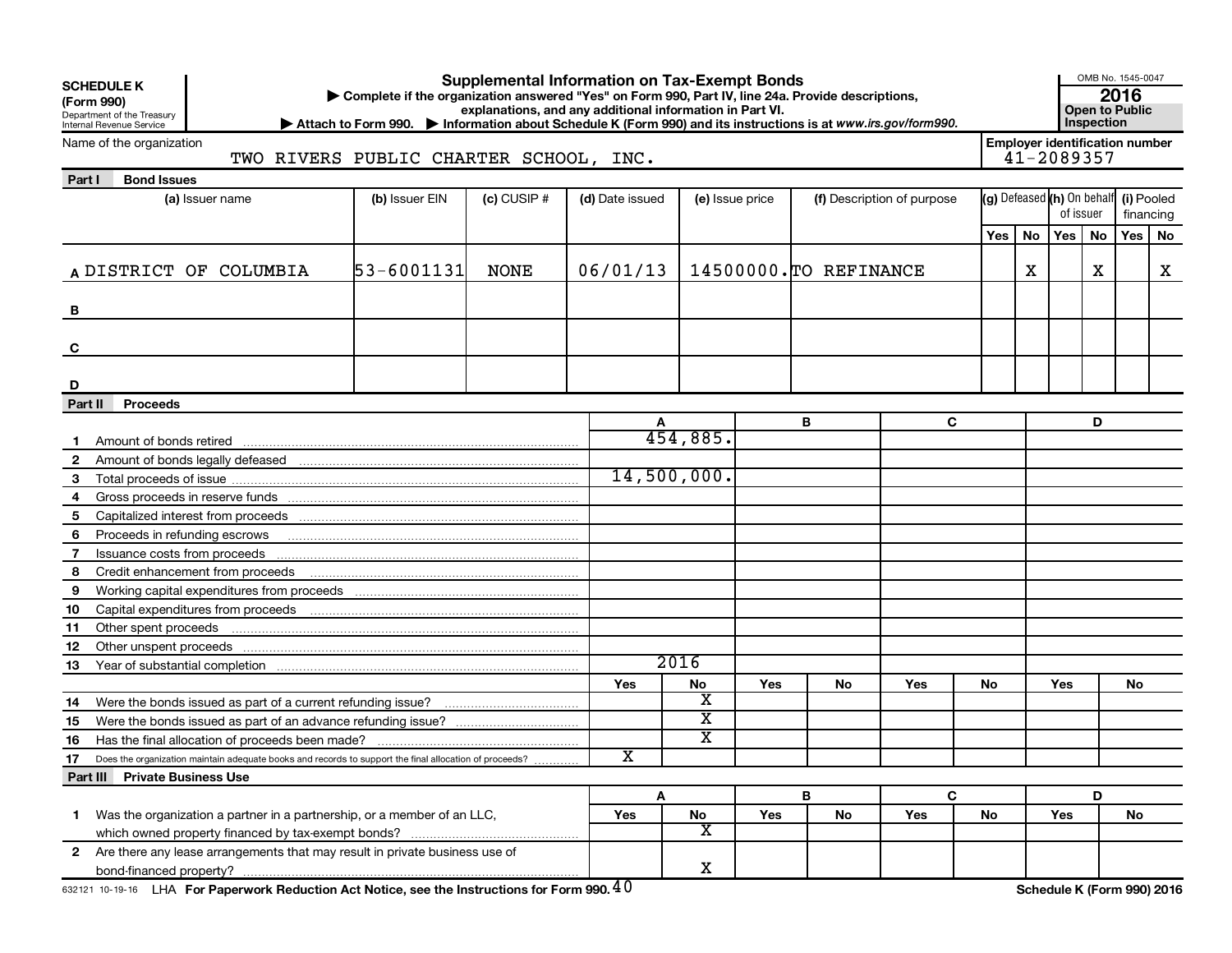## Schedule K (Form 990) 2016 TWO RIVERS PUBLIC CHARTER SCHOOL, INC.  $41-2089357$

**2**

|                | <b>Part III</b> Private Business Use (Continued)                                                       |                             |                         |     |    |     |    |     |    |
|----------------|--------------------------------------------------------------------------------------------------------|-----------------------------|-------------------------|-----|----|-----|----|-----|----|
|                |                                                                                                        |                             | A                       |     | В  |     | C  |     | D  |
|                | 3a Are there any management or service contracts that may result in private                            | Yes                         | <b>No</b>               | Yes | No | Yes | No | Yes | No |
|                |                                                                                                        |                             | X                       |     |    |     |    |     |    |
|                | b If "Yes" to line 3a, does the organization routinely engage bond counsel or other outside            |                             |                         |     |    |     |    |     |    |
|                | counsel to review any management or service contracts relating to the financed property?               |                             |                         |     |    |     |    |     |    |
|                | c Are there any research agreements that may result in private business use of bond-financed property? |                             | $\overline{\text{x}}$   |     |    |     |    |     |    |
|                | d If "Yes" to line 3c, does the organization routinely engage bond counsel or other outside            |                             |                         |     |    |     |    |     |    |
|                | counsel to review any research agreements relating to the financed property?                           |                             |                         |     |    |     |    |     |    |
| 4              | Enter the percentage of financed property used in a private business use by                            |                             |                         |     |    |     |    |     |    |
|                | entities other than a section 501(c)(3) organization or a state or local government $\ldots$           |                             | %                       |     | %  |     | %  |     | %  |
| 5              | Enter the percentage of financed property used in a private business use as a result of                |                             |                         |     |    |     |    |     |    |
|                | unrelated trade or business activity carried on by your organization, another                          |                             |                         |     |    |     |    |     |    |
|                |                                                                                                        |                             | %                       |     | %  |     | %  |     | %  |
| 6              |                                                                                                        |                             | %                       |     | %  |     | %  |     | %  |
| $\overline{7}$ |                                                                                                        | $\overline{\text{x}}$       |                         |     |    |     |    |     |    |
|                | 8a Has there been a sale or disposition of any of the bond-financed property to a non-                 |                             |                         |     |    |     |    |     |    |
|                | governmental person other than a 501(c)(3) organization since the bonds were issued?                   |                             | $\mathbf x$             |     |    |     |    |     |    |
|                | <b>b</b> If "Yes" to line 8a, enter the percentage of bond-financed property sold or disposed          |                             |                         |     |    |     |    |     |    |
|                |                                                                                                        |                             | %                       |     | %  |     | %  |     | %  |
|                | c If "Yes" to line 8a, was any remedial action taken pursuant to Regulations sections                  |                             |                         |     |    |     |    |     |    |
|                |                                                                                                        |                             |                         |     |    |     |    |     |    |
|                | 9 Has the organization established written procedures to ensure that all nonqualified                  |                             |                         |     |    |     |    |     |    |
|                | bonds of the issue are remediated in accordance with the requirements under                            |                             |                         |     |    |     |    |     |    |
|                |                                                                                                        |                             | x                       |     |    |     |    |     |    |
|                | Part IV Arbitrage                                                                                      |                             |                         |     |    |     |    |     |    |
|                |                                                                                                        |                             | A                       |     | В  |     | C  |     | D  |
| 1              | Has the issuer filed Form 8038-T, Arbitrage Rebate, Yield Reduction and                                | <b>Yes</b>                  | No                      | Yes | No | Yes | No | Yes | No |
|                |                                                                                                        |                             | x                       |     |    |     |    |     |    |
|                |                                                                                                        |                             |                         |     |    |     |    |     |    |
|                |                                                                                                        |                             | $\overline{\textbf{x}}$ |     |    |     |    |     |    |
|                |                                                                                                        |                             | $\overline{\text{x}}$   |     |    |     |    |     |    |
|                |                                                                                                        |                             | $\overline{\text{x}}$   |     |    |     |    |     |    |
|                | If "Yes" to line 2c, provide in Part VI the date the rebate computation was                            |                             |                         |     |    |     |    |     |    |
|                | performed                                                                                              |                             |                         |     |    |     |    |     |    |
|                |                                                                                                        | $\overline{\textnormal{x}}$ |                         |     |    |     |    |     |    |
|                | 4a Has the organization or the governmental issuer entered into a qualified                            |                             |                         |     |    |     |    |     |    |
|                |                                                                                                        |                             | X                       |     |    |     |    |     |    |
|                |                                                                                                        |                             |                         |     |    |     |    |     |    |
|                |                                                                                                        |                             |                         |     |    |     |    |     |    |
|                |                                                                                                        |                             |                         |     |    |     |    |     |    |
|                | e Was the hedge terminated?                                                                            |                             |                         |     |    |     |    |     |    |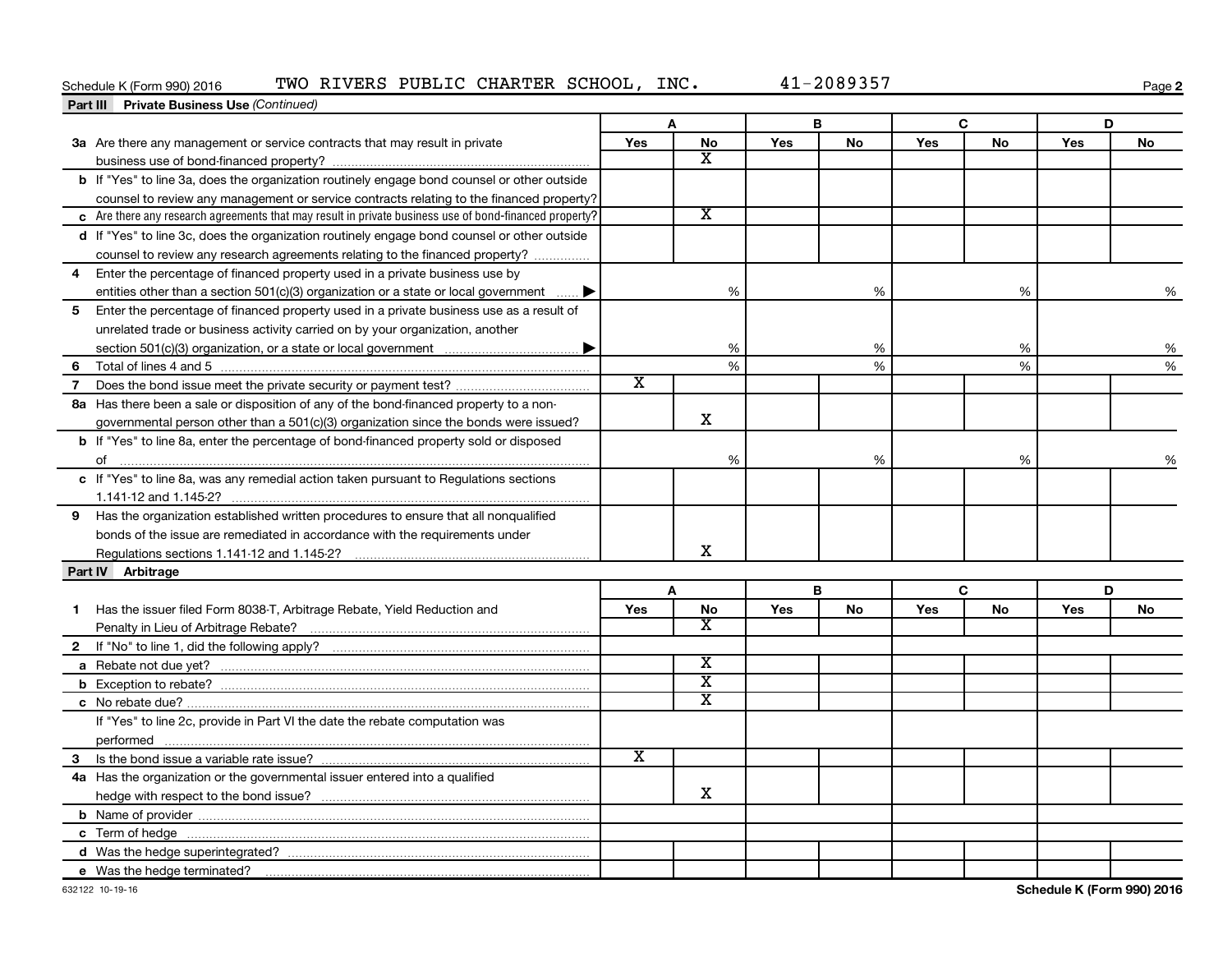## Schedule K (Form 990) 2016 TWO RIVERS PUBLIC CHARTER SCHOOL, INC.  $41-2089357$

|--|

| Part IV Arbitrage (Continued)                                                                 |     |                         |     |           |     |           |     |    |
|-----------------------------------------------------------------------------------------------|-----|-------------------------|-----|-----------|-----|-----------|-----|----|
|                                                                                               |     | A                       | B   |           | C   |           | D   |    |
|                                                                                               | Yes | No                      | Yes | No        | Yes | No        | Yes | No |
| 5a Were gross proceeds invested in a guaranteed investment contract (GIC)?                    |     | $\overline{\text{x}}$   |     |           |     |           |     |    |
|                                                                                               |     |                         |     |           |     |           |     |    |
|                                                                                               |     |                         |     |           |     |           |     |    |
| d Was the regulatory safe harbor for establishing the fair market value of the GIC satisfied? |     |                         |     |           |     |           |     |    |
| 6 Were any gross proceeds invested beyond an available temporary period?<br>.                 |     | $\overline{\texttt{x}}$ |     |           |     |           |     |    |
| 7 Has the organization established written procedures to monitor the requirements of          |     |                         |     |           |     |           |     |    |
|                                                                                               | X   |                         |     |           |     |           |     |    |
| Part V Procedures To Undertake Corrective Action                                              |     |                         |     |           |     |           |     |    |
|                                                                                               |     | A                       | B   |           | C   |           | D   |    |
|                                                                                               | Yes | <b>No</b>               | Yes | <b>No</b> | Yes | <b>No</b> | Yes | No |
| Has the organization established written procedures to ensure that violations of              |     |                         |     |           |     |           |     |    |
| federal tax requirements are timely identified and corrected through the voluntary            |     |                         |     |           |     |           |     |    |
| closing agreement program if self-remediation isn't available under applicable                |     |                         |     |           |     |           |     |    |
| requlations?                                                                                  |     | X                       |     |           |     |           |     |    |
|                                                                                               |     |                         |     |           |     |           |     |    |
|                                                                                               |     |                         |     |           |     |           |     |    |
|                                                                                               |     |                         |     |           |     |           |     |    |
|                                                                                               |     |                         |     |           |     |           |     |    |
|                                                                                               |     |                         |     |           |     |           |     |    |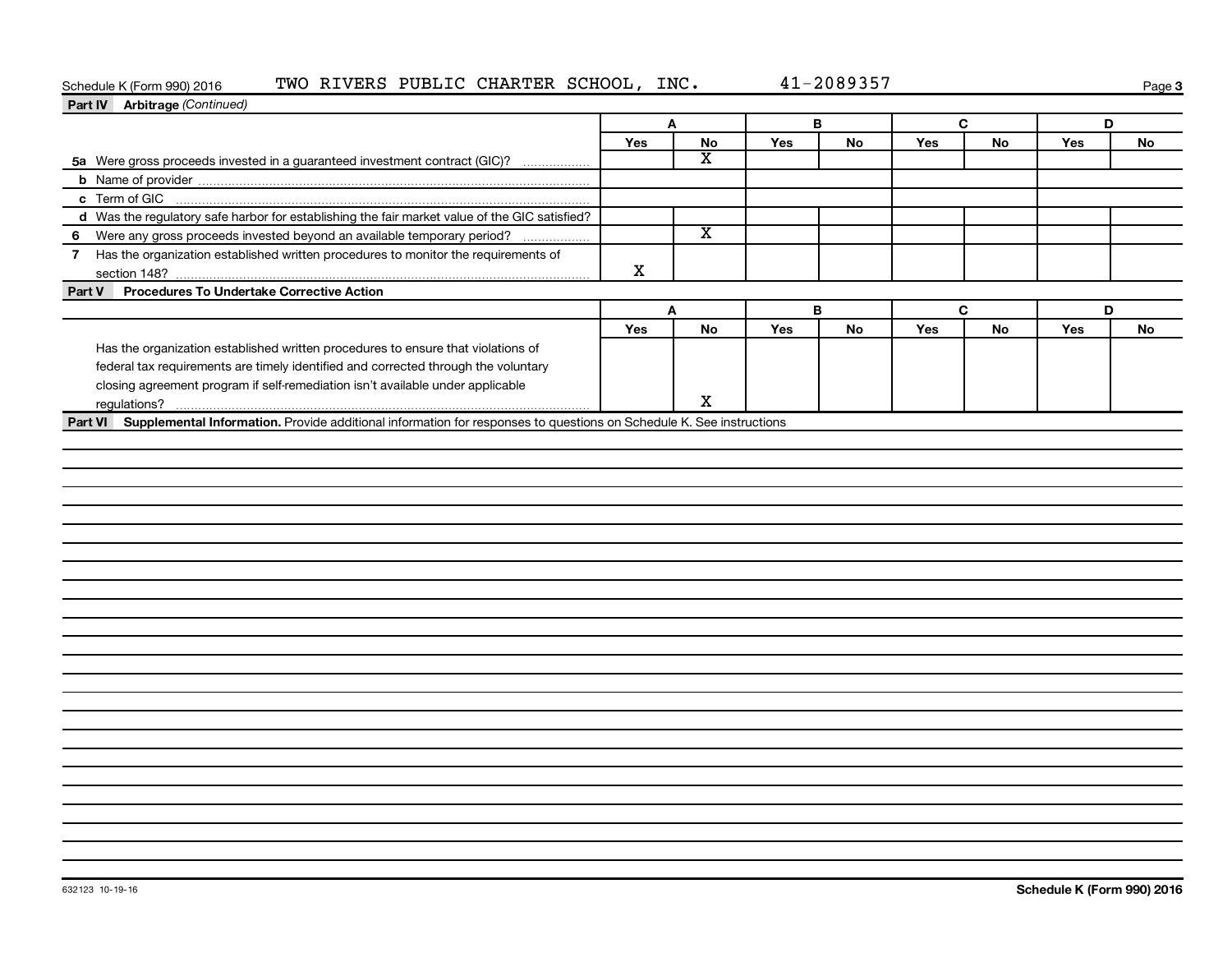| <b>SCHEDULE M</b> |  |
|-------------------|--|
| (Form 990)        |  |

## **Noncash Contributions**

OMB No. 1545-0047

| Department of the Treasury |
|----------------------------|
| Internal Revenue Service   |

◆ Complete if the organizations answered "Yes" on Form 990, Part IV, lines 29 or 30.<br>● Complete if the organizations answered "Yes" on Form 990, Part IV, lines 29 or 30. **Attach to Form 990.** J

**Open To Public Inspection**

|  | Name of the organization |
|--|--------------------------|
|  |                          |

**Information about Schedule M (Form 990) and its instructions is at**  *www.irs.gov/form990.*  $\blacktriangleright$ 

## **Employer identification number** TWO RIVERS PUBLIC CHARTER SCHOOL, INC. 41-2089357

| <b>Part I</b> | <b>Types of Property</b>                                                                                                            |                               |                                      |                                                    |                                                              |            |     |    |
|---------------|-------------------------------------------------------------------------------------------------------------------------------------|-------------------------------|--------------------------------------|----------------------------------------------------|--------------------------------------------------------------|------------|-----|----|
|               |                                                                                                                                     | (a)<br>Check if<br>applicable | (b)<br>Number of<br>contributions or | (c)<br>Noncash contribution<br>amounts reported on | (d)<br>Method of determining<br>noncash contribution amounts |            |     |    |
|               |                                                                                                                                     |                               |                                      | items contributed Form 990, Part VIII, line 1g     |                                                              |            |     |    |
| 1             |                                                                                                                                     |                               |                                      |                                                    |                                                              |            |     |    |
| 2             |                                                                                                                                     |                               |                                      |                                                    |                                                              |            |     |    |
| з             | Art - Fractional interests                                                                                                          |                               |                                      |                                                    |                                                              |            |     |    |
| 4             |                                                                                                                                     |                               |                                      |                                                    |                                                              |            |     |    |
| 5             | Clothing and household goods                                                                                                        |                               |                                      |                                                    |                                                              |            |     |    |
| 6             | Cars and other vehicles                                                                                                             |                               |                                      |                                                    |                                                              |            |     |    |
| 7             |                                                                                                                                     |                               |                                      |                                                    |                                                              |            |     |    |
| 8             |                                                                                                                                     |                               |                                      |                                                    |                                                              |            |     |    |
| 9             | Securities - Publicly traded                                                                                                        |                               |                                      |                                                    |                                                              |            |     |    |
| 10            | Securities - Closely held stock                                                                                                     |                               |                                      |                                                    |                                                              |            |     |    |
| 11            | Securities - Partnership, LLC, or<br>trust interests                                                                                |                               |                                      |                                                    |                                                              |            |     |    |
| 12            | Securities - Miscellaneous                                                                                                          |                               |                                      |                                                    |                                                              |            |     |    |
| 13            | Qualified conservation contribution -                                                                                               |                               |                                      |                                                    |                                                              |            |     |    |
|               |                                                                                                                                     |                               |                                      |                                                    |                                                              |            |     |    |
| 14            | Qualified conservation contribution - Other                                                                                         |                               |                                      |                                                    |                                                              |            |     |    |
| 15            | Real estate - Residential                                                                                                           |                               |                                      |                                                    |                                                              |            |     |    |
| 16            | Real estate - Commercial                                                                                                            |                               |                                      |                                                    |                                                              |            |     |    |
| 17            |                                                                                                                                     |                               |                                      |                                                    |                                                              |            |     |    |
| 18            |                                                                                                                                     |                               |                                      |                                                    |                                                              |            |     |    |
| 19            |                                                                                                                                     |                               |                                      |                                                    |                                                              |            |     |    |
| 20            | Drugs and medical supplies                                                                                                          |                               |                                      |                                                    |                                                              |            |     |    |
| 21            |                                                                                                                                     |                               |                                      |                                                    |                                                              |            |     |    |
| 22            |                                                                                                                                     |                               |                                      |                                                    |                                                              |            |     |    |
| 23            |                                                                                                                                     |                               |                                      |                                                    |                                                              |            |     |    |
| 24            |                                                                                                                                     |                               |                                      |                                                    |                                                              |            |     |    |
| 25            | $($ VARIOUS GOODS $)$<br>Other $\blacktriangleright$                                                                                | х                             | 67                                   |                                                    | 36,336.FAIR MARKET VALUE                                     |            |     |    |
| 26            | Other $\blacktriangleright$<br><u> 1990 - Johann Barbara, martx</u>                                                                 |                               |                                      |                                                    |                                                              |            |     |    |
| 27            | Other<br>▸                                                                                                                          |                               |                                      |                                                    |                                                              |            |     |    |
| 28            | Other $\blacktriangleright$                                                                                                         |                               |                                      |                                                    |                                                              |            |     |    |
| 29            | Number of Forms 8283 received by the organization during the tax year for contributions                                             |                               |                                      |                                                    |                                                              |            |     |    |
|               | for which the organization completed Form 8283, Part IV, Donee Acknowledgement                                                      |                               |                                      | 29                                                 |                                                              |            |     |    |
|               |                                                                                                                                     |                               |                                      |                                                    |                                                              |            | Yes | No |
|               | 30a During the year, did the organization receive by contribution any property reported in Part I, lines 1 through 28, that it      |                               |                                      |                                                    |                                                              |            |     |    |
|               | must hold for at least three years from the date of the initial contribution, and which isn't required to be used for               |                               |                                      |                                                    |                                                              |            |     |    |
|               |                                                                                                                                     |                               |                                      |                                                    |                                                              | 30a        |     | х  |
|               | <b>b</b> If "Yes," describe the arrangement in Part II.                                                                             |                               |                                      |                                                    |                                                              |            |     |    |
| 31            | Does the organization have a gift acceptance policy that requires the review of any nonstandard contributions?                      |                               |                                      |                                                    |                                                              | 31         |     | х  |
|               | 32a Does the organization hire or use third parties or related organizations to solicit, process, or sell noncash<br>contributions? |                               |                                      |                                                    |                                                              | <b>32a</b> |     | х  |
|               | <b>b</b> If "Yes," describe in Part II.                                                                                             |                               |                                      |                                                    |                                                              |            |     |    |
| 33            | If the organization didn't report an amount in column (c) for a type of property for which column (a) is checked,                   |                               |                                      |                                                    |                                                              |            |     |    |
|               | describe in Part II.                                                                                                                |                               |                                      |                                                    |                                                              |            |     |    |
|               | ation Act Notice are the Instructions for Form 000                                                                                  |                               |                                      |                                                    | O . L . J . L . BE (F 000) (0040)                            |            |     |    |

**For Paperwork Reduction Act Notice, see the Instructions for Form 990. Schedule M (Form 990) (2016)** LHA

632141 08-23-16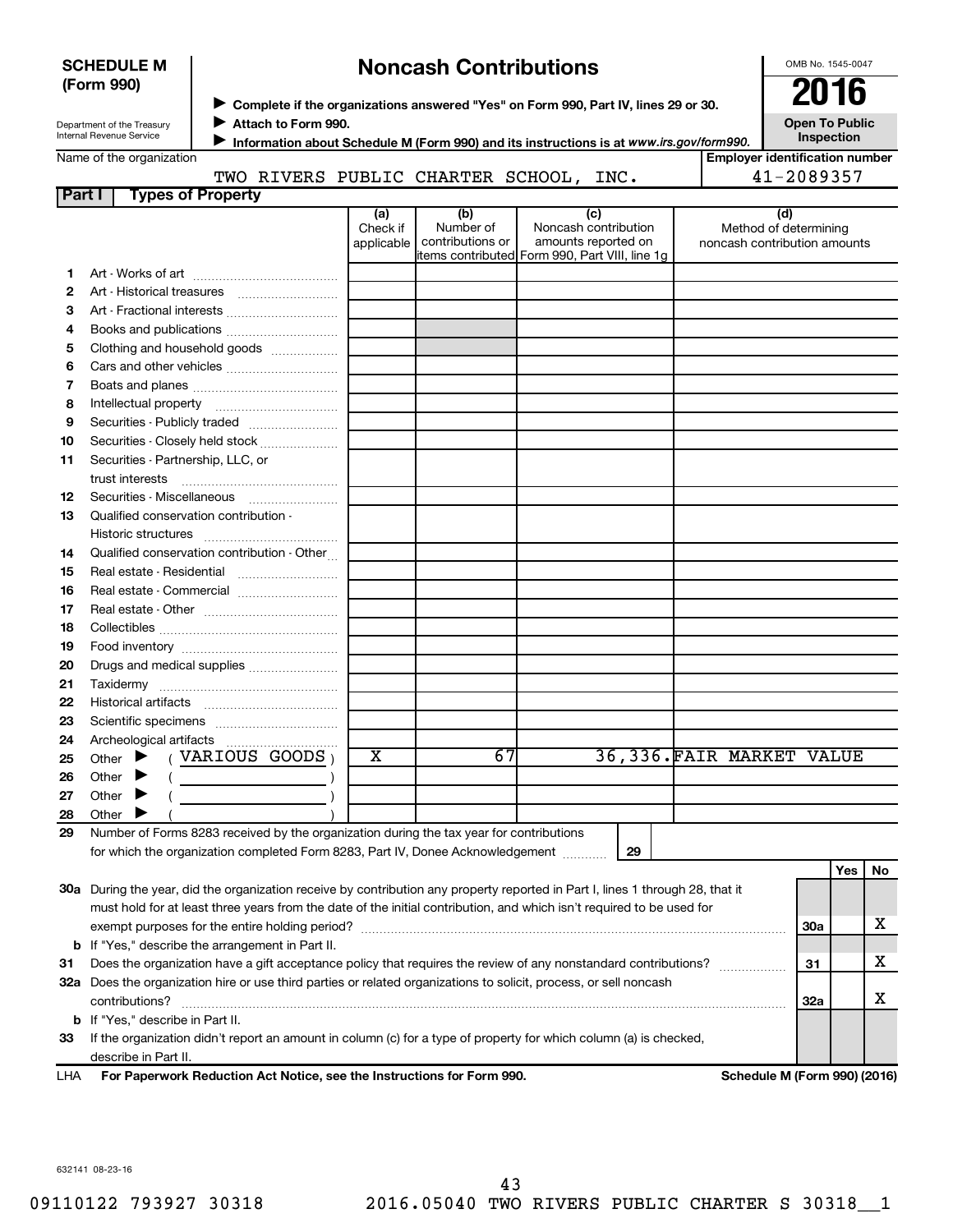|         | Schedule M (Form 990) (2016) TWO RIVERS PUBLIC CHARTER SCHOOL, INC. |  |  |  | $41 - 2089357$                                                                                                                                                                                                                                                                                                 | Page 2 |
|---------|---------------------------------------------------------------------|--|--|--|----------------------------------------------------------------------------------------------------------------------------------------------------------------------------------------------------------------------------------------------------------------------------------------------------------------|--------|
| Part II |                                                                     |  |  |  | Supplemental Information. Provide the information required by Part I, lines 30b, 32b, and 33, and whether the organization<br>is reporting in Part I, column (b), the number of contributions, the number of items received, or a combination of both. Also complete this part for any additional information. |        |
|         |                                                                     |  |  |  |                                                                                                                                                                                                                                                                                                                |        |
|         |                                                                     |  |  |  |                                                                                                                                                                                                                                                                                                                |        |
|         |                                                                     |  |  |  |                                                                                                                                                                                                                                                                                                                |        |
|         |                                                                     |  |  |  |                                                                                                                                                                                                                                                                                                                |        |
|         |                                                                     |  |  |  |                                                                                                                                                                                                                                                                                                                |        |
|         |                                                                     |  |  |  |                                                                                                                                                                                                                                                                                                                |        |
|         |                                                                     |  |  |  |                                                                                                                                                                                                                                                                                                                |        |
|         |                                                                     |  |  |  |                                                                                                                                                                                                                                                                                                                |        |
|         |                                                                     |  |  |  |                                                                                                                                                                                                                                                                                                                |        |
|         |                                                                     |  |  |  |                                                                                                                                                                                                                                                                                                                |        |
|         |                                                                     |  |  |  |                                                                                                                                                                                                                                                                                                                |        |
|         |                                                                     |  |  |  |                                                                                                                                                                                                                                                                                                                |        |
|         |                                                                     |  |  |  |                                                                                                                                                                                                                                                                                                                |        |
|         |                                                                     |  |  |  |                                                                                                                                                                                                                                                                                                                |        |
|         |                                                                     |  |  |  |                                                                                                                                                                                                                                                                                                                |        |
|         |                                                                     |  |  |  |                                                                                                                                                                                                                                                                                                                |        |
|         |                                                                     |  |  |  |                                                                                                                                                                                                                                                                                                                |        |
|         |                                                                     |  |  |  |                                                                                                                                                                                                                                                                                                                |        |
|         |                                                                     |  |  |  |                                                                                                                                                                                                                                                                                                                |        |
|         |                                                                     |  |  |  |                                                                                                                                                                                                                                                                                                                |        |
|         |                                                                     |  |  |  |                                                                                                                                                                                                                                                                                                                |        |
|         |                                                                     |  |  |  |                                                                                                                                                                                                                                                                                                                |        |
|         |                                                                     |  |  |  |                                                                                                                                                                                                                                                                                                                |        |
|         |                                                                     |  |  |  |                                                                                                                                                                                                                                                                                                                |        |
|         |                                                                     |  |  |  |                                                                                                                                                                                                                                                                                                                |        |
|         |                                                                     |  |  |  |                                                                                                                                                                                                                                                                                                                |        |
|         |                                                                     |  |  |  |                                                                                                                                                                                                                                                                                                                |        |
|         |                                                                     |  |  |  |                                                                                                                                                                                                                                                                                                                |        |
|         |                                                                     |  |  |  |                                                                                                                                                                                                                                                                                                                |        |
|         |                                                                     |  |  |  |                                                                                                                                                                                                                                                                                                                |        |
|         |                                                                     |  |  |  |                                                                                                                                                                                                                                                                                                                |        |
|         |                                                                     |  |  |  |                                                                                                                                                                                                                                                                                                                |        |
|         |                                                                     |  |  |  |                                                                                                                                                                                                                                                                                                                |        |
|         |                                                                     |  |  |  |                                                                                                                                                                                                                                                                                                                |        |
|         |                                                                     |  |  |  |                                                                                                                                                                                                                                                                                                                |        |
|         |                                                                     |  |  |  |                                                                                                                                                                                                                                                                                                                |        |
|         | 632142 08-23-16                                                     |  |  |  | Schedule M (Form 990) (2016)                                                                                                                                                                                                                                                                                   |        |

09110122 793927 30318 2016.05040 TWO RIVERS PUBLIC CHARTER S 30318\_1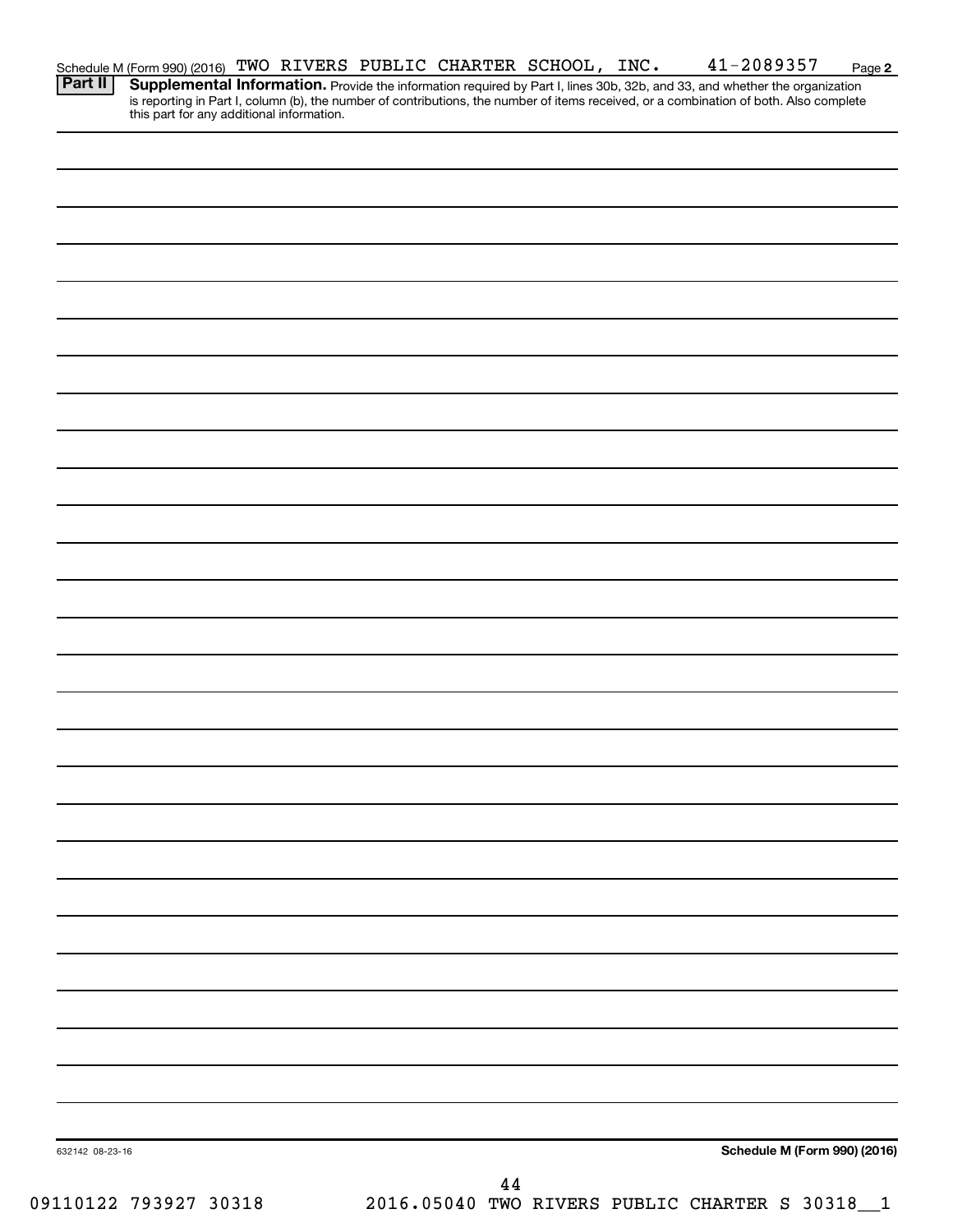**(Form 990 or 990-EZ)**

Department of the Treasury Internal Revenue Service

Name of the organization

## **SCHEDULE O Supplemental Information to Form 990 or 990-EZ 2016**

**Complete to provide information for responses to specific questions on Form 990 or 990-EZ or to provide any additional information. | Attach to Form 990 or 990-EZ.**

**Information about Schedule O (Form 990 or 990-EZ) and its instructions is at WWW.irs.gov/form990.** 

OMB No. 1545-0047 **Open to Public Inspection**

TWO RIVERS PUBLIC CHARTER SCHOOL, INC. | 41-2089357

**Employer identification number**

FORM 990, PART I, LINE 1, DESCRIPTION OF ORGANIZATION MISSION:

EDUCATION, DEVELOP A SENSE OF SELF AND COMMUNITY, AND BECOME

RESPONSIBLE AND COMPASSIONATE MEMBERS OF SOCIETY.

FORM 990, PART VI, SECTION A, LINE 1:

THE BOARD OF TRUSTEES, BY RESOLUTION ADOPTED BY A MAJORITY OF THE TRUSTEES IN OFFICE, MAY APPOINT ONE OR MORE COMMITTEES, EACH OF WHICH SHALL CONSIST OF TWO OR MORE TRUSTEES AND WHICH SHALL HAVE AND EXERCISE SUCH AUTHORITY AS SPECIFIED IN THE RESOLUTION.

FORM 990, PART VI, SECTION B, LINE 11B:

THE CHIEF FINANCIAL OFFICER, EXECUTIVE DIRECTOR, AND THE TREASURER OF THE BOARD OF TRUSTEES REVIEW THE 990, AND IT IS DISTRIBUTED TO THE BOARD OF TRUSTEES PRIOR TO FILING.

FORM 990, PART VI, SECTION B, LINE 12C:

| FOR EACH PROCUREMENT ABOVE \$10,000 MADE BY THE SCHOOL, THE BOARD DISCLOSES |
|-----------------------------------------------------------------------------|
| ANY POTENTIAL CONFLICTS OF INTEREST. IF A CONFLICT IS DEEMED TO EXIST,      |
| SUCH PERSON SHALL NOT (I) VOTE ON, (II) USE HIS OR HER PERSONAL INFLUENCE   |
| ON, (III) BE PRESENT DURING ANY BOARD DISCUSSION OR DELIBERATIONS WITH      |
| RESPECT TO, OR (IV) BE PRESENT DURING ANY COMMITTEE OR SUBCOMMITTEE         |
| DISCUSSION OR DELIBERATIONS WITH RESPECT TO THE CONTRACT, TRANSACTION, OR   |
| PROGRAM (OTHER THAN TO PRESENT FACTUAL INFORMATION OR TO RESPOND TO         |
| QUESTIONS PRIOR TO THE DISCUSSION). THE CONFLICT OF INTEREST POLICY WAS     |
| REVIEWED AND SIGNED IN JULY 2016.                                           |

632211 08-25-16 LHA For Paperwork Reduction Act Notice, see the Instructions for Form 990 or 990-EZ. Schedule O (Form 990 or 990-EZ) (2016)

45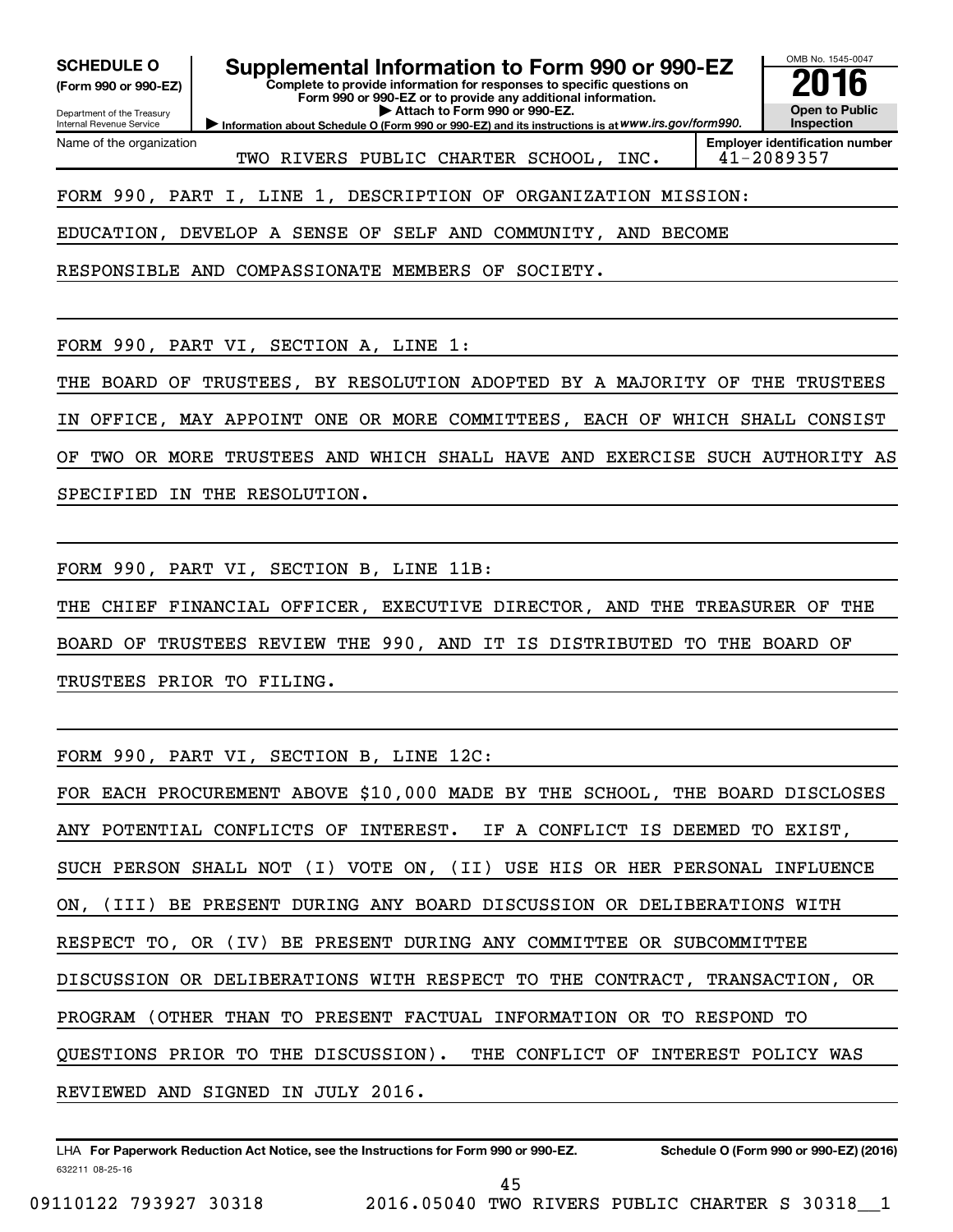| Schedule O (Form 990 or 990-EZ) (2016)                                                        | Page 2                                              |
|-----------------------------------------------------------------------------------------------|-----------------------------------------------------|
| Name of the organization<br>RIVERS<br>PUBLIC CHARTER SCHOOL, INC.<br>TWO                      | <b>Employer identification number</b><br>41-2089357 |
| FORM 990, PART VI, SECTION B, LINE 15:                                                        |                                                     |
| DETERMINES COMPENSATION DIRECTLY FOR THE EXECUTIVE<br><b>BOARD</b><br>THE                     | DIRECTOR AND                                        |
| EXECUTIVE DIRECTOR AS PART OF<br>CONTRACT NEGOTIATIONS<br>THE<br>INTERIM                      | IN MAY                                              |
| 2017.<br><b>BENCHMARKS</b><br>REVIEWED<br>FOR<br>OTHER<br><b>EMPLOYEES</b><br>SPECIFIC<br>KEY | THE<br>ΟF                                           |
| INCLUDE COMPENSATION FOR<br>SIMILAR ROLES<br>ORGANIZATION<br>AT                               | <b>NEARBY</b><br>PUBLIC SCHOOL                      |
| COMPENSATION<br>OFFICIALS AT<br>OTHER LOCAL CHARTER<br>SYSTEMS,<br>OF                         | SCHOOLS<br>AVAILABLE                                |
| THROUGH PUBLICLY-AVAILABLE SOURCES OF<br>INFORMATION AND COMPENSATION                         | SURVEYS.                                            |
| FOR KEY EMPLOYEES<br>IS<br>REVIEWED<br>AND<br>BENCHMARKED<br>COMPENSATION                     | ANNUALLY AND                                        |
| STAFF<br>SALARY<br>SCALES<br>ARE<br>MANAGEMENT<br>AND<br>LEADERSHIP<br>USED TO                | <b>DETERMINE</b>                                    |
| SALARIES.<br>WAS JUNE,<br>2017.<br>THE<br>LAST COMPENSATION REVIEW                            |                                                     |

FORM 990, PART VI, SECTION C, LINE 19:

THE ORGANIZATION MAKES ITS GOVERNING DOCUMENTS, CONFLICT OF INTEREST

POLICY, AND FINANCIAL STATEMENTS AVAILABLE TO THE PUBLIC UPON REQUEST.

FORM 990, PART XII, LINE 2C

THE ORGANIZATION HAS NOT CHANGED EITHER ITS AUDIT OVERSIGHT PROCESS OR

ITS INDEPENDENT AUDITOR SELECTION PROCESS FROM THE PREVIOUS YEAR.

632212 08-25-16

**Schedule O (Form 990 or 990-EZ) (2016)**

46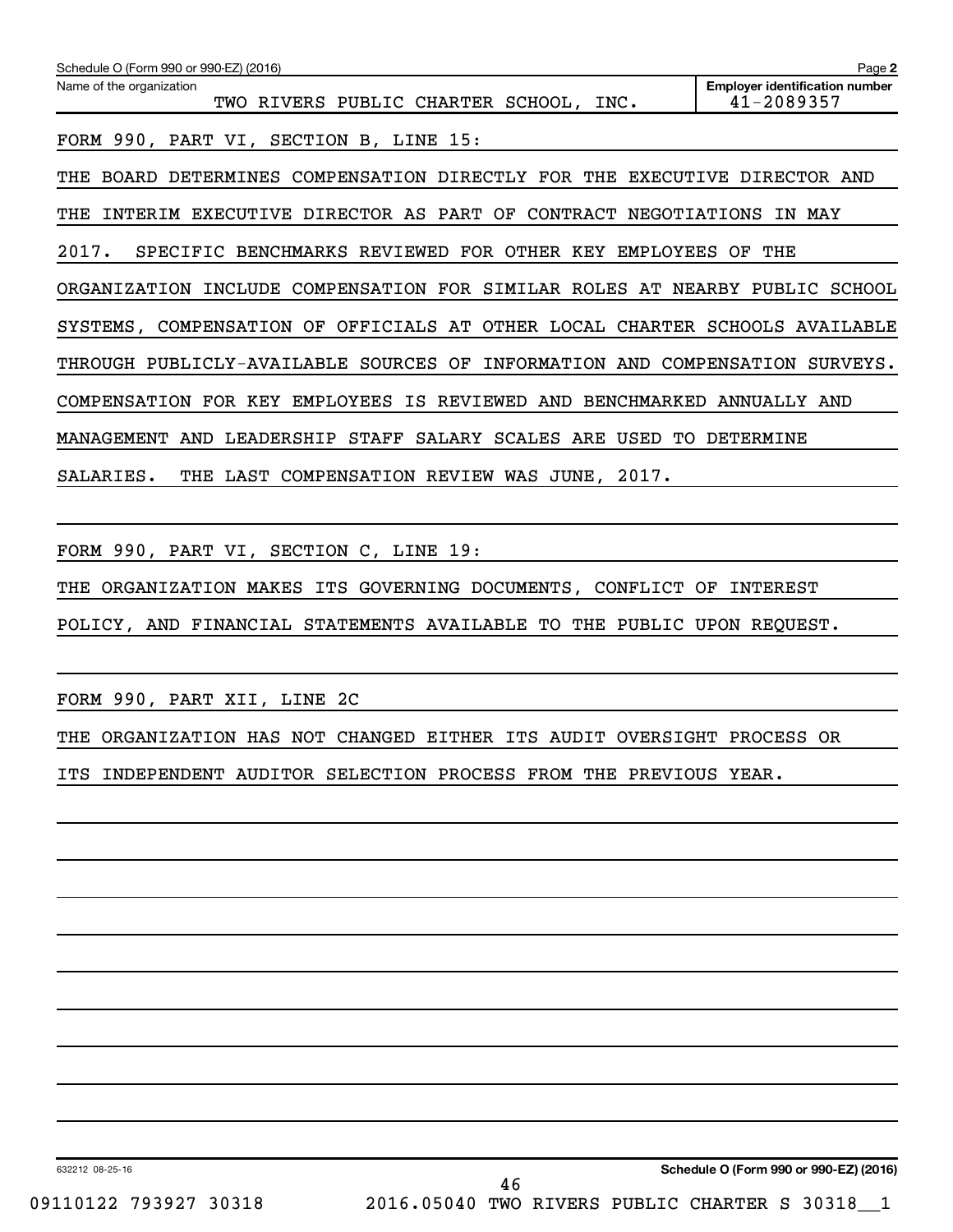| <b>SCHEDULE R</b> |  |
|-------------------|--|
|                   |  |

Name of the organization

## **Related Organizations and Unrelated Partnerships**

**(Form 990) Complete if the organization answered "Yes" on Form 990, Part IV, line 33, 34, 35b, 36, or 37.** |

**Attach to Form 990. Contract to Public** 

Department of the Treasury Internal Revenue Service

**Most Information about Schedule R (Form 990) and its instructions is at www.irs.gov/form990.** This pection **Employer identification number**

OMB No. 1545-0047

**2016**<br>Open to Public

Part I ldentification of Disregarded Entities. Complete if the organization answered "Yes" on Form 990, Part IV, line 33.

TWO RIVERS PUBLIC CHARTER SCHOOL, INC.

| (b)                      | (c)                      | (d)                  | (e)                | (f)                              |  |  |
|--------------------------|--------------------------|----------------------|--------------------|----------------------------------|--|--|
| Primary activity         | Legal domicile (state or | Total income         | End-of-year assets | Direct controlling               |  |  |
|                          | foreign country)         |                      |                    | entity                           |  |  |
|                          |                          |                      |                    |                                  |  |  |
|                          |                          |                      |                    |                                  |  |  |
|                          |                          |                      |                    | TWO RIVERS PUBLIC                |  |  |
| REAL ESTATE HOLDING CORP |                          |                      |                    | 13,685,178. CHARTER SCHOOL, INC. |  |  |
|                          |                          |                      |                    |                                  |  |  |
|                          |                          |                      |                    |                                  |  |  |
|                          |                          |                      |                    |                                  |  |  |
|                          |                          |                      |                    |                                  |  |  |
|                          |                          |                      |                    |                                  |  |  |
|                          |                          |                      |                    |                                  |  |  |
|                          |                          |                      |                    |                                  |  |  |
|                          |                          |                      |                    |                                  |  |  |
|                          |                          |                      |                    |                                  |  |  |
|                          |                          | DISTRICT OF COLUMBIA |                    | 649,586.                         |  |  |

**Part II** Identification of Related Tax-Exempt Organizations. Complete if the organization answered "Yes" on Form 990, Part IV, line 34 because it had one or more related tax-exempt<br>Complete it is a series of the two wears organizations during the tax year.

| (a)<br>Name, address, and EIN<br>of related organization | (b)<br>Primary activity  | (c)<br>Legal domicile (state or<br>foreign country) | (d)<br>Exempt Code<br>section | (e)<br>Public charity<br>status (if section | (f)<br>Direct controlling<br>entity |     | $(g)$<br>Section 512(b)(13)<br>controlled<br>entity? |
|----------------------------------------------------------|--------------------------|-----------------------------------------------------|-------------------------------|---------------------------------------------|-------------------------------------|-----|------------------------------------------------------|
|                                                          |                          |                                                     |                               | 501(c)(3)                                   |                                     | Yes | No                                                   |
| TWO RIVERS SUPPORTING CORP. - 81-0710739                 | TO ACQUIRE, HOLD, AND    |                                                     |                               |                                             |                                     |     |                                                      |
| 1227 4TH STREET, NE                                      | MANAGE ASSETS FOR USE BY |                                                     |                               |                                             |                                     |     |                                                      |
| WASHINGTON, DC 20002                                     | TWO RIVERS PCS           | DISTRICT OF COLUMBIA 501 (C)                        |                               | 509(A)(3)                                   | N/A                                 | x   |                                                      |
|                                                          |                          |                                                     |                               |                                             |                                     |     |                                                      |
|                                                          |                          |                                                     |                               |                                             |                                     |     |                                                      |
|                                                          |                          |                                                     |                               |                                             |                                     |     |                                                      |

**For Paperwork Reduction Act Notice, see the Instructions for Form 990. Schedule R (Form 990) 2016**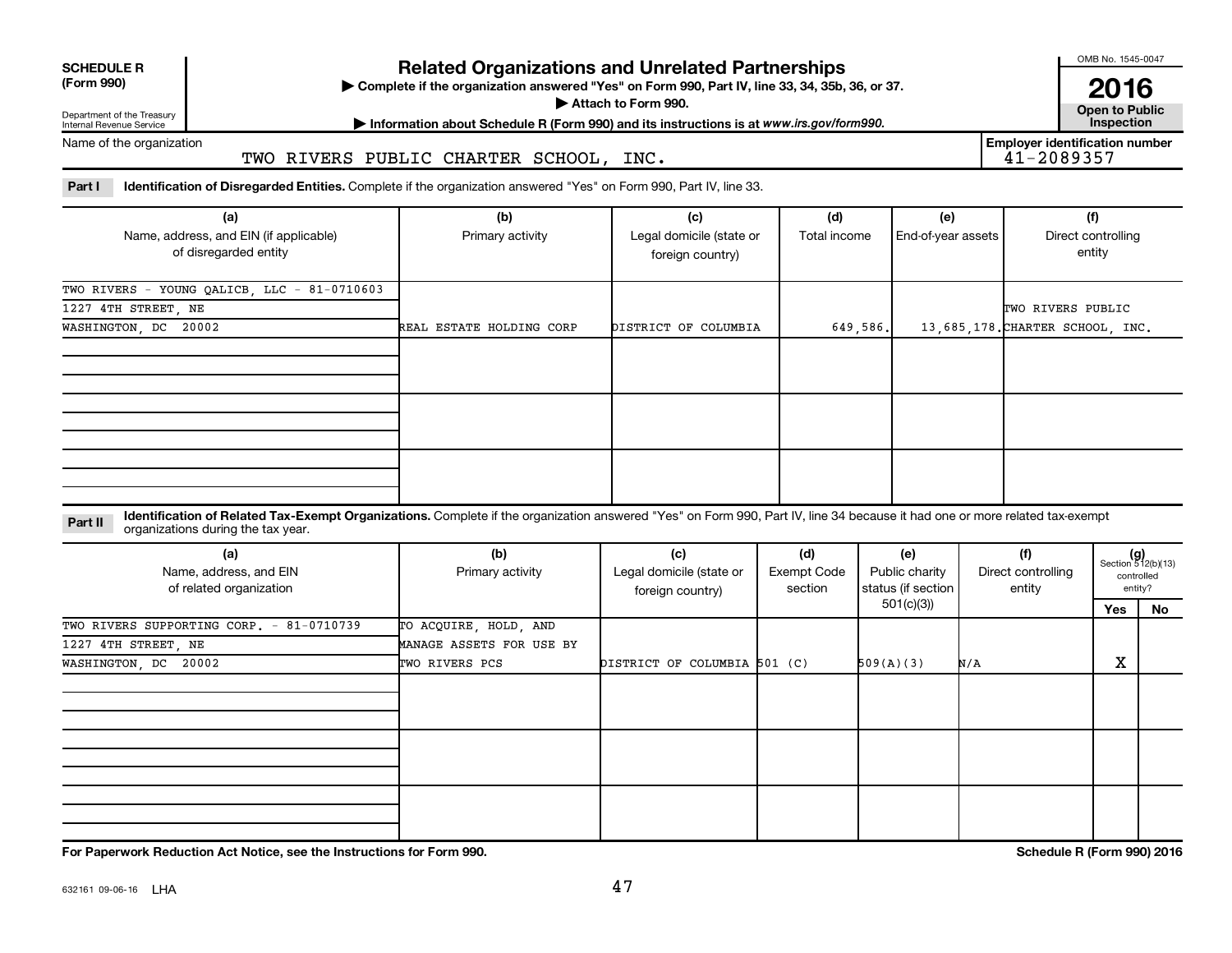**2**

Part III Identification of Related Organizations Taxable as a Partnership. Complete if the organization answered "Yes" on Form 990, Part IV, line 34 because it had one or more related<br>Read to the organizations tracted as a organizations treated as a partnership during the tax year.

| (a)                                                                                                                                                                                                                                                                        | (b)              | (c)                                                   | (d)                          |                      | (e)                                                                                       | (f)                      | (g)                               |                     | (h)                    | (i)                                                                     | (i)                                         | (k)                                   |    |
|----------------------------------------------------------------------------------------------------------------------------------------------------------------------------------------------------------------------------------------------------------------------------|------------------|-------------------------------------------------------|------------------------------|----------------------|-------------------------------------------------------------------------------------------|--------------------------|-----------------------------------|---------------------|------------------------|-------------------------------------------------------------------------|---------------------------------------------|---------------------------------------|----|
| Name, address, and EIN<br>of related organization                                                                                                                                                                                                                          | Primary activity | Legal<br>domicile<br>(state or<br>foreign<br>country) | Direct controlling<br>entity |                      | Predominant income<br>related, unrelated,<br>excluded from tax under<br>sections 512-514) | Share of total<br>income | Share of<br>end-of-year<br>assets | allocations?<br>Yes | Disproportionate<br>No | Code V-UBI<br>amount in box<br>20 of Schedule<br>K-1 (Form 1065) Yes No | General or Percentage<br>managing ownership |                                       |    |
|                                                                                                                                                                                                                                                                            |                  |                                                       |                              |                      |                                                                                           |                          |                                   |                     |                        |                                                                         |                                             |                                       |    |
|                                                                                                                                                                                                                                                                            |                  |                                                       |                              |                      |                                                                                           |                          |                                   |                     |                        |                                                                         |                                             |                                       |    |
|                                                                                                                                                                                                                                                                            |                  |                                                       |                              |                      |                                                                                           |                          |                                   |                     |                        |                                                                         |                                             |                                       |    |
|                                                                                                                                                                                                                                                                            |                  |                                                       |                              |                      |                                                                                           |                          |                                   |                     |                        |                                                                         |                                             |                                       |    |
|                                                                                                                                                                                                                                                                            |                  |                                                       |                              |                      |                                                                                           |                          |                                   |                     |                        |                                                                         |                                             |                                       |    |
|                                                                                                                                                                                                                                                                            |                  |                                                       |                              |                      |                                                                                           |                          |                                   |                     |                        |                                                                         |                                             |                                       |    |
|                                                                                                                                                                                                                                                                            |                  |                                                       |                              |                      |                                                                                           |                          |                                   |                     |                        |                                                                         |                                             |                                       |    |
|                                                                                                                                                                                                                                                                            |                  |                                                       |                              |                      |                                                                                           |                          |                                   |                     |                        |                                                                         |                                             |                                       |    |
|                                                                                                                                                                                                                                                                            |                  |                                                       |                              |                      |                                                                                           |                          |                                   |                     |                        |                                                                         |                                             |                                       |    |
|                                                                                                                                                                                                                                                                            |                  |                                                       |                              |                      |                                                                                           |                          |                                   |                     |                        |                                                                         |                                             |                                       |    |
|                                                                                                                                                                                                                                                                            |                  |                                                       |                              |                      |                                                                                           |                          |                                   |                     |                        |                                                                         |                                             |                                       |    |
|                                                                                                                                                                                                                                                                            |                  |                                                       |                              |                      |                                                                                           |                          |                                   |                     |                        |                                                                         |                                             |                                       |    |
|                                                                                                                                                                                                                                                                            |                  |                                                       |                              |                      |                                                                                           |                          |                                   |                     |                        |                                                                         |                                             |                                       |    |
|                                                                                                                                                                                                                                                                            |                  |                                                       |                              |                      |                                                                                           |                          |                                   |                     |                        |                                                                         |                                             |                                       |    |
|                                                                                                                                                                                                                                                                            |                  |                                                       |                              |                      |                                                                                           |                          |                                   |                     |                        |                                                                         |                                             |                                       |    |
|                                                                                                                                                                                                                                                                            |                  |                                                       |                              |                      |                                                                                           |                          |                                   |                     |                        |                                                                         |                                             |                                       |    |
| Identification of Related Organizations Taxable as a Corporation or Trust. Complete if the organization answered "Yes" on Form 990, Part IV, line 34 because it had one or more related<br>Part IV<br>organizations treated as a corporation or trust during the tax year. |                  |                                                       |                              |                      |                                                                                           |                          |                                   |                     |                        |                                                                         |                                             |                                       |    |
| (a)                                                                                                                                                                                                                                                                        |                  |                                                       | (b)                          | (c)                  | (d)                                                                                       | (e)                      | (f)                               |                     |                        | (g)                                                                     | (h)                                         | (i)<br>Section                        |    |
| Name, address, and EIN                                                                                                                                                                                                                                                     |                  |                                                       | Primary activity             | Legal domicile       | Direct controlling                                                                        | Type of entity           | Share of total                    |                     |                        | Share of                                                                | Percentage                                  |                                       |    |
| of related organization                                                                                                                                                                                                                                                    |                  |                                                       |                              | (state or<br>foreign | entity                                                                                    | (C corp, S corp,         | income                            |                     |                        | end-of-year                                                             | ownership                                   | $512(b)(13)$<br>controlled<br>entity? |    |
|                                                                                                                                                                                                                                                                            |                  |                                                       |                              | country)             |                                                                                           | or trust)                |                                   |                     |                        | assets                                                                  |                                             | Yes                                   | No |
|                                                                                                                                                                                                                                                                            |                  |                                                       |                              |                      |                                                                                           |                          |                                   |                     |                        |                                                                         |                                             |                                       |    |
|                                                                                                                                                                                                                                                                            |                  |                                                       |                              |                      |                                                                                           |                          |                                   |                     |                        |                                                                         |                                             |                                       |    |
|                                                                                                                                                                                                                                                                            |                  |                                                       |                              |                      |                                                                                           |                          |                                   |                     |                        |                                                                         |                                             |                                       |    |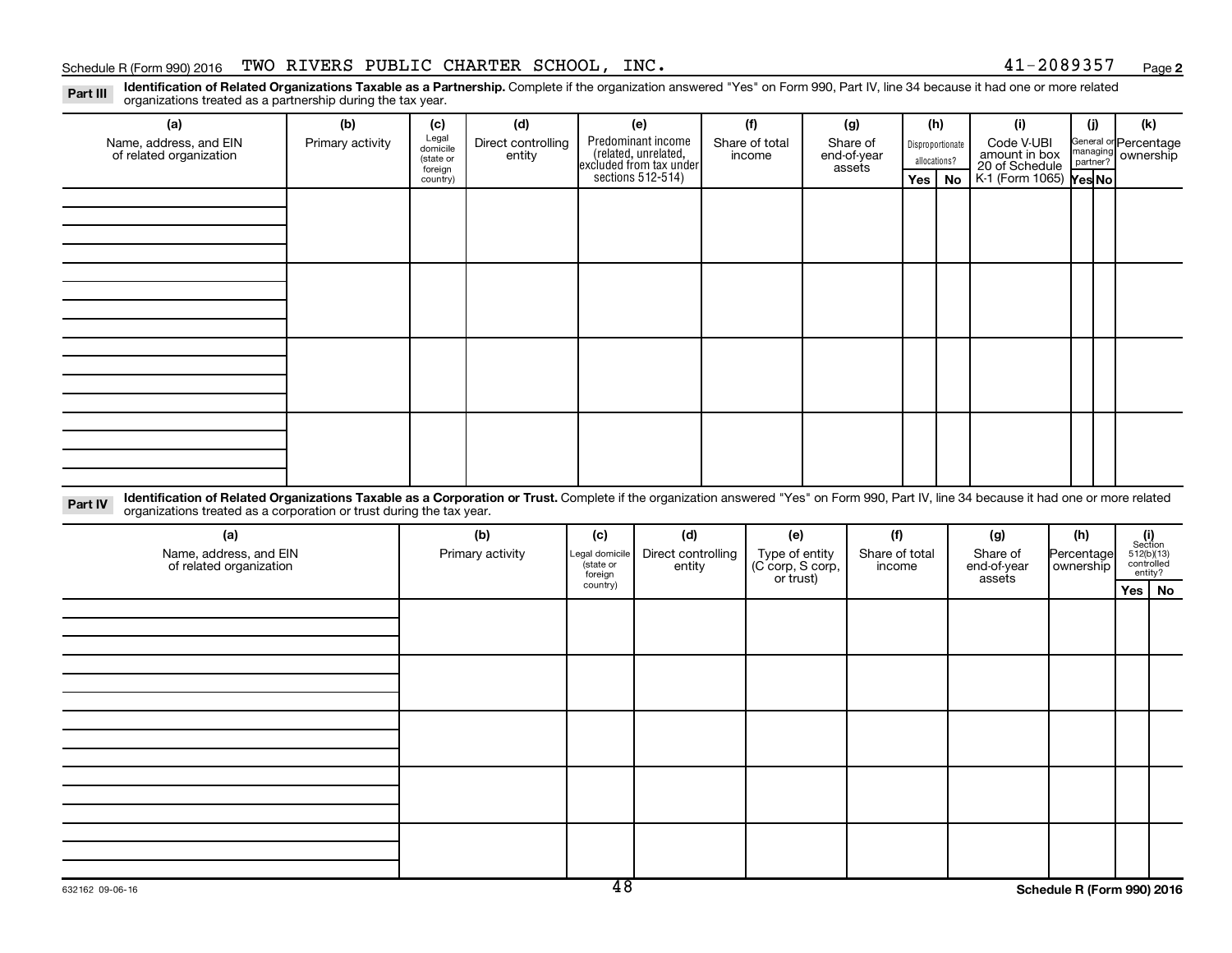### Schedule R (Form 990) 2016 Page TWO RIVERS PUBLIC CHARTER SCHOOL, INC. 41-2089357

Part V Transactions With Related Organizations. Complete if the organization answered "Yes" on Form 990, Part IV, line 34, 35b, or 36.

|                                                                                                                                                                                                                                | Note: Complete line 1 if any entity is listed in Parts II, III, or IV of this schedule.                                                                                                                                        |                    |                        |                                              |                 | Yes                     | No                                                     |  |  |
|--------------------------------------------------------------------------------------------------------------------------------------------------------------------------------------------------------------------------------|--------------------------------------------------------------------------------------------------------------------------------------------------------------------------------------------------------------------------------|--------------------|------------------------|----------------------------------------------|-----------------|-------------------------|--------------------------------------------------------|--|--|
|                                                                                                                                                                                                                                | During the tax year, did the organization engage in any of the following transactions with one or more related organizations listed in Parts II-IV?                                                                            |                    |                        |                                              |                 |                         |                                                        |  |  |
|                                                                                                                                                                                                                                |                                                                                                                                                                                                                                |                    |                        |                                              | 1a              |                         | $\overline{\mathbf{x}}$                                |  |  |
|                                                                                                                                                                                                                                |                                                                                                                                                                                                                                |                    |                        |                                              |                 |                         |                                                        |  |  |
|                                                                                                                                                                                                                                |                                                                                                                                                                                                                                |                    |                        |                                              |                 |                         |                                                        |  |  |
|                                                                                                                                                                                                                                | d Loans or loan guarantees to or for related organization(s) www.communities.com/www.communities.com/www.communities.com/www.communities.com/www.communities.com/www.communities.com/www.communities.com/www.communities.com/w |                    |                        |                                              | 1c<br>1d        |                         | $\overline{\textnormal{x}}$<br>$\overline{\mathtt{x}}$ |  |  |
|                                                                                                                                                                                                                                |                                                                                                                                                                                                                                |                    |                        |                                              | 1e              |                         | $\overline{\texttt{x}}$                                |  |  |
|                                                                                                                                                                                                                                | e Loans or loan guarantees by related organization(s) manufaction(s) entitled and account of the contract of the contract of the contract or contract or contract or contract or contract or contract or contract or contract  |                    |                        |                                              |                 |                         |                                                        |  |  |
|                                                                                                                                                                                                                                |                                                                                                                                                                                                                                |                    |                        |                                              | 1f              |                         | х                                                      |  |  |
|                                                                                                                                                                                                                                | g Sale of assets to related organization(s) manufactured contracts and contracts are contracted assets to related organization(s) manufactured contracts are contracted assets to related organization(s) manufactured contrac |                    |                        |                                              | 1g              |                         | $\overline{\texttt{x}}$                                |  |  |
|                                                                                                                                                                                                                                | h Purchase of assets from related organization(s) manufactured and content to content the content of assets from related organization(s) manufactured and content of the content of the content of the content of the content  |                    |                        |                                              | 1h              |                         | $\overline{\texttt{x}}$                                |  |  |
|                                                                                                                                                                                                                                |                                                                                                                                                                                                                                |                    |                        |                                              | 1i              |                         | $\overline{\mathtt{x}}$                                |  |  |
| j Lease of facilities, equipment, or other assets to related organization(s) matching material content content to the announcement of facilities, equipment, or other assets to related organization(s) matching material cont |                                                                                                                                                                                                                                |                    |                        |                                              |                 |                         | $\overline{\mathbf{x}}$                                |  |  |
|                                                                                                                                                                                                                                |                                                                                                                                                                                                                                |                    |                        |                                              | 1i.             |                         |                                                        |  |  |
|                                                                                                                                                                                                                                |                                                                                                                                                                                                                                |                    |                        |                                              | 1k              |                         | х                                                      |  |  |
|                                                                                                                                                                                                                                |                                                                                                                                                                                                                                |                    |                        |                                              | 11              |                         | $\overline{\mathtt{x}}$                                |  |  |
|                                                                                                                                                                                                                                |                                                                                                                                                                                                                                |                    |                        |                                              | 1 <sub>m</sub>  |                         | $\overline{\mathbf{X}}$                                |  |  |
|                                                                                                                                                                                                                                |                                                                                                                                                                                                                                |                    |                        |                                              | 1n              |                         | $\overline{\text{x}}$                                  |  |  |
|                                                                                                                                                                                                                                | o Sharing of paid employees with related organization(s) manufactured content to the state of the state of the state of the state organization(s) manufactured and state of the state of the state of the state of the state o |                    |                        |                                              | 10 <sub>o</sub> |                         | $\overline{\texttt{x}}$                                |  |  |
|                                                                                                                                                                                                                                |                                                                                                                                                                                                                                |                    |                        |                                              |                 |                         |                                                        |  |  |
|                                                                                                                                                                                                                                |                                                                                                                                                                                                                                |                    |                        |                                              |                 |                         | х                                                      |  |  |
|                                                                                                                                                                                                                                |                                                                                                                                                                                                                                |                    |                        |                                              | 1p<br>1q        |                         | $\overline{\texttt{x}}$                                |  |  |
|                                                                                                                                                                                                                                |                                                                                                                                                                                                                                |                    |                        |                                              |                 |                         |                                                        |  |  |
|                                                                                                                                                                                                                                |                                                                                                                                                                                                                                |                    |                        |                                              |                 | х                       |                                                        |  |  |
|                                                                                                                                                                                                                                | Other transfer of cash or property to related organization(s) www.communities.com/www.communities/communities/                                                                                                                 |                    |                        |                                              | 1r              | $\overline{\mathbf{X}}$ |                                                        |  |  |
|                                                                                                                                                                                                                                |                                                                                                                                                                                                                                |                    |                        |                                              | 1s              |                         |                                                        |  |  |
|                                                                                                                                                                                                                                | 2 If the answer to any of the above is "Yes," see the instructions for information on who must complete this line, including covered relationships and transaction thresholds.                                                 |                    |                        |                                              |                 |                         |                                                        |  |  |
|                                                                                                                                                                                                                                | (a)<br>Name of related organization                                                                                                                                                                                            | (b)<br>Transaction | (c)<br>Amount involved | (d)<br>Method of determining amount involved |                 |                         |                                                        |  |  |

| (a)<br>Name of related organization | (D)<br>Transaction<br>type (a-s) | (C)<br>Amount involved | (d)<br>Method of determining amount involved |
|-------------------------------------|----------------------------------|------------------------|----------------------------------------------|
| (1) TWO RIVERS SUPPORTING CORP      | $\mathbf R$                      | 318,299.FMV            |                                              |
| (2) TWO RIVERS SUPPORTING CORP      | S                                | 75,328.FMV             |                                              |
| (3)                                 |                                  |                        |                                              |
| (4)                                 |                                  |                        |                                              |
| (5)                                 |                                  |                        |                                              |
| (6)                                 | $\overline{\phantom{a}}$         |                        |                                              |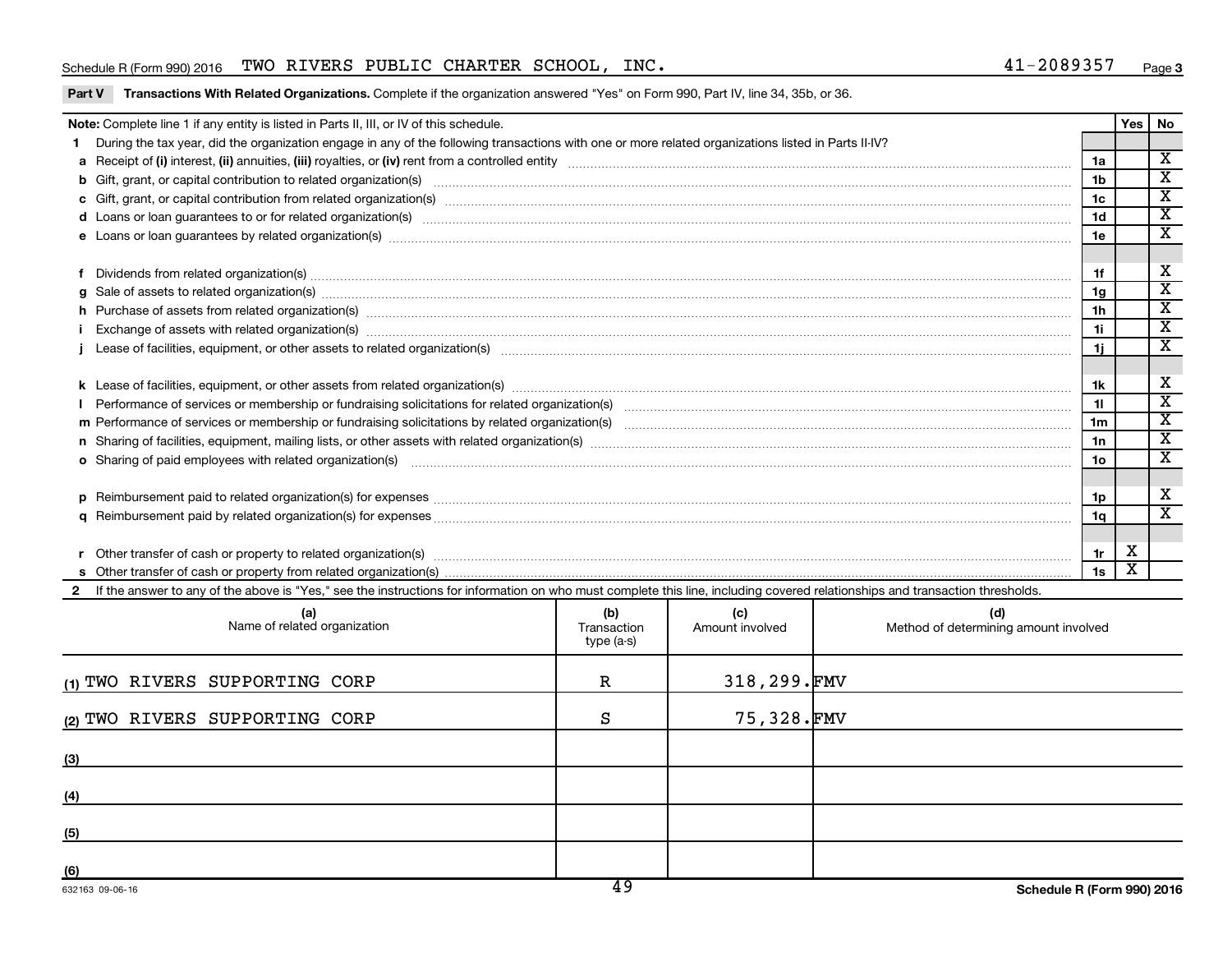### Schedule R (Form 990) 2016 Page TWO RIVERS PUBLIC CHARTER SCHOOL, INC. 41-2089357

#### Part VI Unrelated Organizations Taxable as a Partnership. Complete if the organization answered "Yes" on Form 990, Part IV, line 37.

Provide the following information for each entity taxed as a partnership through which the organization conducted more than five percent of its activities (measured by total assets or gross revenue) that was not a related organization. See instructions regarding exclusion for certain investment partnerships.

| mat mad not a rolated organization. Occ included for regarding excludion for coltain invectment partneremper.<br>(a) | (b)              | (c)                                 | (d)                                                                                        |                                                          | (f)               | (g)                     |                                  | (h) | (i)                                                                                                 | (j)    | (k) |
|----------------------------------------------------------------------------------------------------------------------|------------------|-------------------------------------|--------------------------------------------------------------------------------------------|----------------------------------------------------------|-------------------|-------------------------|----------------------------------|-----|-----------------------------------------------------------------------------------------------------|--------|-----|
| Name, address, and EIN<br>of entity                                                                                  | Primary activity | Legal domicile<br>(state or foreign | Predominant income<br>(related, unrelated,<br>excluded from tax under<br>sections 512-514) | (e)<br>Are all<br>partners sec.<br>$501(c)(3)$<br>orgs.? | Share of<br>total | Share of<br>end-of-year | Disproportionate<br>allocations? |     | Code V-UBI<br>amount in box 20 managing<br>of Schedule K-1<br>(Form 1065)<br>$\sqrt{\text{res}}$ No |        |     |
|                                                                                                                      |                  | country)                            |                                                                                            | Yes No                                                   | income            | assets                  | Yes No                           |     |                                                                                                     | Yes NO |     |
|                                                                                                                      |                  |                                     |                                                                                            |                                                          |                   |                         |                                  |     |                                                                                                     |        |     |
|                                                                                                                      |                  |                                     |                                                                                            |                                                          |                   |                         |                                  |     |                                                                                                     |        |     |
|                                                                                                                      |                  |                                     |                                                                                            |                                                          |                   |                         |                                  |     |                                                                                                     |        |     |
|                                                                                                                      |                  |                                     |                                                                                            |                                                          |                   |                         |                                  |     |                                                                                                     |        |     |
|                                                                                                                      |                  |                                     |                                                                                            |                                                          |                   |                         |                                  |     |                                                                                                     |        |     |
|                                                                                                                      |                  |                                     |                                                                                            |                                                          |                   |                         |                                  |     |                                                                                                     |        |     |
|                                                                                                                      |                  |                                     |                                                                                            |                                                          |                   |                         |                                  |     |                                                                                                     |        |     |
|                                                                                                                      |                  |                                     |                                                                                            |                                                          |                   |                         |                                  |     |                                                                                                     |        |     |
|                                                                                                                      |                  |                                     |                                                                                            |                                                          |                   |                         |                                  |     |                                                                                                     |        |     |
|                                                                                                                      |                  |                                     |                                                                                            |                                                          |                   |                         |                                  |     |                                                                                                     |        |     |
|                                                                                                                      |                  |                                     |                                                                                            |                                                          |                   |                         |                                  |     |                                                                                                     |        |     |
|                                                                                                                      |                  |                                     |                                                                                            |                                                          |                   |                         |                                  |     |                                                                                                     |        |     |
|                                                                                                                      |                  |                                     |                                                                                            |                                                          |                   |                         |                                  |     |                                                                                                     |        |     |
|                                                                                                                      |                  |                                     |                                                                                            |                                                          |                   |                         |                                  |     |                                                                                                     |        |     |
|                                                                                                                      |                  |                                     |                                                                                            |                                                          |                   |                         |                                  |     |                                                                                                     |        |     |
|                                                                                                                      |                  |                                     |                                                                                            |                                                          |                   |                         |                                  |     |                                                                                                     |        |     |
|                                                                                                                      |                  |                                     |                                                                                            |                                                          |                   |                         |                                  |     |                                                                                                     |        |     |
|                                                                                                                      |                  |                                     |                                                                                            |                                                          |                   |                         |                                  |     |                                                                                                     |        |     |
|                                                                                                                      |                  |                                     |                                                                                            |                                                          |                   |                         |                                  |     |                                                                                                     |        |     |
|                                                                                                                      |                  |                                     |                                                                                            |                                                          |                   |                         |                                  |     |                                                                                                     |        |     |
|                                                                                                                      |                  |                                     |                                                                                            |                                                          |                   |                         |                                  |     |                                                                                                     |        |     |
|                                                                                                                      |                  |                                     |                                                                                            |                                                          |                   |                         |                                  |     |                                                                                                     |        |     |
|                                                                                                                      |                  |                                     |                                                                                            |                                                          |                   |                         |                                  |     |                                                                                                     |        |     |
|                                                                                                                      |                  |                                     |                                                                                            |                                                          |                   |                         |                                  |     |                                                                                                     |        |     |
|                                                                                                                      |                  |                                     |                                                                                            |                                                          |                   |                         |                                  |     |                                                                                                     |        |     |
|                                                                                                                      |                  |                                     |                                                                                            |                                                          |                   |                         |                                  |     |                                                                                                     |        |     |

**Schedule R (Form 990) 2016**